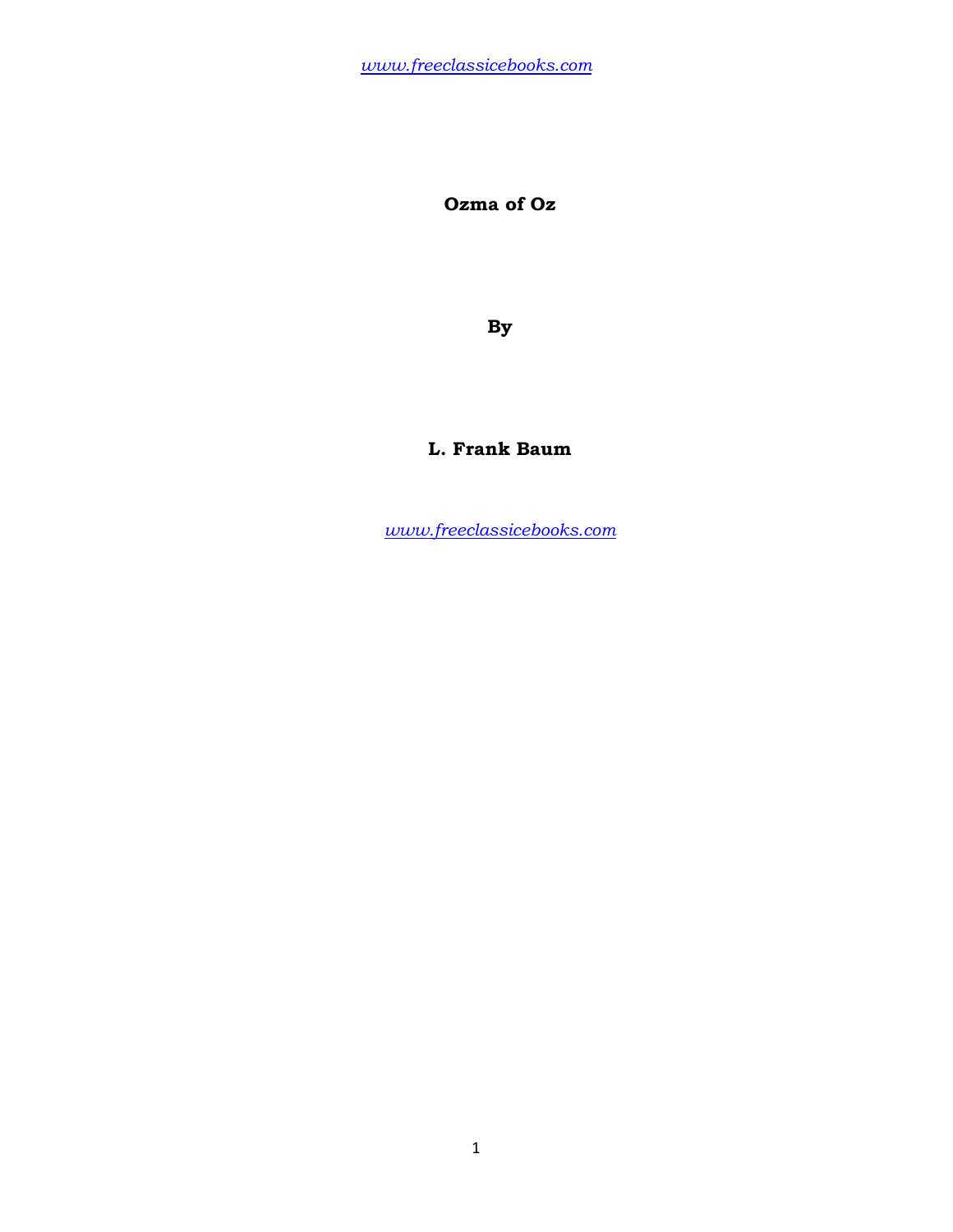# **Contents**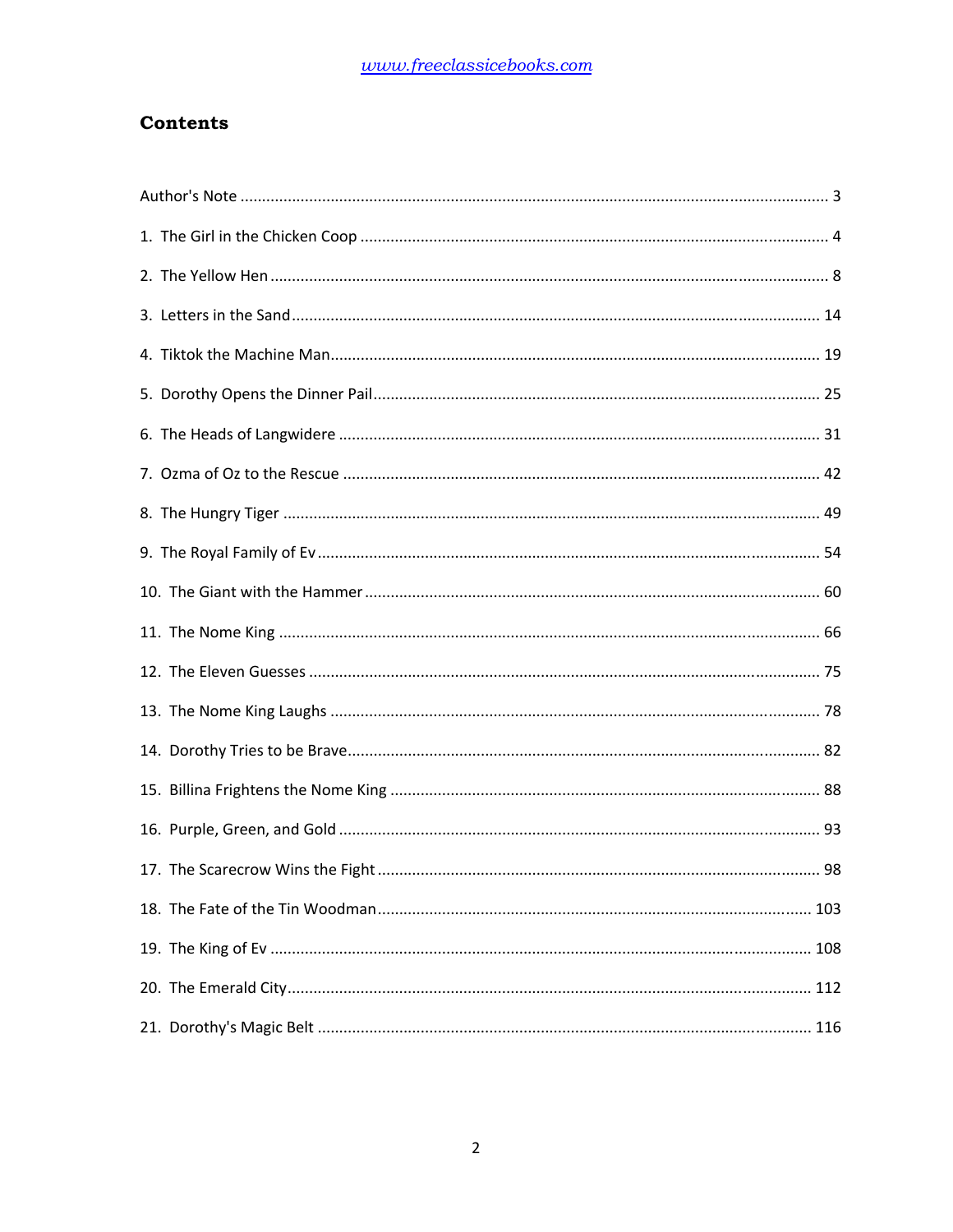#### **Author's Note**

My friends the children are responsible for this new "Oz Book," as they were for the last one, which was called The Land of Oz. Their sweet little letters plead to know "more about Dorothy"; and they ask: "What became of the Cowardly Lion?" and "What did Ozma do afterward?"--meaning, of course, after she became the Ruler of Oz. And some of them suggest plots to me, saying: "Please have Dorothy go to the Land of Oz again"; or, "Why don't you make Ozma and Dorothy meet, and have a good time together?" Indeed, could I do all that my little friends ask, I would be obliged to write dozens of books to satisfy their demands. And I wish I could, for I enjoy writing these stories just as much as the children say they enjoy reading them.

Well, here is "more about Dorothy," and about our old friends the Scarecrow and the Tin Woodman, and about the Cowardly Lion, and Ozma, and all the rest of them; and here, likewise, is a good deal about some new folks that are queer and unusual. One little friend, who read this story before it was printed, said to me: "Billina is REAL OZZY, Mr. Baum, and so are Tiktok and the Hungry Tiger."

If this judgment is unbiased and correct, and the little folks find this new story "real Ozzy," I shall be very glad indeed that I wrote it. But perhaps I shall get some more of those very welcome letters from my readers, telling me just how they like "Ozma of Oz." I hope so, anyway.

L. FRANK BAUM.

MACATAWA, 1907.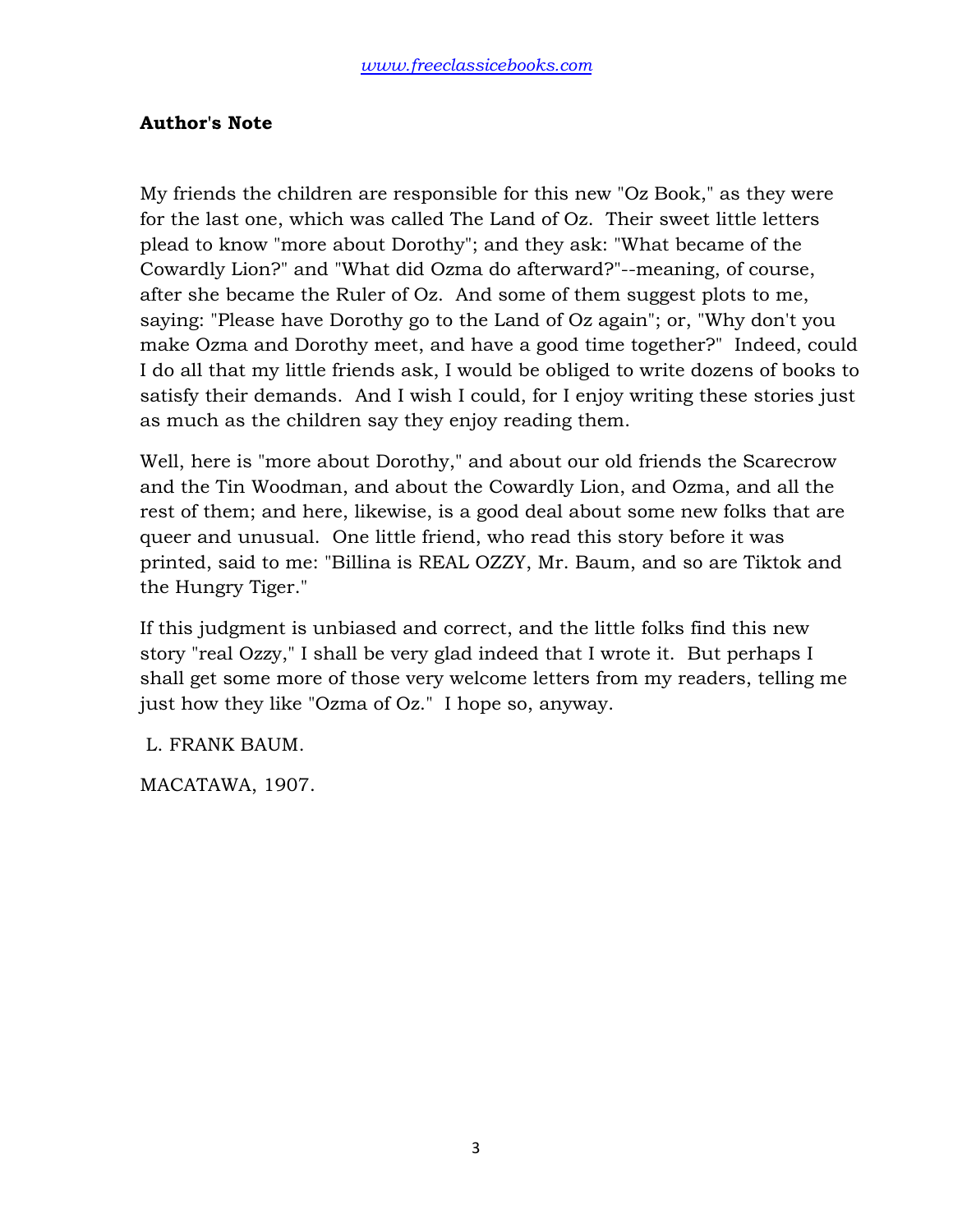#### **1. The Girl in the Chicken Coop**

The wind blew hard and joggled the water of the ocean, sending ripples across its surface. Then the wind pushed the edges of the ripples until they became waves, and shoved the waves around until they became billows. The billows rolled dreadfully high: higher even than the tops of houses. Some of them, indeed, rolled as high as the tops of tall trees, and seemed like mountains; and the gulfs between the great billows were like deep valleys.

All this mad dashing and splashing of the waters of the big ocean, which the mischievous wind caused without any good reason whatever, resulted in a terrible storm, and a storm on the ocean is liable to cut many queer pranks and do a lot of damage.

At the time the wind began to blow, a ship was sailing far out upon the waters. When the waves began to tumble and toss and to grow bigger and bigger the ship rolled up and down, and tipped sidewise--first one way and then the other--and was jostled around so roughly that even the sailor-men had to hold fast to the ropes and railings to keep themselves from being swept away by the wind or pitched headlong into the sea.

And the clouds were so thick in the sky that the sunlight couldn't get through them; so that the day grew dark as night, which added to the terrors of the storm.

The Captain of the ship was not afraid, because he had seen storms before, and had sailed his ship through them in safety; but he knew that his passengers would be in danger if they tried to stay on deck, so he put them all into the cabin and told them to stay there until after the storm was over, and to keep brave hearts and not be scared, and all would be well with them.

Now, among these passengers was a little Kansas girl named Dorothy Gale, who was going with her Uncle Henry to Australia, to visit some relatives they had never before seen. Uncle Henry, you must know, was not very well, because he had been working so hard on his Kansas farm that his health had given way and left him weak and nervous. So he left Aunt Em at home to watch after the hired men and to take care of the farm, while he traveled far away to Australia to visit his cousins and have a good rest.

Dorothy was eager to go with him on this journey, and Uncle Henry thought she would be good company and help cheer him up; so he decided to take her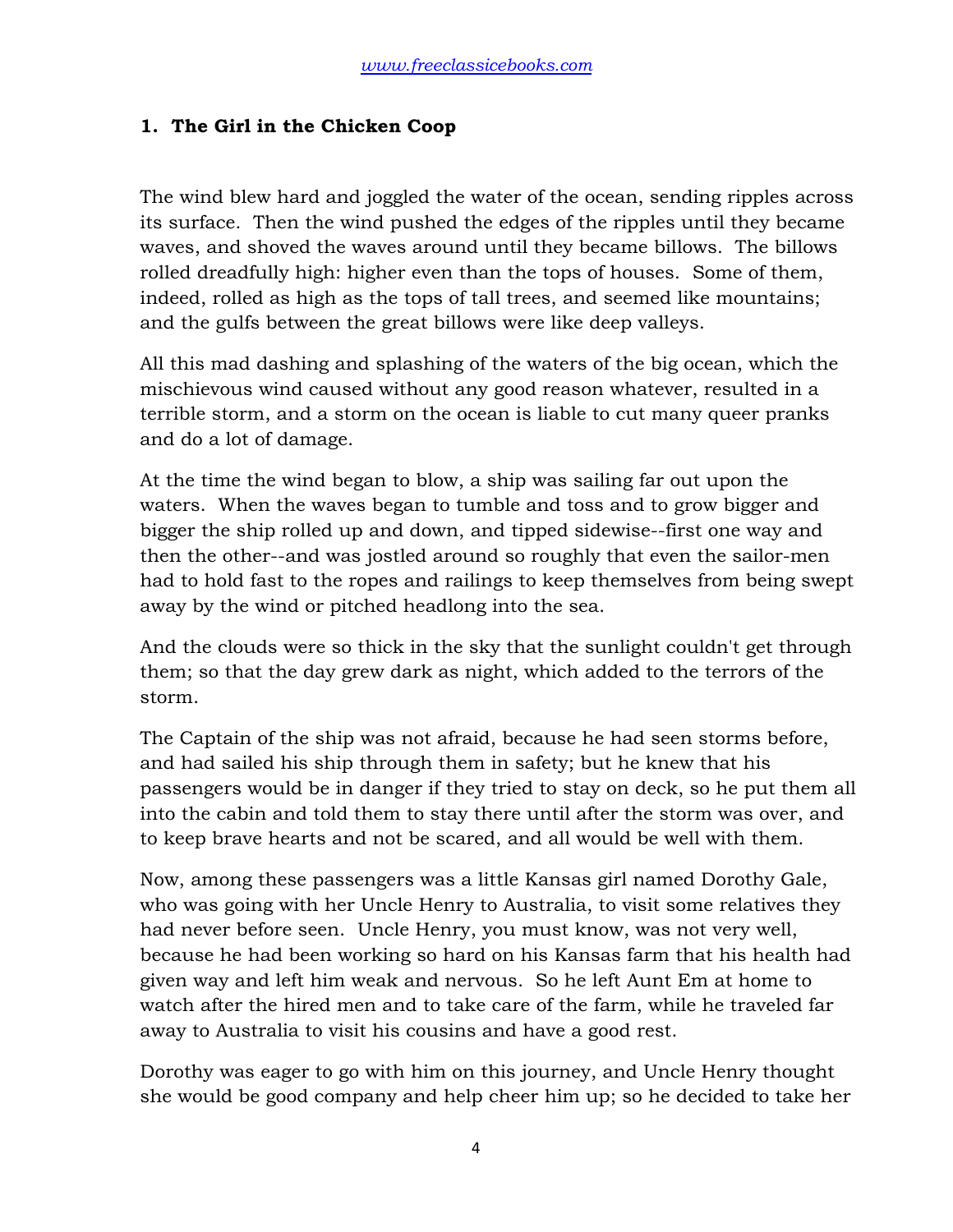along. The little girl was quite an experienced traveller, for she had once been carried by a cyclone as far away from home as the marvelous Land of Oz, and she had met with a good many adventures in that strange country before she managed to get back to Kansas again. So she wasn't easily frightened, whatever happened, and when the wind began to howl and whistle, and the waves began to tumble and toss, our little girl didn't mind the uproar the least bit.

"Of course we'll have to stay in the cabin," she said to Uncle Henry and the other passengers, "and keep as quiet as possible until the storm is over. For the Captain says if we go on deck we may be blown overboard."

No one wanted to risk such an accident as that, you may be sure; so all the passengers stayed huddled up in the dark cabin, listening to the shrieking of the storm and the creaking of the masts and rigging and trying to keep from bumping into one another when the ship tipped sidewise.

Dorothy had almost fallen asleep when she was aroused with a start to find that Uncle Henry was missing. She couldn't imagine where he had gone, and as he was not very strong she began to worry about him, and to fear he might have been careless enough to go on deck. In that case he would be in great danger unless he instantly came down again.

The fact was that Uncle Henry had gone to lie down in his little sleeping-berth, but Dorothy did not know that. She only remembered that Aunt Em had cautioned her to take good care of her uncle, so at once she decided to go on deck and find him, in spite of the fact that the tempest was now worse than ever, and the ship was plunging in a really dreadful manner. Indeed, the little girl found it was as much as she could do to mount the stairs to the deck, and as soon as she got there the wind struck her so fiercely that it almost tore away the skirts of her dress. Yet Dorothy felt a sort of joyous excitement in defying the storm, and while she held fast to the railing she peered around through the gloom and thought she saw the dim form of a man clinging to a mast not far away from her. This might be her uncle, so she called as loudly as she could:

"Uncle Henry! Uncle Henry!"

But the wind screeched and howled so madly that she scarce heard her own voice, and the man certainly failed to hear her, for he did not move.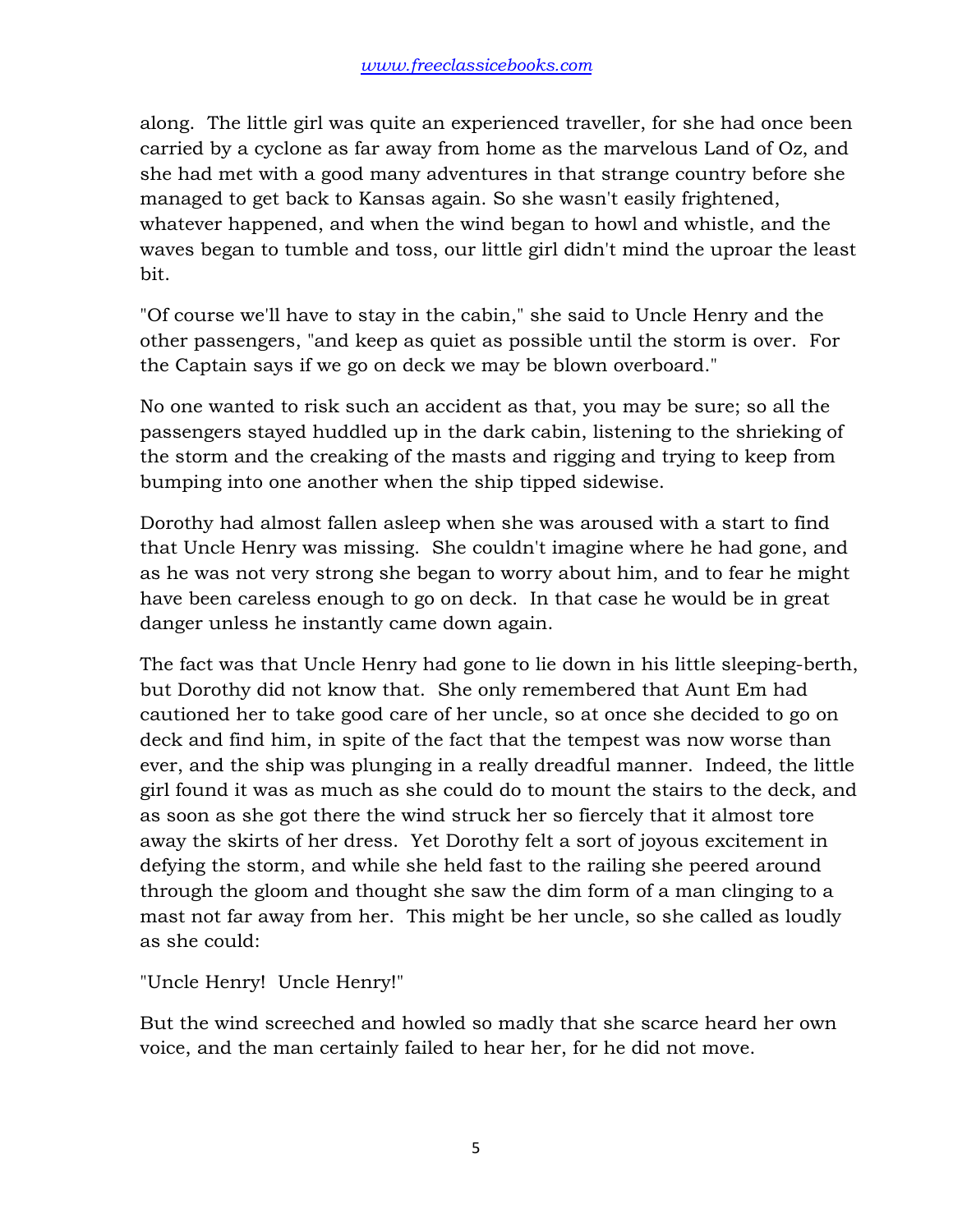Dorothy decided she must go to him; so she made a dash forward, during a lull in the storm, to where a big square chicken-coop had been lashed to the deck with ropes. She reached this place in safety, but no sooner had she seized fast hold of the slats of the big box in which the chickens were kept than the wind, as if enraged because the little girl dared to resist its power, suddenly redoubled its fury. With a scream like that of an angry giant it tore away the ropes that held the coop and lifted it high into the air, with Dorothy still clinging to the slats. Around and over it whirled, this way and that, and a few moments later the chicken-coop dropped far away into the sea, where the big waves caught it and slid it up-hill to a foaming crest and then down-hill into a deep valley, as if it were nothing more than a plaything to keep them amused.

Dorothy had a good ducking, you may be sure, but she didn't lose her presence of mind even for a second. She kept tight hold of the stout slats and as soon as she could get the water out of her eyes she saw that the wind had ripped the cover from the coop, and the poor chickens were fluttering away in every direction, being blown by the wind until they looked like feather dusters without handles. The bottom of the coop was made of thick boards, so Dorothy found she was clinging to a sort of raft, with sides of slats, which readily bore up her weight. After coughing the water out of her throat and getting her breath again, she managed to climb over the slats and stand upon the firm wooden bottom of the coop, which supported her easily enough.

"Why, I've got a ship of my own!" she thought, more amused than frightened at her sudden change of condition; and then, as the coop climbed up to the top of a big wave, she looked eagerly around for the ship from which she had been blown.

It was far, far away, by this time. Perhaps no one on board had yet missed her, or knew of her strange adventure. Down into a valley between the waves the coop swept her, and when she climbed another crest the ship looked like a toy boat, it was such a long way off. Soon it had entirely disappeared in the gloom, and then Dorothy gave a sigh of regret at parting with Uncle Henry and began to wonder what was going to happen to her next.

Just now she was tossing on the bosom of a big ocean, with nothing to keep her afloat but a miserable wooden hen-coop that had a plank bottom and slatted sides, through which the water constantly splashed and wetted her through to the skin! And there was nothing to eat when she became hungry--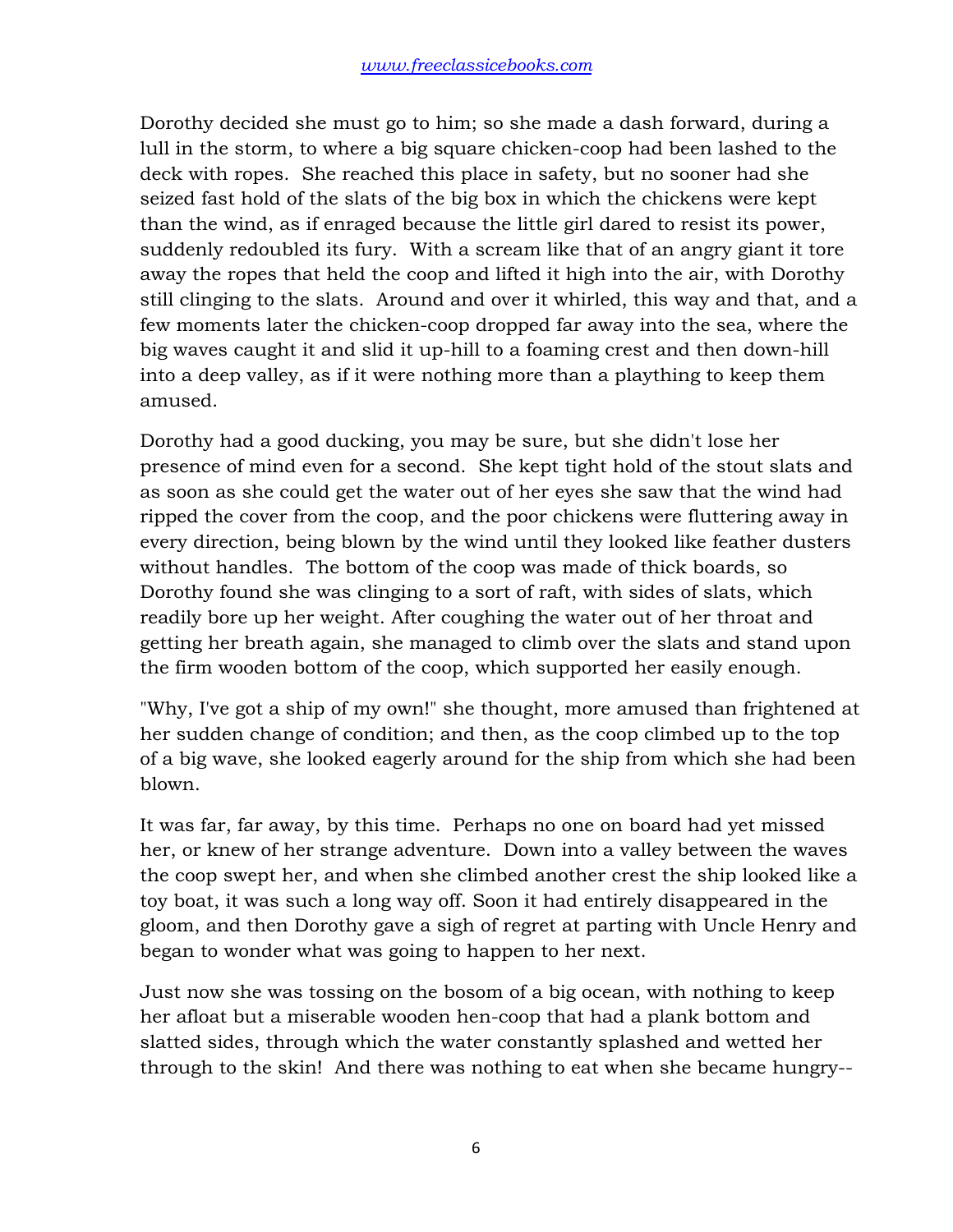as she was sure to do before long--and no fresh water to drink and no dry clothes to put on.

"Well, I declare!" she exclaimed, with a laugh. "You're in a pretty fix, Dorothy Gale, I can tell you! and I haven't the least idea how you're going to get out of it!"

As if to add to her troubles the night was now creeping on, and the gray clouds overhead changed to inky blackness. But the wind, as if satisfied at last with its mischievous pranks, stopped blowing this ocean and hurried away to another part of the world to blow something else; so that the waves, not being joggled any more, began to quiet down and behave themselves.

It was lucky for Dorothy, I think, that the storm subsided; otherwise, brave though she was, I fear she might have perished. Many children, in her place, would have wept and given way to despair; but because Dorothy had encountered so many adventures and come safely through them it did not occur to her at this time to be especially afraid. She was wet and uncomfortable, it is true; but, after sighing that one sigh I told you of, she managed to recall some of her customary cheerfulness and decided to patiently await whatever her fate might be.

By and by the black clouds rolled away and showed a blue sky overhead, with a silver moon shining sweetly in the middle of it and little stars winking merrily at Dorothy when she looked their way. The coop did not toss around any more, but rode the waves more gently--almost like a cradle rocking--so that the floor upon which Dorothy stood was no longer swept by water coming through the slats. Seeing this, and being quite exhausted by the excitement of the past few hours, the little girl decided that sleep would be the best thing to restore her strength and the easiest way in which she could pass the time. The floor was damp and she was herself wringing wet, but fortunately this was a warm climate and she did not feel at all cold.

So she sat down in a corner of the coop, leaned her back against the slats, nodded at the friendly stars before she closed her eyes, and was asleep in half a minute.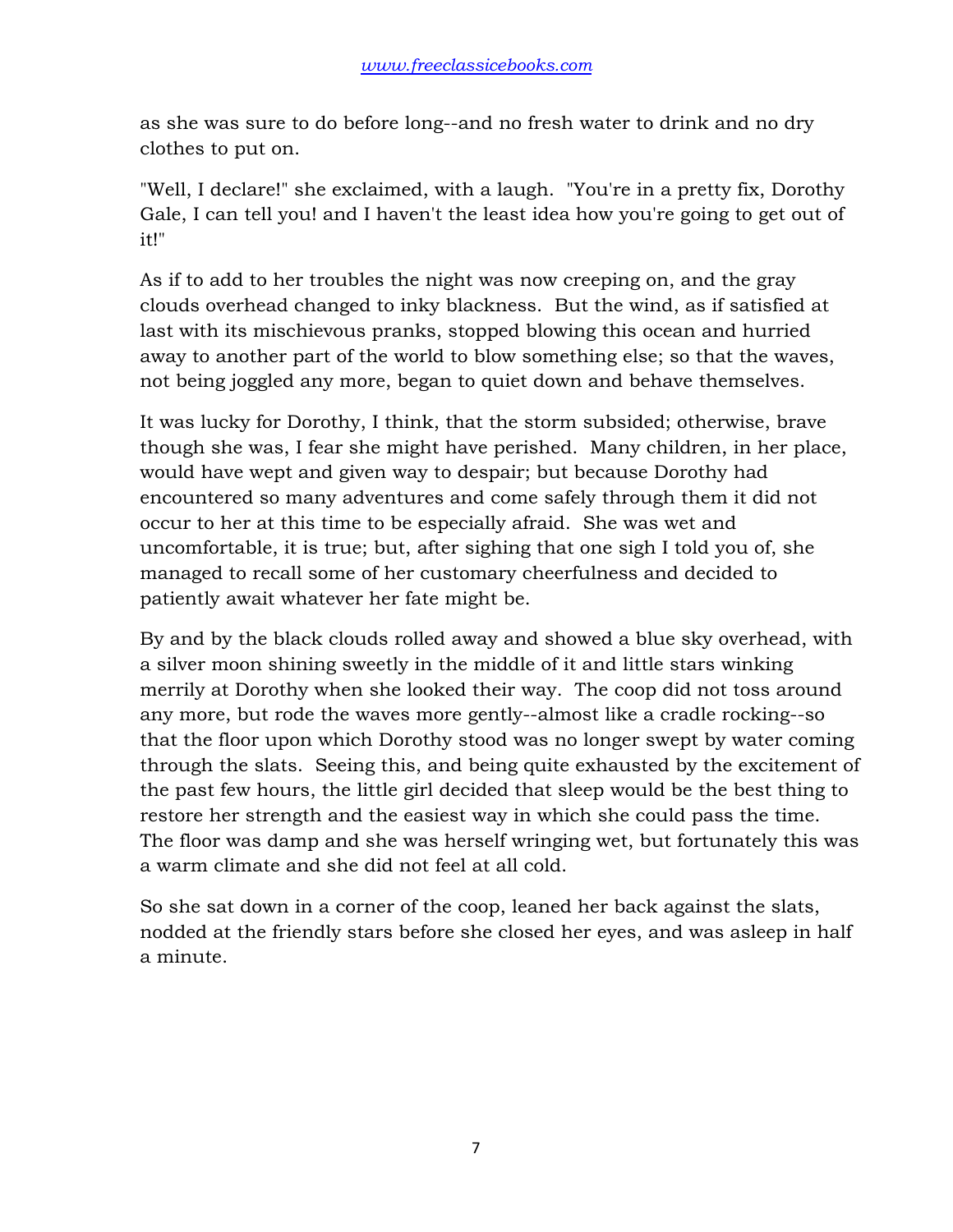### **2. The Yellow Hen**

A strange noise awoke Dorothy, who opened her eyes to find that day had dawned and the sun was shining brightly in a clear sky. She had been dreaming that she was back in Kansas again, and playing in the old barn-yard with the calves and pigs and chickens all around her; and at first, as she rubbed the sleep from her eyes, she really imagined she was there.

"Kut-kut-kut, ka-daw-kut! Kut-kut-kut, ka-daw-kut!"

Ah; here again was the strange noise that had awakened her. Surely it was a hen cackling! But her wide-open eyes first saw, through the slats of the coop, the blue waves of the ocean, now calm and placid, and her thoughts flew back to the past night, so full of danger and discomfort. Also she began to remember that she was a waif of the storm, adrift upon a treacherous and unknown sea.

"Kut-kut-kut, ka-daw-w-w--kut!"

"What's that?" cried Dorothy, starting to her feet.

"Why, I've just laid an egg, that's all," replied a small, but sharp and distinct voice, and looking around her the little girl discovered a yellow hen squatting in the opposite corner of the coop.

"Dear me!" she exclaimed, in surprise; "have YOU been here all night, too?"

"Of course," answered the hen, fluttering her wings and yawning. "When the coop blew away from the ship I clung fast to this corner, with claws and beak, for I knew if I fell into the water I'd surely be drowned. Indeed, I nearly drowned, as it was, with all that water washing over me. I never was so wet before in my life!"

"Yes," agreed Dorothy, "it was pretty wet, for a time, I know. But do you feel comfor'ble now?"

"Not very. The sun has helped to dry my feathers, as it has your dress, and I feel better since I laid my morning egg. But what's to become of us, I should like to know, afloat on this big pond?"

"I'd like to know that, too," said Dorothy. "But, tell me; how does it happen that you are able to talk? I thought hens could only cluck and cackle."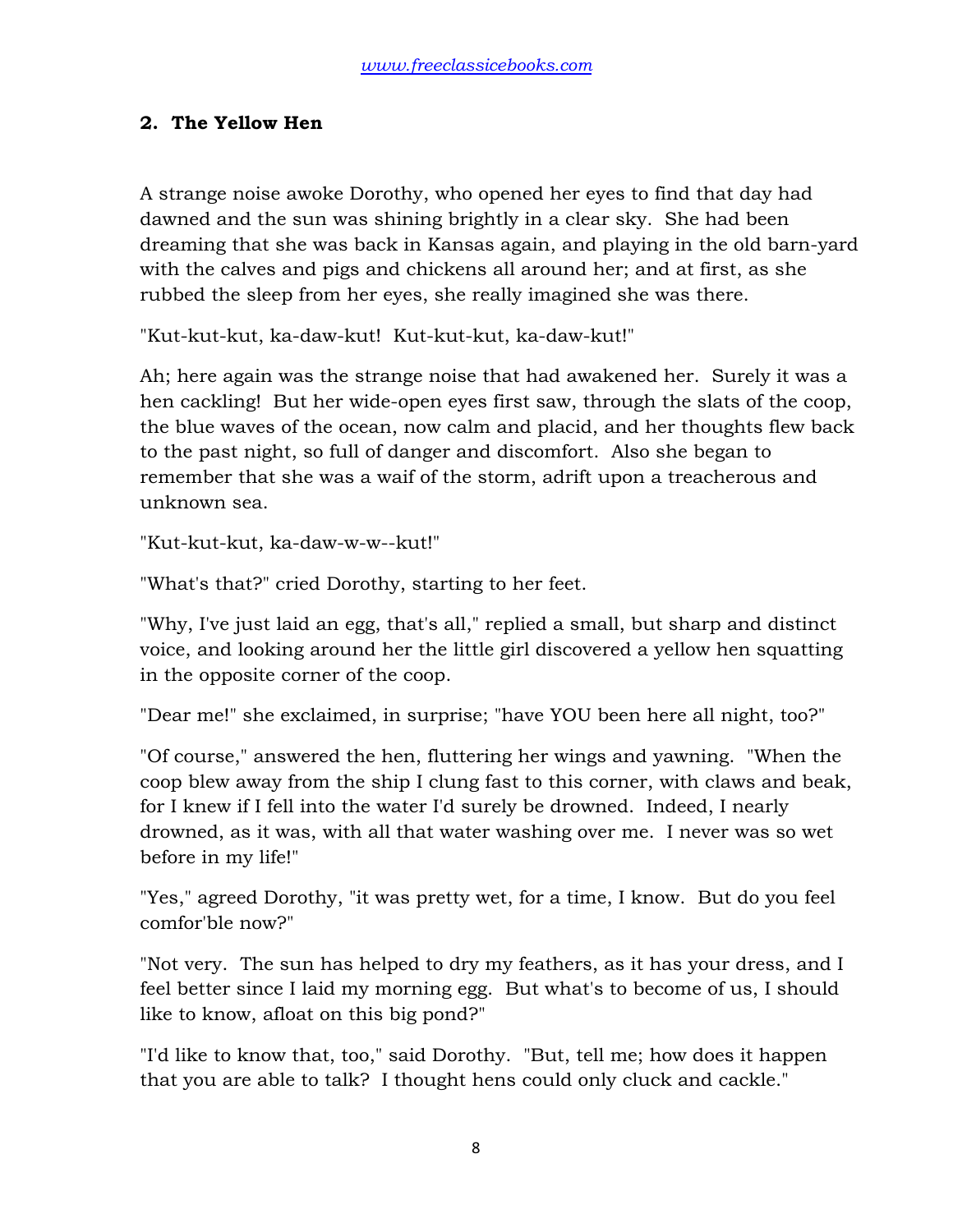"Why, as for that," answered the yellow hen thoughtfully, "I've clucked and cackled all my life, and never spoken a word before this morning, that I can remember. But when you asked a question, a minute ago, it seemed the most natural thing in the world to answer you. So I spoke, and I seem to keep on speaking, just as you and other human beings do. Strange, isn't it?"

"Very," replied Dorothy. "If we were in the Land of Oz, I wouldn't think it so queer, because many of the animals can talk in that fairy country. But out here in the ocean must be a good long way from Oz."

"How is my grammar?" asked the yellow hen, anxiously. "Do I speak quite properly, in your judgment?"

"Yes," said Dorothy, "you do very well, for a beginner."

"I'm glad to know that," continued the yellow hen, in a confidential tone; "because, if one is going to talk, it's best to talk correctly. The red rooster has often said that my cluck and my cackle were quite perfect; and now it's a comfort to know I am talking properly."

"I'm beginning to get hungry," remarked Dorothy. "It's breakfast time; but there's no breakfast."

"You may have my egg," said the yellow hen. "I don't care for it, you know."

"Don't you want to hatch it?" asked the little girl, in surprise.

"No, indeed; I never care to hatch eggs unless I've a nice snug nest, in some quiet place, with a baker's dozen of eggs under me. That's thirteen, you know, and it's a lucky number for hens. So you may as well eat this egg."

"Oh, I couldn't POSS'BLY eat it, unless it was cooked," exclaimed Dorothy. "But I'm much obliged for your kindness, just the same."

"Don't mention it, my dear," answered the hen, calmly, and began preening her feathers.

For a moment Dorothy stood looking out over the wide sea. She was still thinking of the egg, though; so presently she asked:

"Why do you lay eggs, when you don't expect to hatch them?"

"It's a habit I have," replied the yellow hen. "It has always been my pride to lay a fresh egg every morning, except when I'm moulting. I never feel like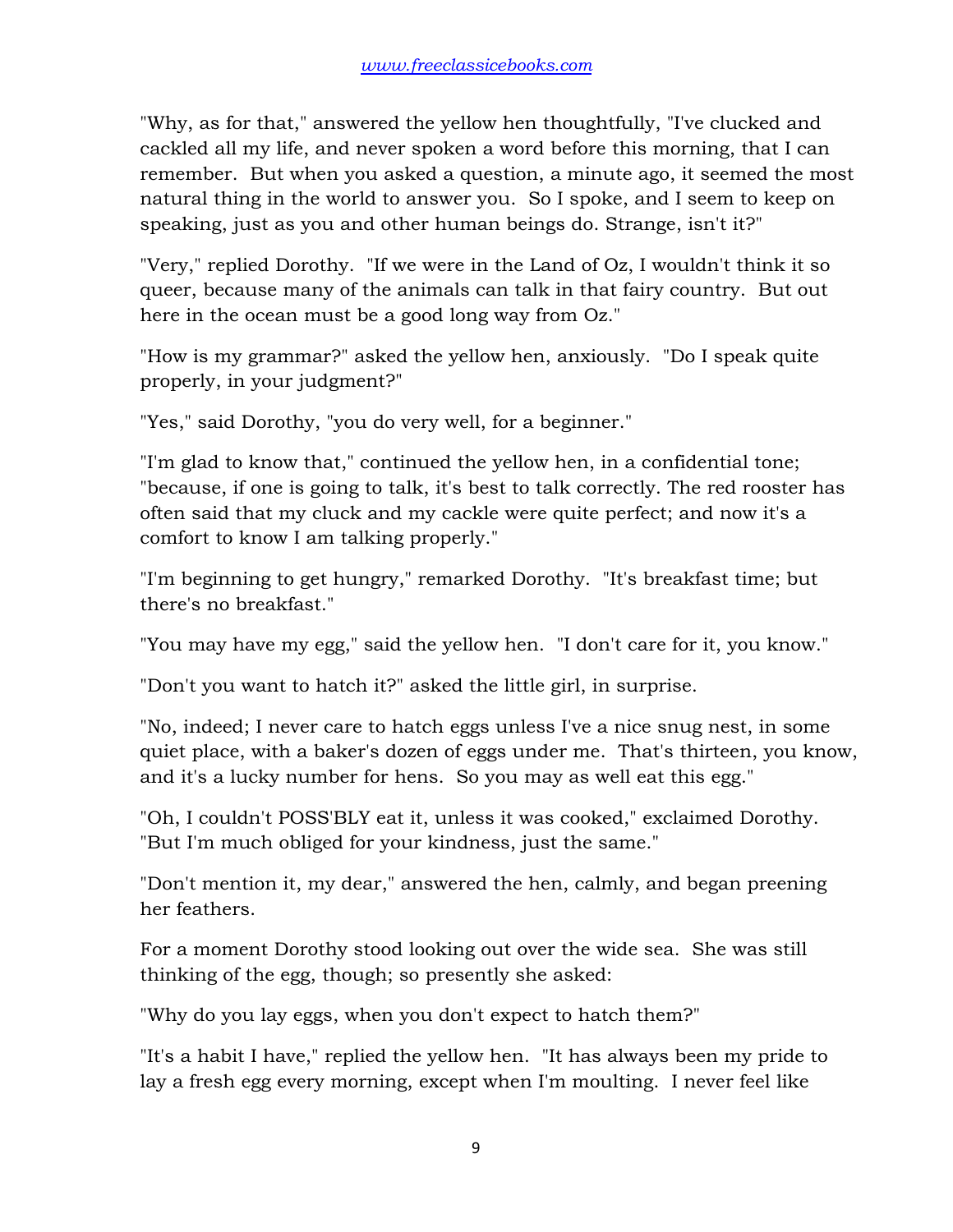having my morning cackle till the egg is properly laid, and without the chance to cackle I would not be happy."

"It's strange," said the girl, reflectively; "but as I'm not a hen I can't be 'spected to understand that."

"Certainly not, my dear."

Then Dorothy fell silent again. The yellow hen was some company, and a bit of comfort, too; but it was dreadfully lonely out on the big ocean, nevertheless.

After a time the hen flew up and perched upon the topmost slat of the coop, which was a little above Dorothy's head when she was sitting upon the bottom, as she had been doing for some moments past.

"Why, we are not far from land!" exclaimed the hen.

"Where? Where is it?" cried Dorothy, jumping up in great excitement.

"Over there a little way," answered the hen, nodding her head in a certain direction. "We seem to be drifting toward it, so that before noon we ought to find ourselves upon dry land again."

"I shall like that!" said Dorothy, with a little sigh, for her feet and legs were still wetted now and then by the sea-water that came through the open slats.

"So shall I," answered her companion. "There is nothing in the world so miserable as a wet hen."

The land, which they seemed to be rapidly approaching, since it grew more distinct every minute, was quite beautiful as viewed by the little girl in the floating hen-coop. Next to the water was a broad beach of white sand and gravel, and farther back were several rocky hills, while beyond these appeared a strip of green trees that marked the edge of a forest. But there were no houses to be seen, nor any sign of people who might inhabit this unknown land.

"I hope we shall find something to eat," said Dorothy, looking eagerly at the pretty beach toward which they drifted. "It's long past breakfast time, now."

"I'm a trifle hungry, myself," declared the yellow hen.

"Why don't you eat the egg?" asked the child. "You don't need to have your food cooked, as I do."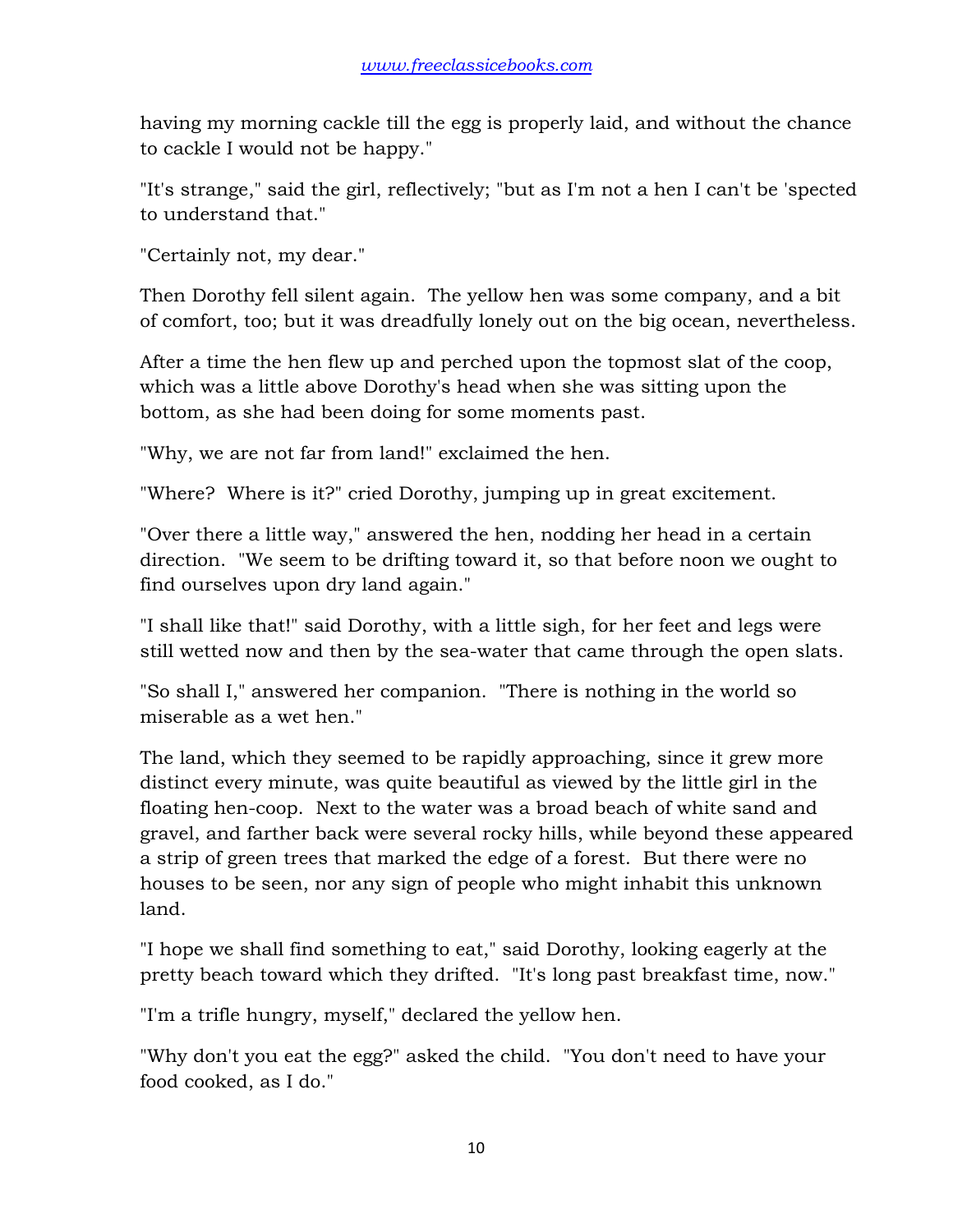"Do you take me for a cannibal?" cried the hen, indignantly. "I do not know what I have said or done that leads you to insult me!"

"I beg your pardon, I'm sure Mrs.--Mrs.--by the way, may I inquire your name, ma'am?" asked the little girl.

"My name is Bill," said the yellow hen, somewhat gruffly.

"Bill! Why, that's a boy's name."

"What difference does that make?"

"You're a lady hen, aren't you?"

"Of course. But when I was first hatched out no one could tell whether I was going to be a hen or a rooster; so the little boy at the farm where I was born called me Bill, and made a pet of me because I was the only yellow chicken in the whole brood. When I grew up, and he found that I didn't crow and fight, as all the roosters do, he did not think to change my name, and every creature in the barn-yard, as well as the people in the house, knew me as 'Bill.' So Bill I've always been called, and Bill is my name."

"But it's all wrong, you know," declared Dorothy, earnestly; "and, if you don't mind, I shall call you 'Billina.' Putting the 'eena' on the end makes it a girl's name, you see."

"Oh, I don't mind it in the least," returned the yellow hen. "It doesn't matter at all what you call me, so long as I know the name means ME."

"Very well, Billina. MY name is Dorothy Gale--just Dorothy to my friends and Miss Gale to strangers. You may call me Dorothy, if you like. We're getting very near the shore. Do you suppose it is too deep for me to wade the rest of the way?"

"Wait a few minutes longer. The sunshine is warm and pleasant, and we are in no hurry."

"But my feet are all wet and soggy," said the girl. "My dress is dry enough, but I won't feel real comfor'ble till I get my feet dried."

She waited, however, as the hen advised, and before long the big wooden coop grated gently on the sandy beach and the dangerous voyage was over.

It did not take the castaways long to reach the shore, you may be sure. The yellow hen flew to the sands at once, but Dorothy had to climb over the high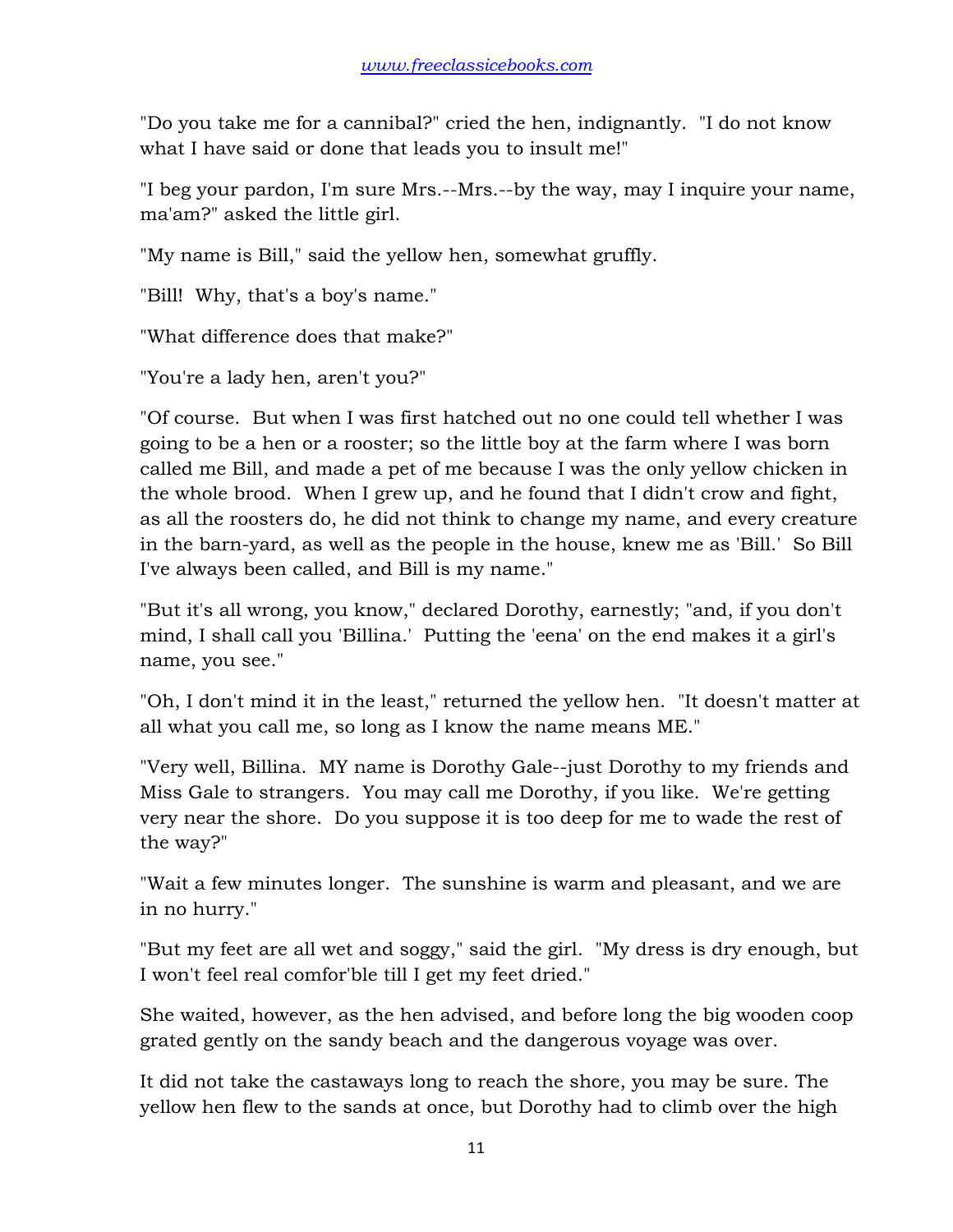slats. Still, for a country girl, that was not much of a feat, and as soon as she was safe ashore Dorothy drew off her wet shoes and stockings and spread them upon the sun-warmed beach to dry.

Then she sat down and watched Billina, who was pick-pecking away with her sharp bill in the sand and gravel, which she scratched up and turned over with her strong claws.

"What are you doing?" asked Dorothy.

"Getting my breakfast, of course," murmured the hen, busily pecking away.

"What do you find?" inquired the girl, curiously.

"Oh, some fat red ants, and some sand-bugs, and once in a while a tiny crab. They are very sweet and nice, I assure you."

"How dreadful!" exclaimed Dorothy, in a shocked voice.

"What is dreadful?" asked the hen, lifting her head to gaze with one bright eye at her companion.

"Why, eating live things, and horrid bugs, and crawly ants. You ought to be 'SHAMED of yourself!"

"Goodness me!" returned the hen, in a puzzled tone; "how queer you are, Dorothy! Live things are much fresher and more wholesome than dead ones, and you humans eat all sorts of dead creatures."

"We don't!" said Dorothy.

"You do, indeed," answered Billina. "You eat lambs and sheep and cows and pigs and even chickens."

"But we cook 'em," said Dorothy, triumphantly.

"What difference does that make?"

"A good deal," said the girl, in a graver tone. "I can't just 'splain the diff'rence, but it's there. And, anyhow, we never eat such dreadful things as BUGS."

"But you eat the chickens that eat the bugs," retorted the yellow hen, with an odd cackle. "So you are just as bad as we chickens are."

This made Dorothy thoughtful. What Billina said was true enough, and it almost took away her appetite for breakfast. As for the yellow hen, she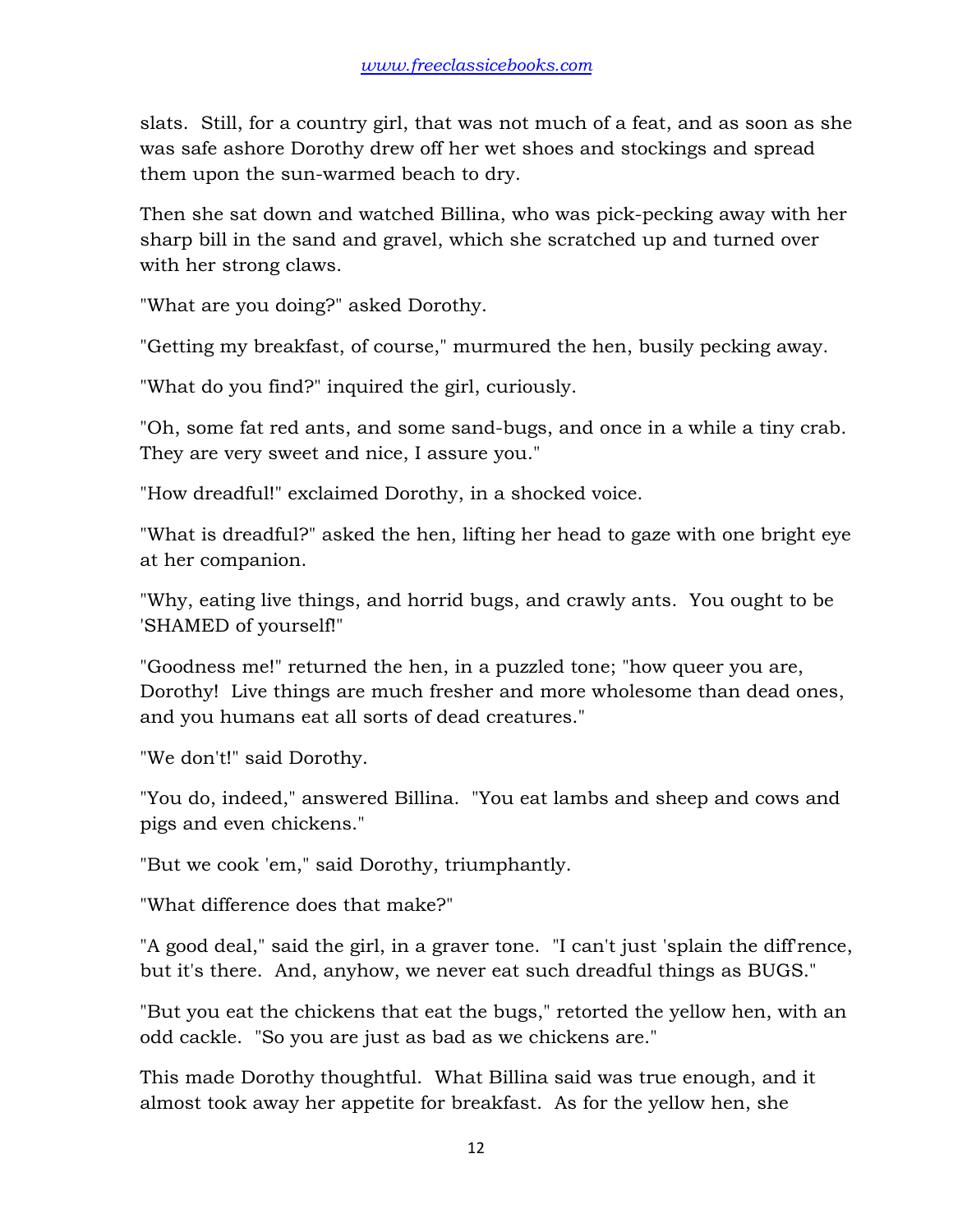continued to peck away at the sand busily, and seemed quite contented with her bill-of-fare.

Finally, down near the water's edge, Billina stuck her bill deep into the sand, and then drew back and shivered.

"Ow!" she cried. "I struck metal, that time, and it nearly broke my beak."

"It prob'bly was a rock," said Dorothy, carelessly.

"Nonsense. I know a rock from metal, I guess," said the hen. "There's a different feel to it."

"But there couldn't be any metal on this wild, deserted seashore," persisted the girl. "Where's the place? I'll dig it up, and prove to you I'm right."

Billina showed her the place where she had "stubbed her bill," as she expressed it, and Dorothy dug away the sand until she felt something hard. Then, thrusting in her hand, she pulled the thing out, and discovered it to be a large sized golden key--rather old, but still bright and of perfect shape.

"What did I tell you?" cried the hen, with a cackle of triumph. "Can I tell metal when I bump into it, or is the thing a rock?"

"It's metal, sure enough," answered the child, gazing thoughtfully at the curious thing she had found. "I think it is pure gold, and it must have lain hidden in the sand for a long time. How do you suppose it came there, Billina? And what do you suppose this mysterious key unlocks?"

"I can't say," replied the hen. "You ought to know more about locks and keys than I do."

Dorothy glanced around. There was no sign of any house in that part of the country, and she reasoned that every key must fit a lock and every lock must have a purpose. Perhaps the key had been lost by somebody who lived far away, but had wandered on this very shore.

Musing on these things the girl put the key in the pocket of her dress and then slowly drew on her shoes and stockings, which the sun had fully dried.

"I b'lieve, Billina," she said, "I'll have a look 'round, and see if I can find some breakfast."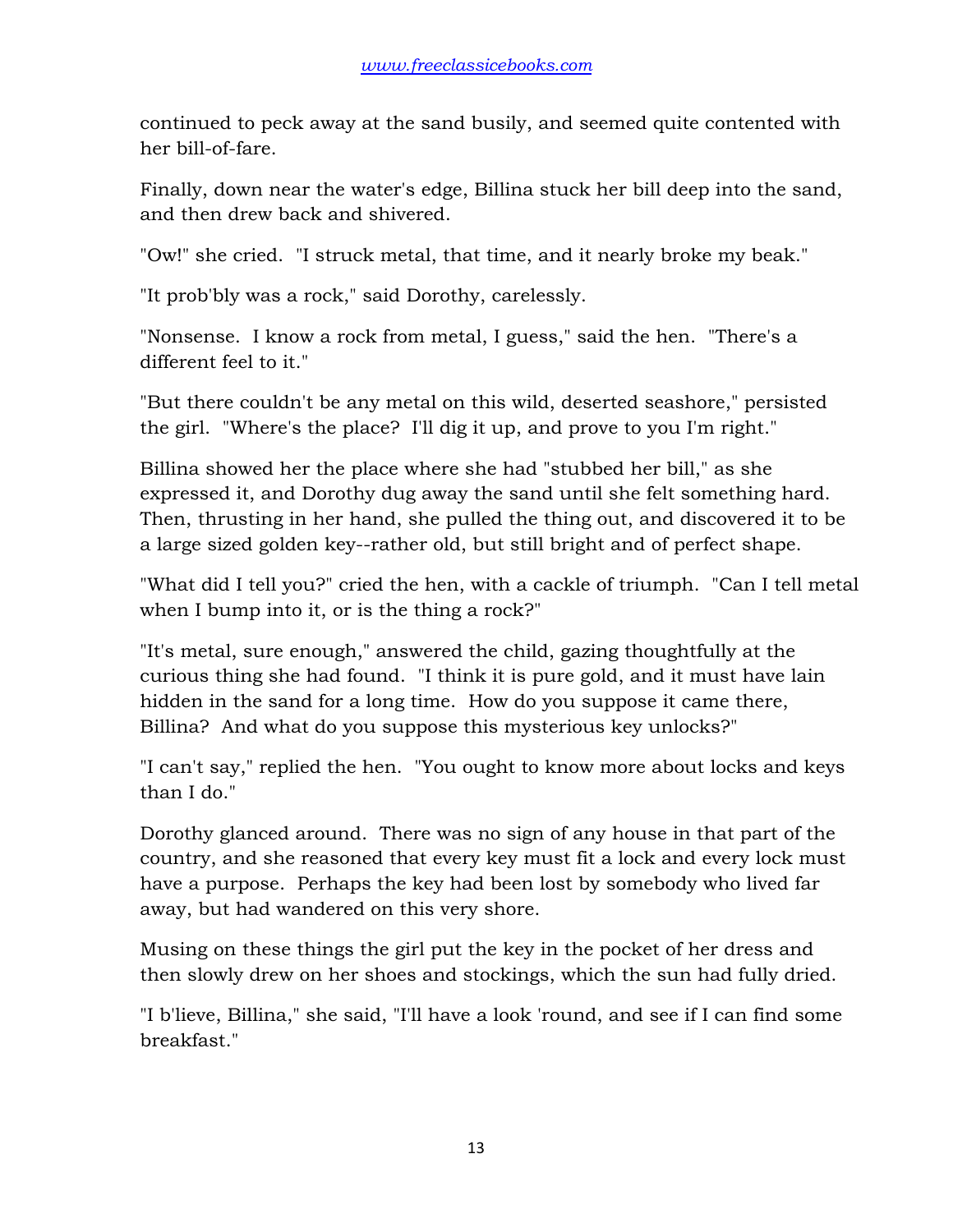### **3. Letters in the Sand**

Walking a little way back from the water's edge, toward the grove of trees, Dorothy came to a flat stretch of white sand that seemed to have queer signs marked upon its surface, just as one would write upon sand with a stick.

"What does it say?" she asked the yellow hen, who trotted along beside her in a rather dignified fashion.

"How should I know?" returned the hen. "I cannot read."

"Oh! Can't you?"

"Certainly not; I've never been to school, you know."

"Well, I have," admitted Dorothy; "but the letters are big and far apart, and it's hard to spell out the words."

But she looked at each letter carefully, and finally discovered that these words were written in the sand:

#### "BEWARE THE WHEELERS!"

 "That's rather strange," declared the hen, when Dorothy had read aloud the words. "What do you suppose the Wheelers are?"

"Folks that wheel, I guess. They must have wheelbarrows, or baby-cabs or hand-carts," said Dorothy.

"Perhaps they're automobiles," suggested the yellow hen. "There is no need to beware of baby-cabs and wheelbarrows; but automobiles are dangerous things. Several of my friends have been run over by them."

"It can't be auto'biles," replied the girl, "for this is a new, wild country, without even trolley-cars or tel'phones. The people here haven't been discovered yet, I'm sure; that is, if there ARE any people. So I don't b'lieve there CAN be any auto'biles, Billina."

"Perhaps not," admitted the yellow hen. "Where are you going now?"

"Over to those trees, to see if I can find some fruit or nuts," answered Dorothy.

She tramped across the sand, skirting the foot of one of the little rocky hills that stood near, and soon reached the edge of the forest.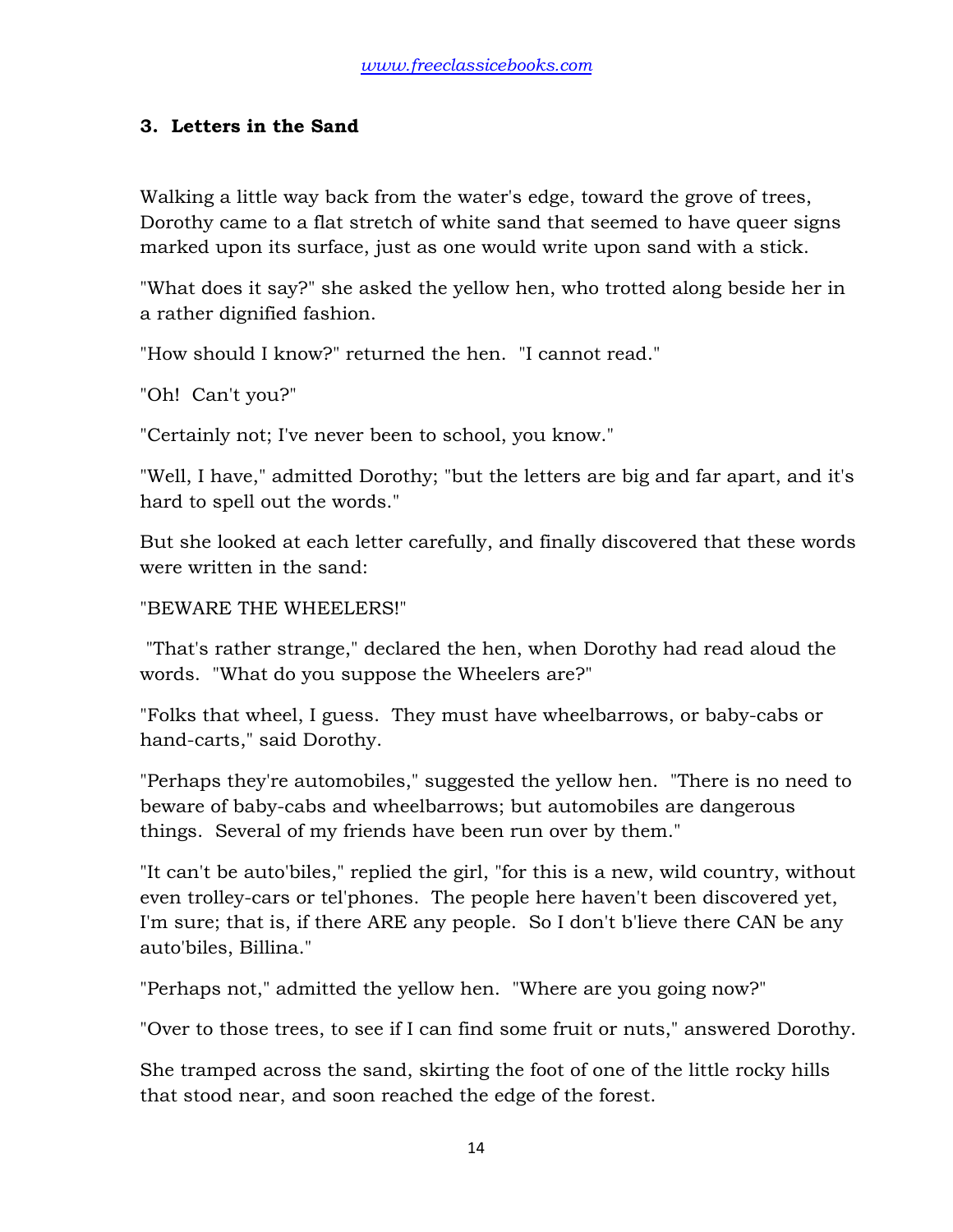At first she was greatly disappointed, because the nearer trees were all punita, or cotton-wood or eucalyptus, and bore no fruit or nuts at all. But, bye and bye, when she was almost in despair, the little girl came upon two trees that promised to furnish her with plenty of food.

One was quite full of square paper boxes, which grew in clusters on all the limbs, and upon the biggest and ripest boxes the word "Lunch" could be read, in neat raised letters. This tree seemed to bear all the year around, for there were lunch-box blossoms on some of the branches, and on others tiny little lunch-boxes that were as yet quite green, and evidently not fit to eat until they had grown bigger.

The leaves of this tree were all paper napkins, and it presented a very pleasing appearance to the hungry little girl.

But the tree next to the lunch-box tree was even more wonderful, for it bore quantities of tin dinner-pails, which were so full and heavy that the stout branches bent underneath their weight. Some were small and dark-brown in color; those larger were of a dull tin color; but the really ripe ones were pails of bright tin that shone and glistened beautifully in the rays of sunshine that touched them.

Dorothy was delighted, and even the yellow hen acknowledged that she was surprised.

The little girl stood on tip-toe and picked one of the nicest and biggest lunchboxes, and then she sat down upon the ground and eagerly opened it. Inside she found, nicely wrapped in white papers, a ham sandwich, a piece of sponge-cake, a pickle, a slice of new cheese and an apple. Each thing had a separate stem, and so had to be picked off the side of the box; but Dorothy found them all to be delicious, and she ate every bit of luncheon in the box before she had finished.

"A lunch isn't zactly breakfast," she said to Billina, who sat beside her curiously watching. "But when one is hungry one can eat even supper in the morning, and not complain."

"I hope your lunch-box was perfectly ripe," observed the yellow hen, in a anxious tone. "So much sickness is caused by eating green things."

"Oh, I'm sure it was ripe," declared Dorothy, "all, that is, 'cept the pickle, and a pickle just HAS to be green, Billina. But everything tasted perfectly splendid, and I'd rather have it than a church picnic. And now I think I'll pick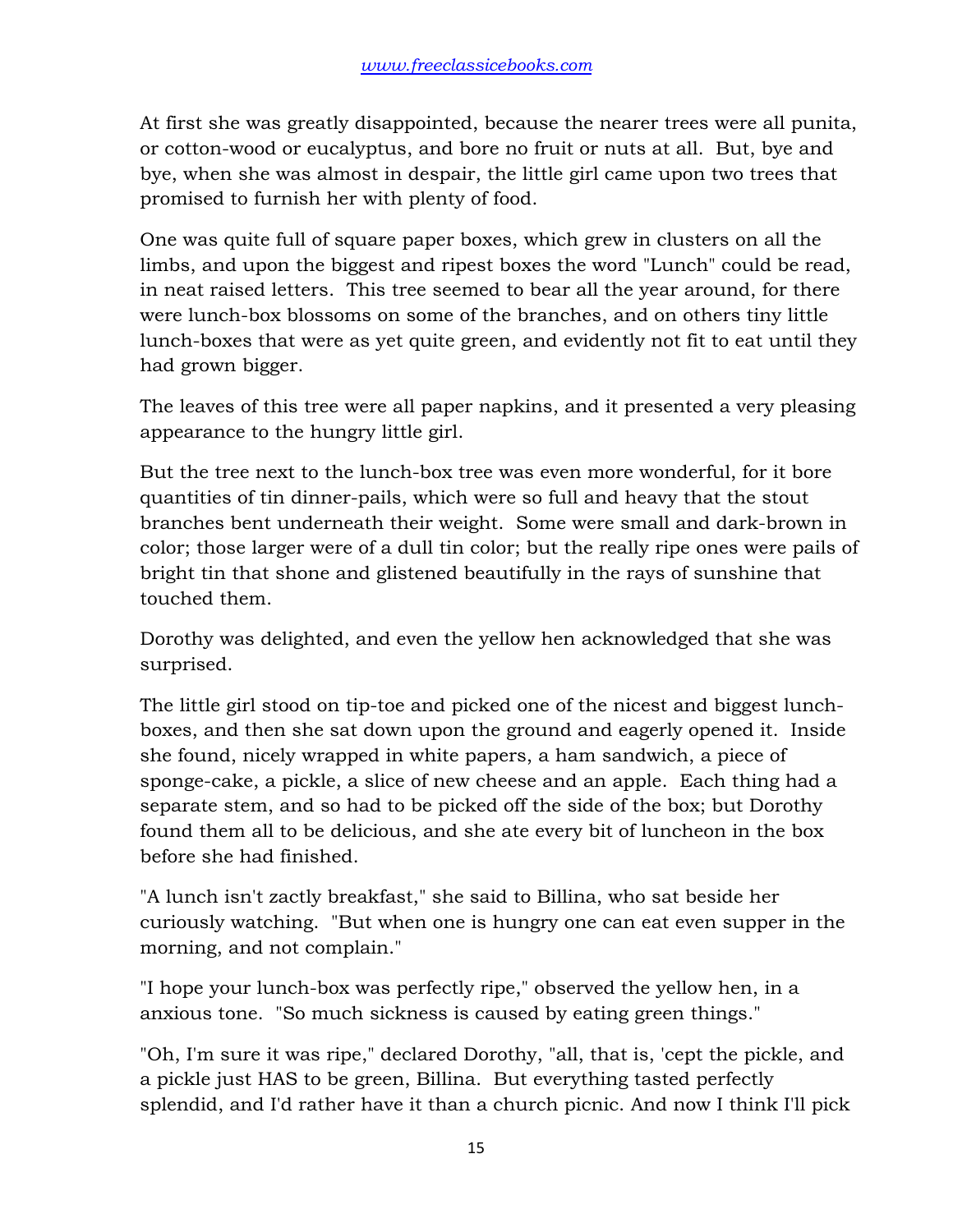a dinner-pail, to have when I get hungry again, and then we'll start out and 'splore the country, and see where we are."

"Haven't you any idea what country this is?" inquired Billina.

"None at all. But listen: I'm quite sure it's a fairy country, or such things as lunch-boxes and dinner-pails wouldn't be growing upon trees. Besides, Billina, being a hen, you wouldn't be able to talk in any civ'lized country, like Kansas, where no fairies live at all."

"Perhaps we're in the Land of Oz," said the hen, thoughtfully.

"No, that can't be," answered the little girl; "because I've been to the Land of Oz, and it's all surrounded by a horrid desert that no one can cross."

"Then how did you get away from there again?" asked Billina.

"I had a pair of silver shoes, that carried me through the air; but I lost them," said Dorothy.

"Ah, indeed," remarked the yellow hen, in a tone of unbelief.

"Anyhow," resumed the girl, "there is no seashore near the Land of Oz, so this must surely be some other fairy country."

While she was speaking she selected a bright and pretty dinner-pail that seemed to have a stout handle, and picked it from its branch. Then, accompanied by the yellow hen, she walked out of the shadow of the trees toward the sea-shore.

They were part way across the sands when Billina suddenly cried, in a voice of terror:

"What's that?"

Dorothy turned quickly around, and saw coming out of a path that led from between the trees the most peculiar person her eyes had ever beheld.

It had the form of a man, except that it walked, or rather rolled, upon all fours, and its legs were the same length as its arms, giving them the appearance of the four legs of a beast. Yet it was no beast that Dorothy had discovered, for the person was clothed most gorgeously in embroidered garments of many colors, and wore a straw hat perched jauntily upon the side of its head. But it differed from human beings in this respect, that instead of hands and feet there grew at the end of its arms and legs round wheels, and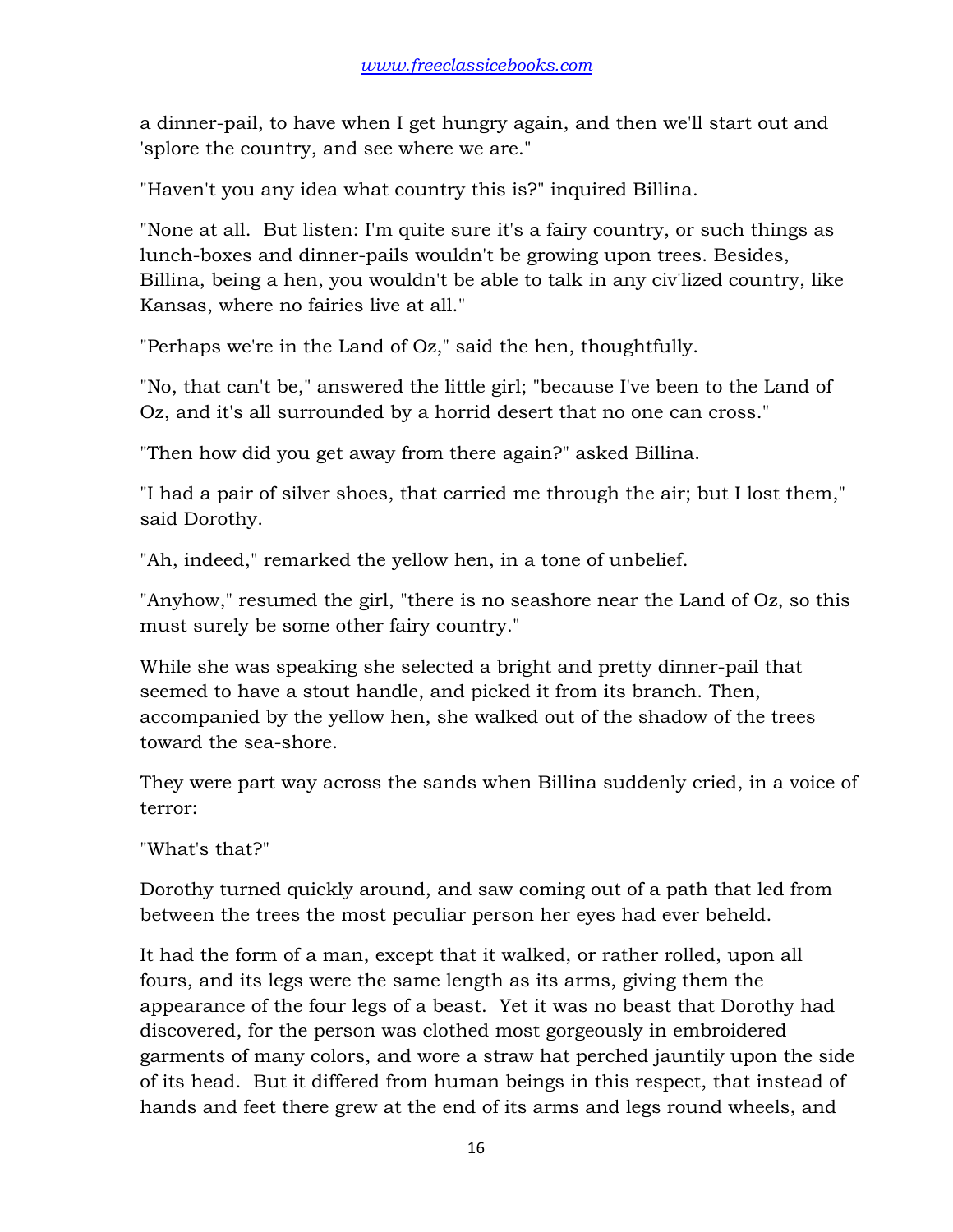by means of these wheels it rolled very swiftly over the level ground. Afterward Dorothy found that these odd wheels were of the same hard substance that our finger-nails and toe-nails are composed of, and she also learned that creatures of this strange race were born in this queer fashion. But when our little girl first caught sight of the first individual of a race that was destined to cause her a lot of trouble, she had an idea that the brilliantlyclothed personage was on roller-skates, which were attached to his hands as well as to his feet.

"Run!" screamed the yellow hen, fluttering away in great fright. "It's a Wheeler!"

"A Wheeler?" exclaimed Dorothy. "What can that be?"

"Don't you remember the warning in the sand: 'Beware the Wheelers'? Run, I tell you--run!"

So Dorothy ran, and the Wheeler gave a sharp, wild cry and came after her in full chase.

Looking over her shoulder as she ran, the girl now saw a great procession of Wheelers emerging from the forest--dozens and dozens of them--all clad in splendid, tight-fitting garments and all rolling swiftly toward her and uttering their wild, strange cries.

"They're sure to catch us!" panted the girl, who was still carrying the heavy dinner-pail she had picked. "I can't run much farther, Billina."

"Climb up this hill,--quick!" said the hen; and Dorothy found she was very near to the heap of loose and jagged rocks they had passed on their way to the forest. The yellow hen was even now fluttering among the rocks, and Dorothy followed as best she could, half climbing and half tumbling up the rough and rugged steep.

She was none too soon, for the foremost Wheeler reached the hill a moment after her; but while the girl scrambled up the rocks the creature stopped short with howls of rage and disappointment.

Dorothy now heard the yellow hen laughing, in her cackling, henny way.

"Don't hurry, my dear," cried Billina. "They can't follow us among these rocks, so we're safe enough now."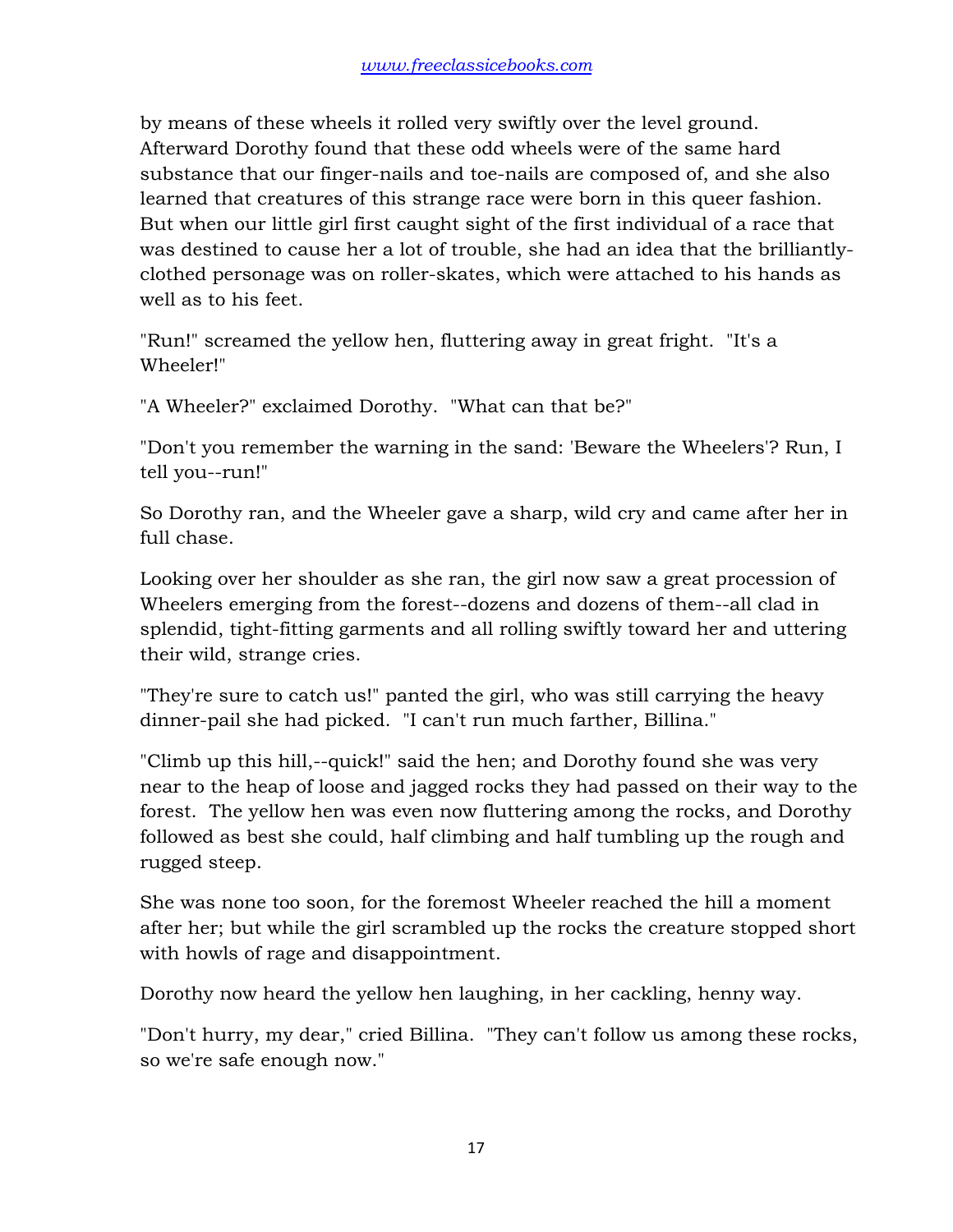Dorothy stopped at once and sat down upon a broad boulder, for she was all out of breath.

The rest of the Wheelers had now reached the foot of the hill, but it was evident that their wheels would not roll upon the rough and jagged rocks, and therefore they were helpless to follow Dorothy and the hen to where they had taken refuge. But they circled all around the little hill, so the child and Billina were fast prisoners and could not come down without being captured.

Then the creatures shook their front wheels at Dorothy in a threatening manner, and it seemed they were able to speak as well as to make their dreadful outcries, for several of them shouted:

"We'll get you in time, never fear! And when we do get you, we'll tear you into little bits!"

"Why are you so cruel to me?" asked Dorothy. "I'm a stranger in your country, and have done you no harm."

"No harm!" cried one who seemed to be their leader. "Did you not pick our lunch-boxes and dinner-pails? Have you not a stolen dinner-pail still in your hand?"

"I only picked one of each," she answered. "I was hungry, and I didn't know the trees were yours."

"That is no excuse," retorted the leader, who was clothed in a most gorgeous suit. "It is the law here that whoever picks a dinner-pail without our permission must die immediately."

"Don't you believe him," said Billina. "I'm sure the trees do not belong to these awful creatures. They are fit for any mischief, and it's my opinion they would try to kill us just the same if you hadn't picked a dinner-pail."

"I think so, too," agreed Dorothy. "But what shall we do now?"

"Stay where we are," advised the yellow hen. "We are safe from the Wheelers until we starve to death, anyhow; and before that time comes a good many things can happen."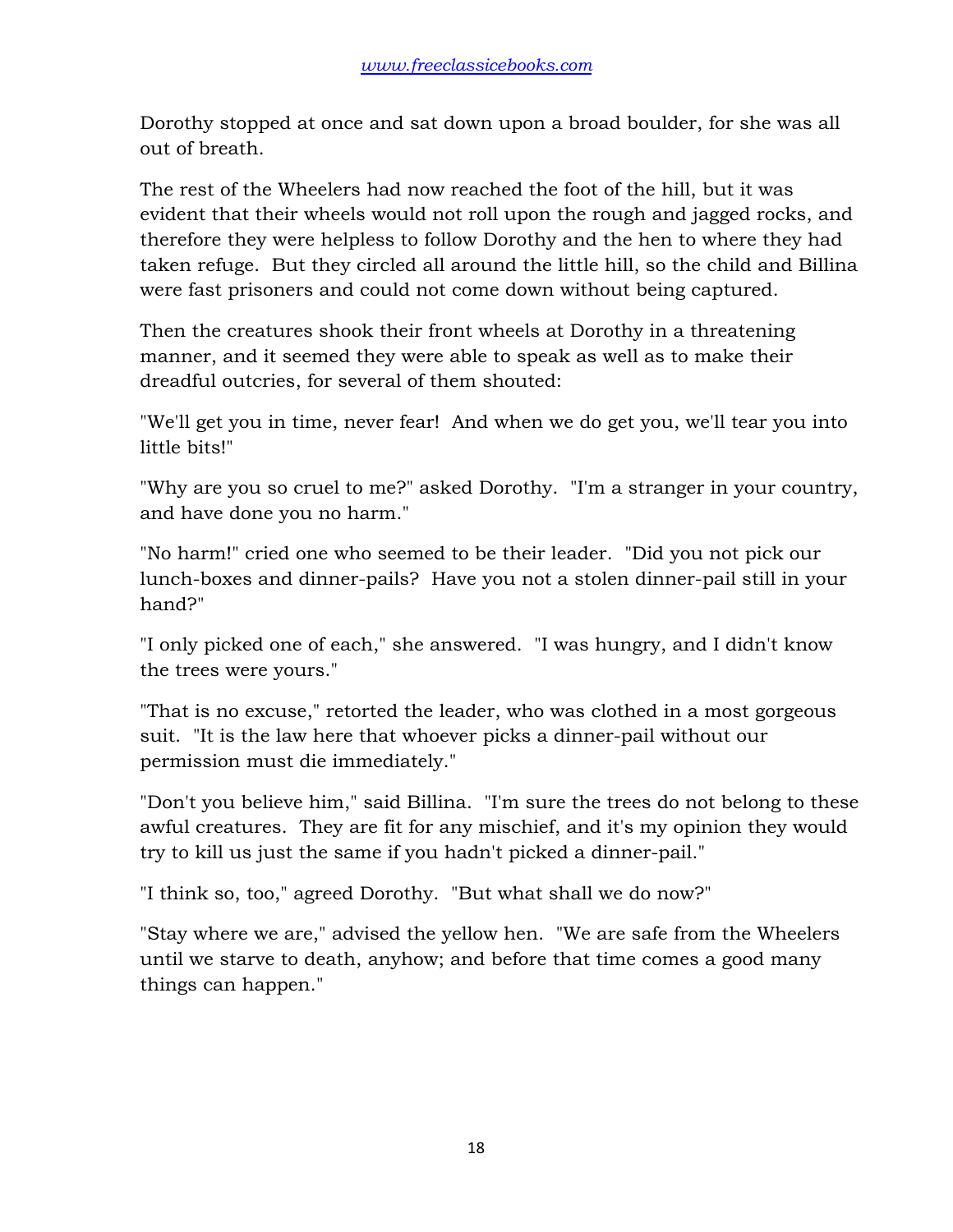#### **4. Tiktok the Machine Man**

After an hour or so most of the band of Wheelers rolled back into the forest, leaving only three of their number to guard the hill. These curled themselves up like big dogs and pretended to go to sleep on the sands; but neither Dorothy nor Billina were fooled by this trick, so they remained in security among the rocks and paid no attention to their cunning enemies.

Finally the hen, fluttering over the mound, exclaimed: "Why, here's a path!"

So Dorothy at once clambered to where Billina sat, and there, sure enough, was a smooth path cut between the rocks. It seemed to wind around the mound from top to bottom, like a cork-screw, twisting here and there between the rough boulders but always remaining level and easy to walk upon.

Indeed, Dorothy wondered at first why the Wheelers did not roll up this path; but when she followed it to the foot of the mound she found that several big pieces of rock had been placed directly across the end of the way, thus preventing any one outside from seeing it and also preventing the Wheelers from using it to climb up the mound.

Then Dorothy walked back up the path, and followed it until she came to the very top of the hill, where a solitary round rock stood that was bigger than any of the others surrounding it. The path came to an end just beside this great rock, and for a moment it puzzled the girl to know why the path had been made at all. But the hen, who had been gravely following her around and was now perched upon a point of rock behind Dorothy, suddenly remarked:

"It looks something like a door, doesn't it?"

"What looks like a door?" enquired the child.

"Why, that crack in the rock, just facing you," replied Billina, whose little round eyes were very sharp and seemed to see everything. "It runs up one side and down the other, and across the top and the bottom."

"What does?"

"Why, the crack. So I think it must be a door of rock, although I do not see any hinges."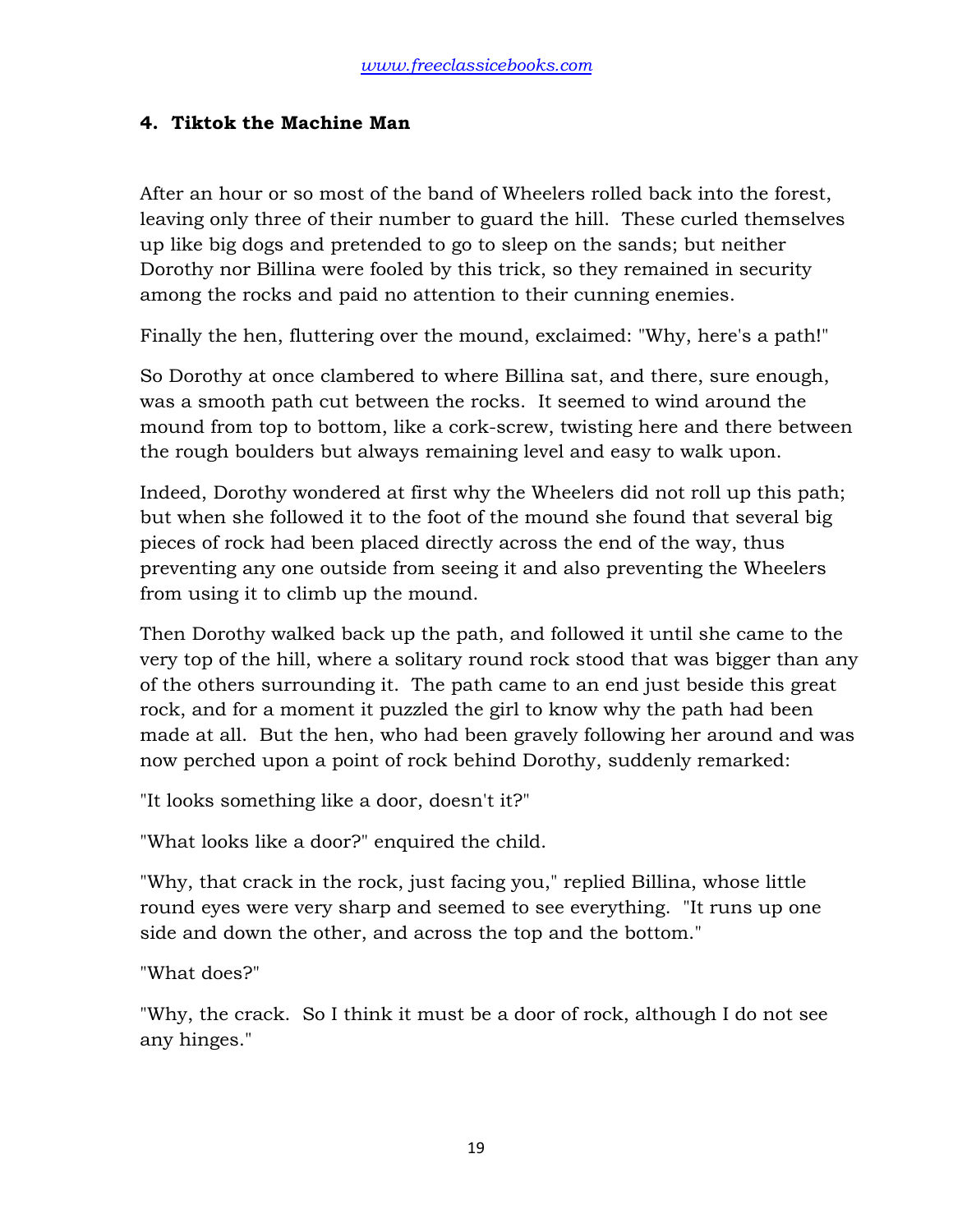"Oh, yes," said Dorothy, now observing for the first time the crack in the rock. "And isn't this a key-hole, Billina?" pointing to a round, deep hole at one side of the door.

"Of course. If we only had the key, now, we could unlock it and see what is there," replied the yellow hen. "May be it's a treasure chamber full of diamonds and rubies, or heaps of shining gold, or--"

"That reminds me," said Dorothy, "of the golden key I picked up on the shore. Do you think that it would fit this key-hole, Billina?"

"Try it and see," suggested the hen.

So Dorothy searched in the pocket of her dress and found the golden key. And when she had put it into the hole of the rock, and turned it, a sudden sharp snap was heard; then, with a solemn creak that made the shivers run down the child's back, the face of the rock fell outward, like a door on hinges, and revealed a small dark chamber just inside.

"Good gracious!" cried Dorothy, shrinking back as far as the narrow path would let her.

For, standing within the narrow chamber of rock, was the form of a man--or, at least, it seemed like a man, in the dim light. He was only about as tall as Dorothy herself, and his body was round as a ball and made out of burnished copper. Also his head and limbs were copper, and these were jointed or hinged to his body in a peculiar way, with metal caps over the joints, like the armor worn by knights in days of old. He stood perfectly still, and where the light struck upon his form it glittered as if made of pure gold.

"Don't be frightened," called Billina, from her perch. "It isn't alive."

"I see it isn't," replied the girl, drawing a long breath.

"It is only made out of copper, like the old kettle in the barn-yard at home," continued the hen, turning her head first to one side and then to the other, so that both her little round eyes could examine the object.

"Once," said Dorothy, "I knew a man made out of tin, who was a woodman named Nick Chopper. But he was as alive as we are, 'cause he was born a real man, and got his tin body a little at a time--first a leg and then a finger and then an ear--for the reason that he had so many accidents with his axe, and cut himself up in a very careless manner."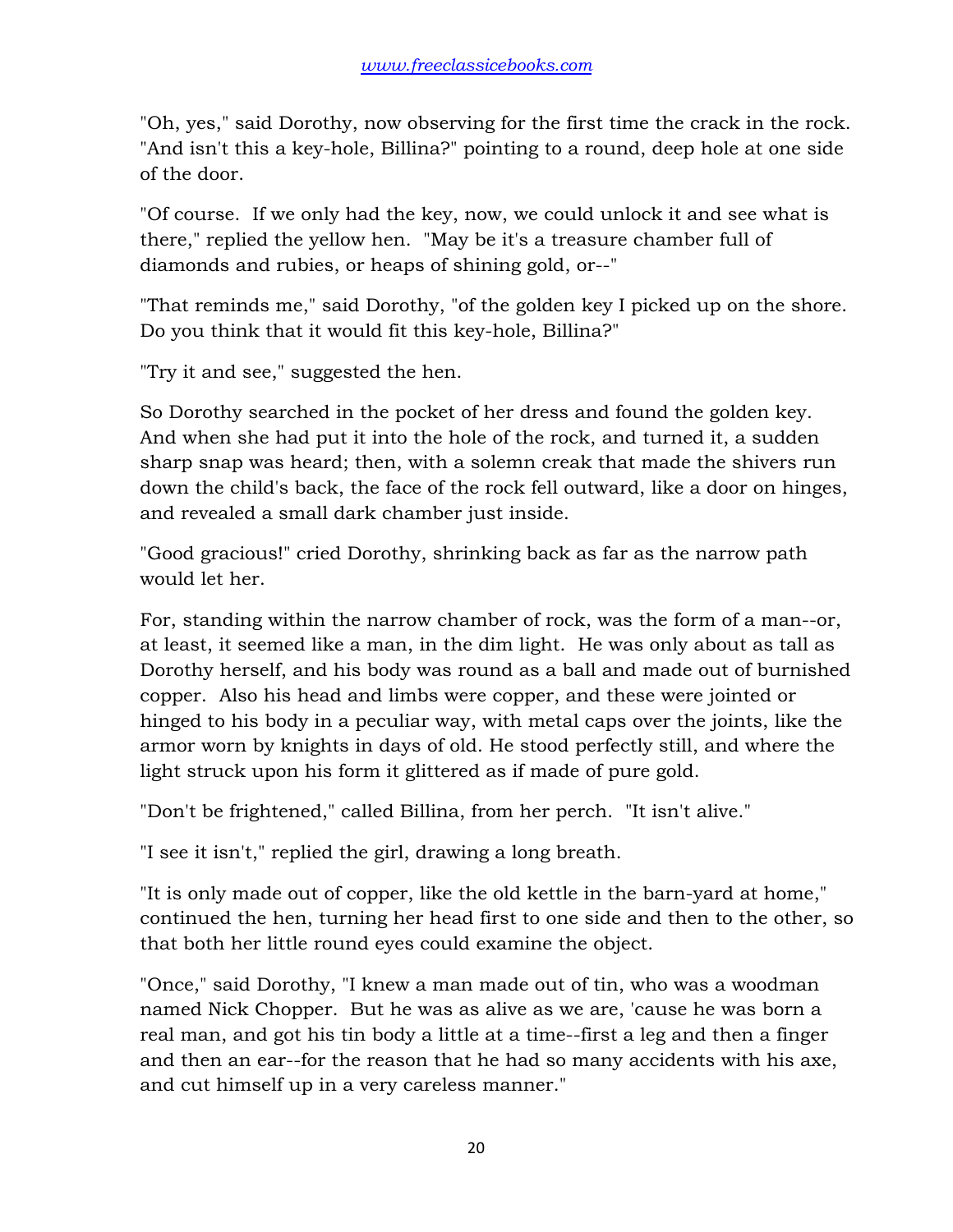"Oh," said the hen, with a sniff, as if she did not believe the story.

"But this copper man," continued Dorothy, looking at it with big eyes, "is not alive at all, and I wonder what it was made for, and why it was locked up in this queer place."

"That is a mystery," remarked the hen, twisting her head to arrange her wingfeathers with her bill.

Dorothy stepped inside the little room to get a back view of the copper man, and in this way discovered a printed card that hung between his shoulders, it being suspended from a small copper peg at the back of his neck. She unfastened this card and returned to the path, where the light was better, and sat herself down upon a slab of rock to read the printing.

"What does it say?" asked the hen, curiously.

Dorothy read the card aloud, spelling out the big words with some difficulty; and this is what she read:

 +-----------------------------------------------------------------+ | | | SMITH & TINKER'S | | Patent Double-Action, Extra-Responsive,  $| \cdot |$  Thought-Creating, Perfect-Talking  $\parallel$  | MECHANICAL MAN | | Fitted with our Special Clock-Work Attachment. | | Thinks, Speaks, Acts, and Does Everything but Live. | | Manufactured only at our Works at Evna, Land of Ev. | | All infringements will be promptly Prosecuted according to Law.  $\vert \vert$ | +-----------------------------------------------------------------+

"How queer!" said the yellow hen. "Do you think that is all true, my dear?"

"I don't know," answered Dorothy, who had more to read. "Listen to this, Billina:"

 +--------------------------------------------------+ | | | DIRECTIONS FOR USING: | | For THINKING:--Wind the Clock-work Man under his  $\vert \cdot \vert$  left arm, (marked No. 1.) | For SPEAKING:--Wind the Clock-work Man under his | | right arm, (marked No. 2.) | | For WALKING and ACTION:--Wind Clock-work in the  $\vert \vert$  middle of his back, (marked No. 3.)  $\vert \vert$  N. B.--This Mechanism is guaranteed to work  $\vert \cdot \vert$  perfectly for a thousand years.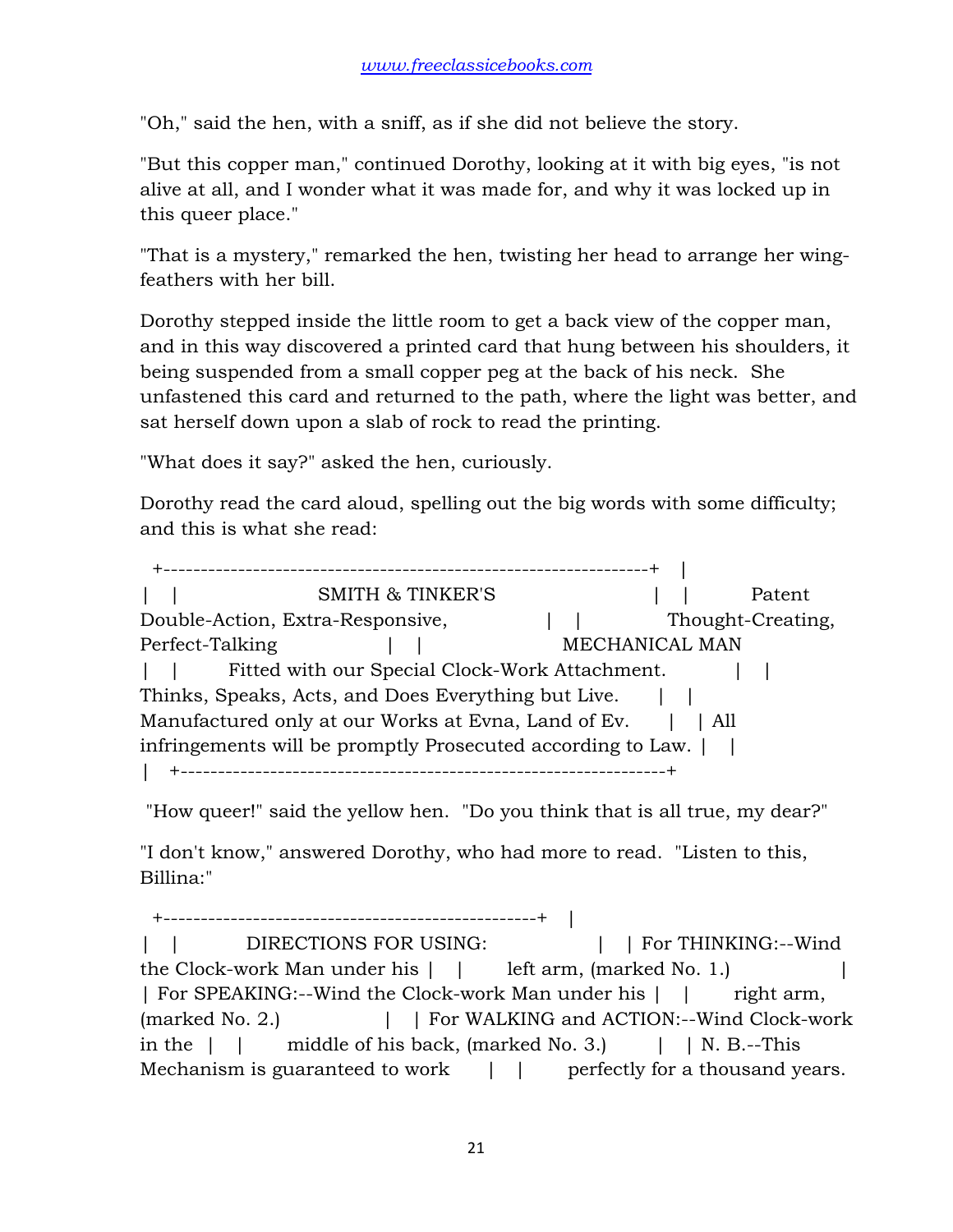| | | +--------------------------------------------- -----+

 "Well, I declare!" gasped the yellow hen, in amazement; "if the copper man can do half of these things he is a very wonderful machine. But I suppose it is all humbug, like so many other patented articles."

"We might wind him up," suggested Dorothy, "and see what he'll do."

"Where is the key to the clock-work?" asked Billina.

"Hanging on the peg where I found the card."

"Then," said the hen, "let us try him, and find out if he will go. He is warranted for a thousand years, it seems; but we do not know how long he has been standing inside this rock."

Dorothy had already taken the clock key from the peg.

"Which shall I wind up first?" she asked, looking again at the directions on the card.

"Number One, I should think," returned Billina. "That makes him think, doesn't it?"

"Yes," said Dorothy, and wound up Number One, under the left arm.

"He doesn't seem any different," remarked the hen, critically.

"Why, of course not; he is only thinking, now," said Dorothy.

"I wonder what he is thinking about."

"I'll wind up his talk, and then perhaps he can tell us," said the girl.

So she wound up Number Two, and immediately the clock-work man said, without moving any part of his body except his lips:

"Good morn-ing, lit-tle girl. Good morn-ing, Mrs. Hen."

The words sounded a little hoarse and creaky, and they were uttered all in the same tone, without any change of expression whatever; but both Dorothy and Billina understood them perfectly.

"Good morning, sir," they answered, politely.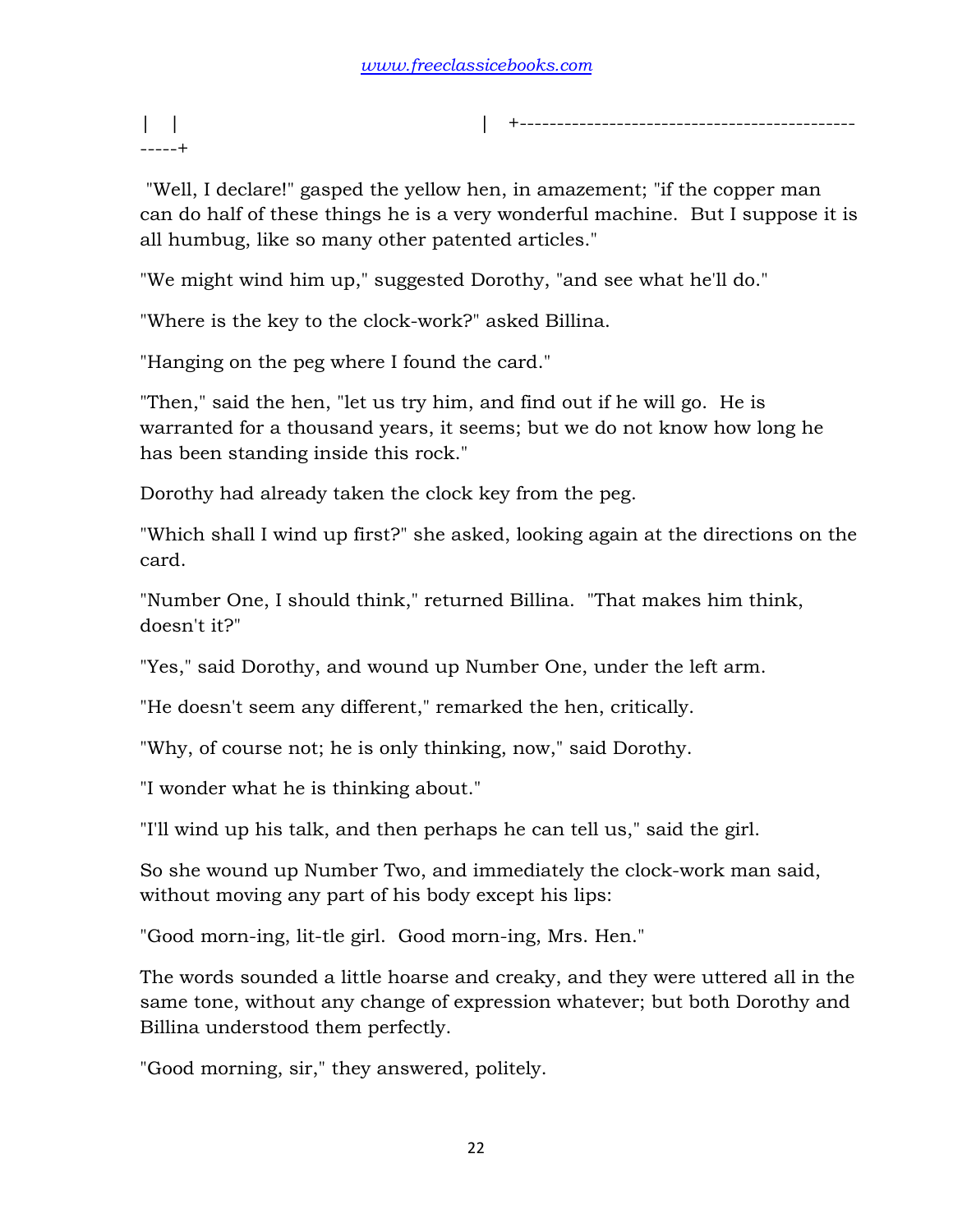"Thank you for res-cu-ing me," continued the machine, in the same monotonous voice, which seemed to be worked by a bellows inside of him, like the little toy lambs and cats the children squeeze so that they will make a noise.

"Don't mention it," answered Dorothy. And then, being very curious, she asked: "How did you come to be locked up in this place?"

"It is a long sto-ry," replied the copper man; "but I will tell it to you brief-ly. I was pur-chased from Smith & Tin-ker, my man-u-fac-tur-ers, by a cru-el King of Ev, named Ev-ol-do, who used to beat all his serv-ants un-til they died. How-ev-er, he was not a-ble to kill me, be-cause I was not a-live, and one must first live in or-der to die. So that all his beat-ing did me no harm, and mere-ly kept my cop-per bod-y well pol-ished.

"This cru-el king had a love-ly wife and ten beau-ti-ful chil-dren--five boys and five girls--but in a fit of an-ger he sold them all to the Nome King, who by means of his mag-ic arts changed them all in-to oth-er forms and put them in his un-der-ground pal-ace to or-na-ment the rooms.

"Af-ter-ward the King of Ev re-gret-ted his wick-ed ac-tion, and tried to get his wife and chil-dren a-way from the Nome King, but with-out a-vail. So, in despair, he locked me up in this rock, threw the key in-to the o-cean, and then jumped in af-ter it and was drowned."

"How very dreadful!" exclaimed Dorothy.

"It is, in-deed," said the machine. "When I found my-self im-pris-oned I shouted for help un-til my voice ran down; and then I walked back and forth in this lit-tle room un-til my ac-tion ran down; and then I stood still and thought until my thoughts ran down. Af-ter that I re-mem-ber noth-ing un-til you wound me up a-gain."

"It's a very wonderful story," said Dorothy, "and proves that the Land of Ev is really a fairy land, as I thought it was."

"Of course it is," answered the copper man. "I do not sup-pose such a per-fect ma-chine as I am could be made in an-y place but a fair-y land."

"I've never seen one in Kansas," said Dorothy.

"But where did you get the key to un-lock this door?" asked the clock-work voice.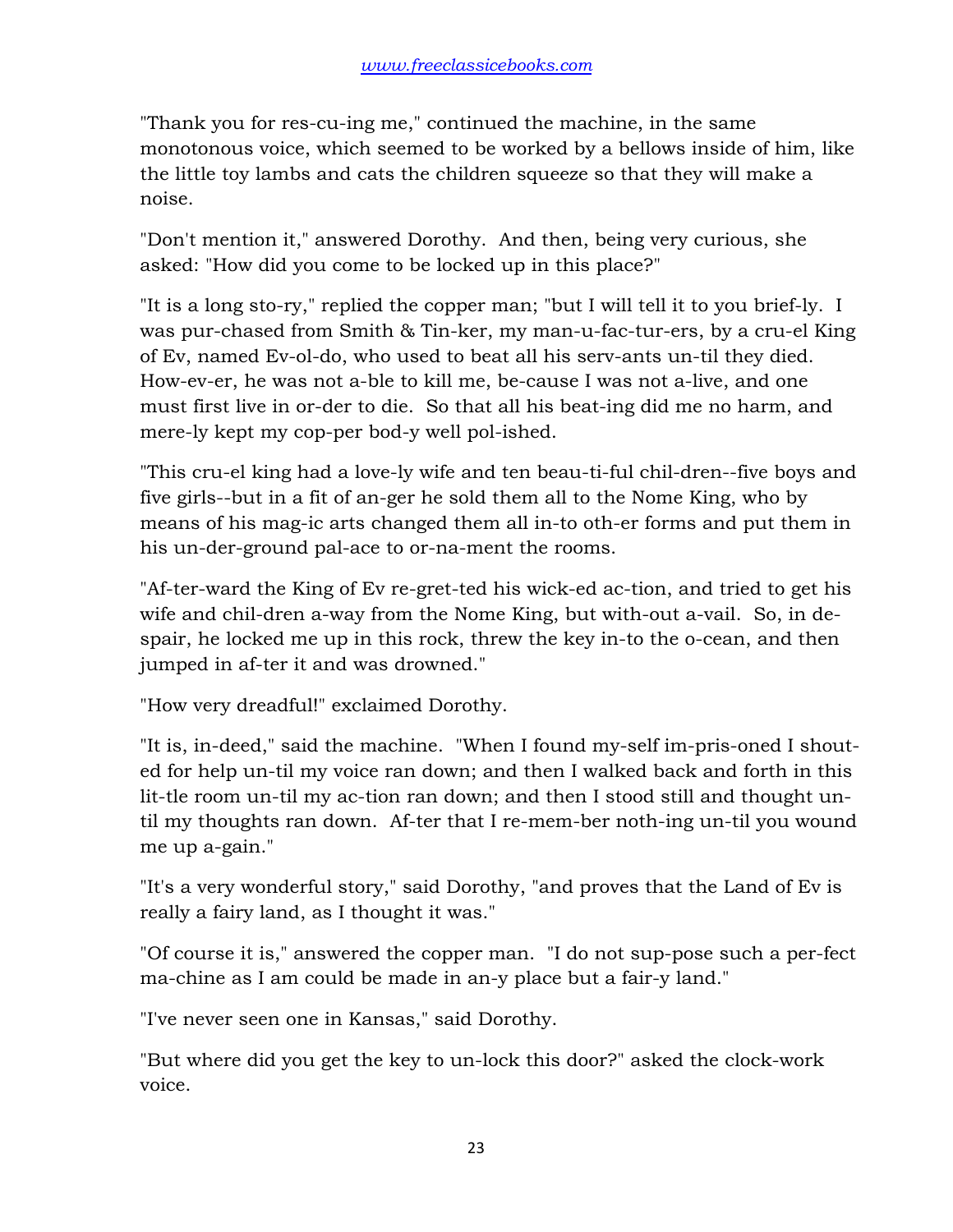"I found it on the shore, where it was prob'ly washed up by the waves," she answered. "And now, sir, if you don't mind, I'll wind up your action."

"That will please me ve-ry much," said the machine.

So she wound up Number Three, and at once the copper man in a somewhat stiff and jerky fashion walked out of the rocky cavern, took off his copper hat and bowed politely, and then kneeled before Dorothy. Said he:

"From this time forth I am your o-be-di-ent ser-vant. What-ev-er you command, that I will do will-ing-ly--if you keep me wound up."

"What is your name?" she asked.

"Tik-tok," he replied. "My for-mer mas-ter gave me that name be-cause my clock-work al-ways ticks when it is wound up."

"I can hear it now," said the yellow hen.

"So can I," said Dorothy. And then she added, with some anxiety: "You don't strike, do you?"

"No," answered Tiktok; "and there is no a-larm con-nec-ted with my ma-chiner-y. I can tell the time, though, by speak-ing, and as I nev-er sleep I can wak-en you at an-y hour you wish to get up in the morn-ing."

"That's nice," said the little girl; "only I never wish to get up in the morning."

"You can sleep until I lay my egg," said the yellow hen. "Then, when I cackle, Tiktok will know it is time to waken you."

"Do you lay your egg very early?" asked Dorothy.

"About eight o'clock," said Billina. "And everybody ought to be up by that time, I'm sure."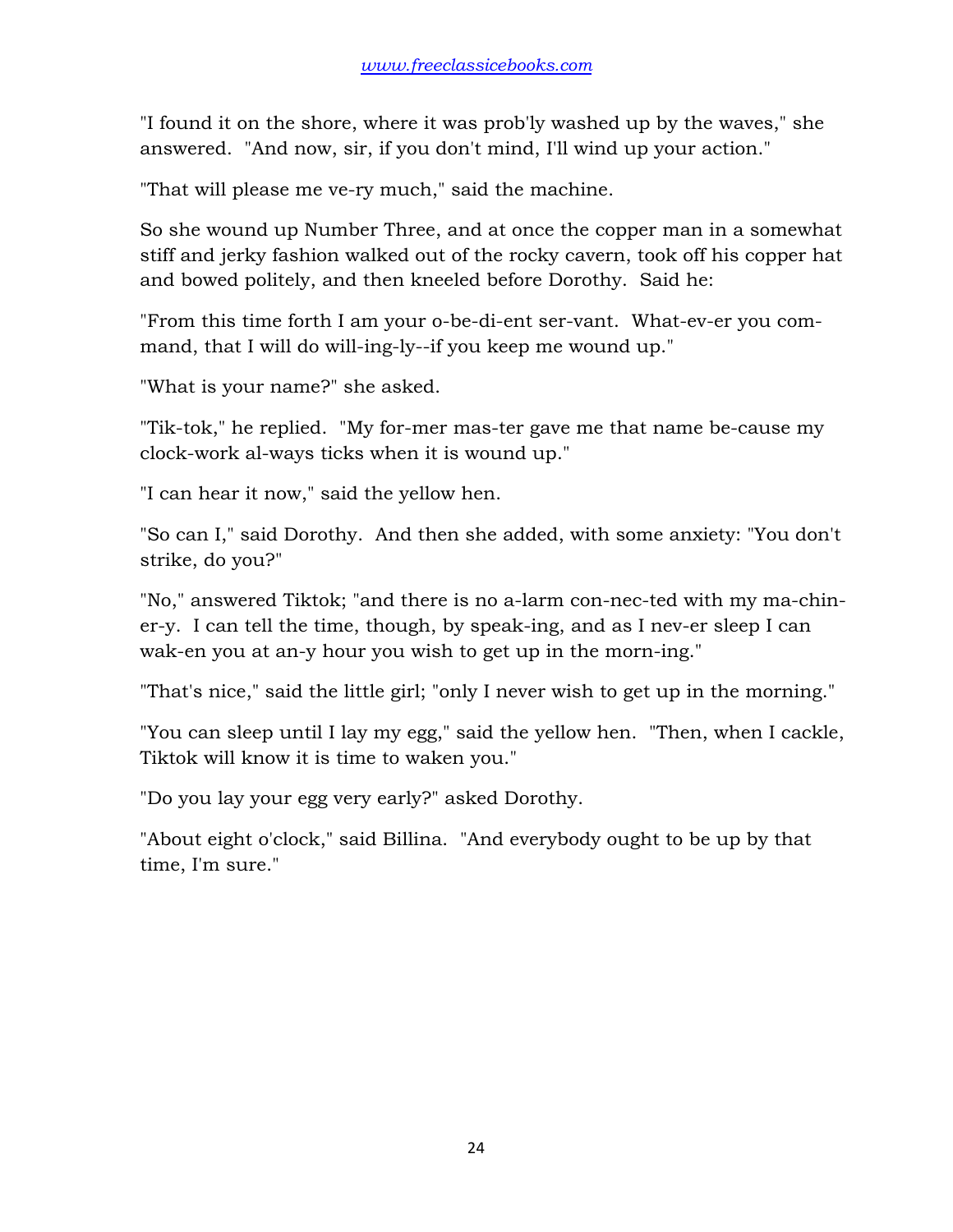#### **5. Dorothy Opens the Dinner Pail**

"Now Tiktok," said Dorothy, "the first thing to be done is to find a way for us to escape from these rocks. The Wheelers are down below, you know, and threaten to kill us."

"There is no rea-son to be a-fraid of the Wheel-ers," said Tiktok, the words coming more slowly than before.

"Why not?" she asked.

"Be-cause they are ag-g-g--gr-gr-r-r-"

He gave a sort of gurgle and stopped short, waving his hands frantically until suddenly he became motionless, with one arm in the air and the other held stiffly before him with all the copper fingers of the hand spread out like a fan.

"Dear me!" said Dorothy, in a frightened tone. "What can the matter be?"

"He's run down, I suppose," said the hen, calmly. "You couldn't have wound him up very tight."

"I didn't know how much to wind him," replied the girl; "but I'll try to do better next time."

She ran around the copper man to take the key from the peg at the back of his neck, but it was not there.

"It's gone!" cried Dorothy, in dismay.

"What's gone?" asked Billina.

"The key."

"It probably fell off when he made that low bow to you," returned the hen. "Look around, and see if you cannot find it again."

Dorothy looked, and the hen helped her, and by and by the girl discovered the clock-key, which had fallen into a crack of the rock.

At once she wound up Tiktok's voice, taking care to give the key as many turns as it would go around. She found this quite a task, as you may imagine if you have ever tried to wind a clock, but the machine man's first words were to assure Dorothy that he would now run for at least twenty-four hours.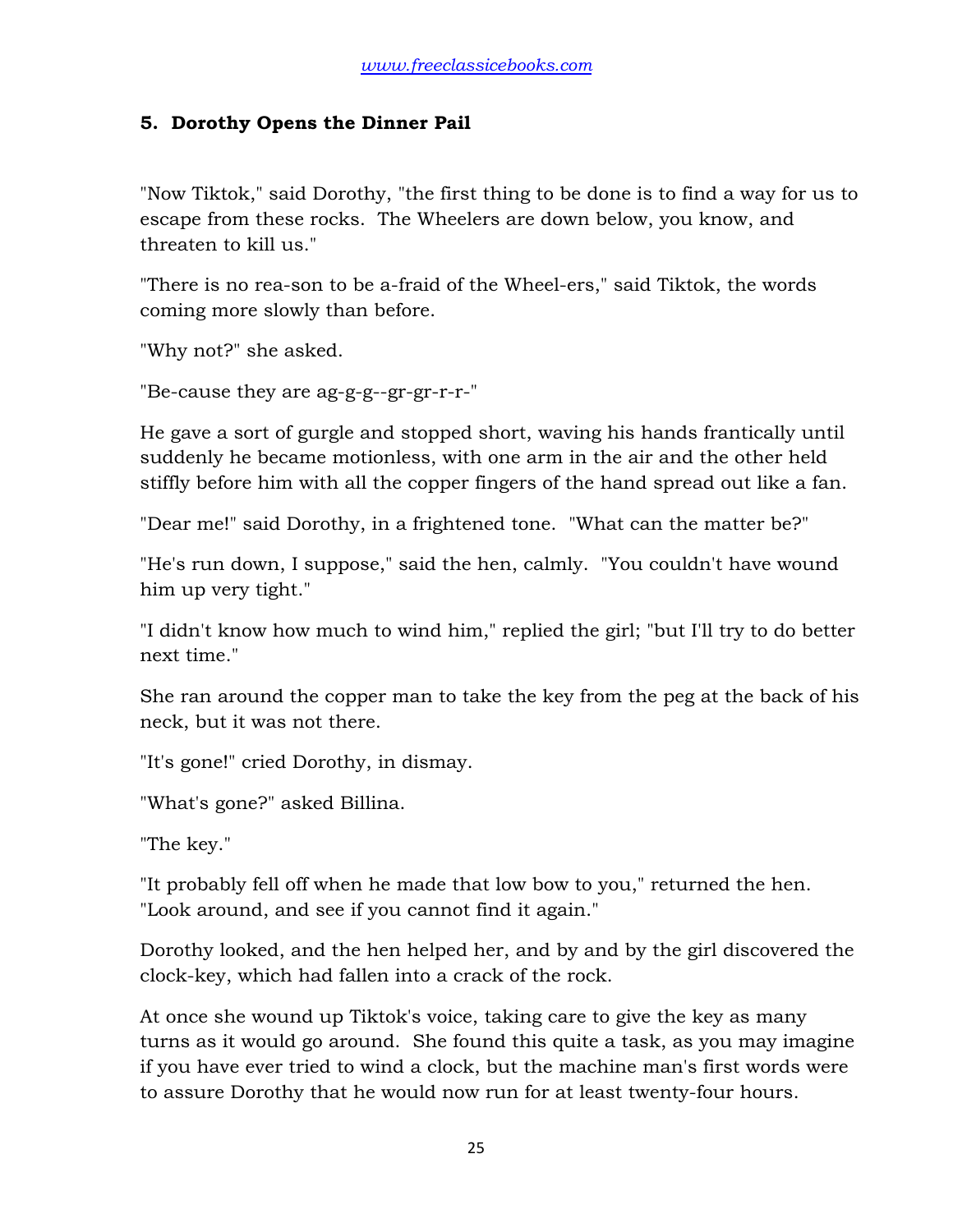"You did not wind me much, at first," he calmly said, "and I told you that long sto-ry a-bout King Ev-ol-do; so it is no won-der that I ran down."

She next rewound the action clock-work, and then Billina advised her to carry the key to Tiktok in her pocket, so it would not get lost again.

"And now," said Dorothy, when all this was accomplished, "tell me what you were going to say about the Wheelers."

"Why, they are noth-ing to be fright-en'd at," said the machine. "They try to make folks be-lieve that they are ver-y ter-ri-ble, but as a mat-ter of fact the Wheel-ers are harm-less e-nough to an-y one that dares to fight them. They might try to hurt a lit-tle girl like you, per-haps, be-cause they are ver-y mischiev-ous. But if I had a club they would run a-way as soon as they saw me."

"Haven't you a club?" asked Dorothy.

"No," said Tiktok.

"And you won't find such a thing among these rocks, either," declared the yellow hen.

"Then what shall we do?" asked the girl.

"Wind up my think-works tight-ly, and I will try to think of some oth-er plan," said Tiktok.

So Dorothy rewound his thought machinery, and while he was thinking she decided to eat her dinner. Billina was already pecking away at the cracks in the rocks, to find something to eat, so Dorothy sat down and opened her tin dinner-pail.

In the cover she found a small tank that was full of very nice lemonade. It was covered by a cup, which might also, when removed, be used to drink the lemonade from. Within the pail were three slices of turkey, two slices of cold tongue, some lobster salad, four slices of bread and butter, a small custard pie, an orange and nine large strawberries, and some nuts and raisins. Singularly enough, the nuts in this dinner-pail grew already cracked, so that Dorothy had no trouble in picking out their meats to eat.

She spread the feast upon the rock beside her and began her dinner, first offering some of it to Tiktok, who declined because, as he said, he was merely a machine. Afterward she offered to share with Billina, but the hen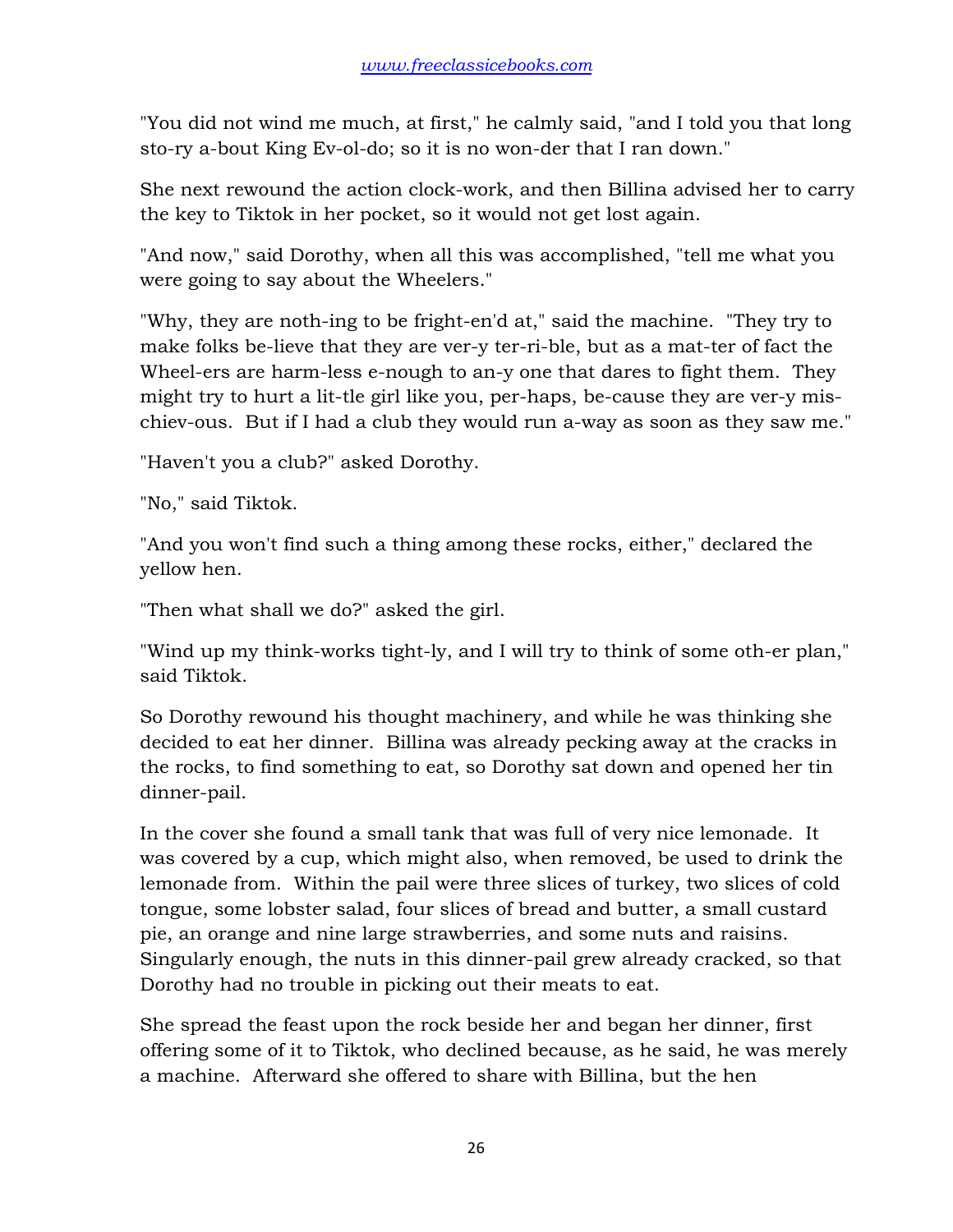murmured something about "dead things" and said she preferred her bugs and ants.

"Do the lunch-box trees and the dinner-pail trees belong to the Wheelers?" the child asked Tiktok, while engaged in eating her meal.

"Of course not," he answered. "They be-long to the roy-al fam-il-y of Ev, on-ly of course there is no roy-al fam-il-y just now be-cause King Ev-ol-do jumped in-to the sea and his wife and ten chil-dren have been trans-formed by the Nome King. So there is no one to rule the Land of Ev, that I can think of. Perhaps it is for this rea-son that the Wheel-ers claim the trees for their own, and pick the lunch-eons and din-ners to eat them-selves. But they be-long to the King, and you will find the roy-al "E" stamped up-on the bot-tom of ev-er-y din-ner pail."

Dorothy turned the pail over, and at once discovered the royal mark upon it, as Tiktok had said.

"Are the Wheelers the only folks living in the Land of Ev?" enquired the girl.

"No; they on-ly in-hab-it a small por-tion of it just back of the woods," replied the machine. "But they have al-ways been mis-chiev-ous and im-per-ti-nent, and my old mas-ter, King Ev-ol-do, used to car-ry a whip with him, when he walked out, to keep the crea-tures in or-der. When I was first made the Wheelers tried to run o-ver me, and butt me with their heads; but they soon found I was built of too sol-id a ma-ter-i-al for them to in-jure."

"You seem very durable," said Dorothy. "Who made you?"

"The firm of Smith & Tin-ker, in the town of Evna, where the roy-al pal-ace stands," answered Tiktok.

"Did they make many of you?" asked the child.

"No; I am the on-ly au-to-mat-ic me-chan-i-cal man they ev-er com-plet-ed," he replied. "They were ver-y won-der-ful in-ven-tors, were my mak-ers, and quite ar-tis-tic in all they did."

"I am sure of that," said Dorothy. "Do they live in the town of Evna now?"

"They are both gone," replied the machine. "Mr. Smith was an art-ist, as well as an in-vent-or, and he paint-ed a pic-ture of a riv-er which was so nat-ur-al that, as he was reach-ing a-cross it to paint some flow-ers on the op-po-site bank, he fell in-to the wa-ter and was drowned."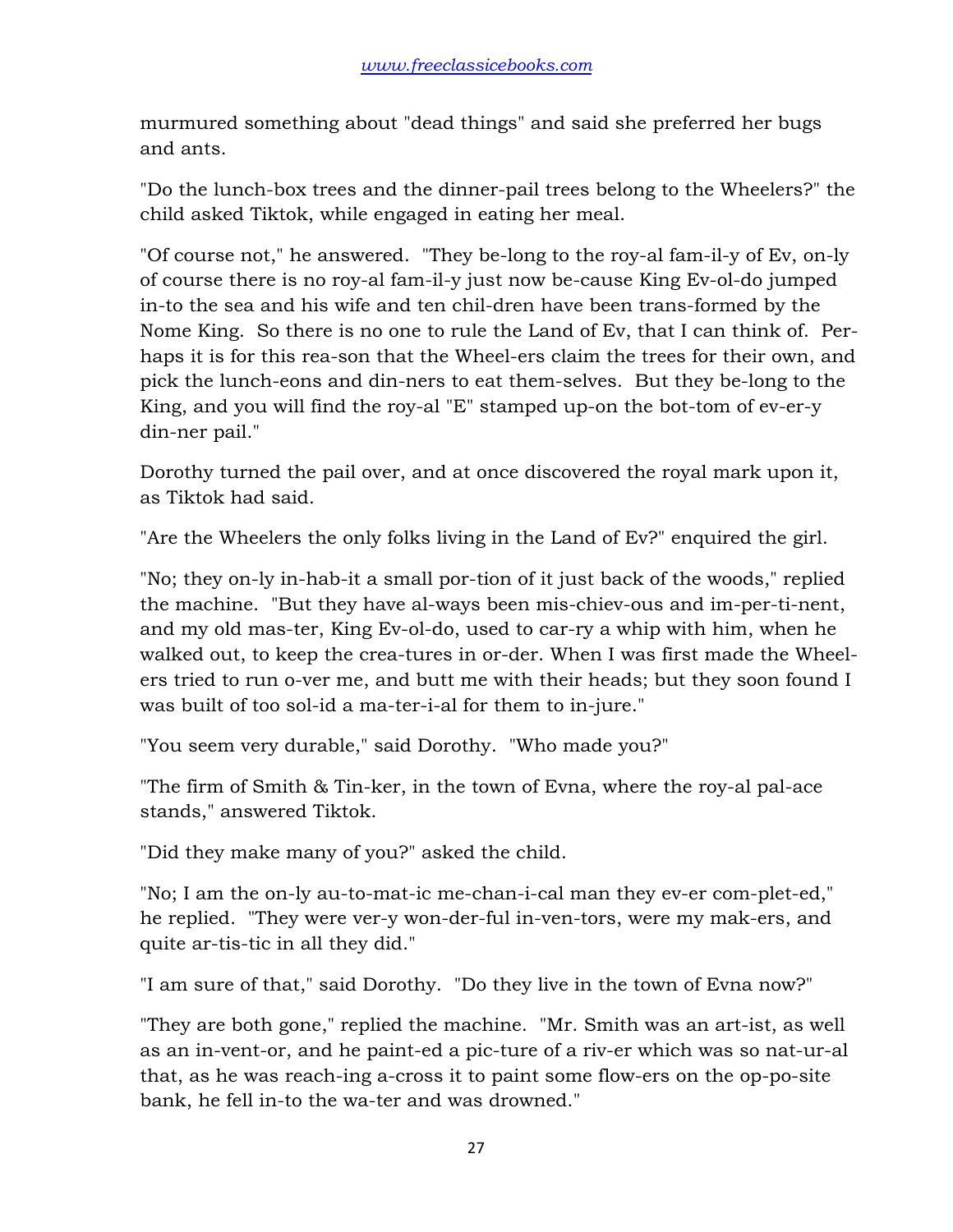"Oh, I'm sorry for that!" exclaimed the little girl.

"Mis-ter Tin-ker," continued Tiktok, "made a lad-der so tall that he could rest the end of it a-gainst the moon, while he stood on the high-est rung and picked the lit-tle stars to set in the points of the king's crown. But when he got to the moon Mis-ter Tin-ker found it such a love-ly place that he de-cid-ed to live there, so he pulled up the lad-der af-ter him and we have nev-er seen him since."

"He must have been a great loss to this country," said Dorothy, who was by this time eating her custard pie.

"He was," acknowledged Tiktok. "Also he is a great loss to me. For if I should get out of or-der I do not know of an-y one a-ble to re-pair me, be-cause I am so com-pli-cat-ed. You have no i-de-a how full of ma-chin-er-y I am."

"I can imagine it," said Dorothy, readily.

"And now," continued the machine, "I must stop talk-ing and be-gin think-ing a-gain of a way to es-cape from this rock." So he turned half way around, in order to think without being disturbed.

"The best thinker I ever knew," said Dorothy to the yellow hen, "was a scarecrow."

"Nonsense!" snapped Billina.

"It is true," declared Dorothy. "I met him in the Land of Oz, and he traveled with me to the city of the great Wizard of Oz, so as to get some brains, for his head was only stuffed with straw. But it seemed to me that he thought just as well before he got his brains as he did afterward."

"Do you expect me to believe all that rubbish about the Land of Oz?" enquired Billina, who seemed a little cross--perhaps because bugs were scarce.

"What rubbish?" asked the child, who was now finishing her nuts and raisins.

"Why, your impossible stories about animals that can talk, and a tin woodman who is alive, and a scarecrow who can think."

"They are all there," said Dorothy, "for I have seen them."

"I don't believe it!" cried the hen, with a toss of her head.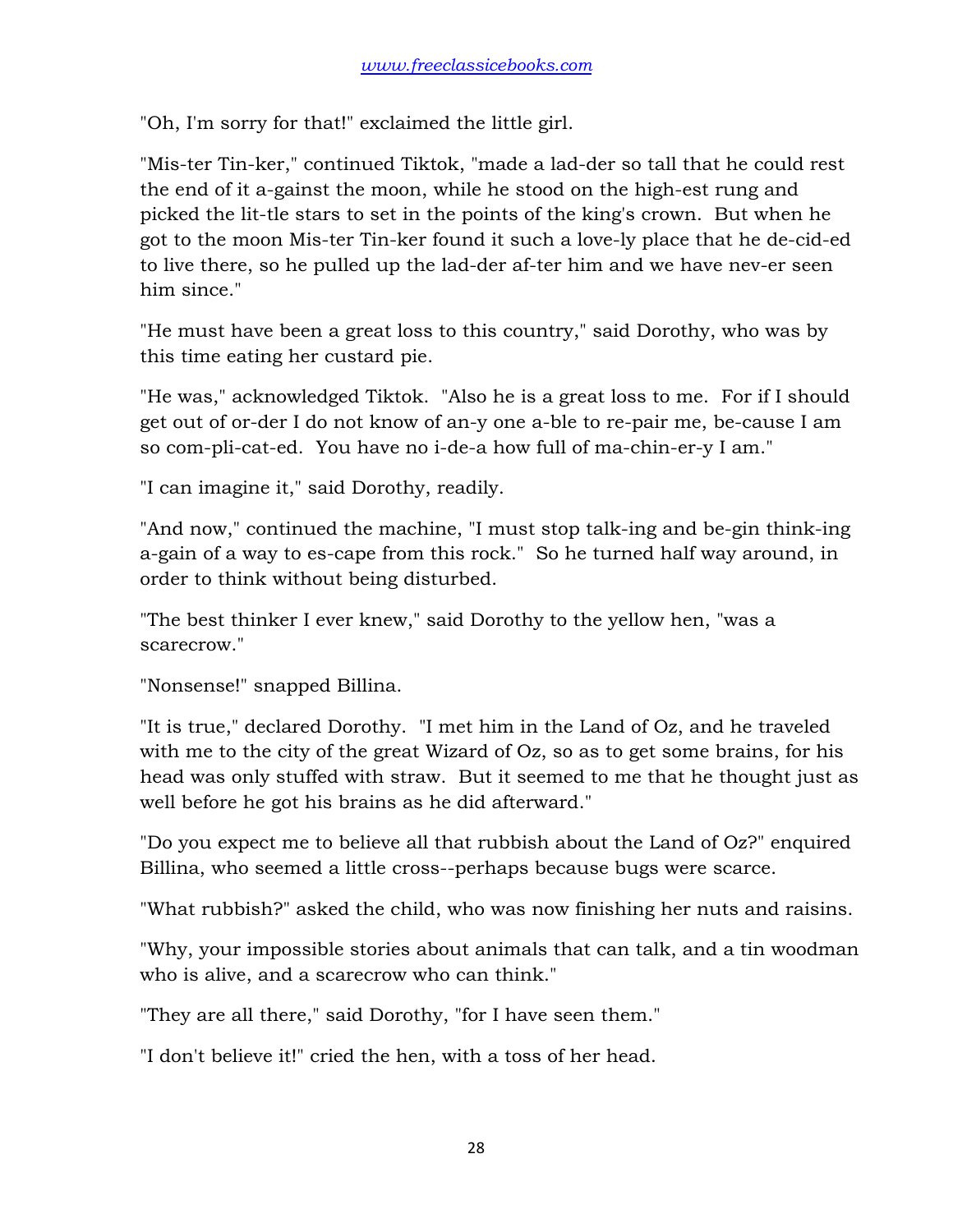"That's 'cause you're so ign'rant," replied the girl, who was a little offended at her friend Billina's speech.

"In the Land of Oz," remarked Tiktok, turning toward them, "an-y-thing is possi-ble. For it is a won-der-ful fair-y coun-try."

"There, Billina! what did I say?" cried Dorothy. And then she turned to the machine and asked in an eager tone: "Do you know the Land of Oz, Tiktok?"

"No; but I have heard a-bout it," said the cop-per man. "For it is on-ly sep-ara-ted from this Land of Ev by a broad des-ert."

Dorothy clapped her hands together delightedly.

"I'm glad of that!" she exclaimed. "It makes me quite happy to be so near my old friends. The scarecrow I told you of, Billina, is the King of the Land of Oz."

"Par-don me. He is not the king now," said Tiktok.

"He was when I left there," declared Dorothy.

"I know," said Tiktok, "but there was a rev-o-lu-tion in the Land of Oz, and the Scare-crow was de-posed by a sol-dier wo-man named Gen-er-al Jin-jur. And then Jin-jur was de-posed by a lit-tle girl named Oz-ma, who was the right-ful heir to the throne and now rules the land un-der the ti-tle of Oz-ma of Oz."

"That is news to me," said Dorothy, thoughtfully. "But I s'pose lots of things have happened since I left the Land of Oz. I wonder what has become of the Scarecrow, and of the Tin Woodman, and the Cowardly Lion. And I wonder who this girl Ozma is, for I never heard of her before."

But Tiktok did not reply to this. He had turned around again to resume his thinking.

Dorothy packed the rest of the food back into the pail, so as not to be wasteful of good things, and the yellow hen forgot her dignity far enough to pick up all of the scattered crumbs, which she ate rather greedily, although she had so lately pretended to despise the things that Dorothy preferred as food.

By this time Tiktok approached them with his stiff bow.

"Be kind e-nough to fol-low me," he said, "and I will lead you a-way from here to the town of Ev-na, where you will be more com-for-ta-ble, and al-so I will pro-tect you from the Wheel-ers."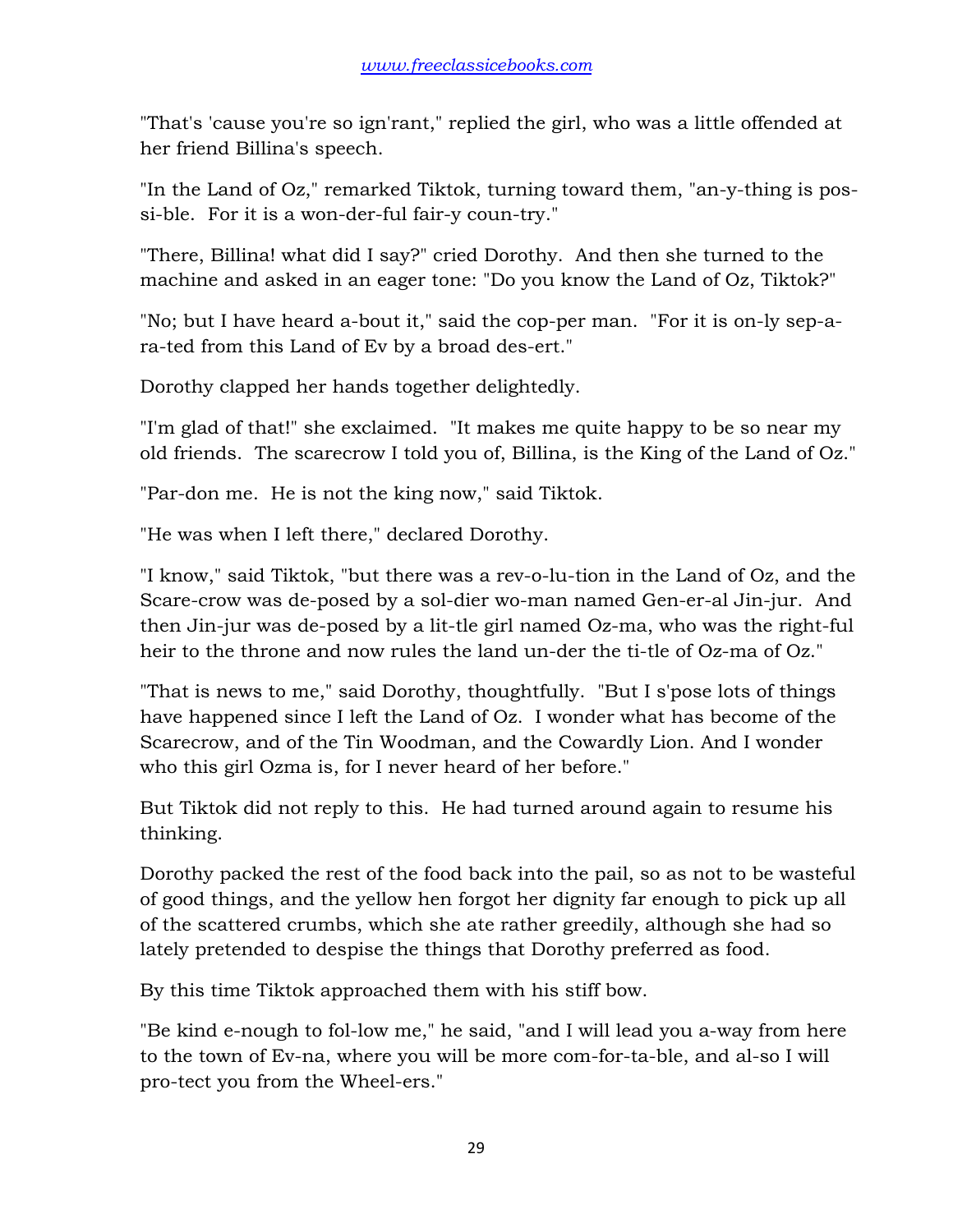"All right," answered Dorothy, promptly. "I'm ready!"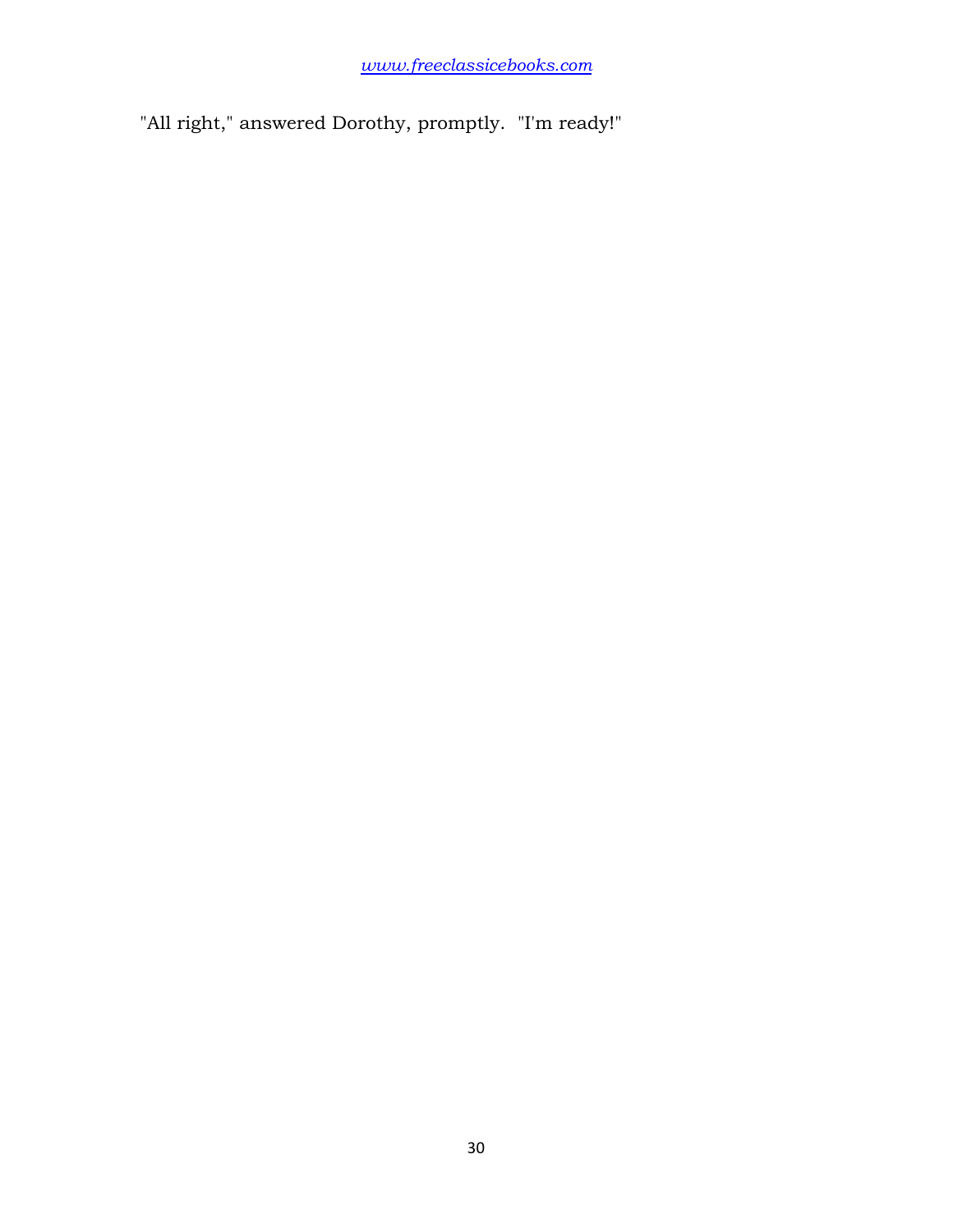## **6. The Heads of Langwidere**

They walked slowly down the path between the rocks, Tiktok going first, Dorothy following him, and the yellow hen trotting along last of all.

At the foot of the path the copper man leaned down and tossed aside with ease the rocks that encumbered the way. Then he turned to Dorothy and said:

"Let me car-ry your din-ner-pail."

She placed it in his right hand at once, and the copper fingers closed firmly over the stout handle.

Then the little procession marched out upon the level sands.

As soon as the three Wheelers who were guarding the mound saw them, they began to shout their wild cries and rolled swiftly toward the little group, as if to capture them or bar their way. But when the foremost had approached near enough, Tiktok swung the tin dinner-pail and struck the Wheeler a sharp blow over its head with the queer weapon. Perhaps it did not hurt very much, but it made a great noise, and the Wheeler uttered a howl and tumbled over upon its side. The next minute it scrambled to its wheels and rolled away as fast as it could go, screeching with fear at the same time.

"I told you they were harm-less," began Tiktok; but before he could say more another Wheeler was upon them. Crack! went the dinner-pail against its head, knocking its straw hat a dozen feet away; and that was enough for this Wheeler, also. It rolled away after the first one, and the third did not wait to be pounded with the pail, but joined its fellows as quickly as its wheels would whirl.

The yellow hen gave a cackle of delight, and flying to a perch upon Tiktok's shoulder, she said:

"Bravely done, my copper friend! and wisely thought of, too. Now we are free from those ugly creatures."

But just then a large band of Wheelers rolled from the forest, and relying upon their numbers to conquer, they advanced fiercely upon Tiktok. Dorothy grabbed Billina in her arms and held her tight, and the machine embraced the form of the little girl with his left arm, the better to protect her. Then the Wheelers were upon them.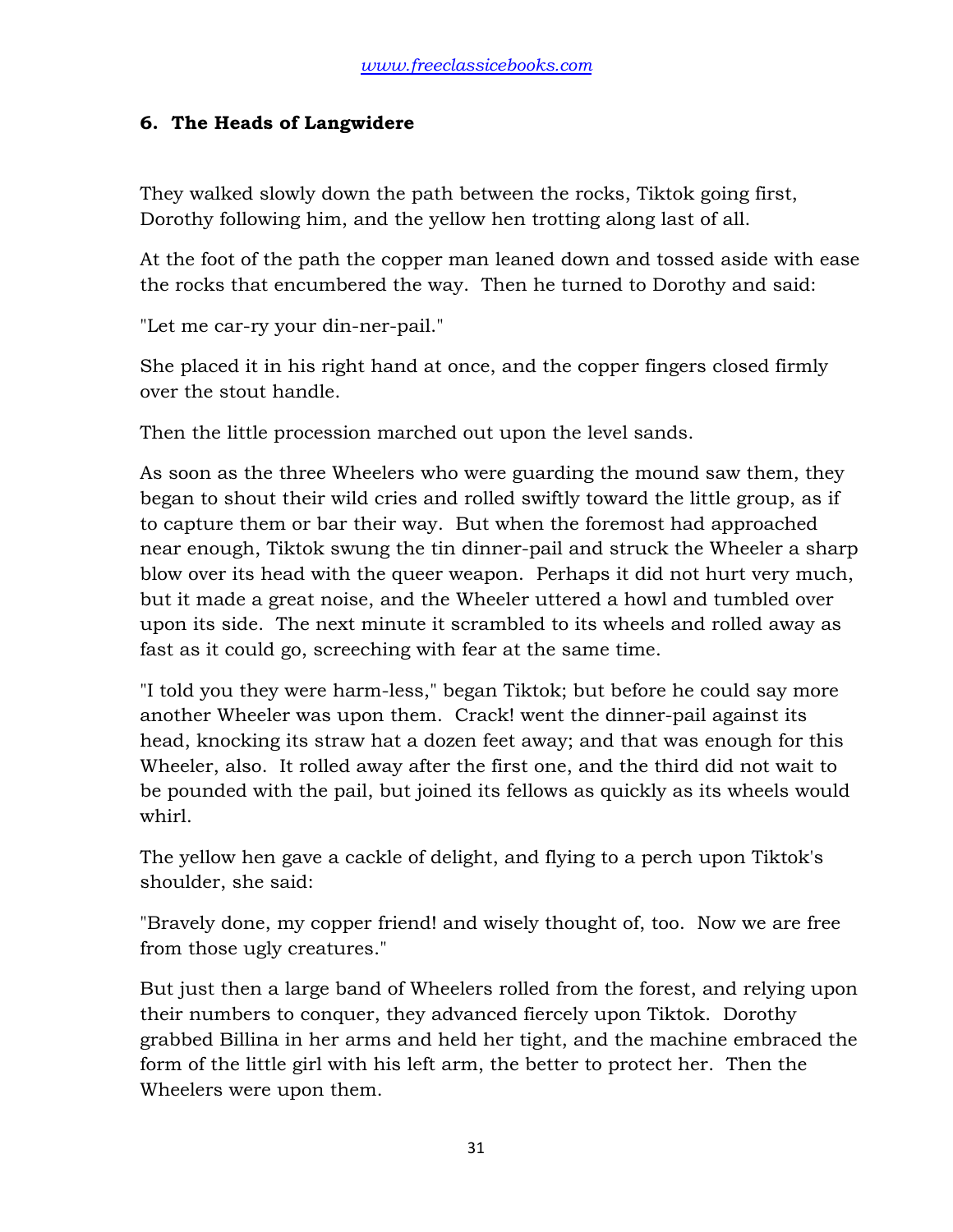Rattlety, bang! bang! went the dinner-pail in every direction, and it made so much clatter bumping against the heads of the Wheelers that they were much more frightened than hurt and fled in a great panic. All, that is, except their leader. This Wheeler had stumbled against another and fallen flat upon his back, and before he could get his wheels under him to rise again, Tiktok had fastened his copper fingers into the neck of the gorgeous jacket of his foe and held him fast.

"Tell your peo-ple to go a-way," commanded the machine.

The leader of the Wheelers hesitated to give this order, so Tiktok shook him as a terrier dog does a rat, until the Wheeler's teeth rattled together with a noise like hailstones on a window pane. Then, as soon as the creature could get its breath, it shouted to the others to roll away, which they immediately did.

"Now," said Tiktok, "you shall come with us and tell me what I want to know."

"You'll be sorry for treating me in this way," whined the Wheeler. "I'm a terribly fierce person."

"As for that," answered Tiktok, "I am only a ma-chine, and can-not feel sorrow or joy, no mat-ter what hap-pens. But you are wrong to think your-self ter-ri-ble or fierce."

"Why so?" asked the Wheeler.

"Be-cause no one else thinks as you do. Your wheels make you help-less to in-jure an-y one. For you have no fists and can not scratch or e-ven pull hair. Nor have you an-y feet to kick with. All you can do is to yell and shout, and that does not hurt an-y one at all."

The Wheeler burst into a flood of tears, to Dorothy's great surprise.

"Now I and my people are ruined forever!" he sobbed; "for you have discovered our secret. Being so helpless, our only hope is to make people afraid of us, by pretending we are very fierce and terrible, and writing in the sand warnings to Beware the Wheelers. Until now we have frightened everyone, but since you have discovered our weakness our enemies will fall upon us and make us very miserable and unhappy."

"Oh, no," exclaimed Dorothy, who was sorry to see this beautifully dressed Wheeler so miserable; "Tiktok will keep your secret, and so will Billina and I.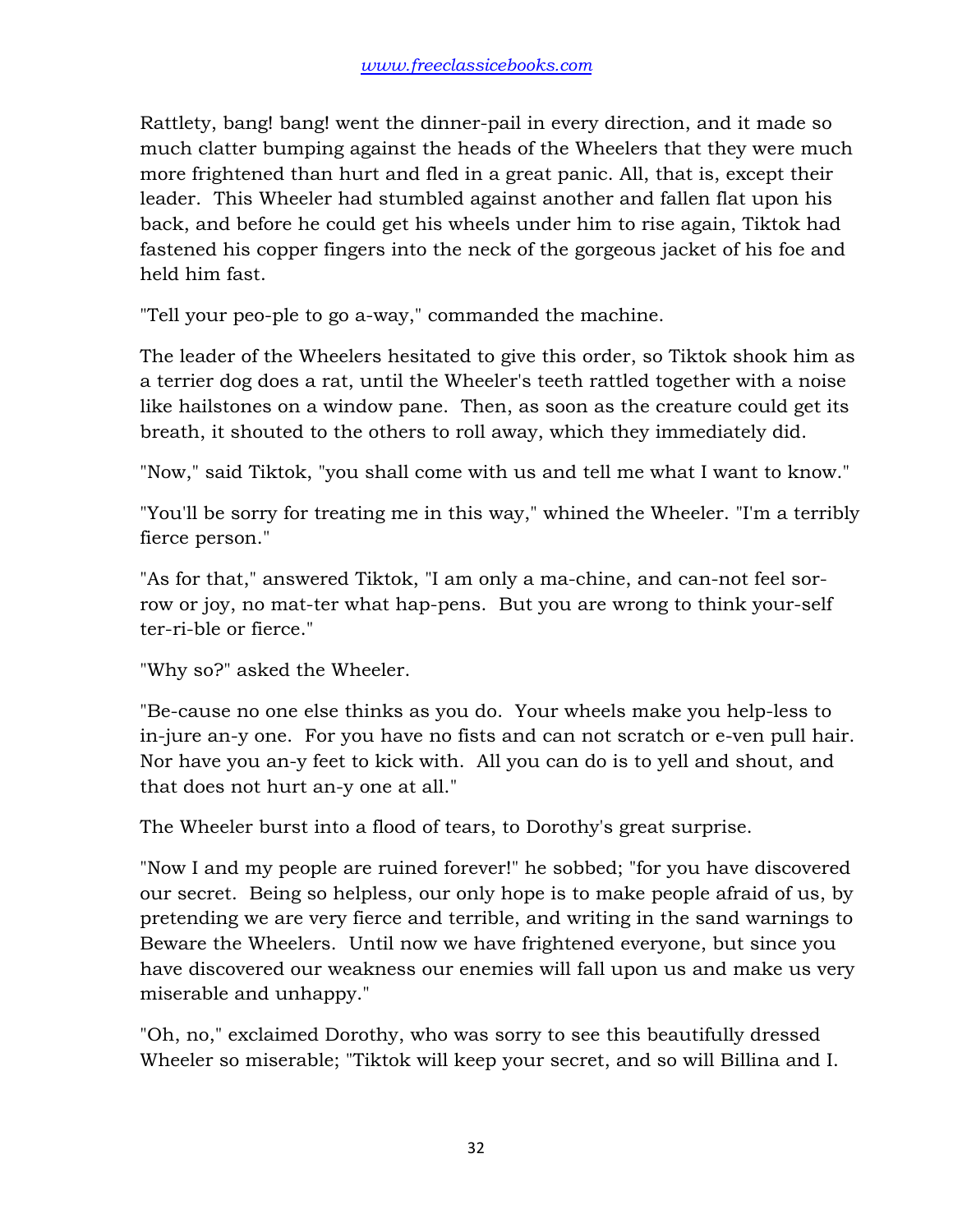Only, you must promise not to try to frighten children any more, if they come near to you."

"I won't--indeed I won't!" promised the Wheeler, ceasing to cry and becoming more cheerful. "I'm not really bad, you know; but we have to pretend to be terrible in order to prevent others from attacking us."

"That is not ex-act-ly true," said Tiktok, starting to walk toward the path through the forest, and still holding fast to his prisoner, who rolled slowly along beside him. "You and your peo-ple are full of mis-chief, and like to both-er those who fear you. And you are of-ten im-pu-dent and dis-a-gree-able, too. But if you will try to cure those faults I will not tell any-one how help-less you are."

"I'll try, of course," replied the Wheeler, eagerly. "And thank you, Mr. Tiktok, for your kindness."

"I am on-ly a ma-chine," said Tiktok. "I can not be kind an-y more than I can be sor-ry or glad. I can on-ly do what I am wound up to do."

"Are you wound up to keep my secret?" asked the Wheeler, anxiously.

"Yes; if you be-have your-self. But tell me: who rules the Land of Ev now?" asked the machine.

"There is no ruler," was the answer, "because every member of the royal family is imprisoned by the Nome King. But the Princess Langwidere, who is a niece of our late King Evoldo, lives in a part of the royal palace and takes as much money out of the royal treasury as she can spend. The Princess Langwidere is not exactly a ruler, you see, because she doesn't rule; but she is the nearest approach to a ruler we have at present."

"I do not re-mem-ber her," said Tiktok. "What does she look like?"

"That I cannot say," replied the Wheeler, "although I have seen her twenty times. For the Princess Langwidere is a different person every time I see her, and the only way her subjects can recognize her at all is by means of a beautiful ruby key which she always wears on a chain attached to her left wrist. When we see the key we know we are beholding the Princess."

"That is strange," said Dorothy, in astonishment. "Do you mean to say that so many different princesses are one and the same person?"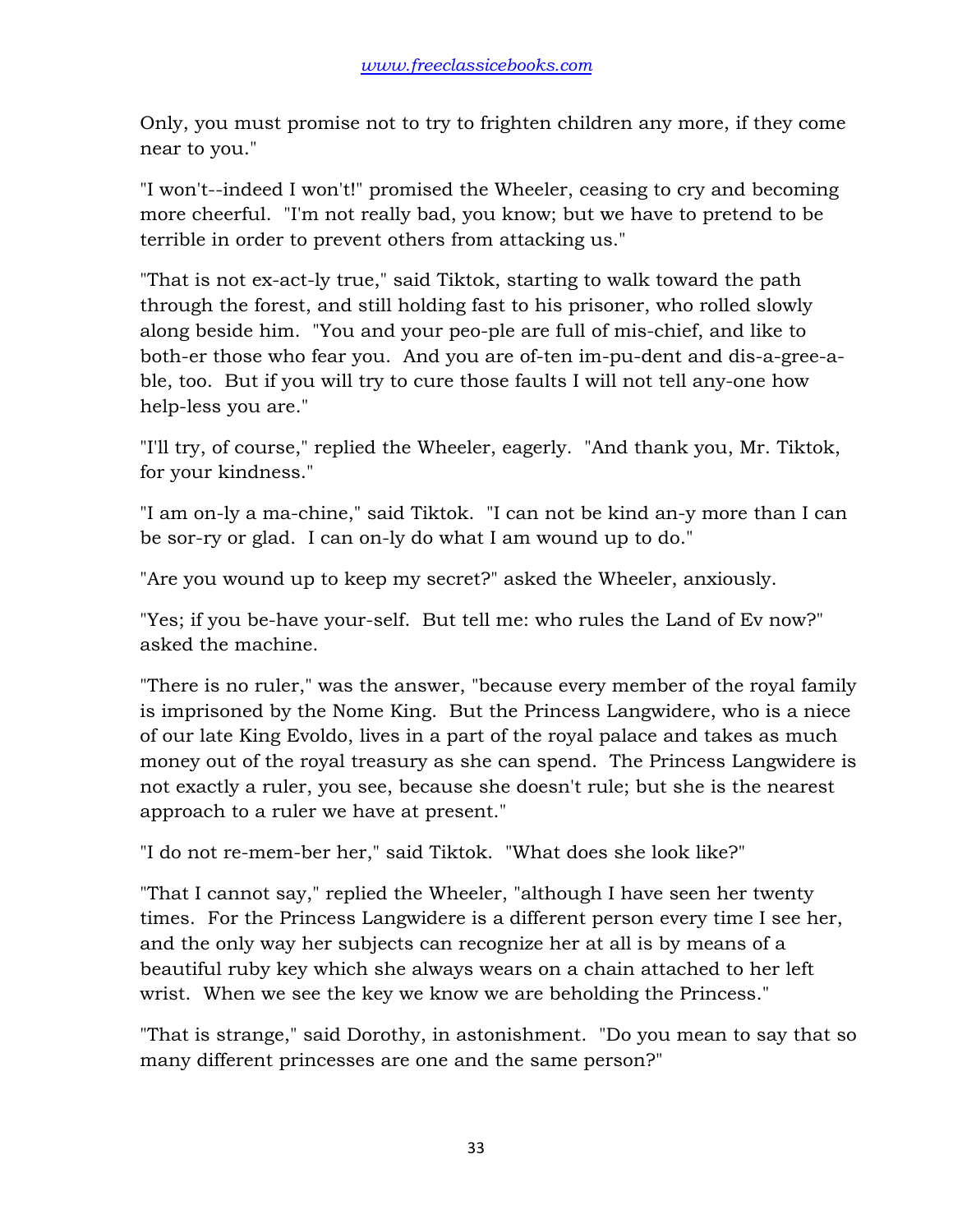"Not exactly," answered the Wheeler. "There is, of course, but one princess; but she appears to us in many forms, which are all more or less beautiful."

"She must be a witch," exclaimed the girl.

"I do not think so," declared the Wheeler. "But there is some mystery connected with her, nevertheless. She is a very vain creature, and lives mostly in a room surrounded by mirrors, so that she can admire herself whichever way she looks."

No one answered this speech, because they had just passed out of the forest and their attention was fixed upon the scene before them--a beautiful vale in which were many fruit trees and green fields, with pretty farm-houses scattered here and there and broad, smooth roads that led in every direction.

In the center of this lovely vale, about a mile from where our friends were standing, rose the tall spires of the royal palace, which glittered brightly against their background of blue sky. The palace was surrounded by charming grounds, full of flowers and shrubbery. Several tinkling fountains could be seen, and there were pleasant walks bordered by rows of white marble statuary.

All these details Dorothy was, of course, unable to notice or admire until they had advanced along the road to a position quite near to the palace, and she was still looking at the pretty sights when her little party entered the grounds and approached the big front door of the king's own apartments. To their disappointment they found the door tightly closed. A sign was tacked to the panel which read as follows:

 +----------------------------+ | | | OWNER ABSENT. | | | | Please Knock at the Third | | Door in the Left Wing. | | | +----------------------------+

 "Now," said Tiktok to the captive Wheeler, "you must show us the way to the Left Wing."

"Very well," agreed the prisoner, "it is around here at the right."

"How can the left wing be at the right?" demanded Dorothy, who feared the Wheeler was fooling them.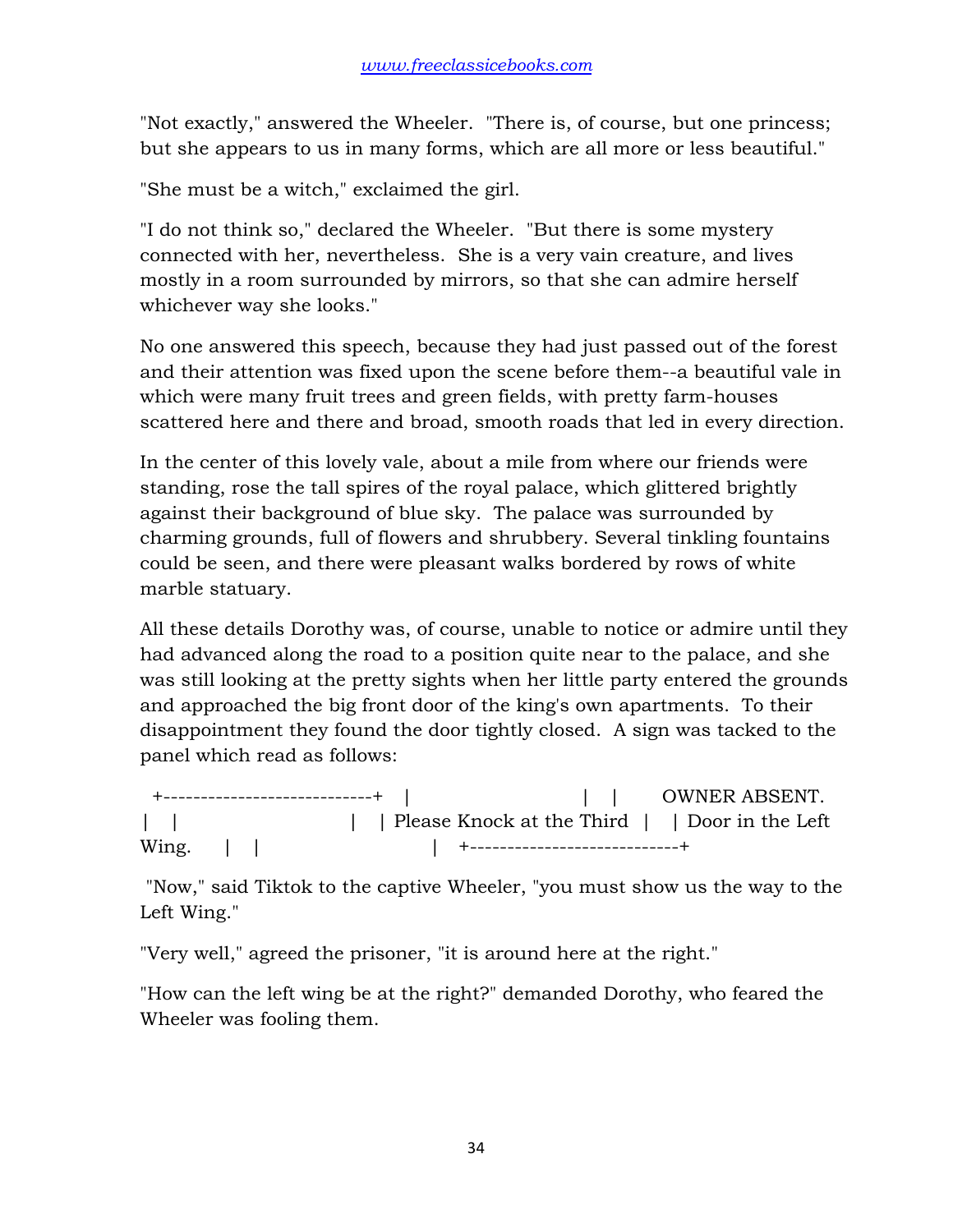"Because there used to be three wings, and two were torn down, so the one on the right is the only one left. It is a trick of the Princess Langwidere to prevent visitors from annoying her."

Then the captive led them around to the wing, after which the machine man, having no further use for the Wheeler, permitted him to depart and rejoin his fellows. He immediately rolled away at a great pace and was soon lost to sight.

Tiktok now counted the doors in the wing and knocked loudly upon the third one.

It was opened by a little maid in a cap trimmed with gay ribbons, who bowed respectfully and asked:

"What do you wish, good people?"

"Are you the Princess Langwidere?" asked Dorothy.

"No, miss; I am her servant," replied the maid.

"May I see the Princess, please?"

"I will tell her you are here, miss, and ask her to grant you an audience," said the maid. "Step in, please, and take a seat in the drawing-room."

So Dorothy walked in, followed closely by the machine. But as the yellow hen tried to enter after them, the little maid cried "Shoo!" and flapped her apron in Billina's face.

"Shoo, yourself!" retorted the hen, drawing back in anger and ruffling up her feathers. "Haven't you any better manners than that?"

"Oh, do you talk?" enquired the maid, evidently surprised.

"Can't you hear me?" snapped Billina. "Drop that apron, and get out of the doorway, so that I may enter with my friends!"

"The Princess won't like it," said the maid, hesitating.

"I don't care whether she likes it or not," replied Billina, and fluttering her wings with a loud noise she flew straight at the maid's face. The little servant at once ducked her head, and the hen reached Dorothy's side in safety.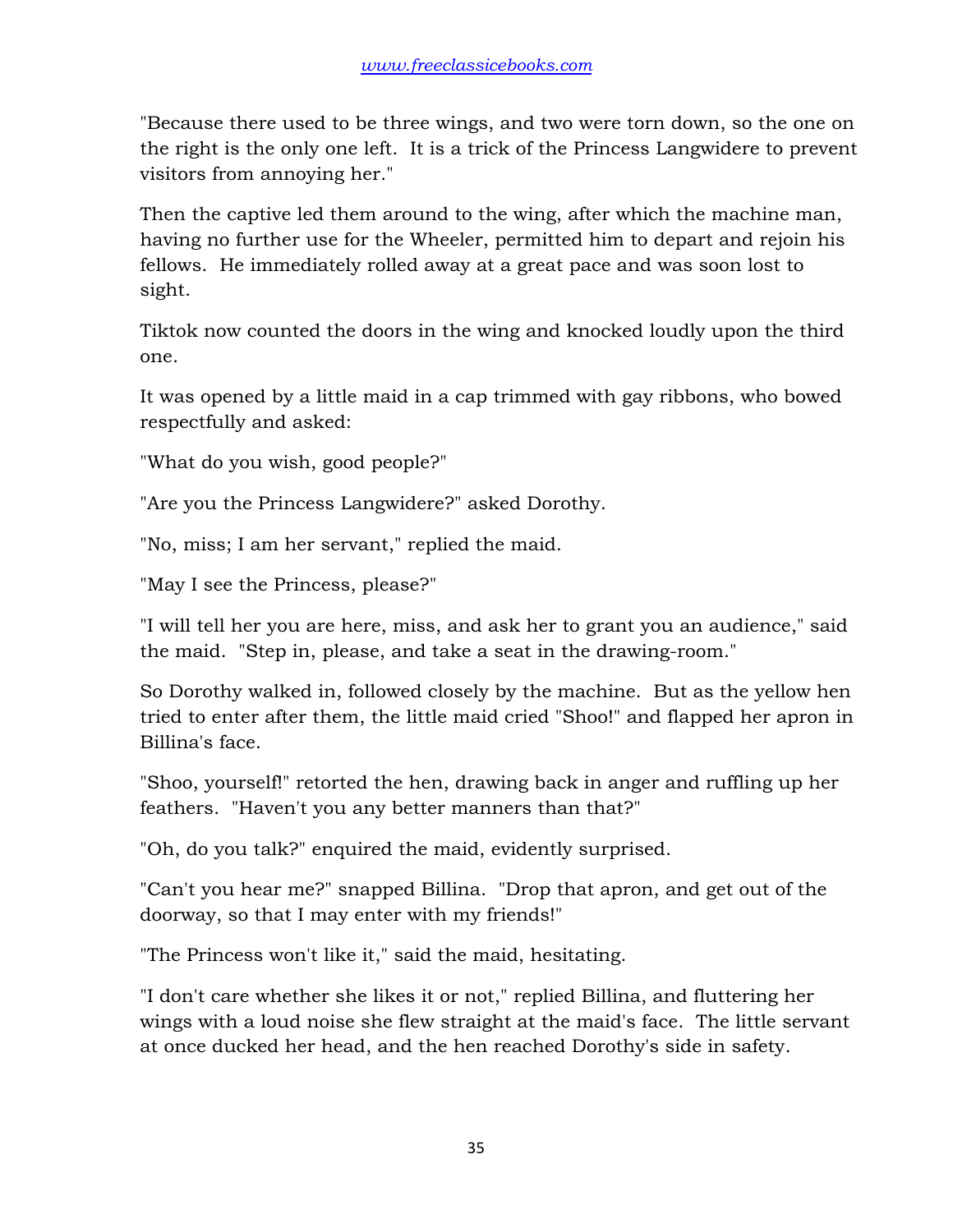"Very well," sighed the maid; "if you are all ruined because of this obstinate hen, don't blame me for it. It isn't safe to annoy the Princess Langwidere."

"Tell her we are waiting, if you please," Dorothy requested, with dignity. "Billina is my friend, and must go wherever I go."

Without more words the maid led them to a richly furnished drawing-room, lighted with subdued rainbow tints that came in through beautiful stainedglass windows.

"Remain here," she said. "What names shall I give the Princess?"

"I am Dorothy Gale, of Kansas," replied the child; "and this gentleman is a machine named Tiktok, and the yellow hen is my friend Billina."

The little servant bowed and withdrew, going through several passages and mounting two marble stairways before she came to the apartments occupied by her mistress.

Princess Langwidere's sitting-room was paneled with great mirrors, which reached from the ceiling to the floor; also the ceiling was composed of mirrors, and the floor was of polished silver that reflected every object upon it. So when Langwidere sat in her easy chair and played soft melodies upon her mandolin, her form was mirrored hundreds of times, in walls and ceiling and floor, and whichever way the lady turned her head she could see and admire her own features. This she loved to do, and just as the maid entered she was saying to herself:

"This head with the auburn hair and hazel eyes is quite attractive. I must wear it more often than I have done of late, although it may not be the best of my collection."

"You have company, Your Highness," announced the maid, bowing low.

"Who is it?" asked Langwidere, yawning.

"Dorothy Gale of Kansas, Mr. Tiktok and Billina," answered the maid.

"What a queer lot of names!" murmured the Princess, beginning to be a little interested. "What are they like? Is Dorothy Gale of Kansas pretty?"

"She might be called so," the maid replied.

"And is Mr. Tiktok attractive?" continued the Princess.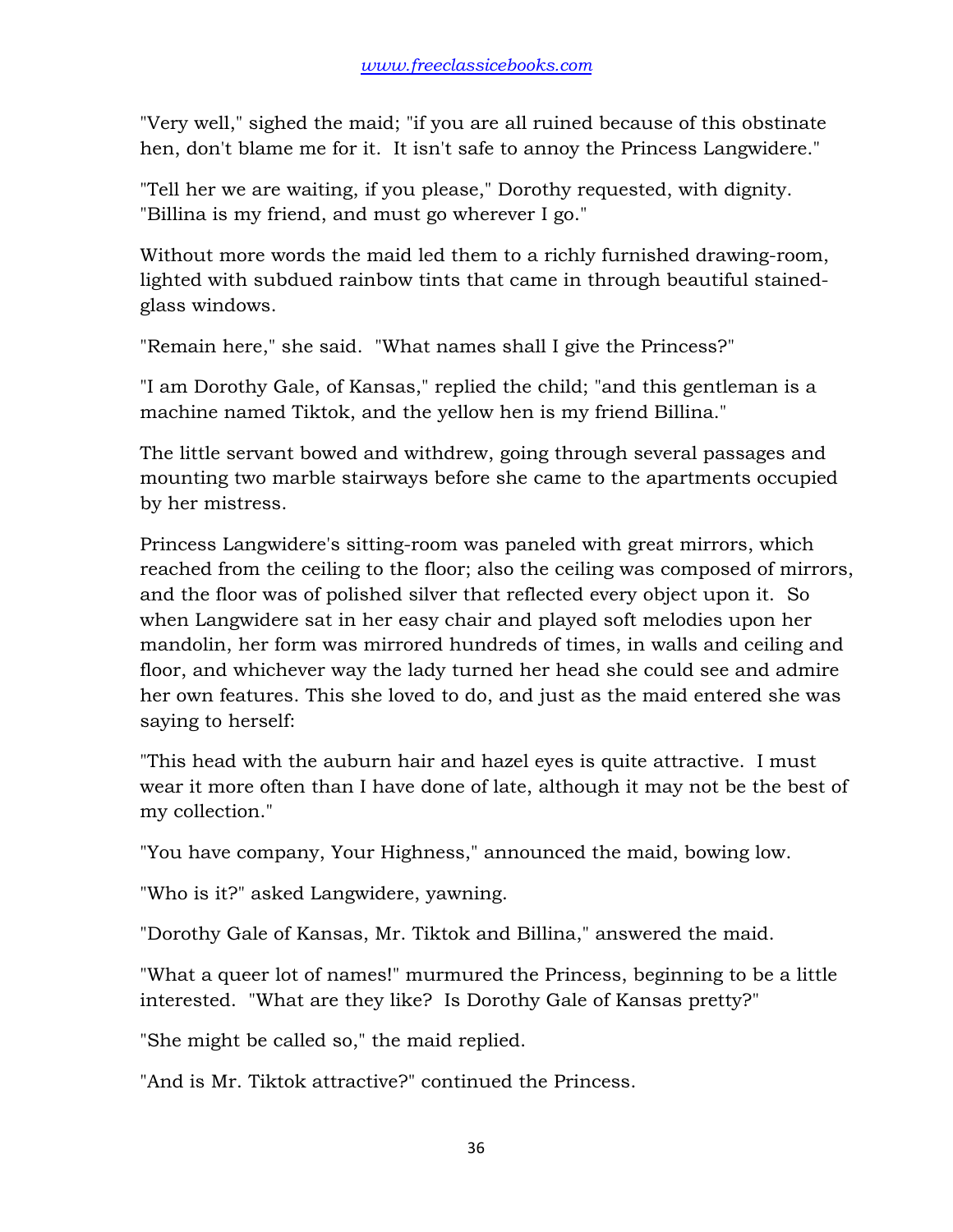"That I cannot say, Your Highness. But he seems very bright. Will Your Gracious Highness see them?"

"Oh, I may as well, Nanda. But I am tired admiring this head, and if my visitor has any claim to beauty I must take care that she does not surpass me. So I will go to my cabinet and change to No. 17, which I think is my best appearance. Don't you?"

"Your No. 17 is exceedingly beautiful," answered Nanda, with another bow.

Again the Princess yawned. Then she said:

"Help me to rise."

So the maid assisted her to gain her feet, although Langwidere was the stronger of the two; and then the Princess slowly walked across the silver floor to her cabinet, leaning heavily at every step upon Nanda's arm.

Now I must explain to you that the Princess Langwidere had thirty heads--as many as there are days in the month. But of course she could only wear one of them at a time, because she had but one neck. These heads were kept in what she called her "cabinet," which was a beautiful dressing-room that lay just between Langwidere's sleeping-chamber and the mirrored sitting-room. Each head was in a separate cupboard lined with velvet. The cupboards ran all around the sides of the dressing-room, and had elaborately carved doors with gold numbers on the outside and jeweled-framed mirrors on the inside of them.

When the Princess got out of her crystal bed in the morning she went to her cabinet, opened one of the velvet-lined cupboards, and took the head it contained from its golden shelf. Then, by the aid of the mirror inside the open door, she put on the head--as neat and straight as could be--and afterward called her maids to robe her for the day. She always wore a simple white costume, that suited all the heads. For, being able to change her face whenever she liked, the Princess had no interest in wearing a variety of gowns, as have other ladies who are compelled to wear the same face constantly.

Of course the thirty heads were in great variety, no two formed alike but all being of exceeding loveliness. There were heads with golden hair, brown hair, rich auburn hair and black hair; but none with gray hair. The heads had eyes of blue, of gray, of hazel, of brown and of black; but there were no red eyes among them, and all were bright and handsome. The noses were Grecian, Roman, retrousse and Oriental, representing all types of beauty; and the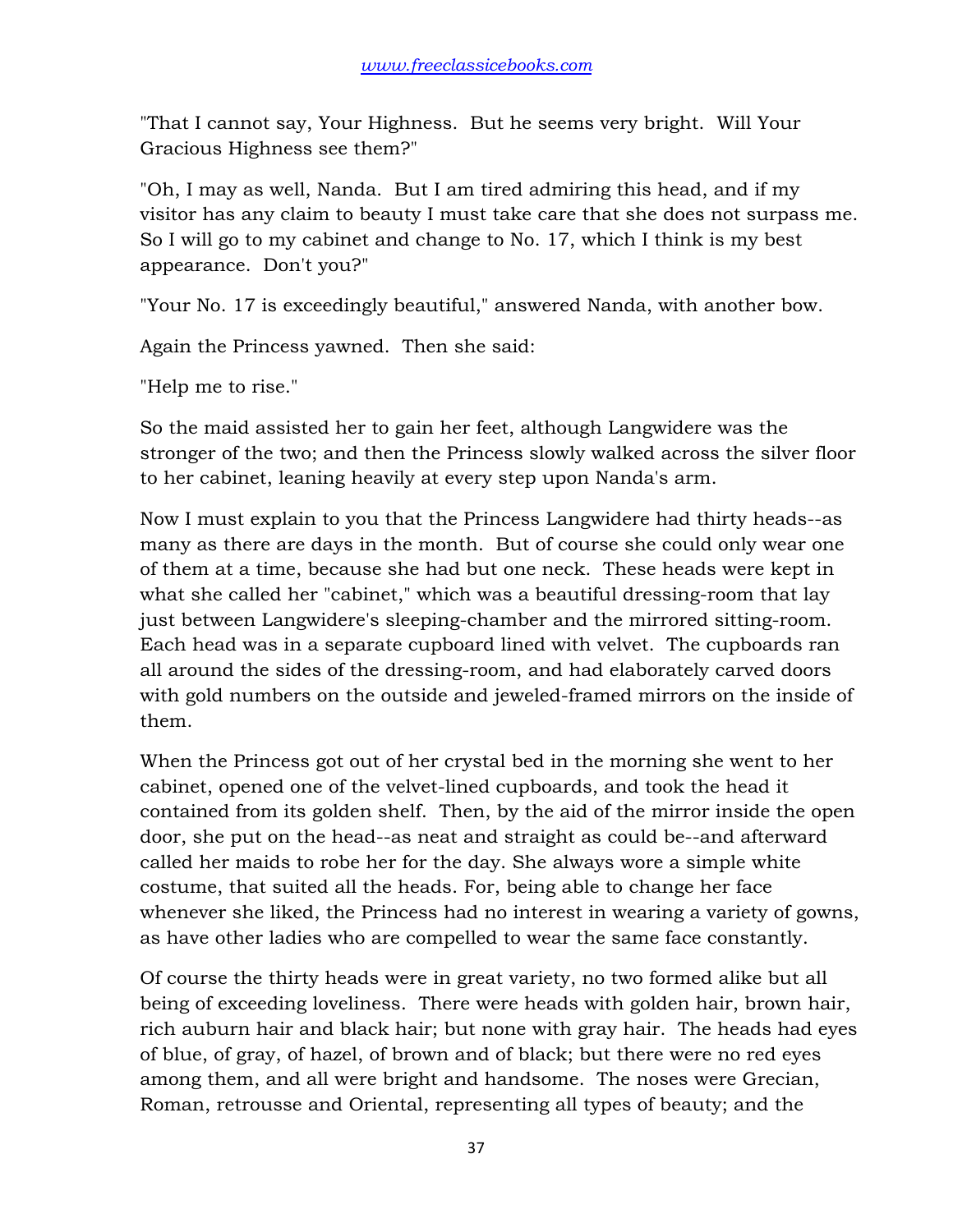mouths were of assorted sizes and shapes, displaying pearly teeth when the heads smiled. As for dimples, they appeared in cheeks and chins, wherever they might be most charming, and one or two heads had freckles upon the faces to contrast the better with the brilliancy of their complexions.

One key unlocked all the velvet cupboards containing these treasures--a curious key carved from a single blood-red ruby--and this was fastened to a strong but slender chain which the Princess wore around her left wrist.

When Nanda had supported Langwidere to a position in front of cupboard No. 17, the Princess unlocked the door with her ruby key and after handing head No. 9, which she had been wearing, to the maid, she took No. 17 from its shelf and fitted it to her neck. It had black hair and dark eyes and a lovely pearland-white complexion, and when Langwidere wore it she knew she was remarkably beautiful in appearance.

There was only one trouble with No. 17; the temper that went with it (and which was hidden somewhere under the glossy black hair) was fiery, harsh and haughty in the extreme, and it often led the Princess to do unpleasant things which she regretted when she came to wear her other heads.

But she did not remember this today, and went to meet her guests in the drawing-room with a feeling of certainty that she would surprise them with her beauty.

However, she was greatly disappointed to find that her visitors were merely a small girl in a gingham dress, a copper man that would only go when wound up, and a yellow hen that was sitting contentedly in Langwidere's best workbasket, where there was a china egg used for darning stockings. (It may surprise you to learn that a princess ever does such a common thing as darn stockings. But, if you will stop to think, you will realize that a princess is sure to wear holes in her stockings, the same as other people; only it isn't considered quite polite to mention the matter.)

"Oh!" said Langwidere, slightly lifting the nose of No. 17. "I thought some one of importance had called."

"Then you were right," declared Dorothy. "I'm a good deal of 'portance myself, and when Billina lays an egg she has the proudest cackle you ever heard. As for Tiktok, he's the--"

"Stop--Stop!" commanded the Princess, with an angry flash of her splendid eyes. "How dare you annoy me with your senseless chatter?"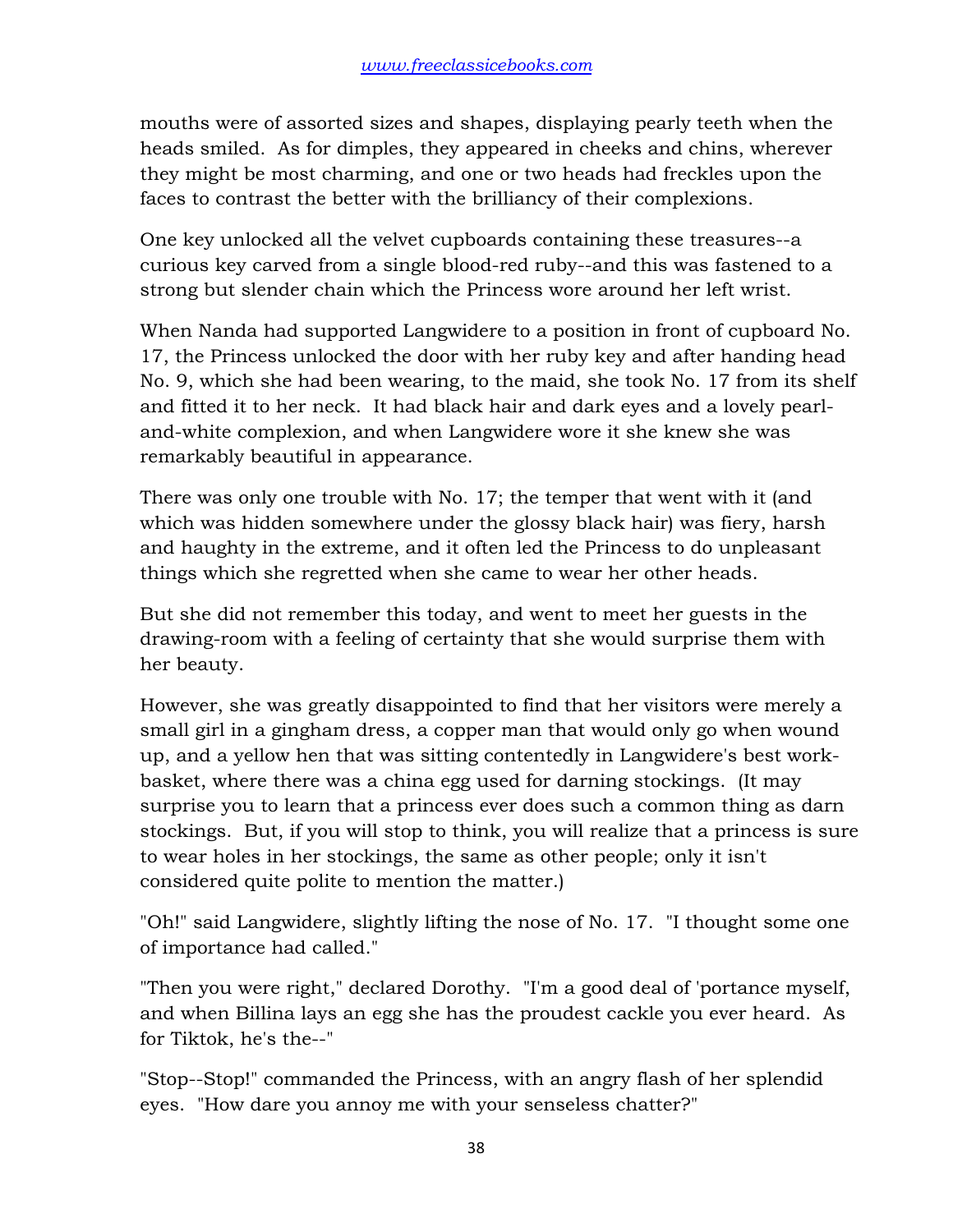"Why, you horrid thing!" said Dorothy, who was not accustomed to being treated so rudely.

The Princess looked at her more closely.

"Tell me," she resumed, "are you of royal blood?"

"Better than that, ma'am," said Dorothy. "I came from Kansas."

"Huh!" cried the Princess, scornfully. "You are a foolish child, and I cannot allow you to annoy me. Run away, you little goose, and bother some one else."

Dorothy was so indignant that for a moment she could find no words to reply. But she rose from her chair, and was about to leave the room when the Princess, who had been scanning the girl's face, stopped her by saying, more gently:

"Come nearer to me."

Dorothy obeyed, without a thought of fear, and stood before the Princess while Langwidere examined her face with careful attention.

"You are rather attractive," said the lady, presently. "Not at all beautiful, you understand, but you have a certain style of prettiness that is different from that of any of my thirty heads. So I believe I'll take your head and give you No. 26 for it."

"Well, I b'lieve you won't!" exclaimed Dorothy.

"It will do you no good to refuse," continued the Princess; "for I need your head for my collection, and in the Land of Ev my will is law. I never have cared much for No. 26, and you will find that it is very little worn. Besides, it will do you just as well as the one you're wearing, for all practical purposes."

"I don't know anything about your No. 26, and I don't want to," said Dorothy, firmly. "I'm not used to taking cast-off things, so I'll just keep my own head."

"You refuse?" cried the Princess, with a frown.

"Of course I do," was the reply.

"Then," said Langwidere, "I shall lock you up in a tower until you decide to obey me. Nanda," turning to her maid, "call my army."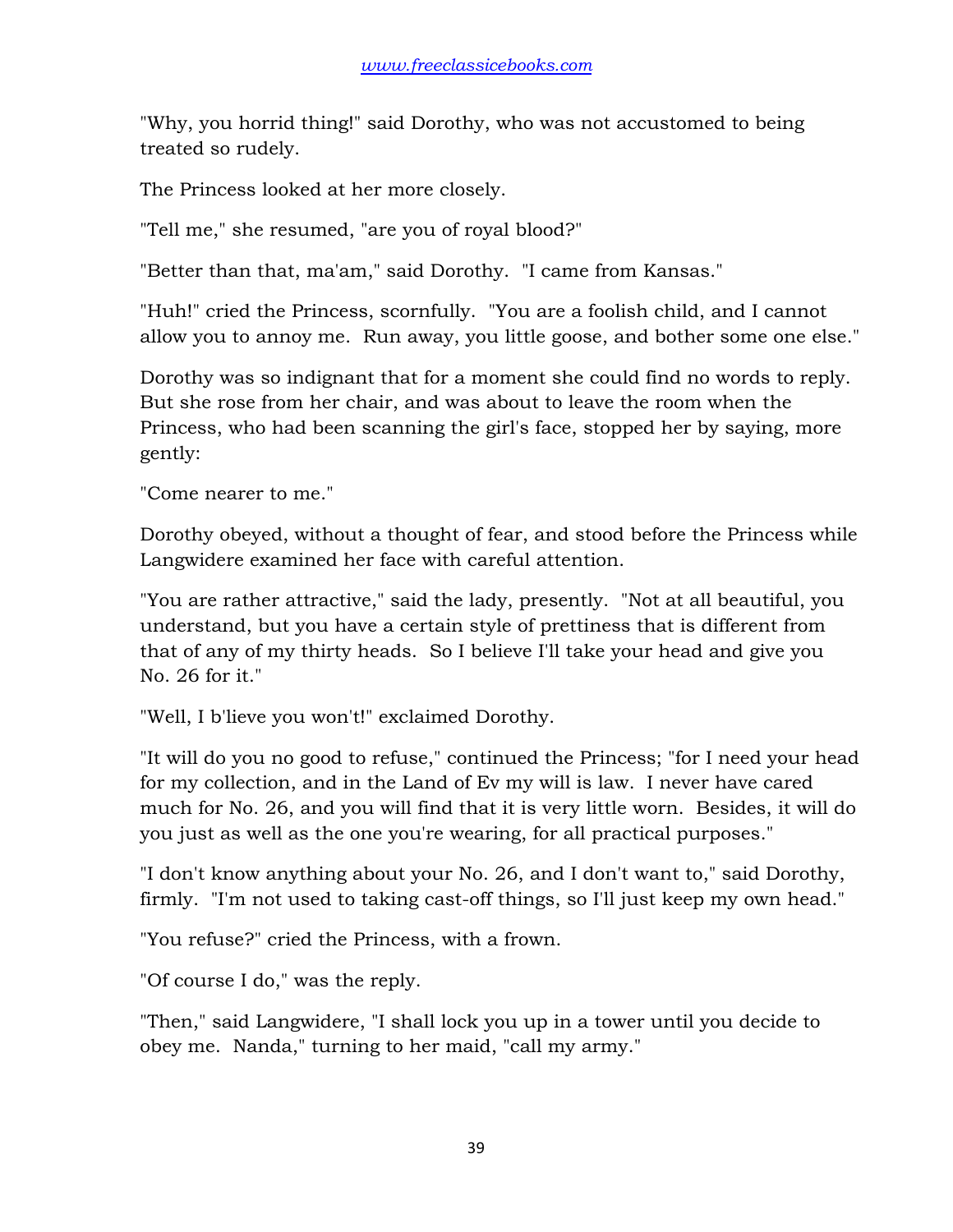Nanda rang a silver bell, and at once a big fat colonel in a bright red uniform entered the room, followed by ten lean soldiers, who all looked sad and discouraged and saluted the princess in a very melancholy fashion.

"Carry that girl to the North Tower and lock her up!" cried the Princess, pointing to Dorothy.

"To hear is to obey," answered the big red colonel, and caught the child by her arm. But at that moment Tiktok raised his dinner-pail and pounded it so forcibly against the colonel's head that the big officer sat down upon the floor with a sudden bump, looking both dazed and very much astonished.

"Help!" he shouted, and the ten lean soldiers sprang to assist their leader.

There was great excitement for the next few moments, and Tiktok had knocked down seven of the army, who were sprawling in every direction upon the carpet, when suddenly the machine paused, with the dinner-pail raised for another blow, and remained perfectly motionless.

"My ac-tion has run down," he called to Dorothy. "Wind me up, quick."

She tried to obey, but the big colonel had by this time managed to get upon his feet again, so he grabbed fast hold of the girl and she was helpless to escape.

"This is too bad," said the machine. "I ought to have run six hours lon-ger, at least, but I sup-pose my long walk and my fight with the Wheel-ers made me run down fast-er than us-u-al."

"Well, it can't be helped," said Dorothy, with a sigh.

"Will you exchange heads with me?" demanded the Princess.

"No, indeed!" cried Dorothy.

"Then lock her up," said Langwidere to her soldiers, and they led Dorothy to a high tower at the north of the palace and locked her securely within.

The soldiers afterward tried to lift Tiktok, but they found the machine so solid and heavy that they could not stir it. So they left him standing in the center of the drawing-room.

"People will think I have a new statue," said Langwidere, "so it won't matter in the least, and Nanda can keep him well polished."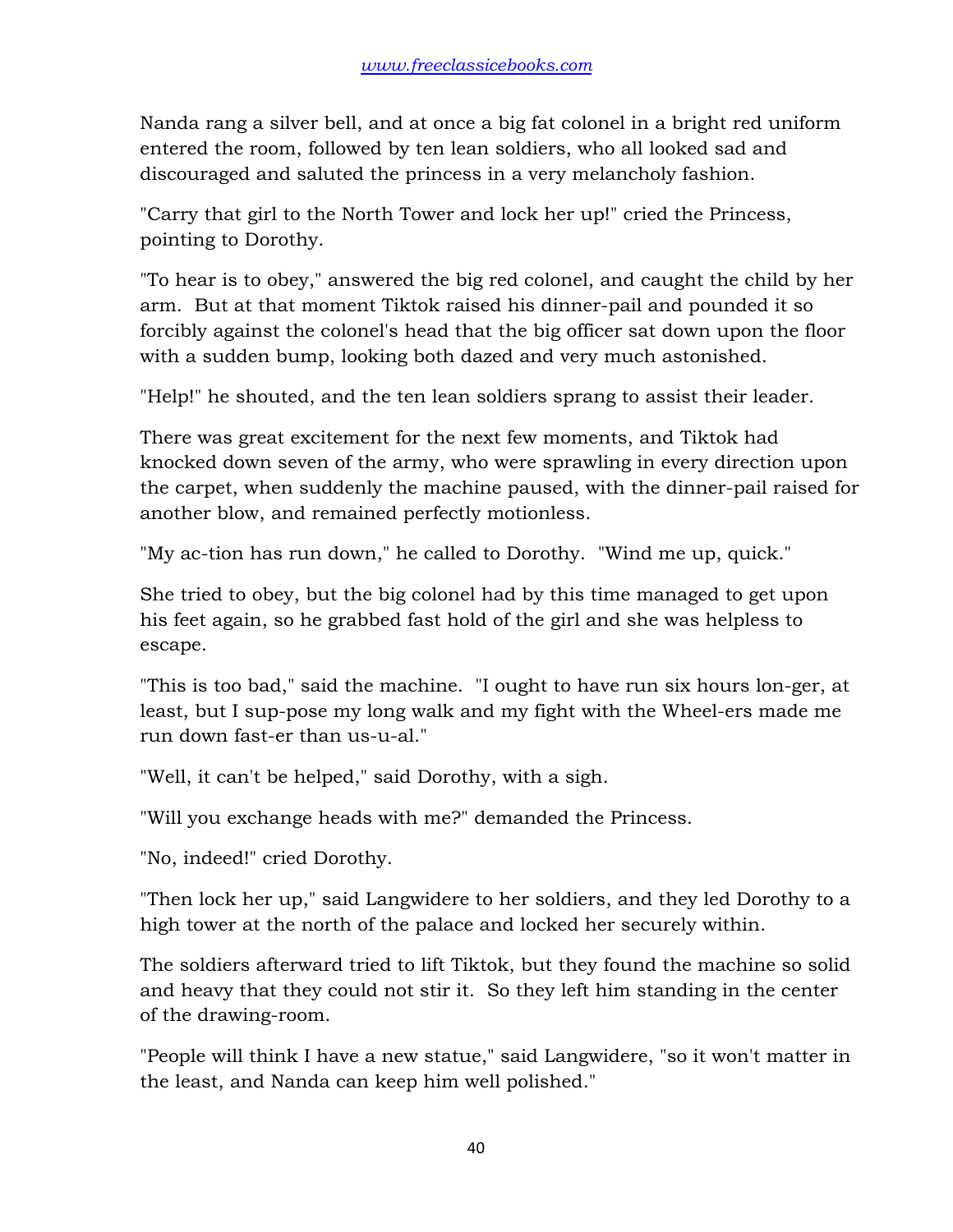"What shall we do with the hen?" asked the colonel, who had just discovered Billina in the work-basket.

"Put her in the chicken-house," answered the Princess. "Someday I'll have her fried for breakfast."

"She looks rather tough, Your Highness," said Nanda, doubtfully.

"That is a base slander!" cried Billina, struggling frantically in the colonel's arms. "But the breed of chickens I come from is said to be poison to all princesses."

"Then," remarked Langwidere, "I will not fry the hen, but keep her to lay eggs; and if she doesn't do her duty I'll have her drowned in the horse trough."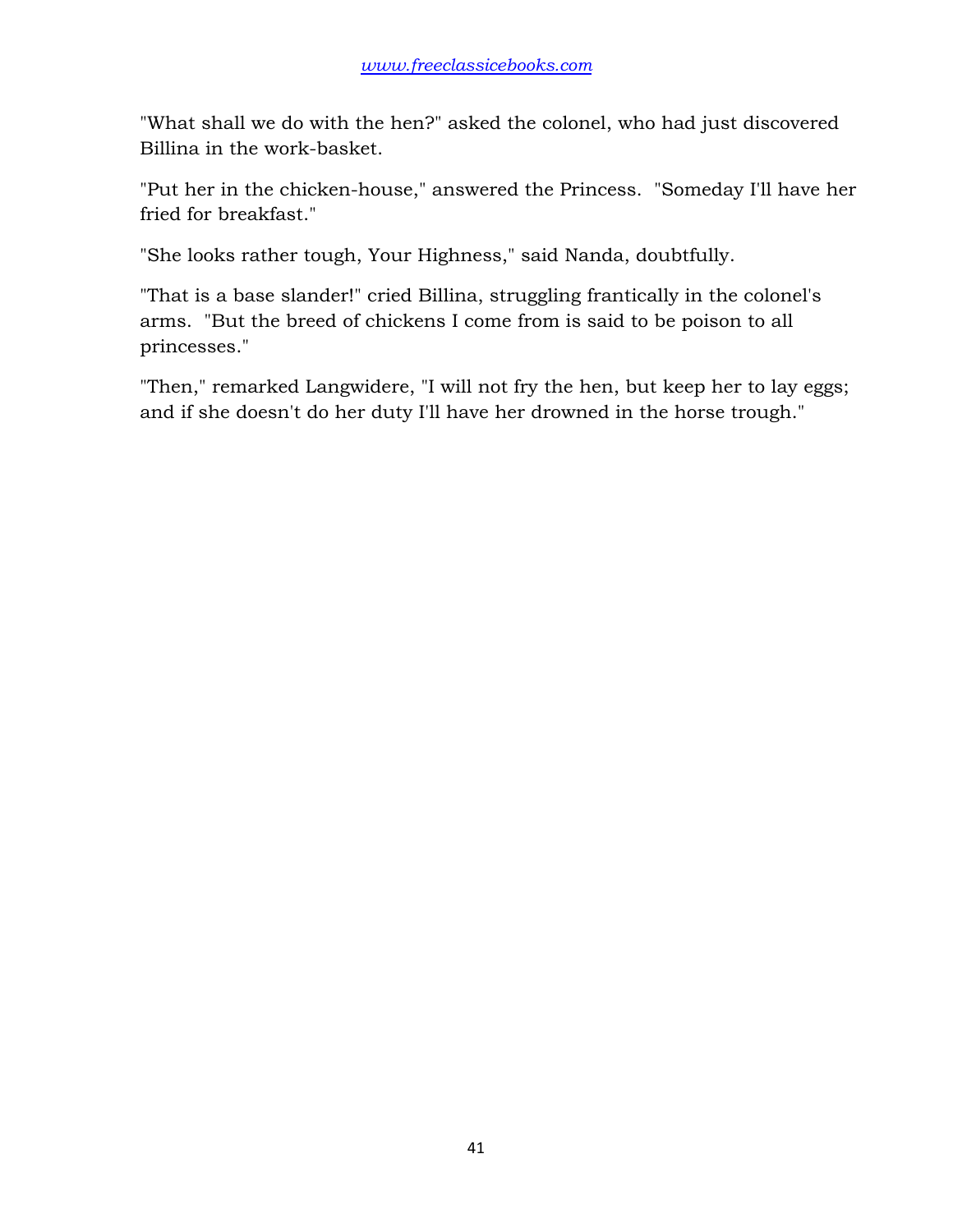#### **7. Ozma of Oz to the Rescue**

Nanda brought Dorothy bread and water for her supper, and she slept upon a hard stone couch with a single pillow and a silken coverlet.

In the morning she leaned out of the window of her prison in the tower to see if there was any way to escape. The room was not so very high up, when compared with our modern buildings, but it was far enough above the trees and farm houses to give her a good view of the surrounding country.

To the east she saw the forest, with the sands beyond it and the ocean beyond that. There was even a dark speck upon the shore that she thought might be the chicken-coop in which she had arrived at this singular country.

Then she looked to the north, and saw a deep but narrow valley lying between two rocky mountains, and a third mountain that shut off the valley at the further end.

Westward the fertile Land of Ev suddenly ended a little way from the palace, and the girl could see miles and miles of sandy desert that stretched further than her eyes could reach. It was this desert, she thought, with much interest, that alone separated her from the wonderful Land of Oz, and she remembered sorrowfully that she had been told no one had ever been able to cross this dangerous waste but herself. Once a cyclone had carried her across it, and a magical pair of silver shoes had carried her back again. But now she had neither a cyclone nor silver shoes to assist her, and her condition was sad indeed. For she had become the prisoner of a disagreeable princess who insisted that she must exchange her head for another one that she was not used to, and which might not fit her at all.

Really, there seemed no hope of help for her from her old friends in the Land of Oz. Thoughtfully she gazed from her narrow window. On all the desert not a living thing was stirring.

Wait, though! Something surely WAS stirring on the desert--something her eyes had not observed at first. Now it seemed like a cloud; now it seemed like a spot of silver; now it seemed to be a mass of rainbow colors that moved swiftly toward her.

What COULD it be, she wondered?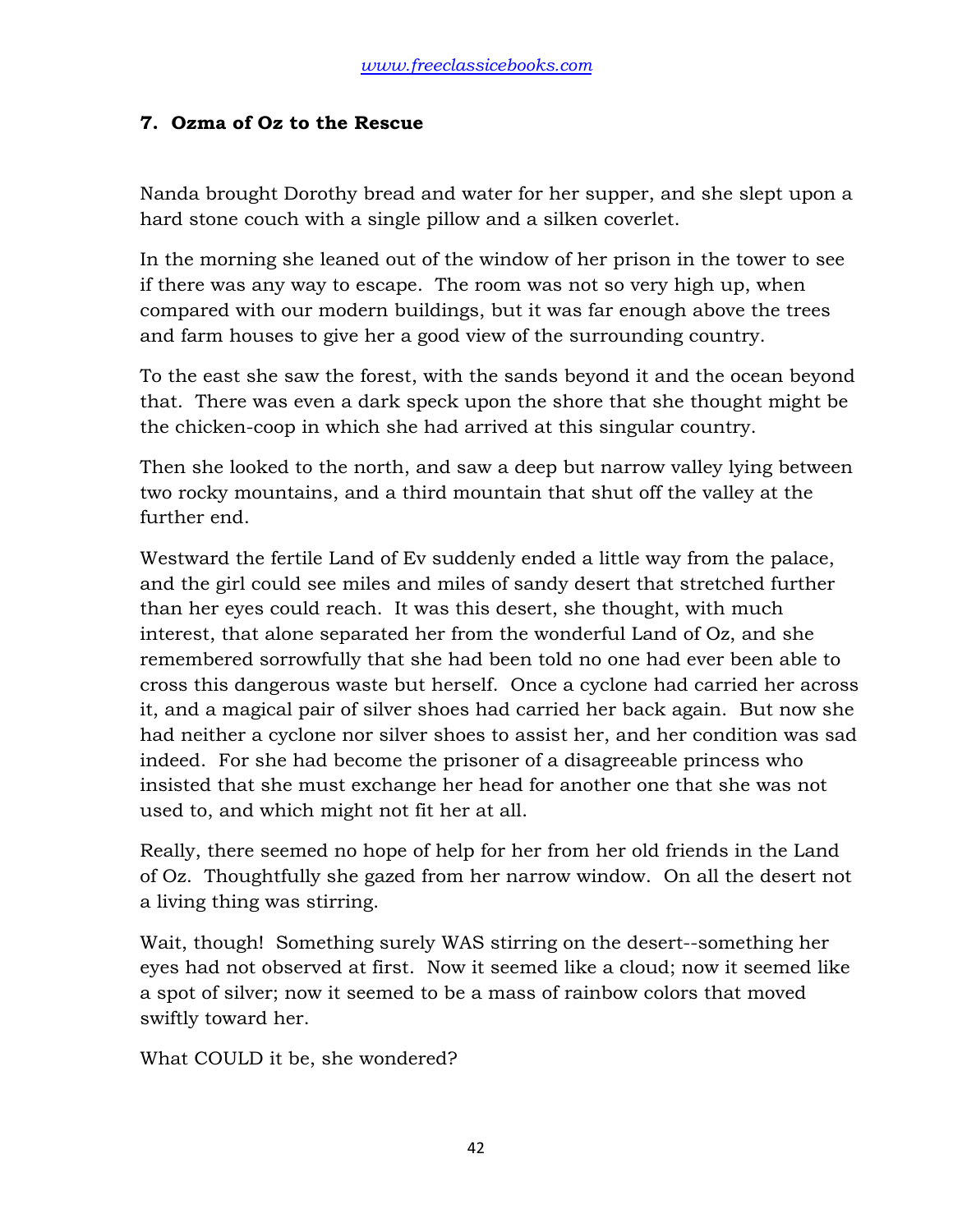Then, gradually, but in a brief space of time nevertheless, the vision drew near enough to Dorothy to make out what it was.

A broad green carpet was unrolling itself upon the desert, while advancing across the carpet was a wonderful procession that made the girl open her eyes in amazement as she gazed.

First came a magnificent golden chariot, drawn by a great Lion and an immense Tiger, who stood shoulder to shoulder and trotted along as gracefully as a well-matched team of thoroughbred horses. And standing upright within the chariot was a beautiful girl clothed in flowing robes of silver gauze and wearing a jeweled diadem upon her dainty head. She held in one hand the satin ribbons that guided her astonishing team, and in the other an ivory wand that separated at the top into two prongs, the prongs being tipped by the letters "O" and "Z", made of glistening diamonds set closely together.

The girl seemed neither older nor larger than Dorothy herself, and at once the prisoner in the tower guessed that the lovely driver of the chariot must be that Ozma of Oz of whom she had so lately heard from Tiktok.

Following close behind the chariot Dorothy saw her old friend the Scarecrow, riding calmly astride a wooden Saw-Horse, which pranced and trotted as naturally as any meat horse could have done.

And then came Nick Chopper, the Tin Woodman, with his funnel-shaped cap tipped carelessly over his left ear, his gleaming axe over his right shoulder, and his whole body sparkling as brightly as it had ever done in the old days when first she knew him.

The Tin Woodman was on foot, marching at the head of a company of twentyseven soldiers, of whom some were lean and some fat, some short and some tall; but all the twenty-seven were dressed in handsome uniforms of various designs and colors, no two being alike in any respect.

Behind the soldiers the green carpet rolled itself up again, so that there was always just enough of it for the procession to walk upon, in order that their feet might not come in contact with the deadly, life-destroying sands of the desert.

Dorothy knew at once it was a magic carpet she beheld, and her heart beat high with hope and joy as she realized she was soon to be rescued and allowed to greet her dearly beloved friends of Oz--the Scarecrow, the Tin Woodman and the Cowardly Lion.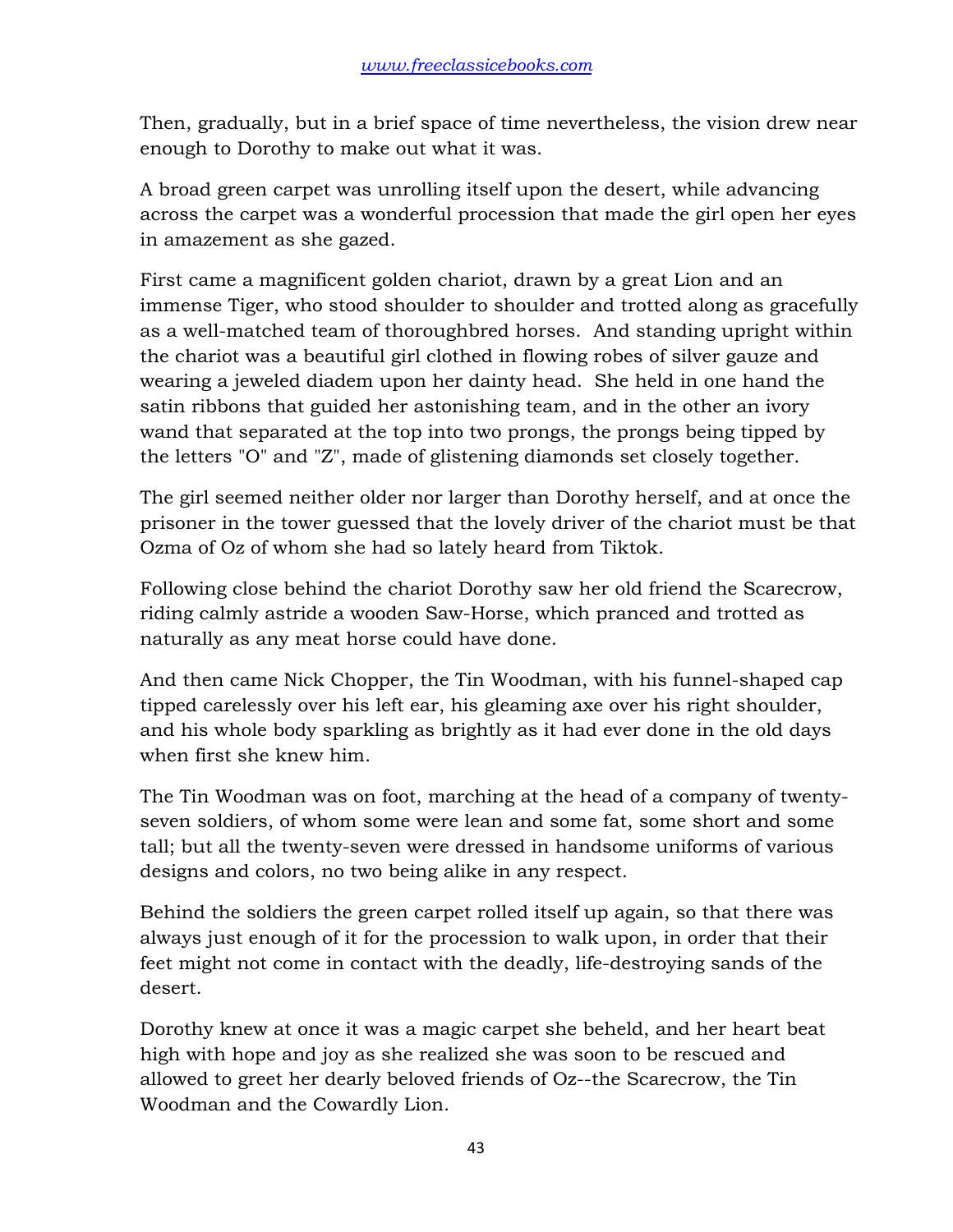Indeed, the girl felt herself as good as rescued as soon as she recognized those in the procession, for she well knew the courage and loyalty of her old comrades, and also believed that any others who came from their marvelous country would prove to be pleasant and reliable acquaintances.

As soon as the last bit of desert was passed and all the procession, from the beautiful and dainty Ozma to the last soldier, had reached the grassy meadows of the Land of Ev, the magic carpet rolled itself together and entirely disappeared.

Then the chariot driver turned her Lion and Tiger into a broad roadway leading up to the palace, and the others followed, while Dorothy still gazed from her tower window in eager excitement.

They came quite close to the front door of the palace and then halted, the Scarecrow dismounting from his Saw-Horse to approach the sign fastened to the door, that he might read what it said.

Dorothy, just above him, could keep silent no longer.

"Here I am!" she shouted, as loudly as she could. "Here's Dorothy!"

"Dorothy who?" asked the Scarecrow, tipping his head to look upward until he nearly lost his balance and tumbled over backward.

"Dorothy Gale, of course. Your friend from Kansas," she answered.

"Why, hello, Dorothy!" said the Scarecrow. "What in the world are you doing up there?"

"Nothing," she called down, "because there's nothing to do. Save me, my friend--save me!"

"You seem to be quite safe now," replied the Scarecrow.

"But I'm a prisoner. I'm locked in, so that I can't get out," she pleaded.

"That's all right," said the Scarecrow. "You might be worse off, little Dorothy. Just consider the matter. You can't get drowned, or be run over by a Wheeler, or fall out of an apple-tree. Some folks would think they were lucky to be up there."

"Well, I don't," declared the girl, "and I want to get down immed'i'tly and see you and the Tin Woodman and the Cowardly Lion."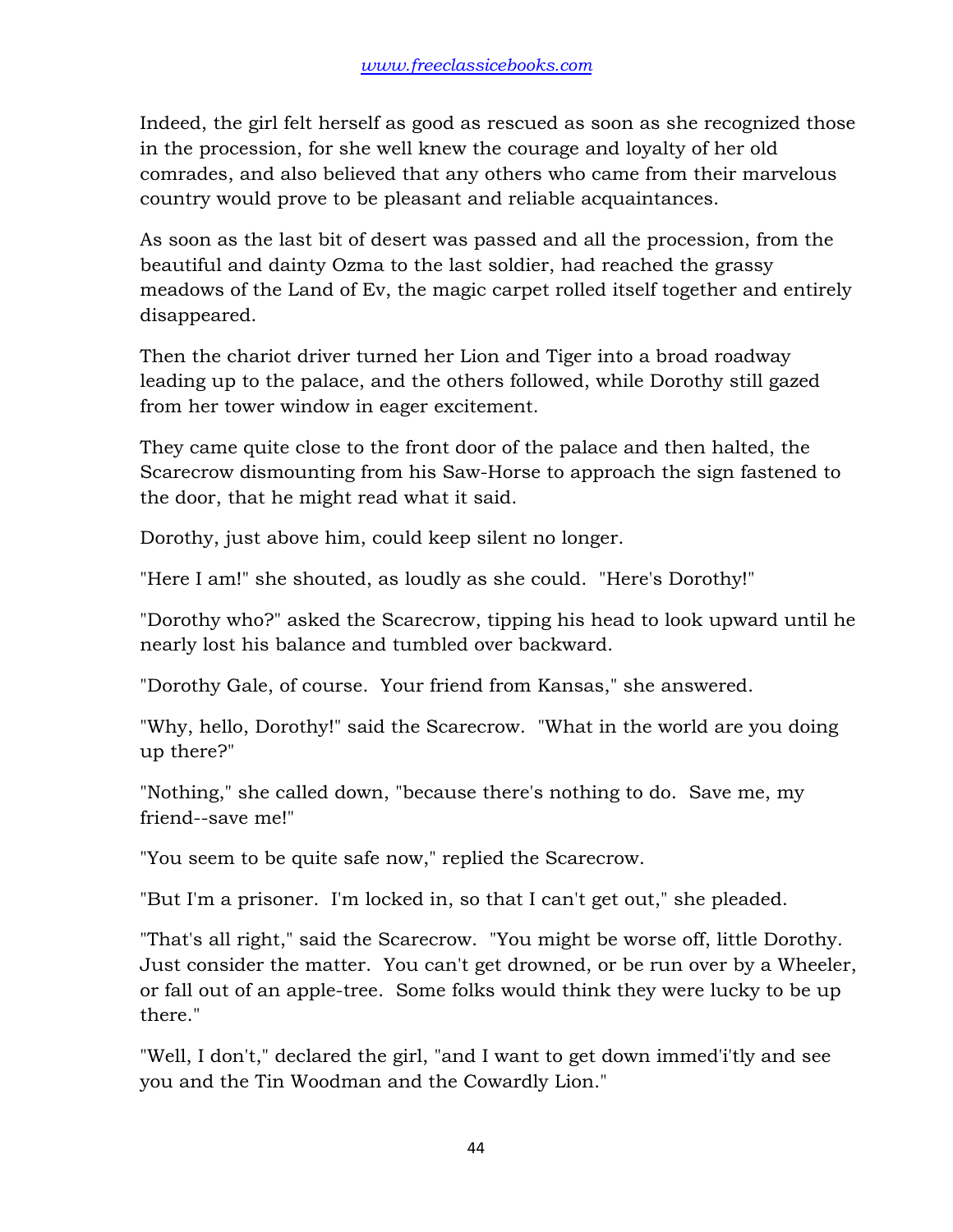"Very well," said the Scarecrow, nodding. "It shall be just as you say, little friend. Who locked you up?"

"The princess Langwidere, who is a horrid creature," she answered.

At this Ozma, who had been listening carefully to the conversation, called to Dorothy from her chariot, asking:

"Why did the Princess lock you up, my dear?"

"Because," exclaimed Dorothy, "I wouldn't let her have my head for her collection, and take an old, cast-off head in exchange for it."

"I do not blame you," exclaimed Ozma, promptly. "I will see the Princess at once, and oblige her to liberate you."

"Oh, thank you very, very much!" cried Dorothy, who as soon as she heard the sweet voice of the girlish Ruler of Oz knew that she would soon learn to love her dearly.

Ozma now drove her chariot around to the third door of the wing, upon which the Tin Woodman boldly proceeded to knock.

As soon as the maid opened the door Ozma, bearing in her hand her ivory wand, stepped into the hall and made her way at once to the drawing-room, followed by all her company, except the Lion and the Tiger. And the twentyseven soldiers made such a noise and a clatter that the little maid Nanda ran away screaming to her mistress, whereupon the Princess Langwidere, roused to great anger by this rude invasion of her palace, came running into the drawing-room without any assistance whatever.

There she stood before the slight and delicate form of the little girl from Oz and cried out;--

"How dare you enter my palace unbidden? Leave this room at once, or I will bind you and all your people in chains, and throw you into my darkest dungeons!"

"What a dangerous lady!" murmured the Scarecrow, in a soft voice.

"She seems a little nervous," replied the Tin Woodman.

But Ozma only smiled at the angry Princess.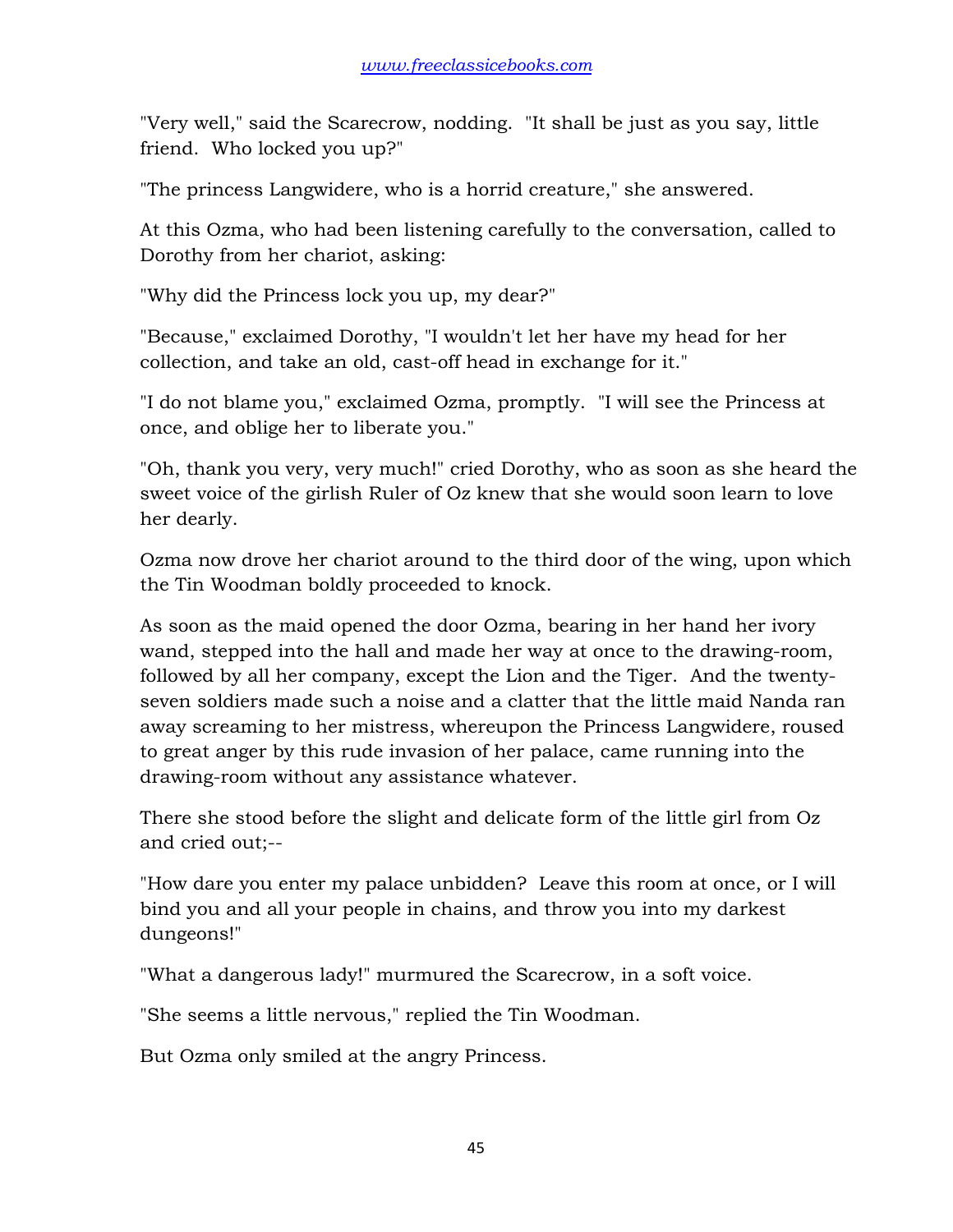"Sit down, please," she said, quietly. "I have traveled a long way to see you, and you must listen to what I have to say."

"Must!" screamed the Princess, her black eyes flashing with fury--for she still wore her No. 17 head. "Must, to ME!"

"To be sure," said Ozma. "I am Ruler of the Land of Oz, and I am powerful enough to destroy all your kingdom, if I so wish. Yet I did not come here to do harm, but rather to free the royal family of Ev from the thrall of the Nome King, the news having reached me that he is holding the Queen and her children prisoners."

Hearing these words, Langwidere suddenly became quiet.

"I wish you could, indeed, free my aunt and her ten royal children," said she, eagerly. "For if they were restored to their proper forms and station they could rule the Kingdom of Ev themselves, and that would save me a lot of worry and trouble. At present there are at least ten minutes every day that I must devote to affairs of state, and I would like to be able to spend my whole time in admiring my beautiful heads."

"Then we will presently discuss this matter," said Ozma, "and try to find a way to liberate your aunt and cousins. But first you must liberate another prisoner--the little girl you have locked up in your tower."

"Of course," said Langwidere, readily. "I had forgotten all about her. That was yesterday, you know, and a Princess cannot be expected to remember today what she did yesterday. Come with me, and I will release the prisoner at once."

So Ozma followed her, and they passed up the stairs that led to the room in the tower.

While they were gone Ozma's followers remained in the drawing-room, and the Scarecrow was leaning against a form that he had mistaken for a copper statue when a harsh, metallic voice said suddenly in his ear:

"Get off my foot, please. You are scratch-ing my pol-ish."

"Oh, excuse me!" he replied, hastily drawing back. "Are you alive?"

"No," said Tiktok, "I am on-ly a ma-chine. But I can think and speak and act, when I am pro-per-ly wound up. Just now my ac-tion is run down, and Doro-thy has the key to it."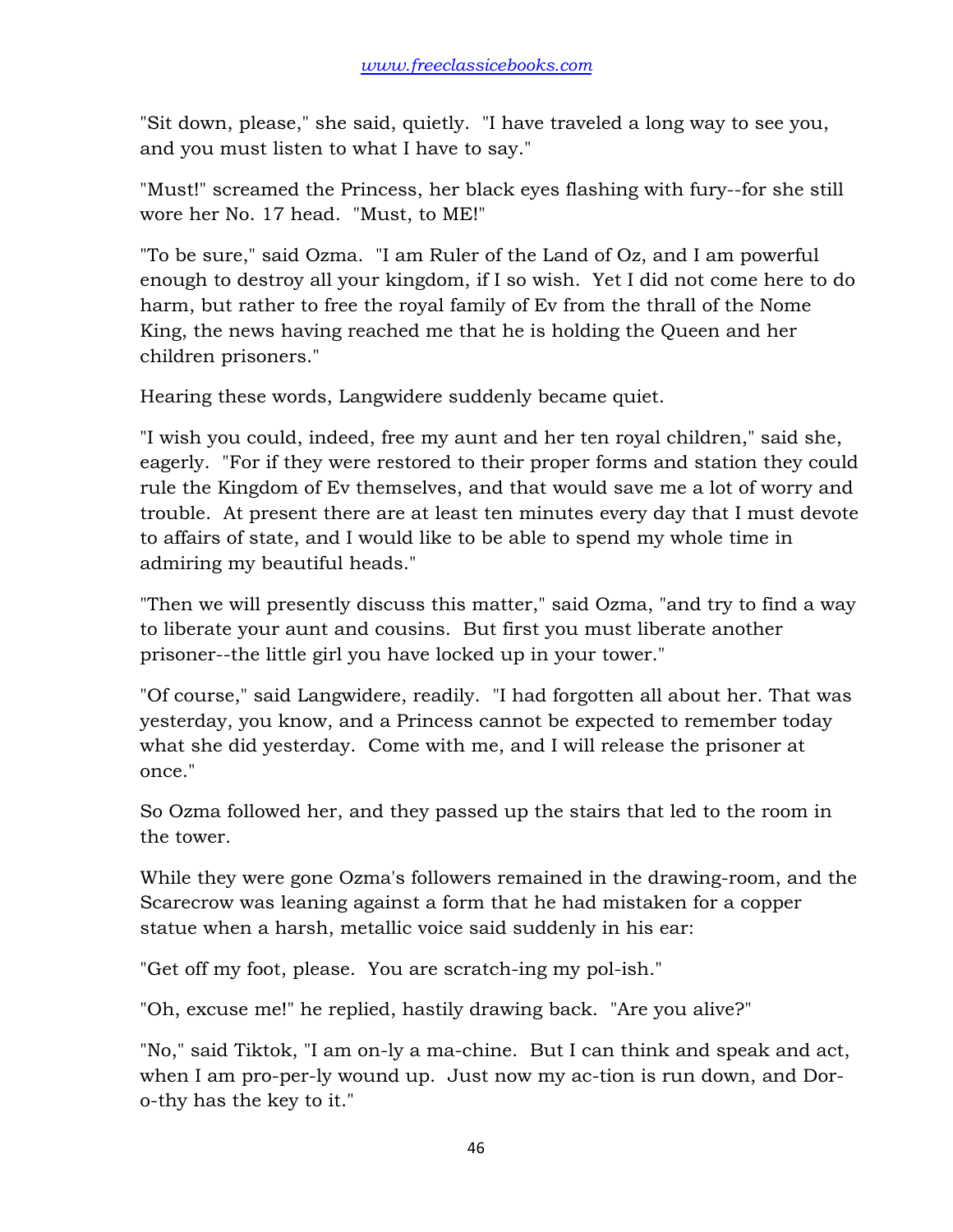"That's all right," replied the Scarecrow. "Dorothy will soon be free, and then she'll attend to your works. But it must be a great misfortune not to be alive. I'm sorry for you."

"Why?" asked Tiktok.

"Because you have no brains, as I have," said the Scarecrow.

"Oh, yes, I have," returned Tiktok. "I am fit-ted with Smith & Tin-ker's Improved Com-bi-na-tion Steel Brains. They are what make me think. What sort of brains are you fit-ted with?"

"I don't know," admitted the Scarecrow. "They were given to me by the great Wizard of Oz, and I didn't get a chance to examine them before he put them in. But they work splendidly and my conscience is very active. Have you a conscience?"

"No," said Tiktok.

"And no heart, I suppose?" added the Tin Woodman, who had been listening with interest to this conversation.

"No," said Tiktok.

"Then," continued the Tin Woodman, "I regret to say that you are greatly inferior to my friend the Scarecrow, and to myself. For we are both alive, and he has brains which do not need to be wound up, while I have an excellent heart that is continually beating in my bosom."

"I con-grat-u-late you," replied Tiktok. "I can-not help be-ing your in-fer-i-or for I am a mere ma-chine. When I am wound up I do my du-ty by go-ing just as my ma-chin-er-y is made to go. You have no i-de-a how full of ma-chin-ery I am."

"I can guess," said the Scarecrow, looking at the machine man curiously. "Some day I'd like to take you apart and see just how you are made."

"Do not do that, I beg of you," said Tiktok; "for you could not put me to-geth-er a-gain, and my use-ful-ness would be de-stroyed."

"Oh! are you useful?" asked the Scarecrow, surprised.

"Ve-ry," said Tiktok.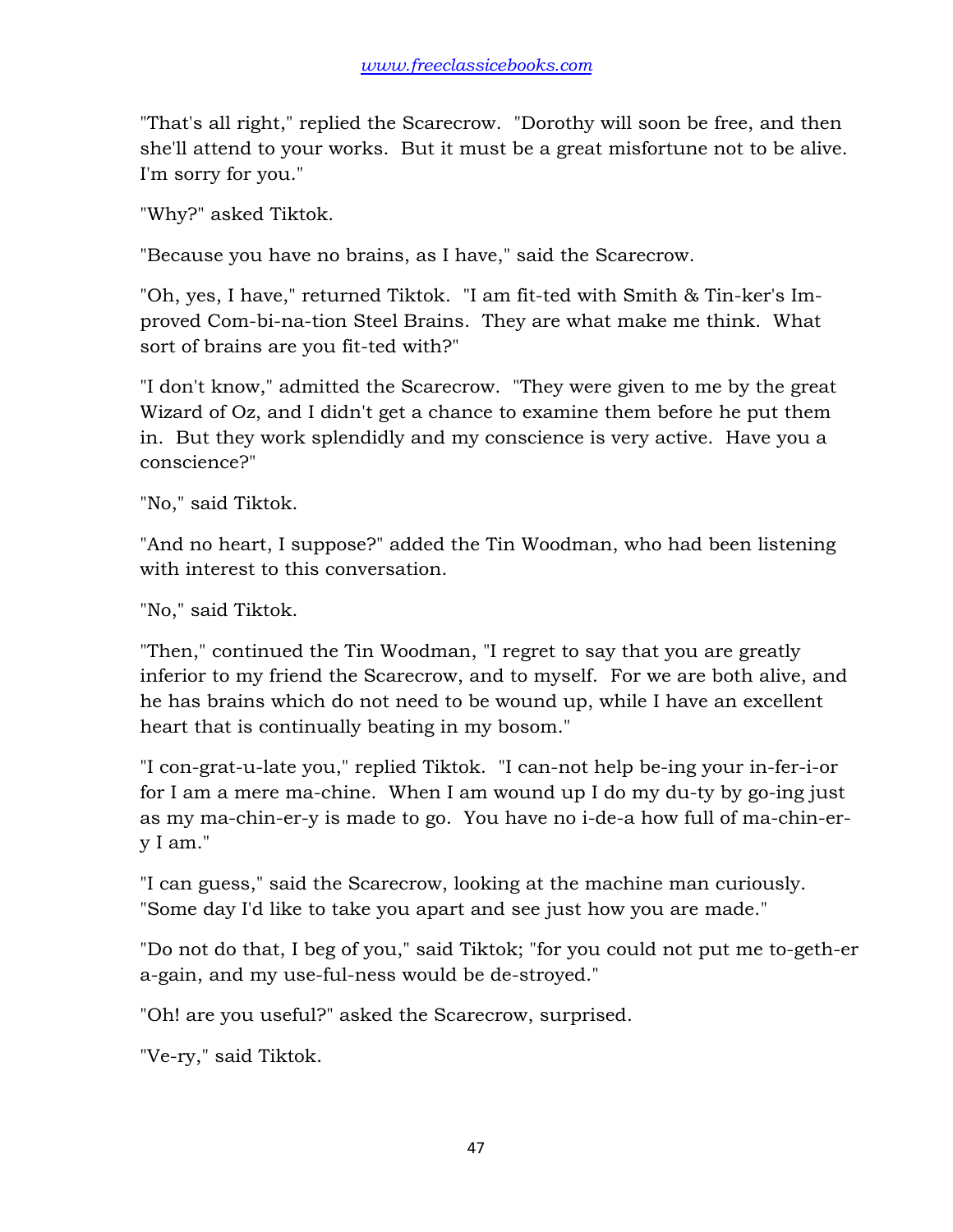"In that case," the Scarecrow kindly promised, "I won't fool with your interior at all. For I am a poor mechanic, and might mix you up."

"Thank you," said Tiktok.

Just then Ozma re-entered the room, leading Dorothy by the hand and followed closely by the Princess Langwidere.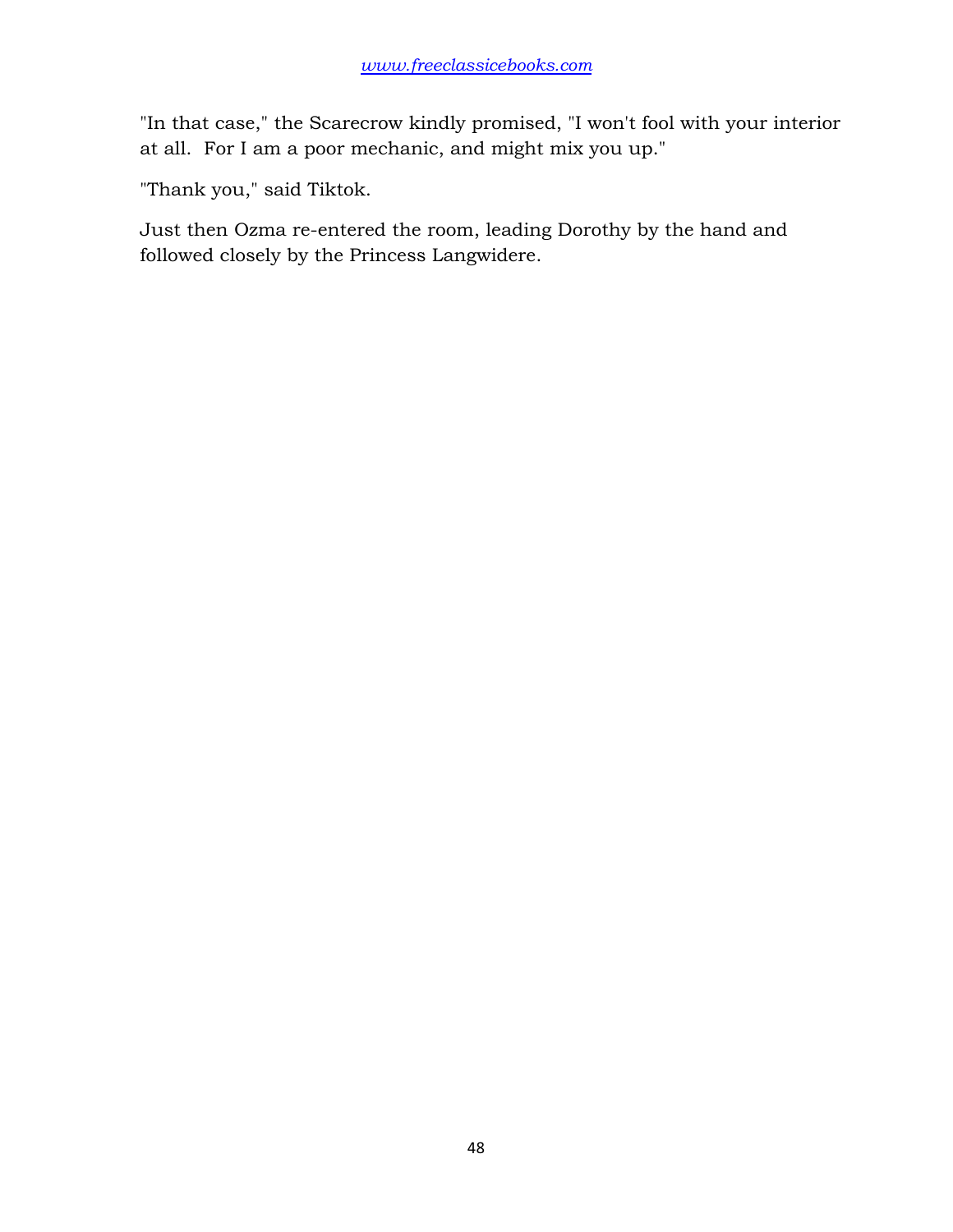# **8. The Hungry Tiger**

The first thing Dorothy did was to rush into the embrace of the Scarecrow, whose painted face beamed with delight as he pressed her form to his strawpadded bosom. Then the Tin Woodman embraced her--very gently, for he knew his tin arms might hurt her if he squeezed too roughly.

These greetings having been exchanged, Dorothy took the key to Tiktok from her pocket and wound up the machine man's action, so that he could bow properly when introduced to the rest of the company. While doing this she told them how useful Tiktok had been to her, and both the Scarecrow and the Tin Woodman shook hands with the machine once more and thanked him for protecting their friend.

Then Dorothy asked: "Where is Billina?"

"I don't know," said the Scarecrow. "Who is Billina?"

"She's a yellow hen who is another friend of mine," answered the girl, anxiously. "I wonder what has become of her?"

"She is in the chicken house, in the back yard," said the Princess. "My drawing-room is no place for hens."

Without waiting to hear more Dorothy ran to get Billina, and just outside the door she came upon the Cowardly Lion, still hitched to the chariot beside the great Tiger. The Cowardly Lion had a big bow of blue ribbon fastened to the long hair between his ears, and the Tiger wore a bow of red ribbon on his tail, just in front of the bushy end.

In an instant Dorothy was hugging the huge Lion joyfully.

"I'm SO glad to see you again!" she cried.

"I am also glad to see you, Dorothy," said the Lion. "We've had some fine adventures together, haven't we?"

"Yes, indeed," she replied. "How are you?"

"As cowardly as ever," the beast answered in a meek voice. "Every little thing scares me and makes my heart beat fast. But let me introduce to you a new friend of mine, the Hungry Tiger."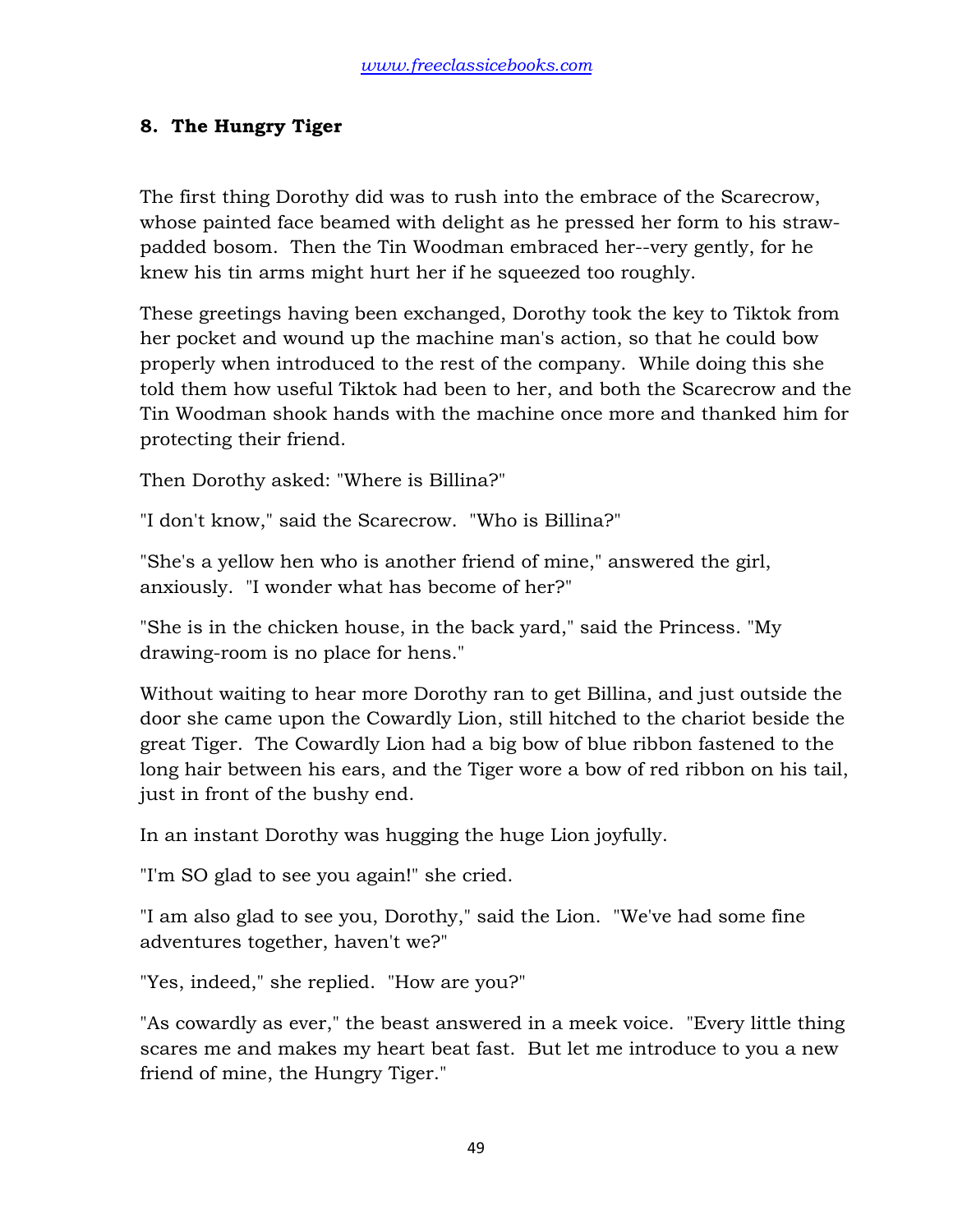"Oh! Are you hungry?" she asked, turning to the other beast, who was just then yawning so widely that he displayed two rows of terrible teeth and a mouth big enough to startle anyone.

"Dreadfully hungry," answered the Tiger, snapping his jaws together with a fierce click.

"Then why don't you eat something?" she asked.

"It's no use," said the Tiger sadly. "I've tried that, but I always get hungry again."

"Why, it is the same with me," said Dorothy. "Yet I keep on eating."

"But you eat harmless things, so it doesn't matter," replied the Tiger. "For my part, I'm a savage beast, and have an appetite for all sorts of poor little living creatures, from a chipmunk to fat babies."

"How dreadful!" said Dorothy.

"Isn't it, though?" returned the Hungry Tiger, licking his lips with his long red tongue. "Fat babies! Don't they sound delicious? But I've never eaten any, because my conscience tells me it is wrong. If I had no conscience I would probably eat the babies and then get hungry again, which would mean that I had sacrificed the poor babies for nothing. No; hungry I was born, and hungry I shall die. But I'll not have any cruel deeds on my conscience to be sorry for."

"I think you are a very good tiger," said Dorothy, patting the huge head of the beast.

"In that you are mistaken," was the reply. "I am a good beast, perhaps, but a disgracefully bad tiger. For it is the nature of tigers to be cruel and ferocious, and in refusing to eat harmless living creatures I am acting as no good tiger has ever before acted. That is why I left the forest and joined my friend the Cowardly Lion."

"But the Lion is not really cowardly," said Dorothy. "I have seen him act as bravely as can be."

"All a mistake, my dear," protested the Lion gravely. "To others I may have seemed brave, at times, but I have never been in any danger that I was not afraid."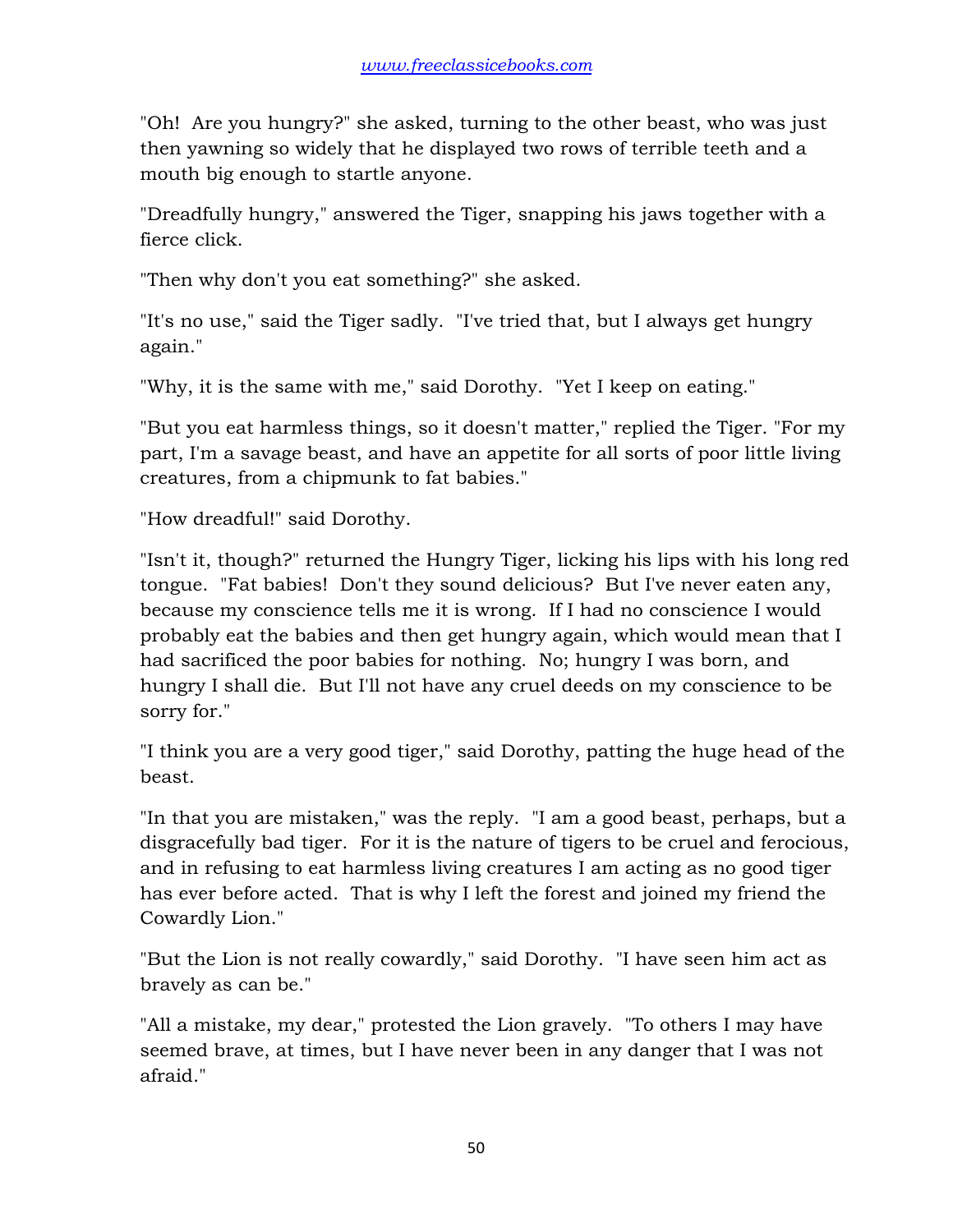"Nor I," said Dorothy, truthfully. "But I must go and set free Billina, and then I will see you again."

She ran around to the back yard of the palace and soon found the chicken house, being guided to it by a loud cackling and crowing and a distracting hubbub of sounds such as chickens make when they are excited.

Something seemed to be wrong in the chicken house, and when Dorothy looked through the slats in the door she saw a group of hens and roosters huddled in one corner and watching what appeared to be a whirling ball of feathers. It bounded here and there about the chicken house, and at first Dorothy could not tell what it was, while the screeching of the chickens nearly deafened her.

But suddenly the bunch of feathers stopped whirling, and then, to her amazement, the girl saw Billina crouching upon the prostrate form of a speckled rooster. For an instant they both remained motionless, and then the yellow hen shook her wings to settle the feathers and walked toward the door with a strut of proud defiance and a cluck of victory, while the speckled rooster limped away to the group of other chickens, trailing his crumpled plumage in the dust as he went.

"Why, Billina!" cried Dorothy, in a shocked voice; "have you been fighting?"

"I really think I have," retorted Billina. "Do you think I'd let that speckled villain of a rooster lord it over ME, and claim to run this chicken house, as long as I'm able to peck and scratch? Not if my name is Bill!"

"It isn't Bill, it's Billina; and you're talking slang, which is very undig'n'fied," said Dorothy, reprovingly. "Come here, Billina, and I'll let you out; for Ozma of Oz is here, and has set us free."

So the yellow hen came to the door, which Dorothy unlatched for her to pass through, and the other chickens silently watched them from their corner without offering to approach nearer.

The girl lifted her friend in her arms and exclaimed:

"Oh, Billina! how dreadful you look. You've lost a lot of feathers, and one of your eyes is nearly pecked out, and your comb is bleeding!"

"That's nothing," said Billina. "Just look at the speckled rooster! Didn't I do him up brown?"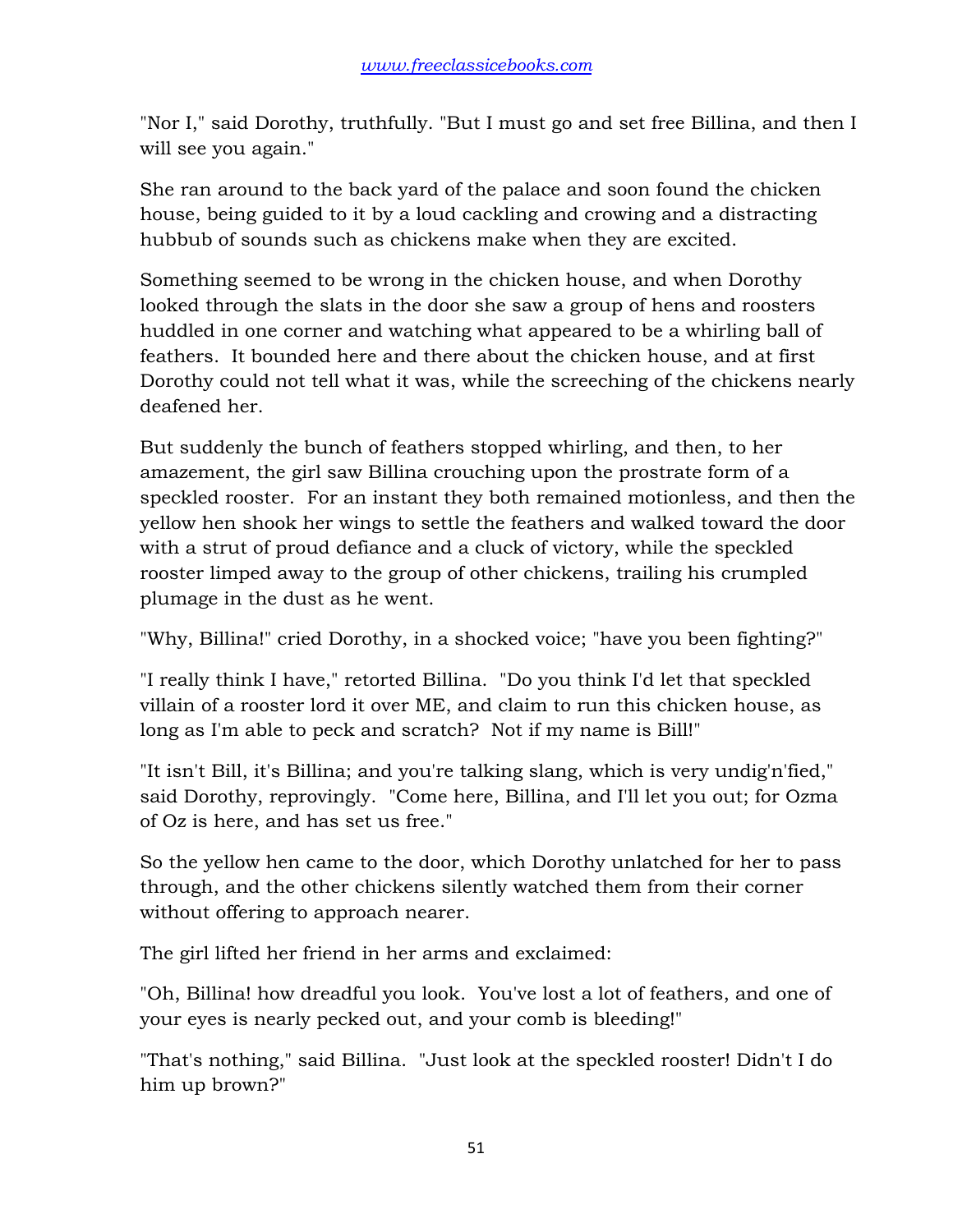Dorothy shook her head.

"I don't 'prove of this, at all," she said, carrying Billina away toward the palace. "It isn't a good thing for you to 'sociate with those common chickens. They would soon spoil your good manners, and you wouldn't be respec'able any more."

"I didn't ask to associate with them," replied Billina. "It is that cross old Princess who is to blame. But I was raised in the United States, and I won't allow any one-horse chicken of the Land of Ev to run over me and put on airs, as long as I can lift a claw in self-defense."

"Very well, Billina," said Dorothy. "We won't talk about it any more."

Soon they came to the Cowardly Lion and the Hungry Tiger to whom the girl introduced the Yellow Hen.

"Glad to meet any friend of Dorothy's," said the Lion, politely. "To judge by your present appearance, you are not a coward, as I am."

"Your present appearance makes my mouth water," said the Tiger, looking at Billina greedily. "My, my! how good you would taste if I could only crunch you between my jaws. But don't worry. You would only appease my appetite for a moment; so it isn't worth while to eat you."

"Thank you," said the hen, nestling closer in Dorothy's arms.

"Besides, it wouldn't be right," continued the Tiger, looking steadily at Billina and clicking his jaws together.

"Of course not," cried Dorothy, hastily. "Billina is my friend, and you mustn't ever eat her under any circ'mstances."

"I'll try to remember that," said the Tiger; "but I'm a little absent-minded, at times."

Then Dorothy carried her pet into the drawing-room of the palace, where Tiktok, being invited to do so by Ozma, had seated himself between the Scarecrow and the Tin Woodman. Opposite to them sat Ozma herself and the Princess Langwidere, and beside them there was a vacant chair for Dorothy.

Around this important group was ranged the Army of Oz, and as Dorothy looked at the handsome uniforms of the Twenty-Seven she said:

"Why, they seem to be all officers."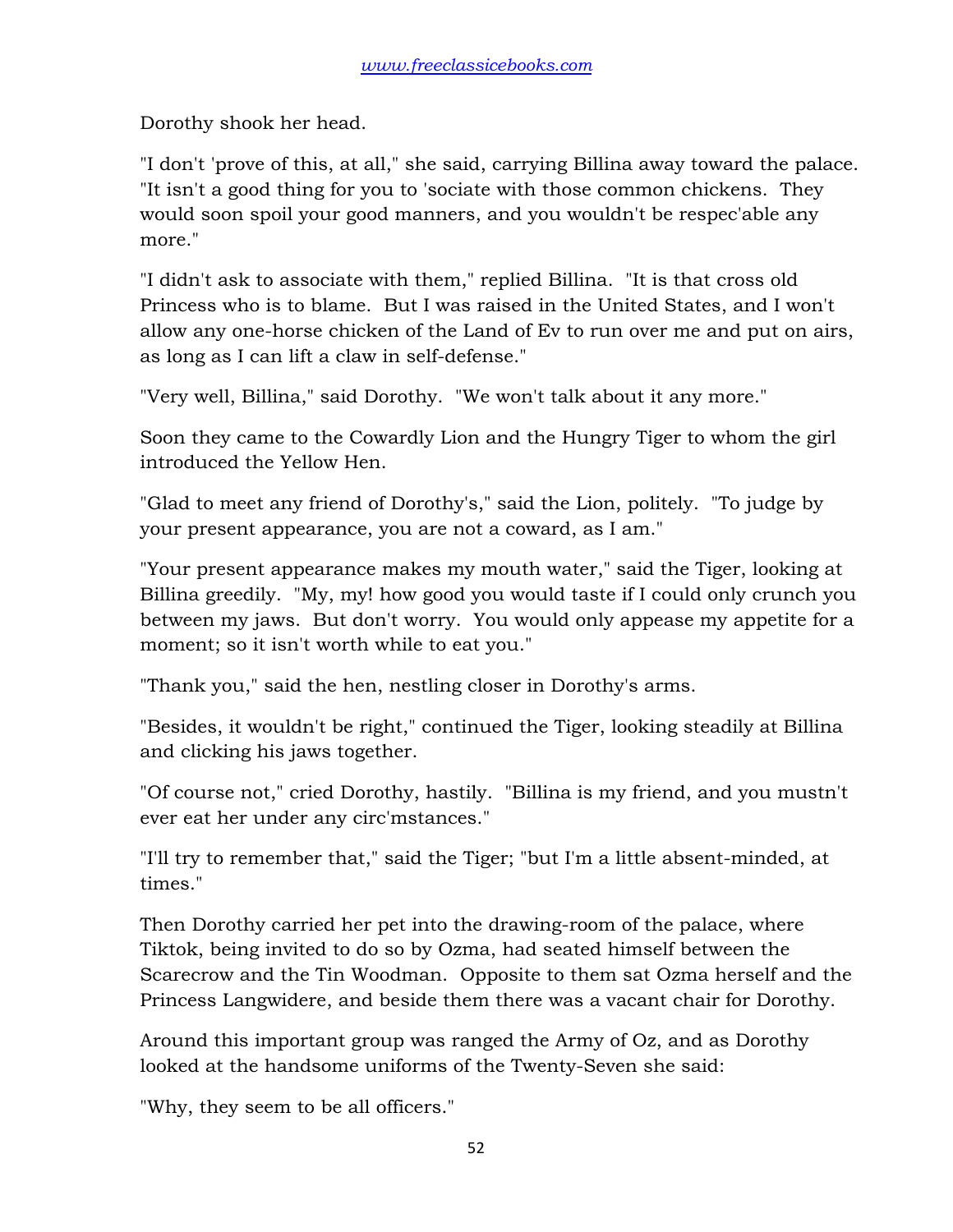"They are, all except one," answered the Tin Woodman. "I have in my Army eight Generals, six Colonels, seven Majors and five Captains, besides one private for them to command. I'd like to promote the private, for I believe no private should ever be in public life; and I've also noticed that officers usually fight better and are more reliable than common soldiers. Besides, the officers are more important looking, and lend dignity to our army."

"No doubt you are right," said Dorothy, seating herself beside Ozma.

"And now," announced the girlish Ruler of Oz, "we will hold a solemn conference to decide the best manner of liberating the royal family of this fair Land of Ev from their long imprisonment."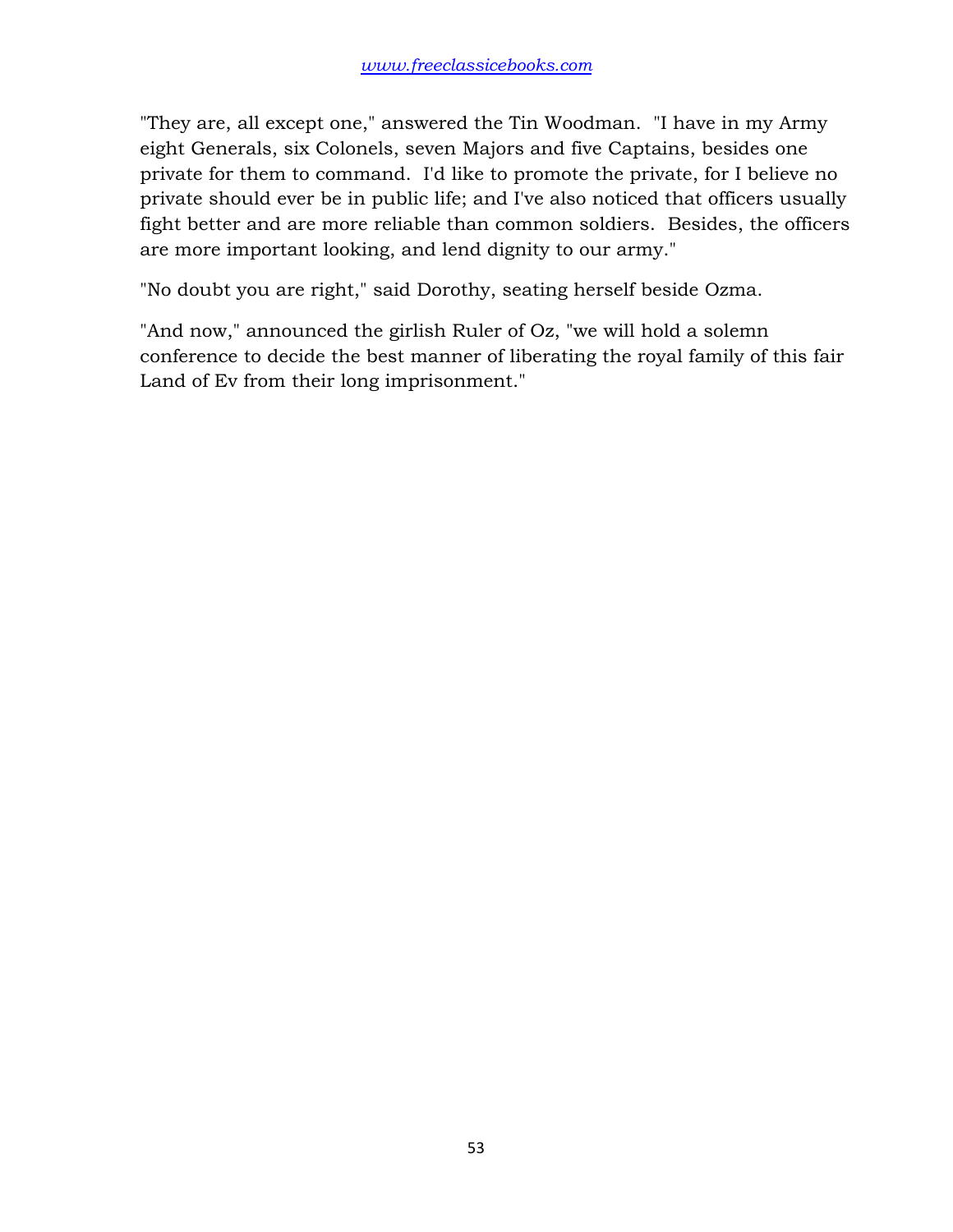## **9. The Royal Family of Ev**

The Tin Woodman was the first to address the meeting.

"To begin with," said he, "word came to our noble and illustrious Ruler, Ozma of Oz, that the wife and ten children--five boys and five girls--of the former King of Ev, by name Evoldo, have been enslaved by the Nome King and are held prisoners in his underground palace. Also that there was no one in Ev powerful enough to release them. Naturally our Ozma wished to undertake the adventure of liberating the poor prisoners; but for a long time she could find no way to cross the great desert between the two countries. Finally she went to a friendly sorceress of our land named Glinda the Good, who heard the story and at once presented Ozma a magic carpet, which would continually unroll beneath our feet and so make a comfortable path for us to cross the desert. As soon as she had received the carpet our gracious Ruler ordered me to assemble our army, which I did. You behold in these bold warriors the pick of all the finest soldiers of Oz; and, if we are obliged to fight the Nome King, every officer as well as the private, will battle fiercely unto death."

Then Tiktok spoke.

"Why should you fight the Nome King?" he asked. "He has done no wrong."

"No wrong!" cried Dorothy. "Isn't it wrong to imprison a queen mother and her ten children?"

"They were sold to the Nome King by King Ev-ol-do," replied Tiktok. "It was the King of Ev who did wrong, and when he re-al-ized what he had done he jumped in-to the sea and drowned him-self."

"This is news to me," said Ozma, thoughtfully. "I had supposed the Nome King was all to blame in the matter. But, in any case, he must be made to liberate the prisoners."

"My uncle Evoldo was a very wicked man," declared the Princess Langwidere. "If he had drowned himself before he sold his family, no one would have cared. But he sold them to the powerful Nome King in exchange for a long life, and afterward destroyed the life by jumping into the sea."

"Then," said Ozma, "he did not get the long life, and the Nome King must give up the prisoners. Where are they confined?"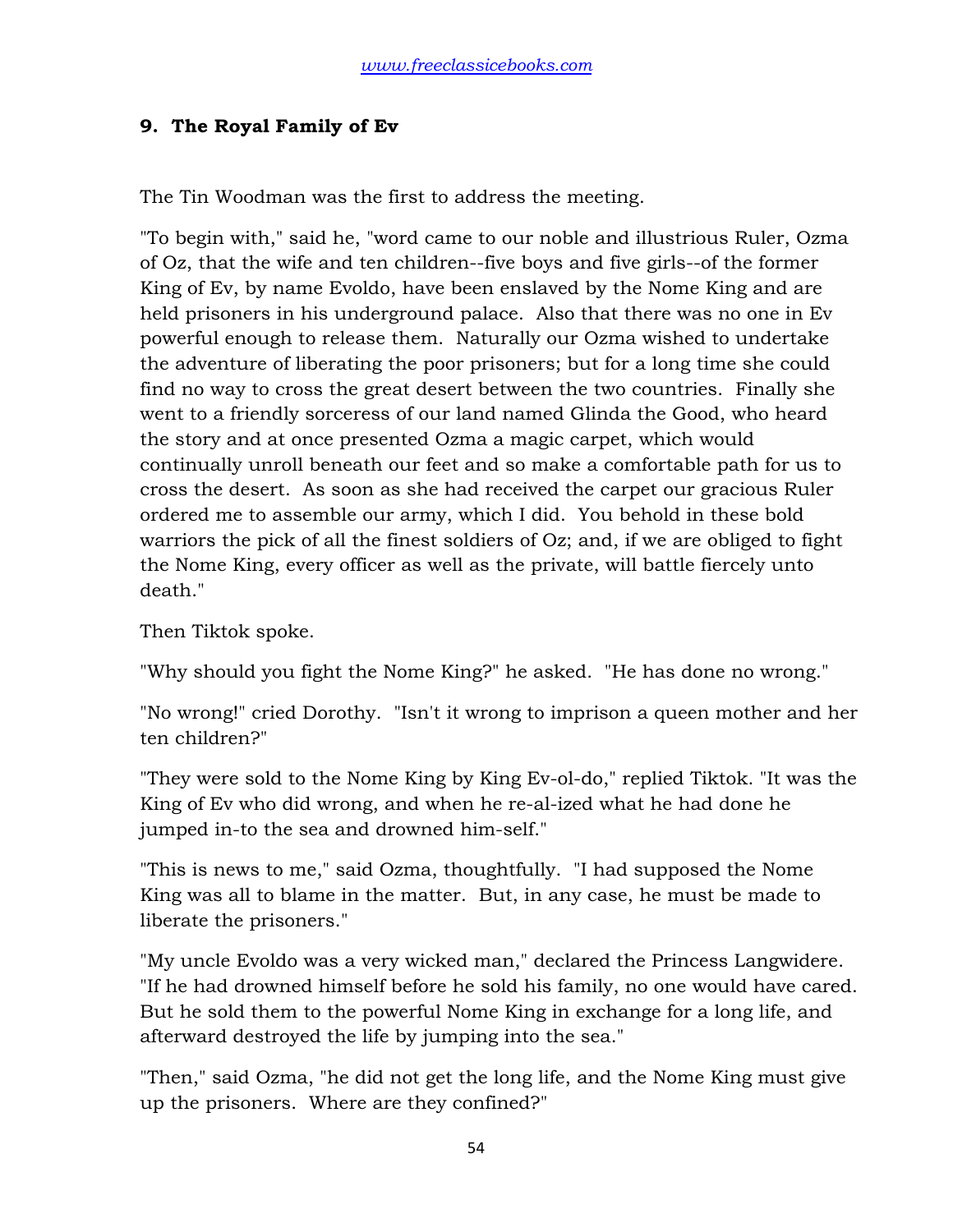"No one knows, exactly," replied the Princess. "For the king, whose name is Roquat of the Rocks, owns a splendid palace underneath the great mountain which is at the north end of this kingdom, and he has transformed the queen and her children into ornaments and bric-a-brac with which to decorate his rooms."

"I'd like to know," said Dorothy, "who this Nome King is?"

"I will tell you," replied Ozma. "He is said to be the Ruler of the Underground World, and commands the rocks and all that the rocks contain. Under his rule are many thousands of the Nomes, who are queerly shaped but powerful sprites that labor at the furnaces and forges of their king, making gold and silver and other metals which they conceal in the crevices of the rocks, so that those living upon the earth's surface can only find them with great difficulty. Also they make diamonds and rubies and emeralds, which they hide in the ground; so that the kingdom of the Nomes is wonderfully rich, and all we have of precious stones and silver and gold is what we take from the earth and rocks where the Nome King has hidden them."

"I understand," said Dorothy, nodding her little head wisely.

"For the reason that we often steal his treasures," continued Ozma, "the Ruler of the Underground World is not fond of those who live upon the earth's surface, and never appears among us. If we wish to see King Roquat of the Rocks, we must visit his own country, where he is all powerful, and therefore it will be a dangerous undertaking."

"But, for the sake of the poor prisoners," said Dorothy, "we ought to do it."

"We shall do it," replied the Scarecrow, "although it requires a lot of courage for me to go near to the furnaces of the Nome King. For I am only stuffed with straw, and a single spark of fire might destroy me entirely."

"The furnaces may also melt my tin," said the Tin Woodman; "but I am going."

"I can't bear heat," remarked the Princess Langwidere, yawning lazily, "so I shall stay at home. But I wish you may have success in your undertaking, for I am heartily tired of ruling this stupid kingdom, and I need more leisure in which to admire my beautiful heads."

"We do not need you," said Ozma. "For, if with the aid of my brave followers I cannot accomplish my purpose, then it would be useless for you to undertake the journey."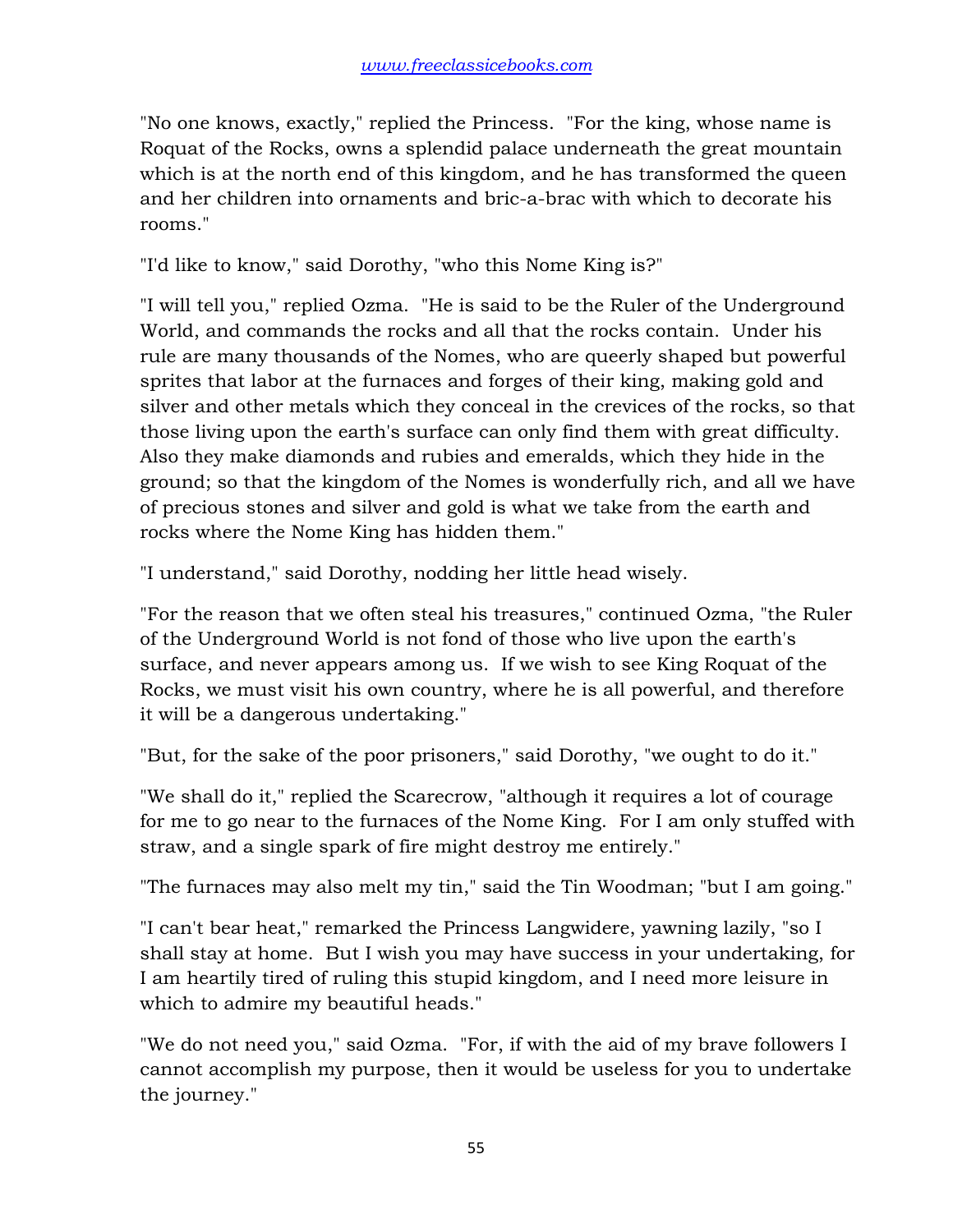"Quite true," sighed the Princess. "So, if you'll excuse me, I will now retire to my cabinet. I've worn this head quite awhile, and I want to change it for another."

When she had left them (and you may be sure no one was sorry to see her go) Ozma said to Tiktok:

"Will you join our party?"

"I am the slave of the girl Dor-oth-y, who rescued me from pris-on," replied the machine. "Where she goes I will go."

"Oh, I am going with my friends, of course," said Dorothy, quickly. "I wouldn't miss the fun for anything. Will you go, too, Billina?"

"To be sure," said Billina in a careless tone. She was smoothing down the feathers of her back and not paying much attention.

"Heat is just in her line," remarked the Scarecrow. "If she is nicely roasted, she will be better than ever."

"Then" said Ozma, "we will arrange to start for the Kingdom of the Nomes at daybreak tomorrow. And, in the meantime, we will rest and prepare ourselves for the journey."

Although Princess Langwidere did not again appear to her guests, the palace servants waited upon the strangers from Oz and did everything in their power to make the party comfortable. There were many vacant rooms at their disposal, and the brave Army of twenty-seven was easily provided for and liberally feasted.

The Cowardly Lion and the Hungry Tiger were unharnessed from the chariot and allowed to roam at will throughout the palace, where they nearly frightened the servants into fits, although they did no harm at all. At one time Dorothy found the little maid Nanda crouching in terror in a corner, with the Hungry Tiger standing before her.

"You certainly look delicious," the beast was saying. "Will you kindly give me permission to eat you?"

"No, no, no!" cried the maid in reply.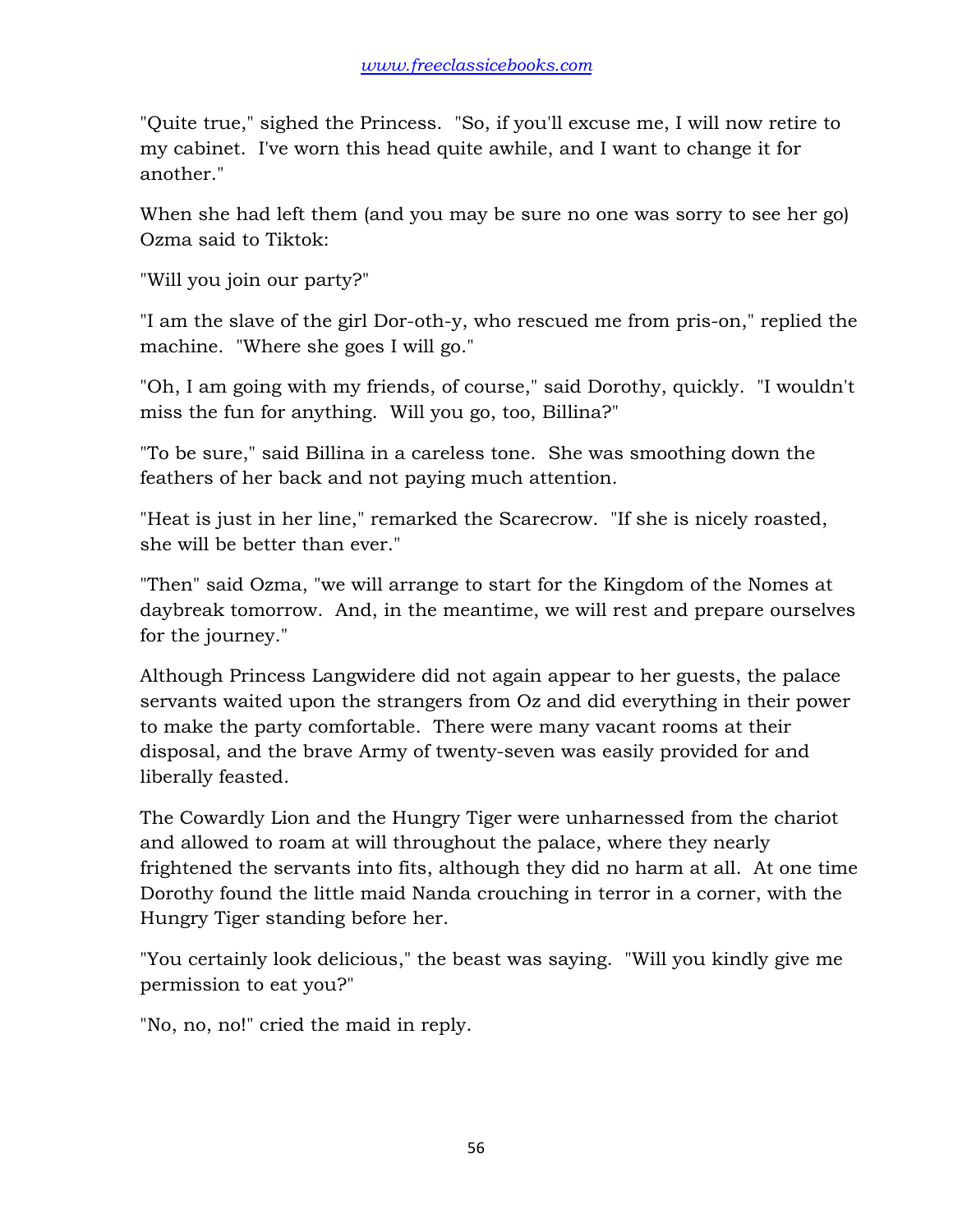"Then," said the Tiger, yawning frightfully, "please to get me about thirty pounds of tenderloin steak, cooked rare, with a peck of boiled potatoes on the side, and five gallons of ice-cream for dessert."

"I--I'll do the best I can!" said Nanda, and she ran away as fast as she could go.

"Are you so very hungry?" asked Dorothy, in wonder.

"You can hardly imagine the size of my appetite," replied the Tiger, sadly. "It seems to fill my whole body, from the end of my throat to the tip of my tail. I am very sure the appetite doesn't fit me, and is too large for the size of my body. Some day, when I meet a dentist with a pair of forceps, I'm going to have it pulled."

"What, your tooth?" asked Dorothy.

"No, my appetite," said the Hungry Tiger.

The little girl spent most of the afternoon talking with the Scarecrow and the Tin Woodman, who related to her all that had taken place in the Land of Oz since Dorothy had left it. She was much interested in the story of Ozma, who had been, when a baby, stolen by a wicked old witch and transformed into a boy. She did not know that she had ever been a girl until she was restored to her natural form by a kind sorceress. Then it was found that she was the only child of the former Ruler of Oz, and was entitled to rule in his place. Ozma had many adventures, however, before she regained her father's throne, and in these she was accompanied by a pumpkin-headed man, a highly magnified and thoroughly educated Woggle-Bug, and a wonderful sawhorse that had been brought to life by means of a magic powder. The Scarecrow and the Tin Woodman had also assisted her; but the Cowardly Lion, who ruled the great forest as the King of Beasts, knew nothing of Ozma until after she became the reigning princess of Oz. Then he journeyed to the Emerald City to see her, and on hearing she was about to visit the Land of Ev to set free the royal family of that country, the Cowardly Lion begged to go with her, and brought along his friend, the Hungry Tiger, as well.

Having heard this story, Dorothy related to them her own adventures, and then went out with her friends to find the Sawhorse, which Ozma had caused to be shod with plates of gold, so that its legs would not wear out.

They came upon the Sawhorse standing motionless beside the garden gate, but when Dorothy was introduced to him he bowed politely and blinked his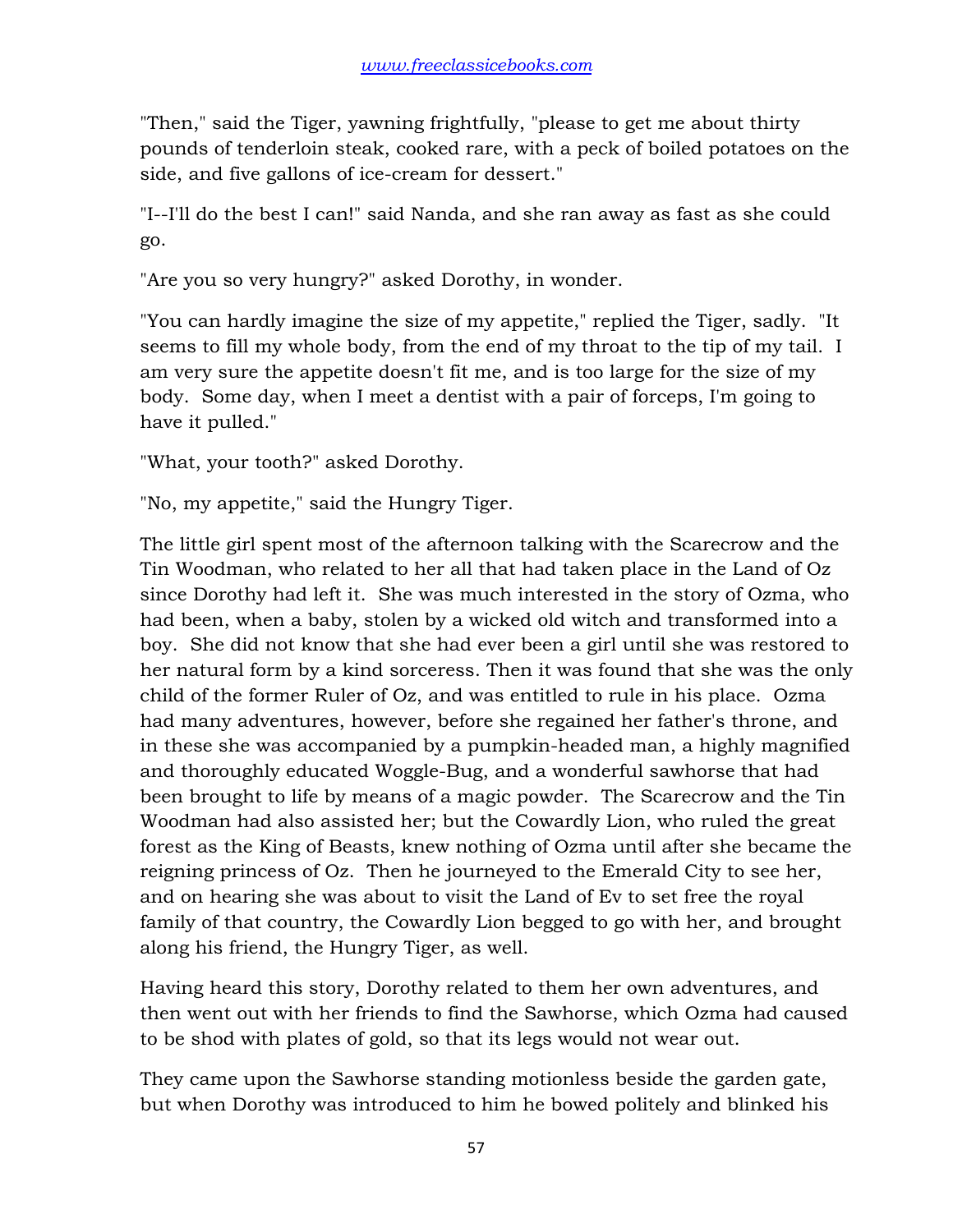eyes, which were knots of wood, and wagged his tail, which was only the branch of a tree.

"What a remarkable thing, to be alive!" exclaimed Dorothy.

"I quite agree with you," replied the Sawhorse, in a rough but not unpleasant voice. "A creature like me has no business to live, as we all know. But it was the magic powder that did it, so I cannot justly be blamed."

"Of course not," said Dorothy. "And you seem to be of some use, 'cause I noticed the Scarecrow riding upon your back."

"Oh, yes; I'm of use," returned the Sawhorse; "and I never tire, never have to be fed, or cared for in any way."

"Are you intel'gent?" asked the girl.

"Not very," said the creature. "It would be foolish to waste intelligence on a common Sawhorse, when so many professors need it. But I know enough to obey my masters, and to gid-dup, or whoa, when I'm told to. So I'm pretty well satisfied."

That night Dorothy slept in a pleasant little bed-chamber next to that occupied by Ozma of Oz, and Billina perched upon the foot of the bed and tucked her head under her wing and slept as soundly in that position as did Dorothy upon her soft cushions.

But before daybreak every one was awake and stirring, and soon the adventurers were eating a hasty breakfast in the great dining-room of the palace. Ozma sat at the head of a long table, on a raised platform, with Dorothy on her right hand and the Scarecrow on her left. The Scarecrow did not eat, of course; but Ozma placed him near her so that she might ask his advice about the journey while she ate.

Lower down the table were the twenty-seven warriors of Oz, and at the end of the room the Lion and the Tiger were eating out of a kettle that had been placed upon the floor, while Billina fluttered around to pick up any scraps that might be scattered.

It did not take long to finish the meal, and then the Lion and the Tiger were harnessed to the chariot and the party was ready to start for the Nome King's Palace.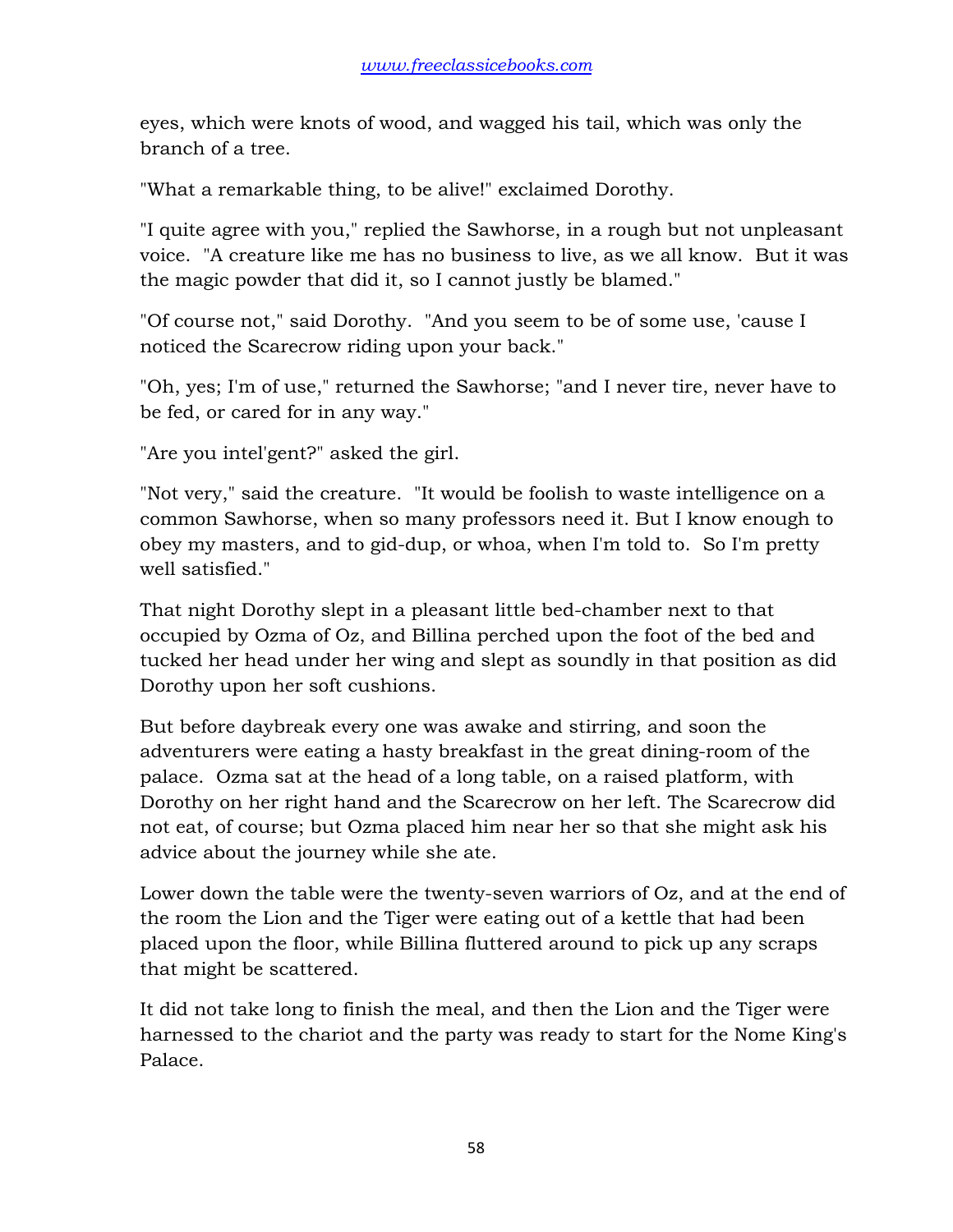First rode Ozma, with Dorothy beside her in the golden chariot and holding Billina fast in her arms. Then came the Scarecrow on the Sawhorse, with the Tin Woodman and Tiktok marching side by side just behind him. After these tramped the Army, looking brave and handsome in their splendid uniforms. The generals commanded the colonels and the colonels commanded the majors and the majors commanded the captains and the captains commanded the private, who marched with an air of proud importance because it required so many officers to give him his orders.

And so the magnificent procession left the palace and started along the road just as day was breaking, and by the time the sun came out they had made good progress toward the valley that led to the Nome King's domain.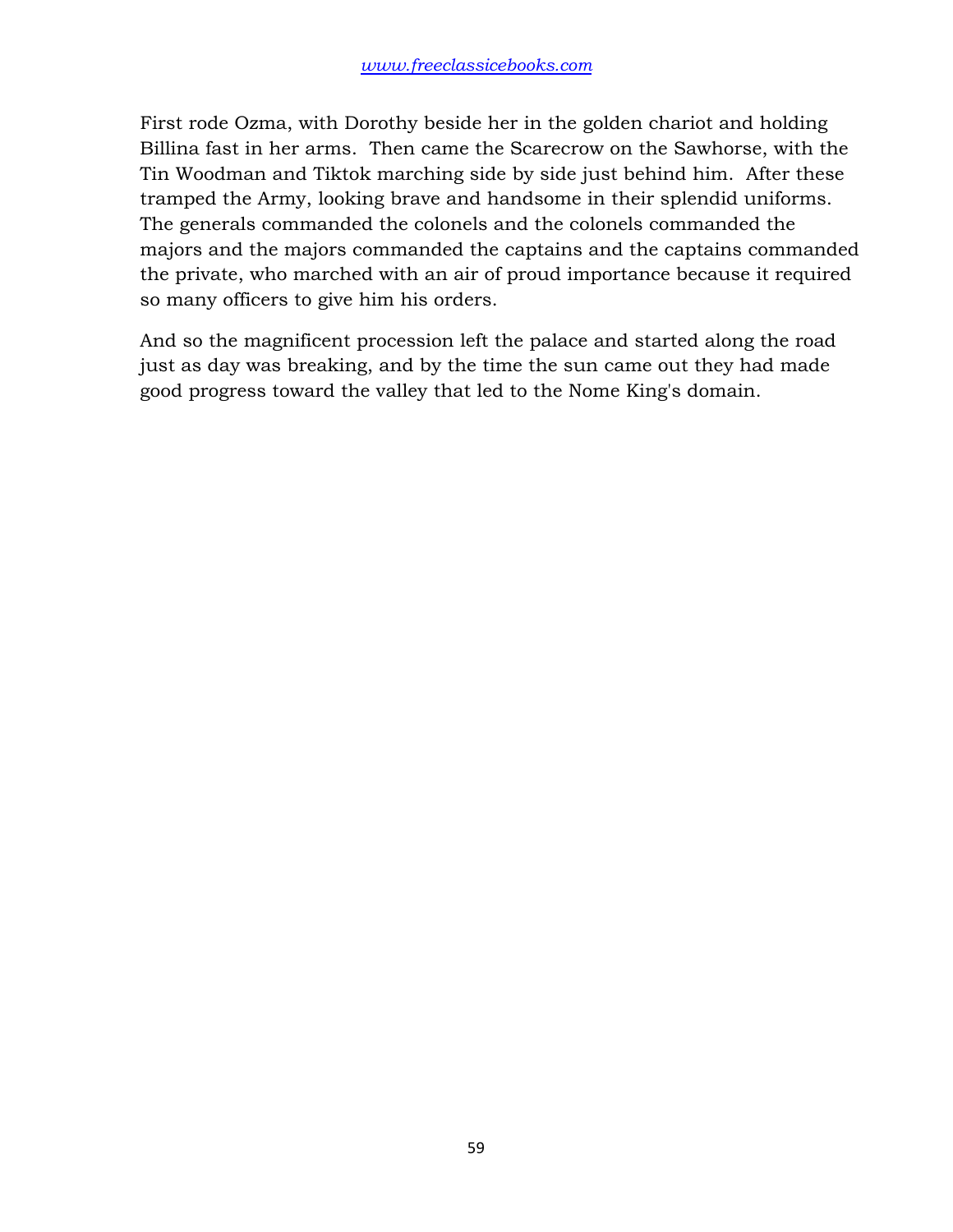#### **10. The Giant with the Hammer**

The road led for a time through a pretty farm country, and then past a picnic grove that was very inviting. But the procession continued to steadily advance until Billina cried in an abrupt and commanding manner:

"Wait--wait!"

Ozma stopped her chariot so suddenly that the Scarecrow's Sawhorse nearly ran into it, and the ranks of the army tumbled over one another before they could come to a halt. Immediately the yellow hen struggled from Dorothy's arms and flew into a clump of bushes by the roadside.

"What's the matter?" called the Tin Woodman, anxiously.

"Why, Billina wants to lay her egg, that's all," said Dorothy.

"Lay her egg!" repeated the Tin Woodman, in astonishment.

"Yes; she lays one every morning, about this time; and it's quite fresh," said the girl.

"But does your foolish old hen suppose that this entire cavalcade, which is bound on an important adventure, is going to stand still while she lays her egg?" enquired the Tin Woodman, earnestly.

"What else can we do?" asked the girl. "It's a habit of Billina's and she can't break herself of it."

"Then she must hurry up," said the Tin Woodman, impatiently.

"No, no!" exclaimed the Scarecrow. "If she hurries she may lay scrambled eggs."

"That's nonsense," said Dorothy. "But Billina won't be long, I'm sure."

So they stood and waited, although all were restless and anxious to proceed. And by and by the yellow hen came from the bushes saying:

"Kut-kut, kut, ka-daw-kutt! Kut, kut, kut--ka-daw-kut!"

"What is she doing--singing her lay?" asked the Scarecrow.

"For-ward--march!" shouted the Tin Woodman, waving his axe, and the procession started just as Dorothy had once more grabbed Billina in her arms.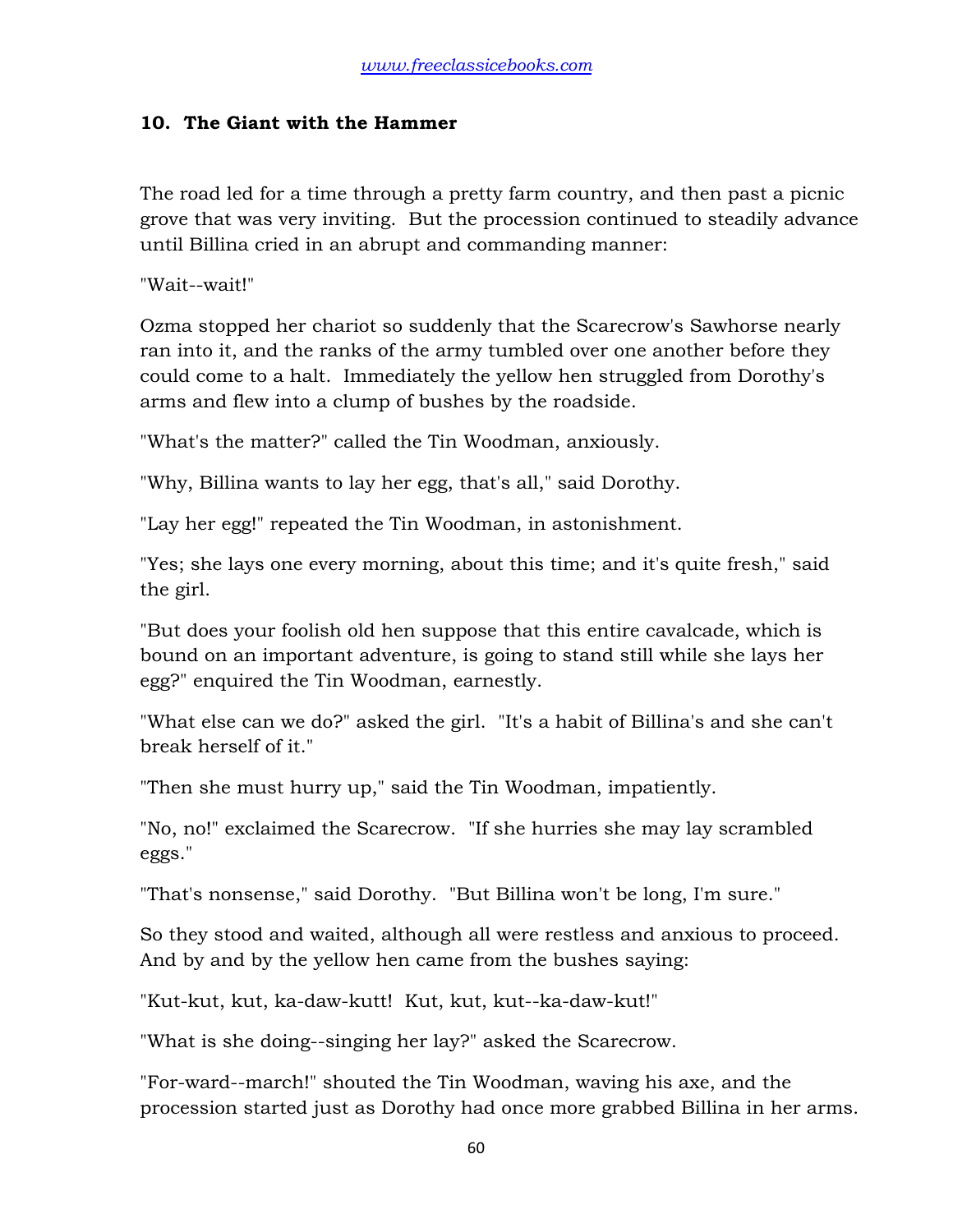"Isn't anyone going to get my egg?" cried the hen, in great excitement.

"I'll get it," said the Scarecrow; and at his command the Sawhorse pranced into the bushes. The straw man soon found the egg, which he placed in his jacket pocket. The cavalcade, having moved rapidly on, was even then far in advance; but it did not take the Sawhorse long to catch up with it, and presently the Scarecrow was riding in his accustomed place behind Ozma's chariot.

"What shall I do with the egg?" he asked Dorothy.

"I do not know," the girl answered. "Perhaps the Hungry Tiger would like it."

"It would not be enough to fill one of my back teeth," remarked the Tiger. "A bushel of them, hard boiled, might take a little of the edge off my appetite; but one egg isn't good for anything at all, that I know of."

"No; it wouldn't even make a sponge cake," said the Scarecrow, thoughtfully. "The Tin Woodman might carry it with his axe and hatch it; but after all I may as well keep it myself for a souvenir." So he left it in his pocket.

They had now reached that part of the valley that lay between the two high mountains which Dorothy had seen from her tower window. At the far end was the third great mountain, which blocked the valley and was the northern edge of the Land of Ev. It was underneath this mountain that the Nome King's palace was said to be; but it would be some time before they reached that place.

The path was becoming rocky and difficult for the wheels of the chariot to pass over, and presently a deep gulf appeared at their feet which was too wide for them to leap. So Ozma took a small square of green cloth from her pocket and threw it upon the ground. At once it became the magic carpet, and unrolled itself far enough for all the cavalcade to walk upon. The chariot now advanced, and the green carpet unrolled before it, crossing the gulf on a level with its banks, so that all passed over in safety.

"That's easy enough," said the Scarecrow. "I wonder what will happen next."

He was not long in making the discovery, for the sides of the mountain came closer together until finally there was but a narrow path between them, along which Ozma and her party were forced to pass in single file.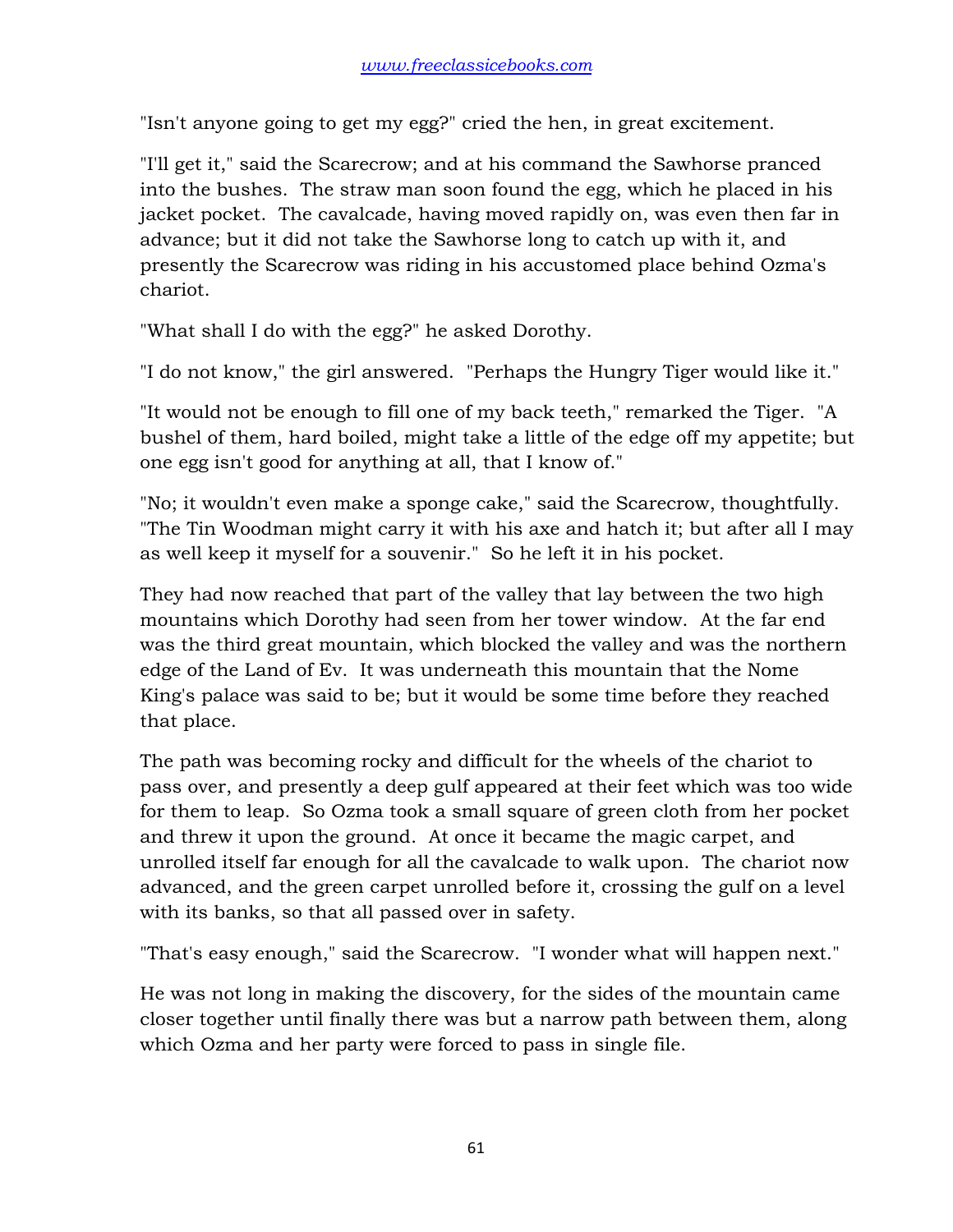They now heard a low and deep "thump!--thump!--thump!" which echoed throughout the valley and seemed to grow louder as they advanced. Then, turning a corner of rock, they saw before them a huge form, which towered above the path for more than a hundred feet. The form was that of a gigantic man built out of plates of cast iron, and it stood with one foot on either side of the narrow road and swung over its right shoulder an immense iron mallet, with which it constantly pounded the earth. These resounding blows explained the thumping sounds they had heard, for the mallet was much bigger than a barrel, and where it struck the path between the rocky sides of the mountain it filled all the space through which our travelers would be obliged to pass.

Of course they at once halted, a safe distance away from the terrible iron mallet. The magic carpet would do them no good in this case, for it was only meant to protect them from any dangers upon the ground beneath their feet, and not from dangers that appeared in the air above them.

"Wow!" said the Cowardly Lion, with a shudder. "It makes me dreadfully nervous to see that big hammer pounding so near my head. One blow would crush me into a door-mat."

"The ir-on gi-ant is a fine fel-low," said Tiktok, "and works as stead-i-ly as a clock. He was made for the Nome King by Smith & Tin-ker, who made me, and his du-ty is to keep folks from find-ing the un-der-ground pal-ace. Is he not a great work of art?"

"Can he think, and speak, as you do?" asked Ozma, regarding the giant with wondering eyes.

"No," replied the machine; "he is on-ly made to pound the road, and has no think-ing or speak-ing at-tach-ment. But he pounds ve-ry well, I think."

"Too well," observed the Scarecrow. "He is keeping us from going farther. Is there no way to stop his machinery?"

"On-ly the Nome King, who has the key, can do that," answered Tiktok.

"Then," said Dorothy, anxiously, "what shall we do?"

"Excuse me for a few minutes," said the Scarecrow, "and I will think it over."

He retired, then, to a position in the rear, where he turned his painted face to the rocks and began to think.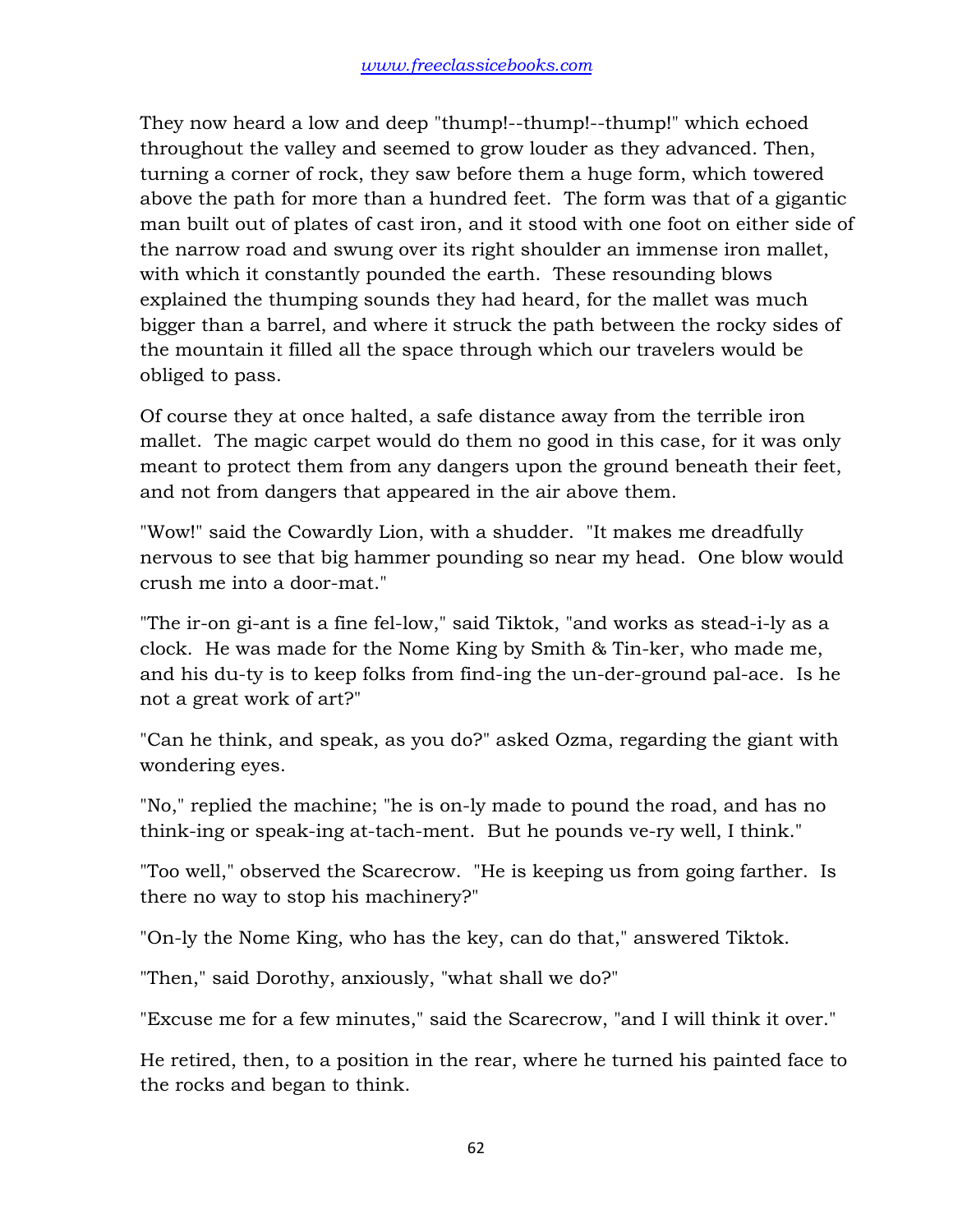Meantime the giant continued to raise his iron mallet high in the air and to strike the path terrific blows that echoed through the mountains like the roar of a cannon. Each time the mallet lifted, however, there was a moment when the path beneath the monster was free, and perhaps the Scarecrow had noticed this, for when he came back to the others he said:

"The matter is a very simple one, after all. We have but to run under the hammer, one at a time, when it is lifted, and pass to the other side before it falls again."

"It will require quick work, if we escape the blow," said the Tin Woodman, with a shake of his head. "But it really seems the only thing to be done. Who will make the first attempt?"

They looked at one another hesitatingly for a moment. Then the Cowardly Lion, who was trembling like a leaf in the wind, said to them:

"I suppose the head of the procession must go first--and that's me. But I'm terribly afraid of the big hammer!"

"What will become of me?" asked Ozma. "You might rush under the hammer yourself, but the chariot would surely be crushed."

"We must leave the chariot," said the Scarecrow. "But you two girls can ride upon the backs of the Lion and the Tiger."

So this was decided upon, and Ozma, as soon as the Lion was unfastened from the chariot, at once mounted the beast's back and said she was ready.

"Cling fast to his mane," advised Dorothy. "I used to ride him myself, and that's the way I held on."

So Ozma clung fast to the mane, and the lion crouched in the path and eyed the swinging mallet carefully until he knew just the instant it would begin to rise in the air.

Then, before anyone thought he was ready, he made a sudden leap straight between the iron giant's legs, and before the mallet struck the ground again the Lion and Ozma were safe on the other side.

The Tiger went next. Dorothy sat upon his back and locked her arms around his striped neck, for he had no mane to cling to. He made the leap straight and true as an arrow from a bow, and ere Dorothy realized it she was out of danger and standing by Ozma's side.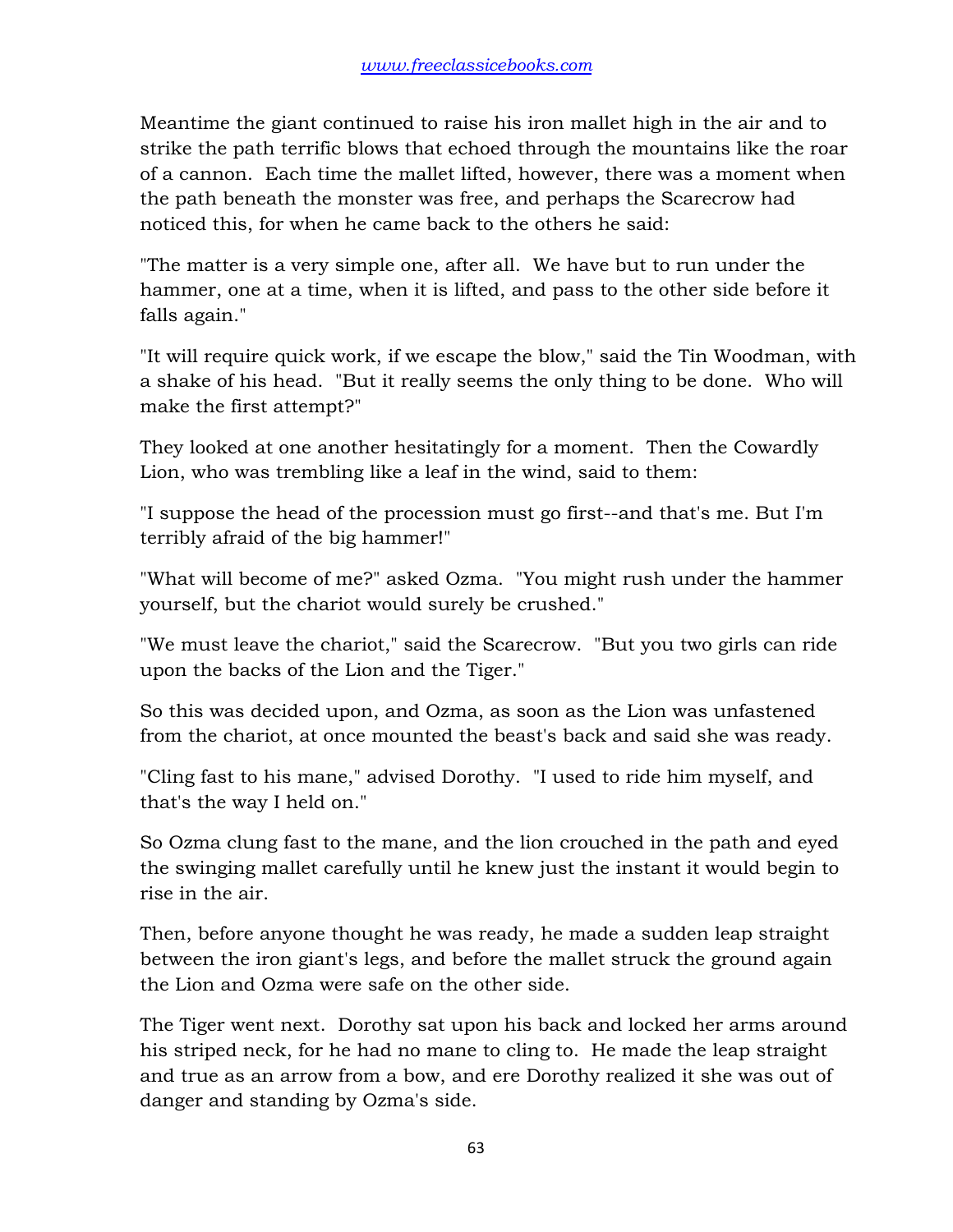Now came the Scarecrow on the Sawhorse, and while they made the dash in safety they were within a hair's breadth of being caught by the descending hammer.

Tiktok walked up to the very edge of the spot the hammer struck, and as it was raised for the next blow he calmly stepped forward and escaped its descent. That was an idea for the Tin Woodman to follow, and he also crossed in safety while the great hammer was in the air. But when it came to the twenty-six officers and the private, their knees were so weak that they could not walk a step.

"In battle we are wonderfully courageous," said one of the generals, "and our foes find us very terrible to face. But war is one thing and this is another. When it comes to being pounded upon the head by an iron hammer, and smashed into pancakes, we naturally object."

"Make a run for it," urged the Scarecrow.

"Our knees shake so that we cannot run," answered a captain. "If we should try it we would all certainly be pounded to a jelly."

"Well, well," sighed the Cowardly Lion, "I see, friend Tiger, that we must place ourselves in great danger to rescue this bold army. Come with me, and we will do the best we can."

So, Ozma and Dorothy having already dismounted from their backs, the Lion and the Tiger leaped back again under the awful hammer and returned with two generals clinging to their necks. They repeated this daring passage twelve times, when all the officers had been carried beneath the giant's legs and landed safely on the further side. By that time the beasts were very tired, and panted so hard that their tongues hung out of their great mouths.

"But what is to become of the private?" asked Ozma.

"Oh, leave him there to guard the chariot," said the Lion. "I'm tired out, and won't pass under that mallet again."

The officers at once protested that they must have the private with them, else there would be no one for them to command. But neither the Lion or the Tiger would go after him, and so the Scarecrow sent the Sawhorse.

Either the wooden horse was careless, or it failed to properly time the descent of the hammer, for the mighty weapon caught it squarely upon its head, and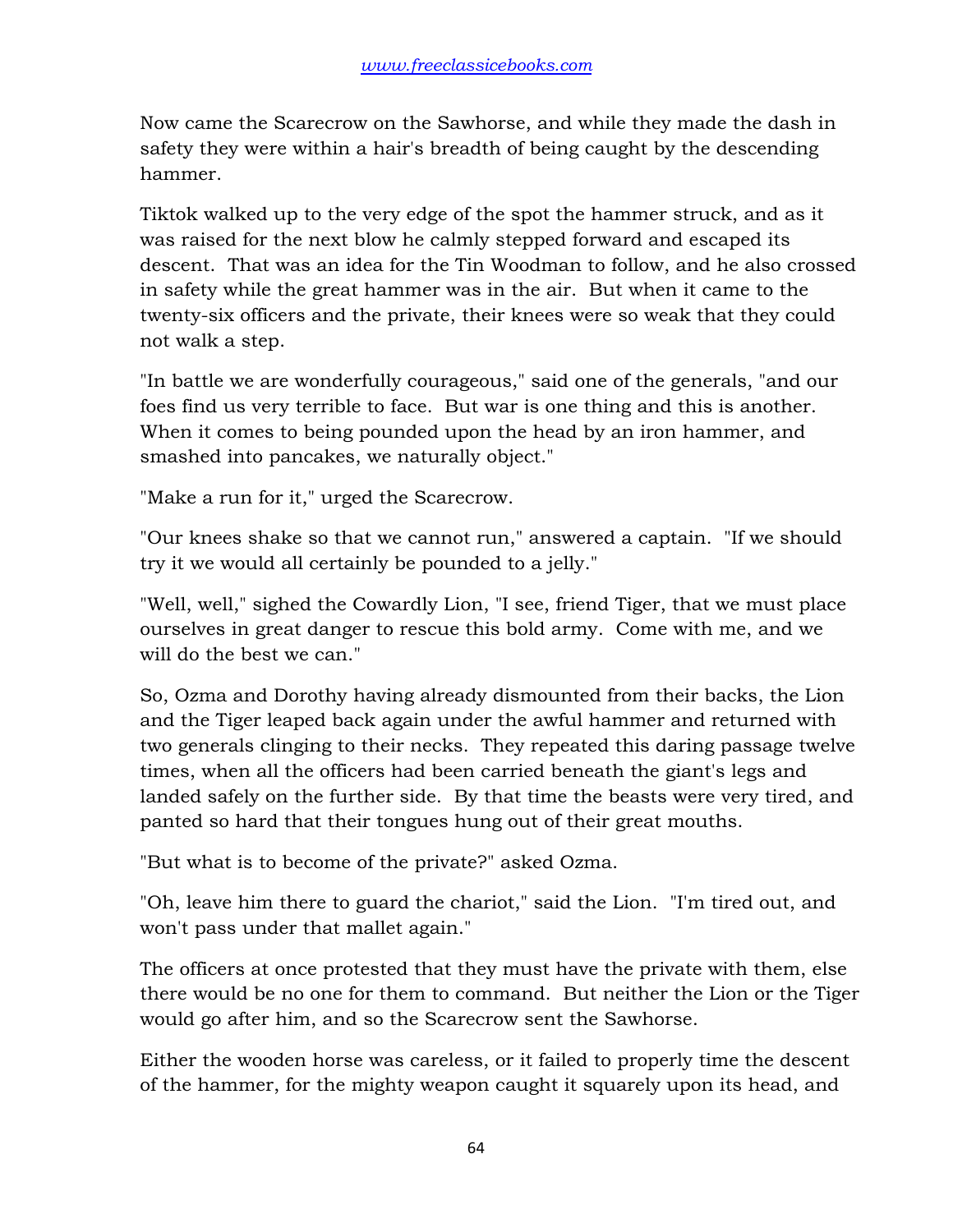thumped it against the ground so powerfully that the private flew off its back high into the air, and landed upon one of the giant's cast-iron arms. Here he clung desperately while the arm rose and fell with each one of the rapid strokes.

The Scarecrow dashed in to rescue his Sawhorse, and had his left foot smashed by the hammer before he could pull the creature out of danger. They then found that the Sawhorse had been badly dazed by the blow; for while the hard wooden knot of which his head was formed could not be crushed by the hammer, both his ears were broken off and he would be unable to hear a sound until some new ones were made for him. Also his left knee was cracked, and had to be bound up with a string.

Billina having fluttered under the hammer, it now remained only to rescue the private who was riding upon the iron giant's arm, high in the air.

The Scarecrow lay flat upon the ground and called to the man to jump down upon his body, which was soft because it was stuffed with straw. This the private managed to do, waiting until a time when he was nearest the ground and then letting himself drop upon the Scarecrow. He accomplished the feat without breaking any bones, and the Scarecrow declared he was not injured in the least.

Therefore, the Tin Woodman having by this time fitted new ears to the Sawhorse, the entire party proceeded upon its way, leaving the giant to pound the path behind them.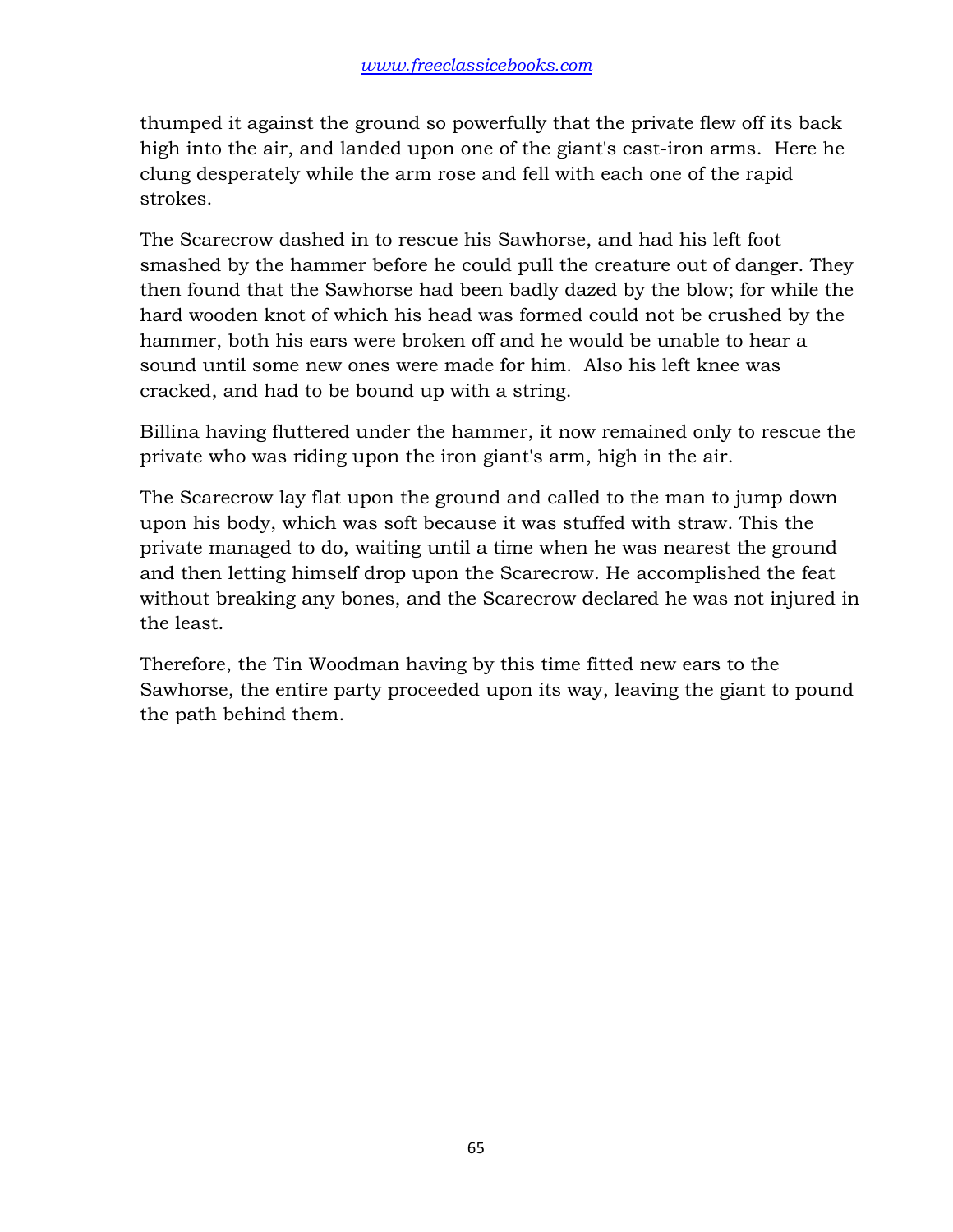## **11. The Nome King**

By and by, when they drew near to the mountain that blocked their path and which was the furthermost edge of the Kingdom of Ev, the way grew dark and gloomy for the reason that the high peaks on either side shut out the sunshine. And it was very silent, too, as there were no birds to sing or squirrels to chatter, the trees being left far behind them and only the bare rocks remaining.

Ozma and Dorothy were a little awed by the silence, and all the others were quiet and grave except the Sawhorse, which, as it trotted along with the Scarecrow upon his back, hummed a queer song, of which this was the chorus:

 "Would a wooden horse in a woodland go? Aye, aye! I sigh, he would, although Had he not had a wooden head He'd mount the mountain top instead."

 But no one paid any attention to this because they were now close to the Nome King's dominions, and his splendid underground palace could not be very far away.

Suddenly they heard a shout of jeering laughter, and stopped short. They would have to stop in a minute, anyway, for the huge mountain barred their further progress and the path ran close up to a wall of rock and ended.

"Who was that laughing?" asked Ozma.

There was no reply, but in the gloom they could see strange forms flit across the face of the rock. Whatever the creations might be they seemed very like the rock itself, for they were the color of rocks and their shapes were as rough and rugged as if they had been broken away from the side of the mountain. They kept close to the steep cliff facing our friends, and glided up and down, and this way and that, with a lack of regularity that was quite confusing. And they seemed not to need places to rest their feet, but clung to the surface of the rock as a fly does to a window-pane, and were never still for a moment.

"Do not mind them," said Tiktok, as Dorothy shrank back. "They are on-ly the Nomes."

"And what are Nomes?" asked the girl, half frightened.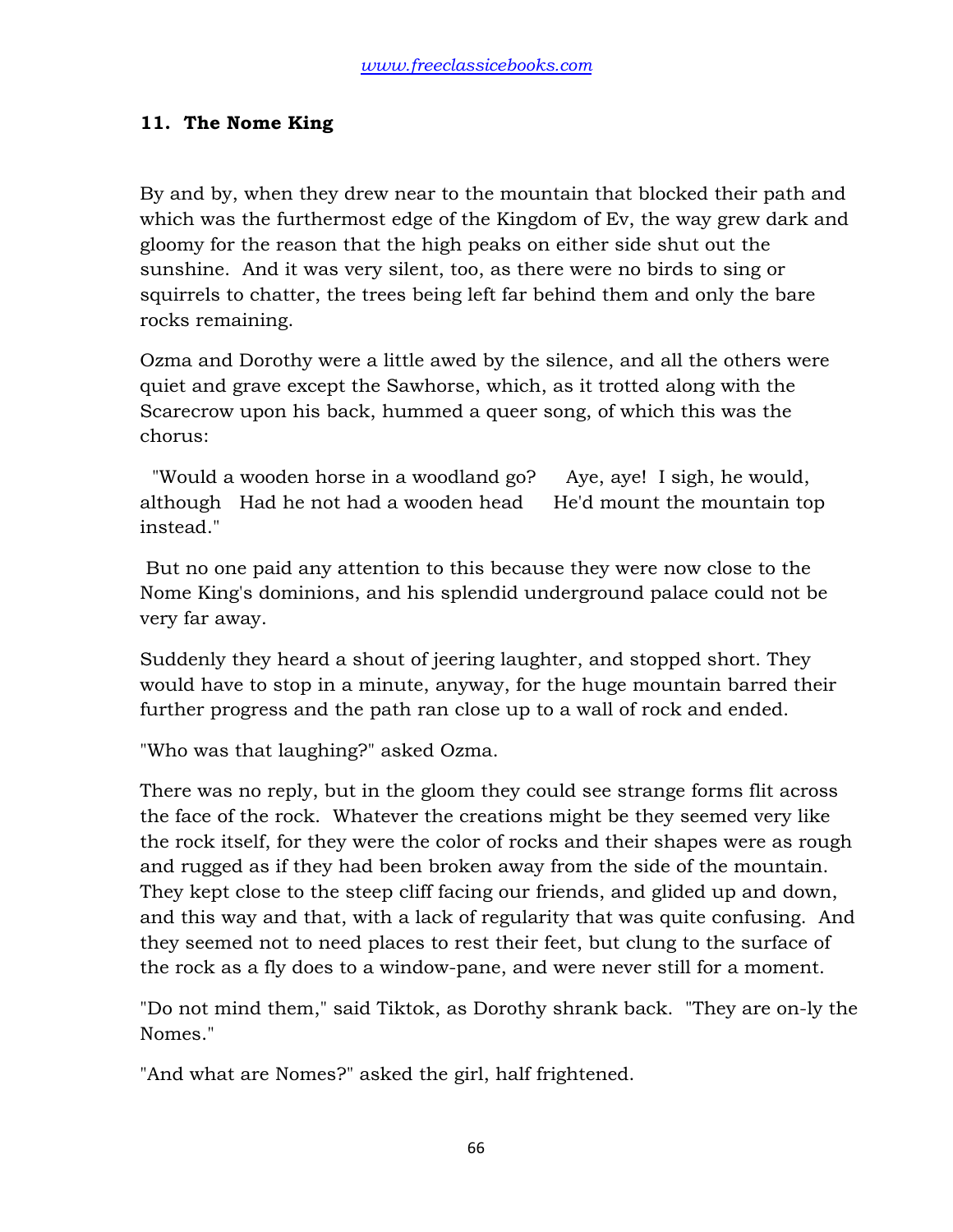"They are rock fair-ies, and serve the Nome King," replied the machine. "But they will do us no harm. You must call for the King, be-cause with-out him you can ne-ver find the en-trance to the pal-ace."

"YOU call," said Dorothy to Ozma.

Just then the Nomes laughed again, and the sound was so weird and disheartening that the twenty-six officers commanded the private to "rightabout-face!" and they all started to run as fast as they could.

The Tin Woodman at once pursued his army and cried "halt!" and when they had stopped their flight he asked: "Where are you going?"

"I--I find I've forgotten the brush for my whiskers," said a general, trembling with fear. "S-s-so we are g-going back after it!"

"That is impossible," replied the Tin Woodman. "For the giant with the hammer would kill you all if you tried to pass him."

"Oh! I'd forgotten the giant," said the general, turning pale.

"You seem to forget a good many things," remarked the Tin Woodman. "I hope you won't forget that you are brave men."

"Never!" cried the general, slapping his gold-embroidered chest.

"Never!" cried all the other officers, indignantly slapping their chests.

"For my part," said the private, meekly, "I must obey my officers; so when I am told to run, I run; and when I am told to fight, I fight."

"That is right," agreed the Tin Woodman. "And now you must all come back to Ozma, and obey HER orders. And if you try to run away again I will have her reduce all the twenty-six officers to privates, and make the private your general."

This terrible threat so frightened them that they at once returned to where Ozma was standing beside the Cowardly Lion.

Then Ozma cried out in a loud voice:

"I demand that the Nome King appear to us!"

There was no reply, except that the shifting Nomes upon the mountain laughed in derision.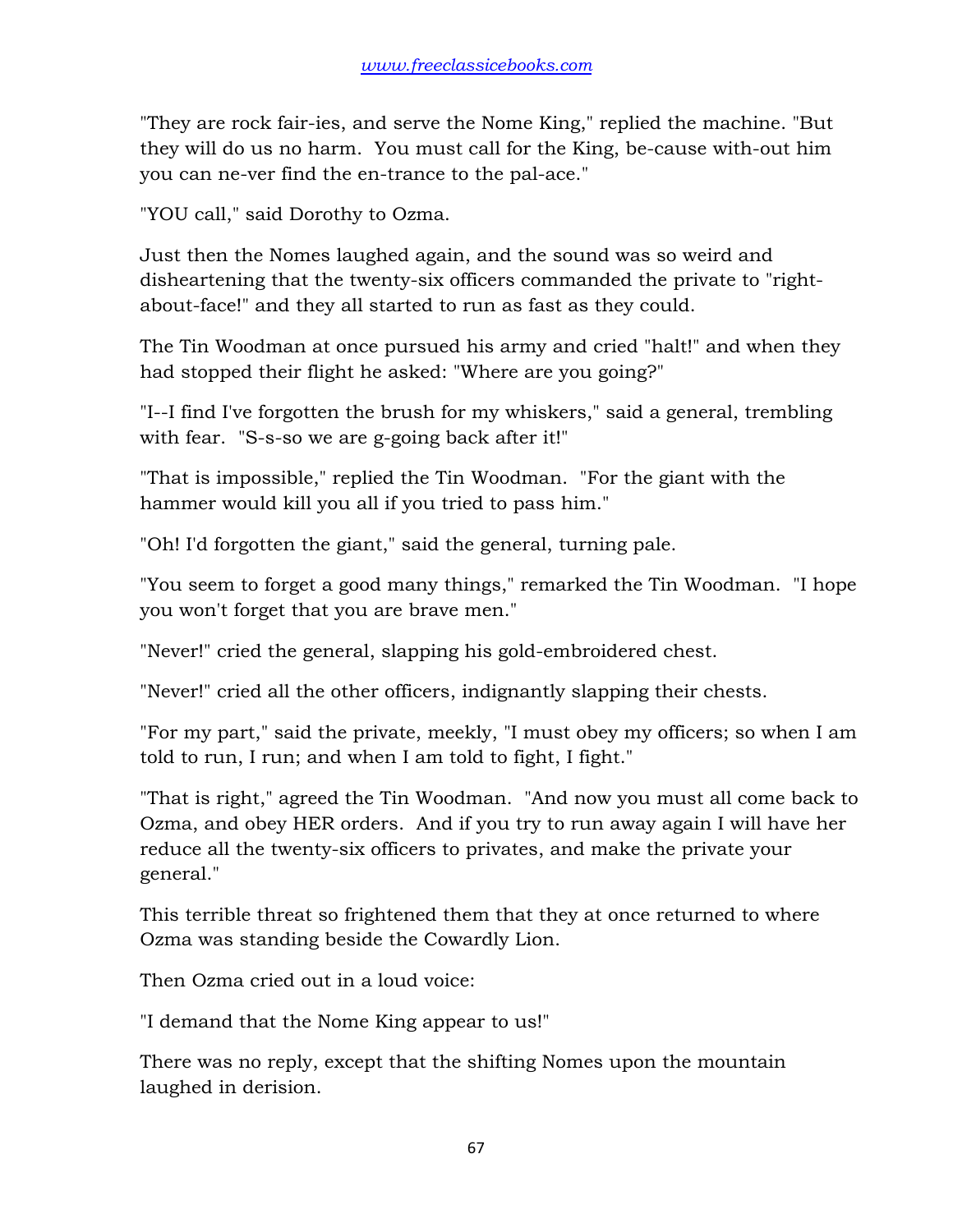"You must not command the Nome King," said Tiktok, "for you do not rule him, as you do your own peo-ple."

So Ozma called again, saying:

"I request the Nome King to appear to us."

Only the mocking laughter replied to her, and the shadowy Nomes continued to flit here and there upon the rocky cliff.

"Try en-treat-y," said Tiktok to Ozma. "If he will not come at your re-quest, then the Nome King may list-en to your plead-ing."

Ozma looked around her proudly.

"Do you wish your ruler to plead with this wicked Nome King?" she asked. "Shall Ozma of Oz humble herself to a creature who lives in an underground kingdom?"

"No!" they all shouted, with big voices; and the Scarecrow added:

"If he will not come, we will dig him out of his hole, like a fox, and conquer his stubbornness. But our sweet little ruler must always maintain her dignity, just as I maintain mine."

"I'm not afraid to plead with him," said Dorothy. "I'm only a little girl from Kansas, and we've got more dignity at home than we know what to do with. I'LL call the Nome King."

"Do," said the Hungry Tiger; "and if he makes hash of you I'll willingly eat you for breakfast tomorrow morning."

So Dorothy stepped forward and said:

"PLEASE Mr. Nome King, come here and see us."

The Nomes started to laugh again; but a low growl came from the mountain, and in a flash they had all vanished from sight and were silent.

Then a door in the rock opened, and a voice cried:

"Enter!"

"Isn't it a trick?" asked the Tin Woodman.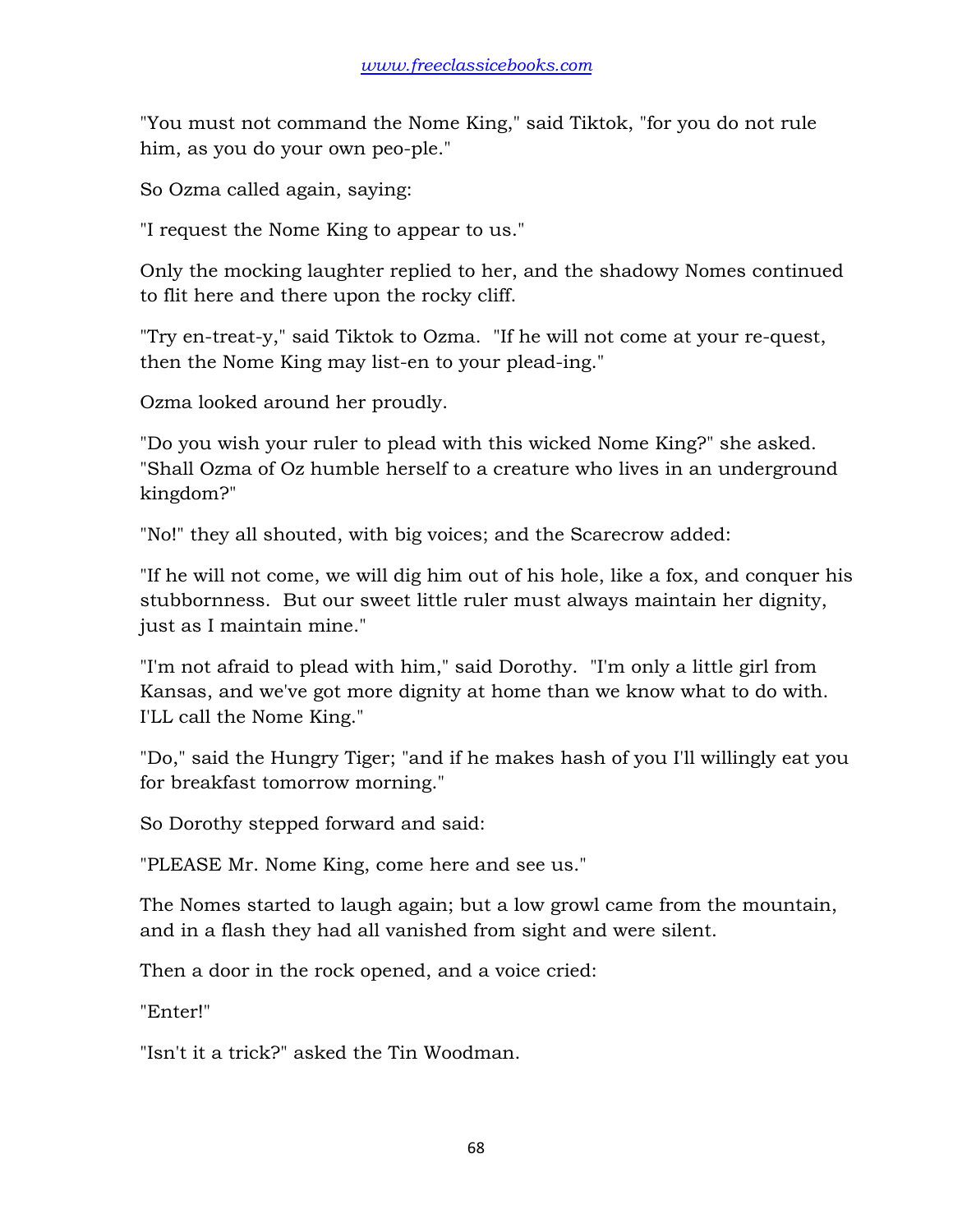"Never mind," replied Ozma. "We came here to rescue the poor Queen of Ev and her ten children, and we must run some risks to do so."

"The Nome King is hon-est and good na-tured," said Tiktok. "You can trust him to do what is right."

So Ozma led the way, hand in hand with Dorothy, and they passed through the arched doorway of rock and entered a long passage which was lighted by jewels set in the walls and having lamps behind them. There was no one to escort them, or to show them the way, but all the party pressed through the passage until they came to a round, domed cavern that was grandly furnished.

In the center of this room was a throne carved out of a solid boulder of rock, rude and rugged in shape but glittering with great rubies and diamonds and emeralds on every part of its surface. And upon the throne sat the Nome King.

This important monarch of the Underground World was a little fat man clothed in gray-brown garments that were the exact color of the rock throne in which he was seated. His bushy hair and flowing beard were also colored like the rocks, and so was his face. He wore no crown of any sort, and his only ornament was a broad, jewel-studded belt that encircled his fat little body. As for his features, they seemed kindly and good humored, and his eyes were turned merrily upon his visitors as Ozma and Dorothy stood before him with their followers ranged in close order behind them.

"Why, he looks just like Santa Claus--only he isn't the same color!" whispered Dorothy to her friend; but the Nome King heard the speech, and it made him laugh aloud.

 "'He had a red face and a round little belly That shook when he laughed like a bowl full of jelly!'"

 quoth the monarch, in a pleasant voice; and they could all see that he really did shake like jelly when he laughed.

Both Ozma and Dorothy were much relieved to find the Nome King so jolly, and a minute later he waved his right hand and the girls each found a cushioned stool at her side.

"Sit down, my dears," said the King, "and tell me why you have come all this way to see me, and what I can do to make you happy."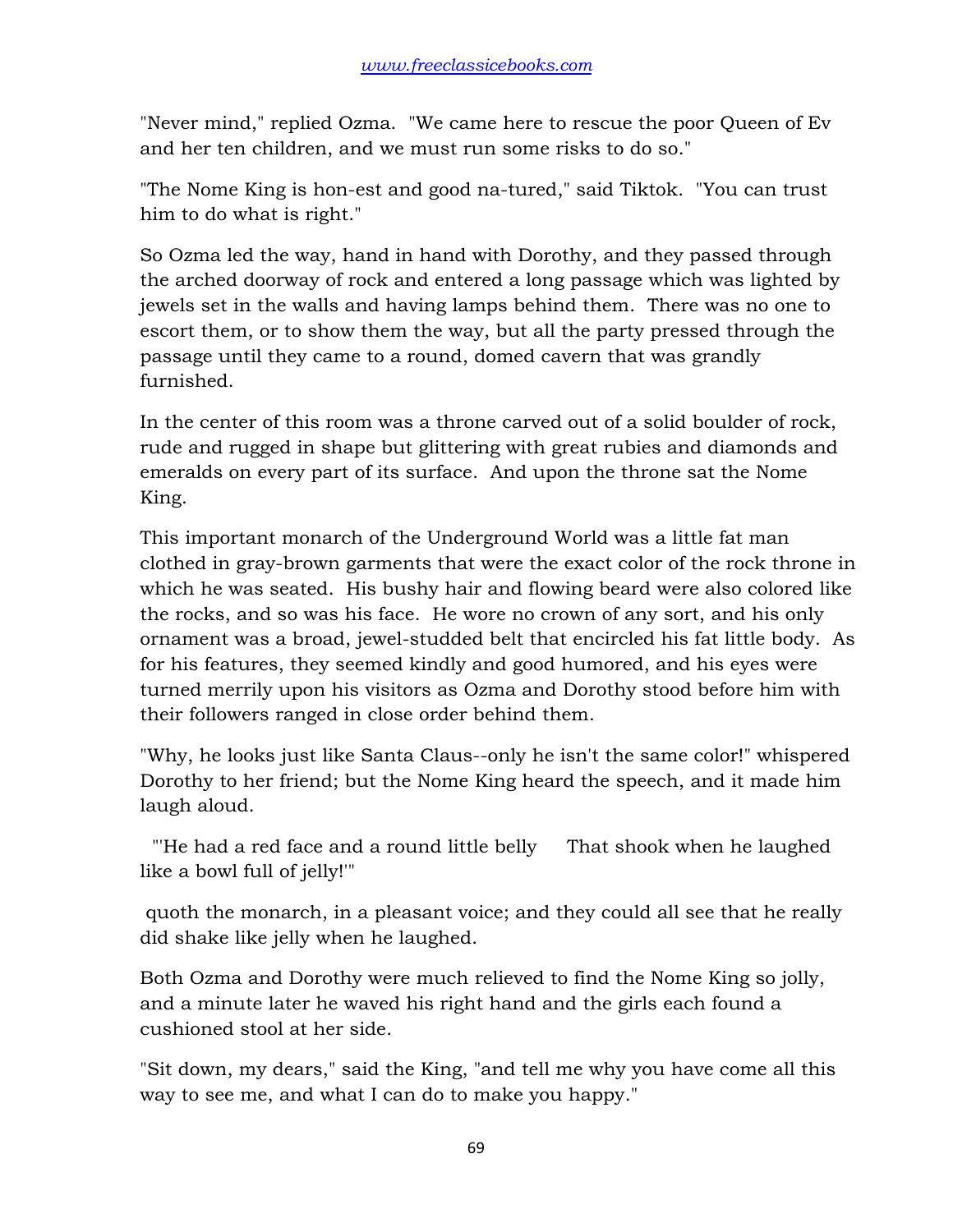While they seated themselves the Nome King picked up a pipe, and taking a glowing red coal out of his pocket he placed it in the bowl of the pipe and began puffing out clouds of smoke that curled in rings above his head. Dorothy thought this made the little monarch look more like Santa Claus than ever; but Ozma now began speaking, and every one listened intently to her words.

"Your Majesty," said she, "I am the ruler of the Land of Oz, and I have come here to ask you to release the good Queen of Ev and her ten children, whom you have enchanted and hold as your prisoners."

"Oh, no; you are mistaken about that," replied the King. "They are not my prisoners, but my slaves, whom I purchased from the King of Ev."

"But that was wrong," said Ozma.

"According to the laws of Ev, the king can do no wrong," answered the monarch, eying a ring of smoke he had just blown from his mouth; "so that he had a perfect right to sell his family to me in exchange for a long life."

"You cheated him, though," declared Dorothy; "for the King of Ev did not have a long life. He jumped into the sea and was drowned."

"That was not my fault," said the Nome King, crossing his legs and smiling contentedly. "I gave him the long life, all right; but he destroyed it."

"Then how could it be a long life?" asked Dorothy.

"Easily enough," was the reply. "Now suppose, my dear, that I gave you a pretty doll in exchange for a lock of your hair, and that after you had received the doll you smashed it into pieces and destroyed it. Could you say that I had not given you a pretty doll?"

"No," answered Dorothy.

"And could you, in fairness, ask me to return to you the lock of hair, just because you had smashed the doll?"

"No," said Dorothy, again.

"Of course not," the Nome King returned. "Nor will I give up the Queen and her children because the King of Ev destroyed his long life by jumping into the sea. They belong to me and I shall keep them."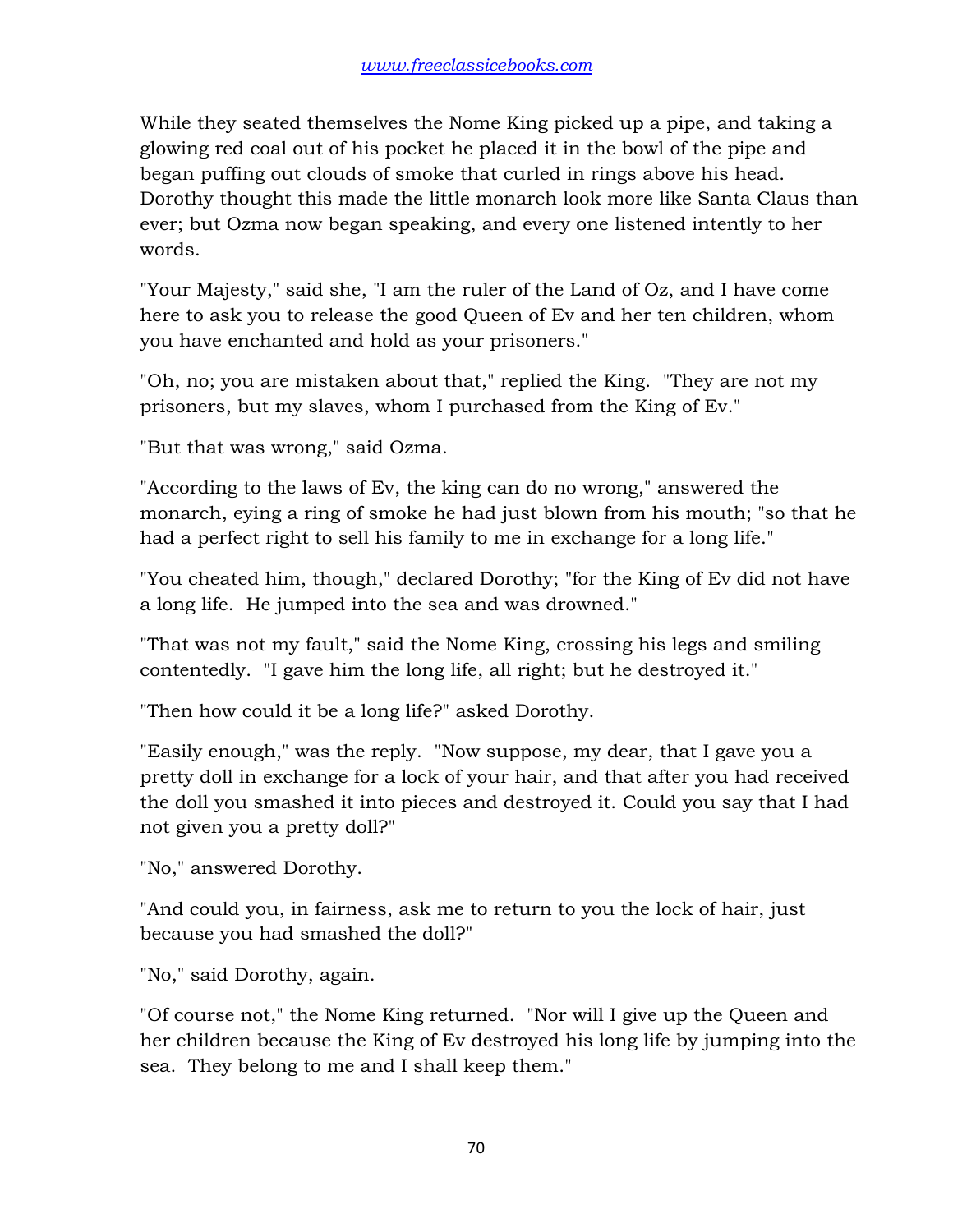"But you are treating them cruelly," said Ozma, who was much distressed by the King's refusal.

"In what way?" he asked.

"By making them your slaves," said she.

"Cruelty," remarked the monarch, puffing out wreathes of smoke and watching them float into the air, "is a thing I can't abide. So, as slaves must work hard, and the Queen of Ev and her children were delicate and tender, I transformed them all into articles of ornament and bric-a-brac and scattered them around the various rooms of my palace. Instead of being obliged to labor, they merely decorate my apartments, and I really think I have treated them with great kindness."

"But what a dreadful fate is theirs!" exclaimed Ozma, earnestly. "And the Kingdom of Ev is in great need of its royal family to govern it. If you will liberate them, and restore them to their proper forms, I will give you ten ornaments to replace each one you lose."

The Nome King looked grave.

"Suppose I refuse?" he asked.

"Then," said Ozma, firmly, "I am here with my friends and my army to conquer your kingdom and oblige you to obey my wishes."

The Nome King laughed until he choked; and he choked until he coughed; and he coughed until his face turned from grayish-brown to bright red. And then he wiped his eyes with a rock-colored handkerchief and grew grave again.

"You are as brave as you are pretty, my dear," he said to Ozma. "But you have little idea of the extent of the task you have undertaken. Come with me for a moment."

He arose and took Ozma's hand, leading her to a little door at one side of the room. This he opened and they stepped out upon a balcony, from whence they obtained a wonderful view of the Underground World.

A vast cave extended for miles and miles under the mountain, and in every direction were furnaces and forges glowing brightly and Nomes hammering upon precious metals or polishing gleaming jewels. All around the walls of the cave were thousands of doors of silver and gold, built into the solid rock, and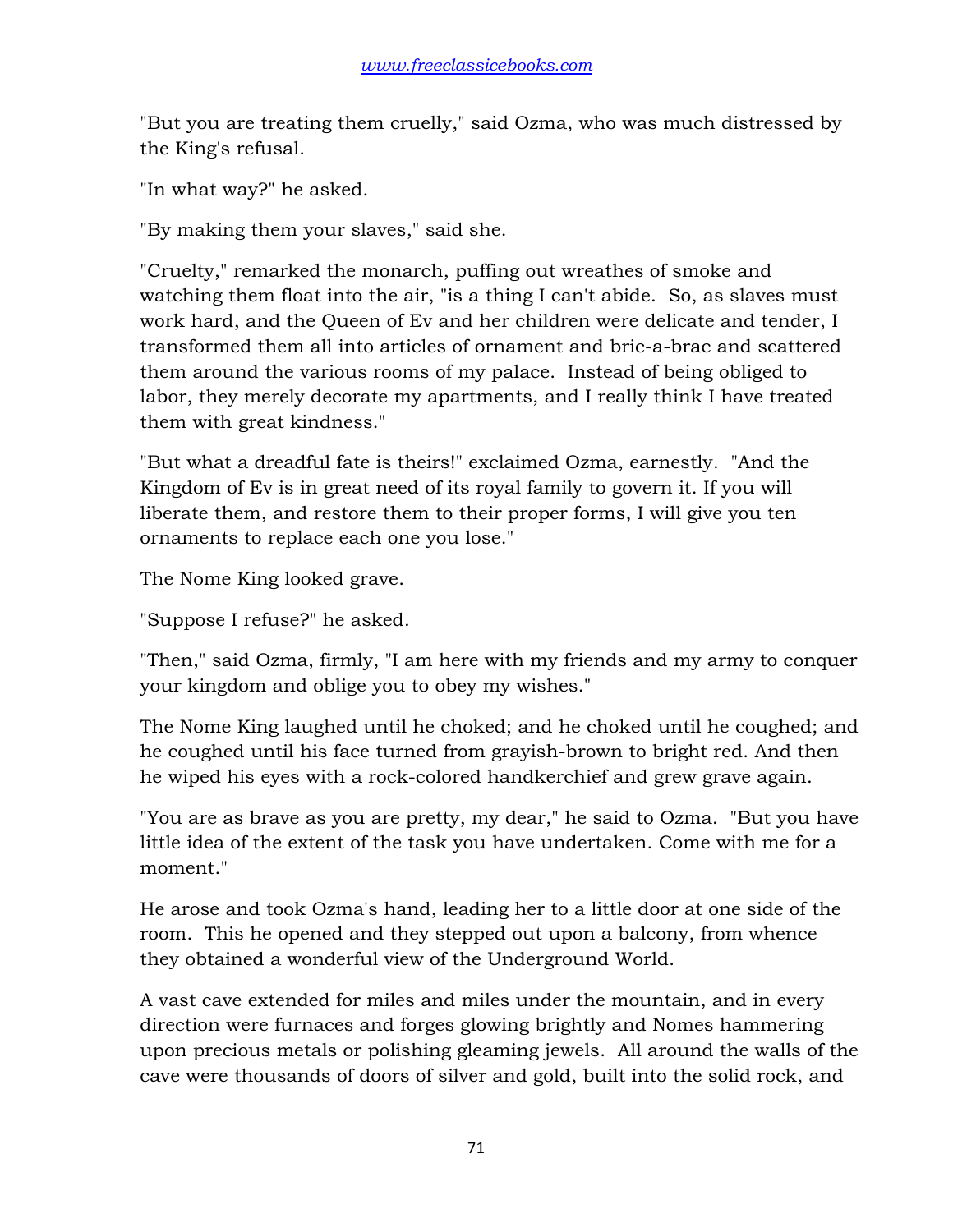these extended in rows far away into the distance, as far as Ozma's eyes could follow them.

While the little maid from Oz gazed wonderingly upon this scene the Nome King uttered a shrill whistle, and at once all the silver and gold doors flew open and solid ranks of Nome soldiers marched out from every one. So great were their numbers that they quickly filled the immense underground cavern and forced the busy workmen to abandon their tasks.

Although this tremendous army consisted of rock-colored Nomes, all squat and fat, they were clothed in glittering armor of polished steel, inlaid with beautiful gems. Upon his brow each wore a brilliant electric light, and they bore sharp spears and swords and battle-axes of solid bronze. It was evident they were perfectly trained, for they stood in straight rows, rank after rank, with their weapons held erect and true, as if awaiting but the word of command to level them upon their foes.

"This," said the Nome King, "is but a small part of my army. No ruler upon Earth has ever dared to fight me, and no ruler ever will, for I am too powerful to oppose."

He whistled again, and at once the martial array filed through the silver and gold doorways and disappeared, after which the workmen again resumed their labors at the furnaces.

Then, sad and discouraged, Ozma of Oz turned to her friends, and the Nome King calmly reseated himself on his rock throne.

"It would be foolish for us to fight," the girl said to the Tin Woodman. "For our brave Twenty-Seven would be quickly destroyed. I'm sure I do not know how to act in this emergency."

"Ask the King where his kitchen is," suggested the Tiger. "I'm hungry as a bear."

"I might pounce upon the King and tear him in pieces," remarked the Cowardly Lion.

"Try it," said the monarch, lighting his pipe with another hot coal which he took from his pocket.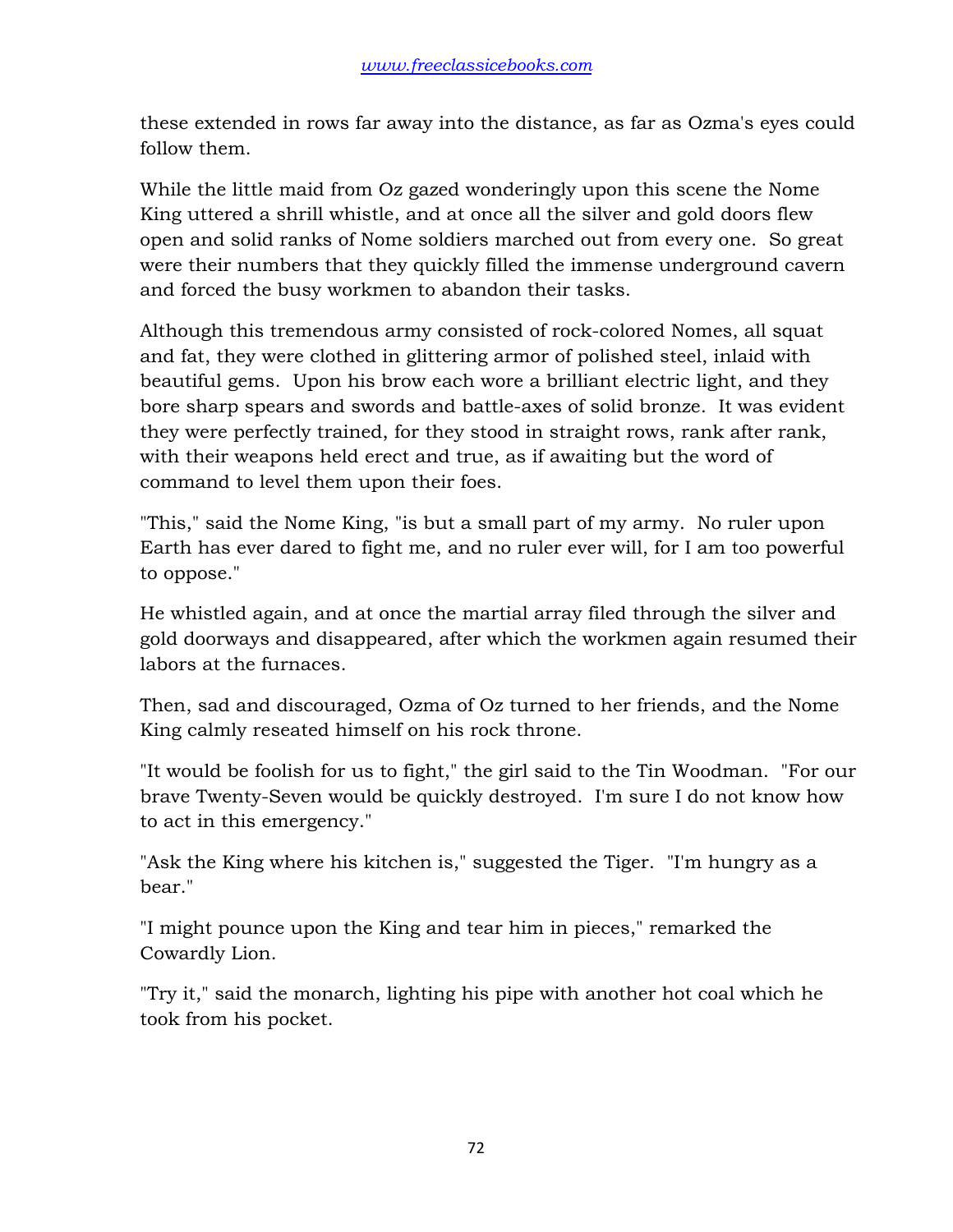The Lion crouched low and tried to spring upon the Nome King; but he hopped only a little way into the air and came down again in the same place, not being able to approach the throne by even an inch.

"It seems to me," said the Scarecrow, thoughtfully, "that our best plan is to wheedle his Majesty into giving up his slaves, since he is too great a magician to oppose."

"This is the most sensible thing any of you have suggested," declared the Nome King. "It is folly to threaten me, but I'm so kind-hearted that I cannot stand coaxing or wheedling. If you really wish to accomplish anything by your journey, my dear Ozma, you must coax me."

"Very well," said Ozma, more cheerfully. "Let us be friends, and talk this over in a friendly manner."

"To be sure," agreed the King, his eyes twinkling merrily.

"I am very anxious," she continued, "to liberate the Queen of Ev and her children who are now ornaments and bric-a-brac in your Majesty's palace, and to restore them to their people. Tell me, sir, how this may be accomplished."

The king remained thoughtful for a moment, after which he asked:

"Are you willing to take a few chances and risks yourself, in order to set free the people of Ev?"

"Yes, indeed!" answered Ozma, eagerly.

"Then," said the Nome King, "I will make you this offer: You shall go alone and unattended into my palace and examine carefully all that the rooms contain. Then you shall have permission to touch eleven different objects, pronouncing at the time the word 'Ev,' and if any one of them, or more than one, proves to be the transformation of the Queen of Ev or any of her ten children, then they will instantly be restored to their true forms and may leave my palace and my kingdom in your company, without any objection whatever. It is possible for you, in this way, to free the entire eleven; but if you do not guess all the objects correctly, and some of the slaves remain transformed, then each one of your friends and followers may, in turn, enter the palace and have the same privileges I grant you."

"Oh, thank you! thank you for this kind offer!" said Ozma, eagerly.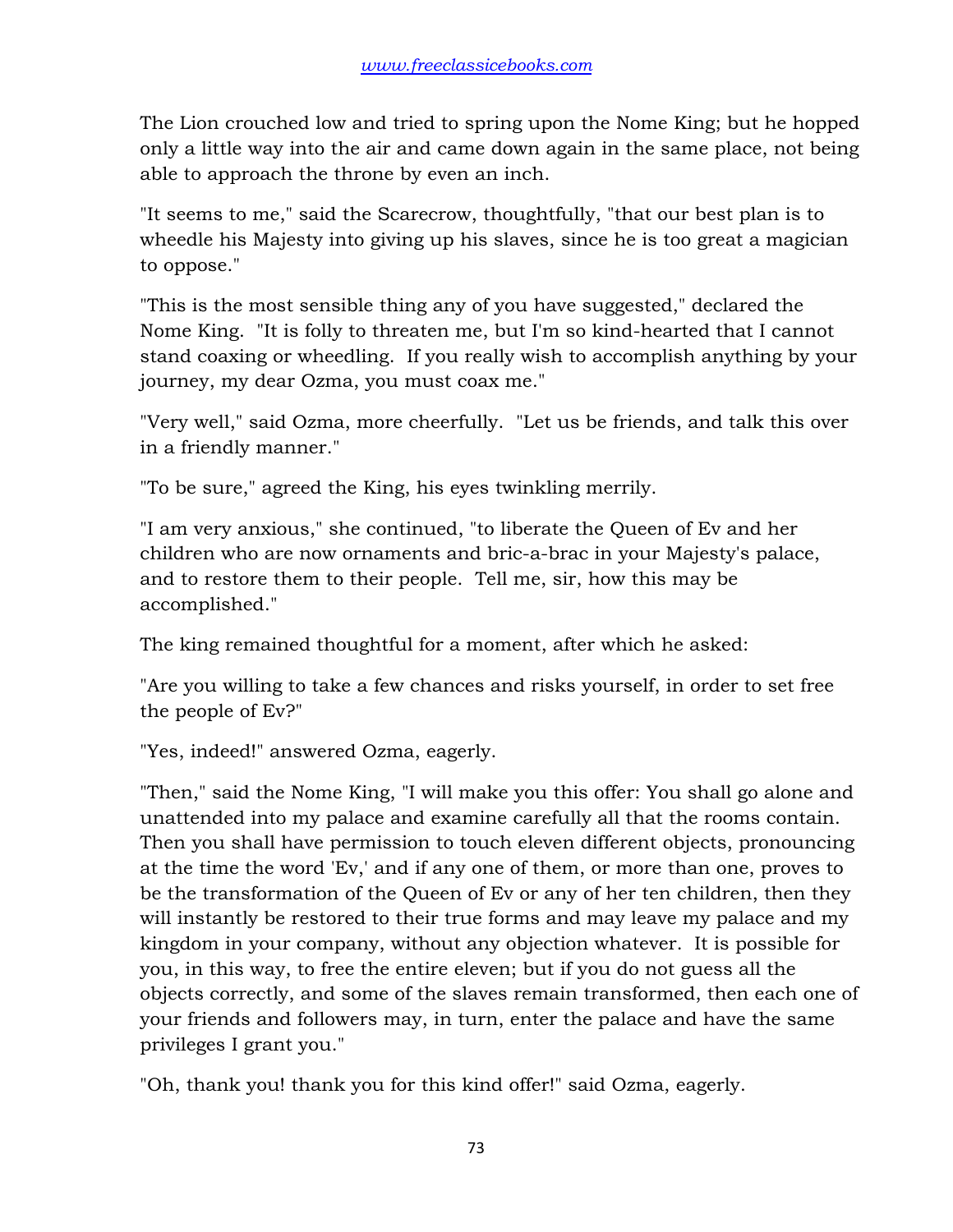"I make but one condition," added the Nome King, his eyes twinkling.

"What is it?" she enquired.

"If none of the eleven objects you touch proves to be the transformation of any of the royal family of Ev, then, instead of freeing them, you will yourself become enchanted, and transformed into an article of bric-a-brac or an ornament. This is only fair and just, and is the risk you declared you were willing to take."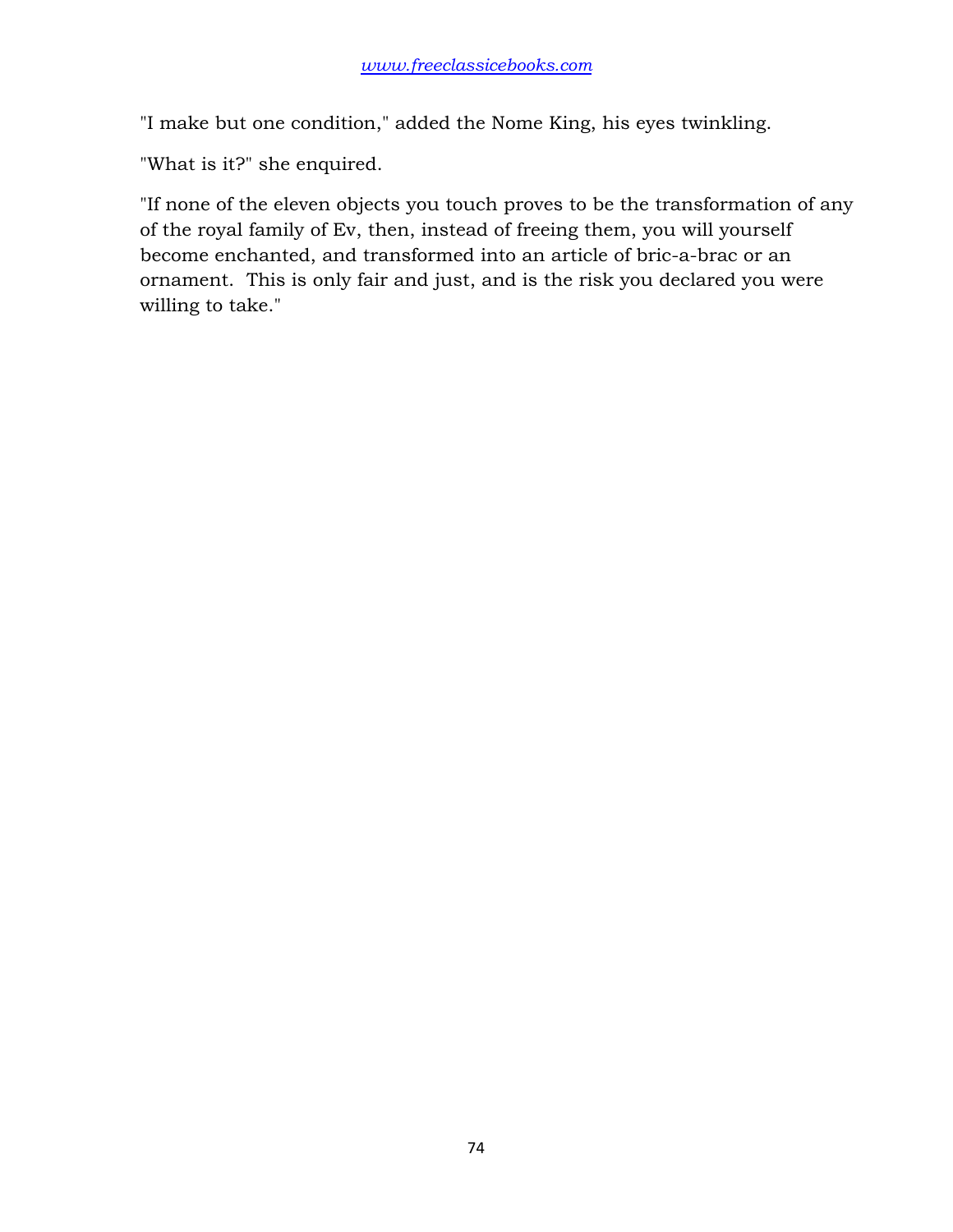## **12. The Eleven Guesses**

Hearing this condition imposed by the Nome King, Ozma became silent and thoughtful, and all her friends looked at her uneasily.

"Don't you do it!" exclaimed Dorothy. "If you guess wrong, you will be enslaved yourself."

"But I shall have eleven guesses," answered Ozma. "Surely I ought to guess one object in eleven correctly; and, if I do, I shall rescue one of the royal family and be safe myself. Then the rest of you may attempt it, and soon we shall free all those who are enslaved."

"What if we fail?" enquired the Scarecrow. "I'd look nice as a piece of bric-abrac, wouldn't I?"

"We must not fail!" cried Ozma, courageously. "Having come all this distance to free these poor people, it would be weak and cowardly in us to abandon the adventure. Therefore I will accept the Nome King's offer, and go at once into the royal palace."

"Come along, then, my dear," said the King, climbing down from his throne with some difficulty, because he was so fat; "I'll show you the way."

He approached a wall of the cave and waved his hand. Instantly an opening appeared, through which Ozma, after a smiling farewell to her friends, boldly passed.

She found herself in a splendid hall that was more beautiful and grand than anything she had ever beheld. The ceilings were composed of great arches that rose far above her head, and all the walls and floors were of polished marble exquisitely tinted in many colors. Thick velvet carpets were on the floor and heavy silken draperies covered the arches leading to the various rooms of the palace. The furniture was made of rare old woods richly carved and covered with delicate satins, and the entire palace was lighted by a mysterious rosy glow that seemed to come from no particular place but flooded each apartment with its soft and pleasing radiance.

Ozma passed from one room to another, greatly delighted by all she saw. The lovely palace had no other occupant, for the Nome King had left her at the entrance, which closed behind her, and in all the magnificent rooms there appeared to be no other person.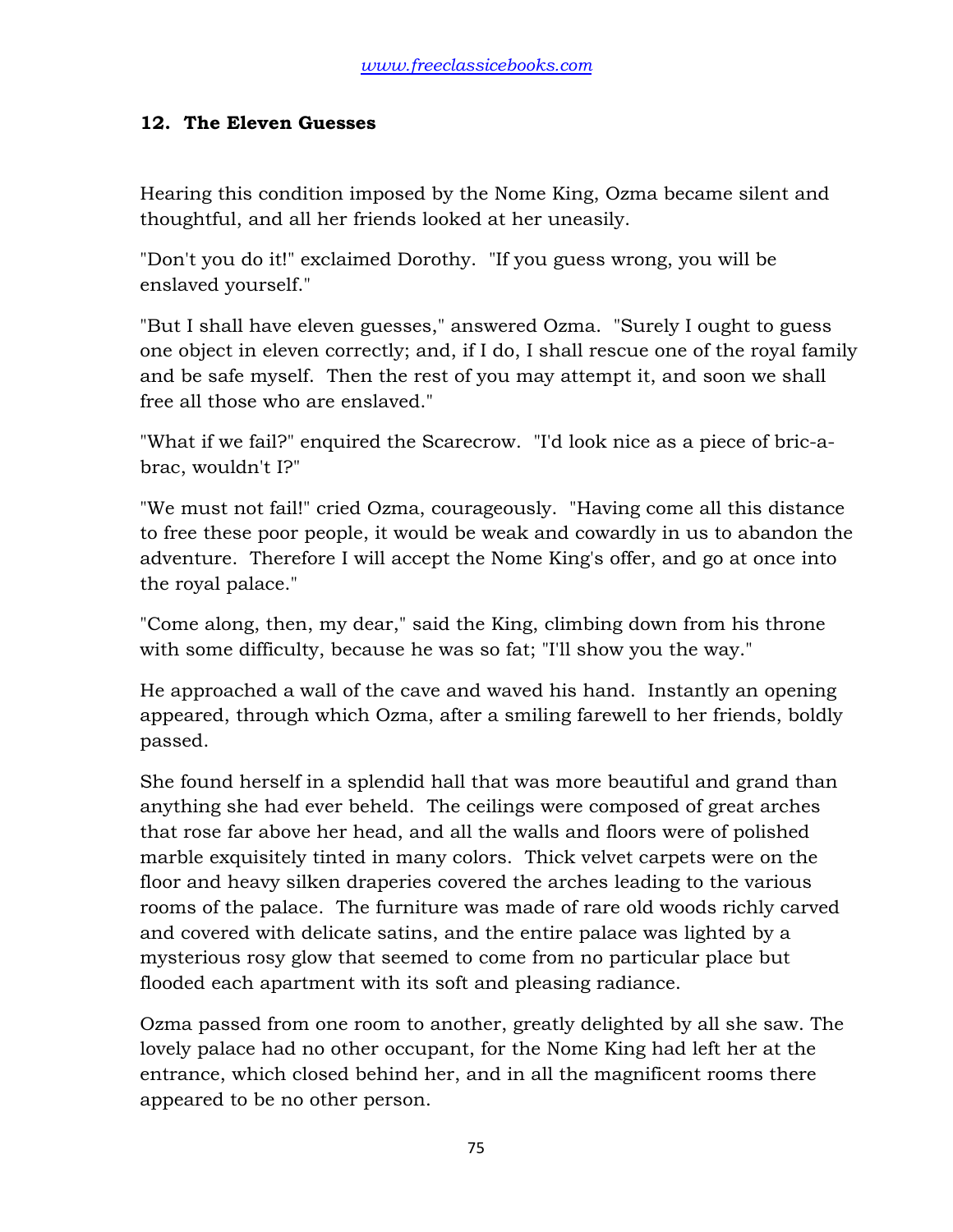Upon the mantels, and on many shelves and brackets and tables, were clustered ornaments of every description, seemingly made out of all sorts of metals, glass, china, stones and marbles. There were vases, and figures of men and animals, and graven platters and bowls, and mosaics of precious gems, and many other things. Pictures, too, were on the walls, and the underground palace was quite a museum of rare and curious and costly objects.

After her first hasty examination of the rooms Ozma began to wonder which of all the numerous ornaments they contained were the transformations of the royal family of Ev. There was nothing to guide her, for everything seemed without a spark of life. So she must guess blindly; and for the first time the girl came to realize how dangerous was her task, and how likely she was to lose her own freedom in striving to free others from the bondage of the Nome King. No wonder the cunning monarch laughed good naturedly with his visitors, when he knew how easily they might be entrapped.

But Ozma, having undertaken the venture, would not abandon it. She looked at a silver candelabra that had ten branches, and thought: "This may be the Queen of Ev and her ten children." So she touched it and uttered aloud the word "Ev," as the Nome King had instructed her to do when she guessed. But the candelabra remained as it was before.

Then she wandered into another room and touched a china lamb, thinking it might be one of the children she sought. But again she was unsuccessful. Three guesses; four guesses; five, six, seven, eight, nine and ten she made, and still not one of them was right!

The girl shivered a little and grew pale even under the rosy light; for now but one guess remained, and her own fate depended upon the result.

She resolved not to be hasty, and strolled through all the rooms once more, gazing earnestly upon the various ornaments and trying to decide which she would touch. Finally, in despair, she decided to leave it entirely to chance. She faced the doorway of a room, shut her eyes tightly, and then, thrusting aside the heavy draperies, she advanced blindly with her right arm outstretched before her.

Slowly, softly she crept forward until her hand came in contact with an object upon a small round table. She did not know what it was, but in a low voice she pronounced the word "Ev."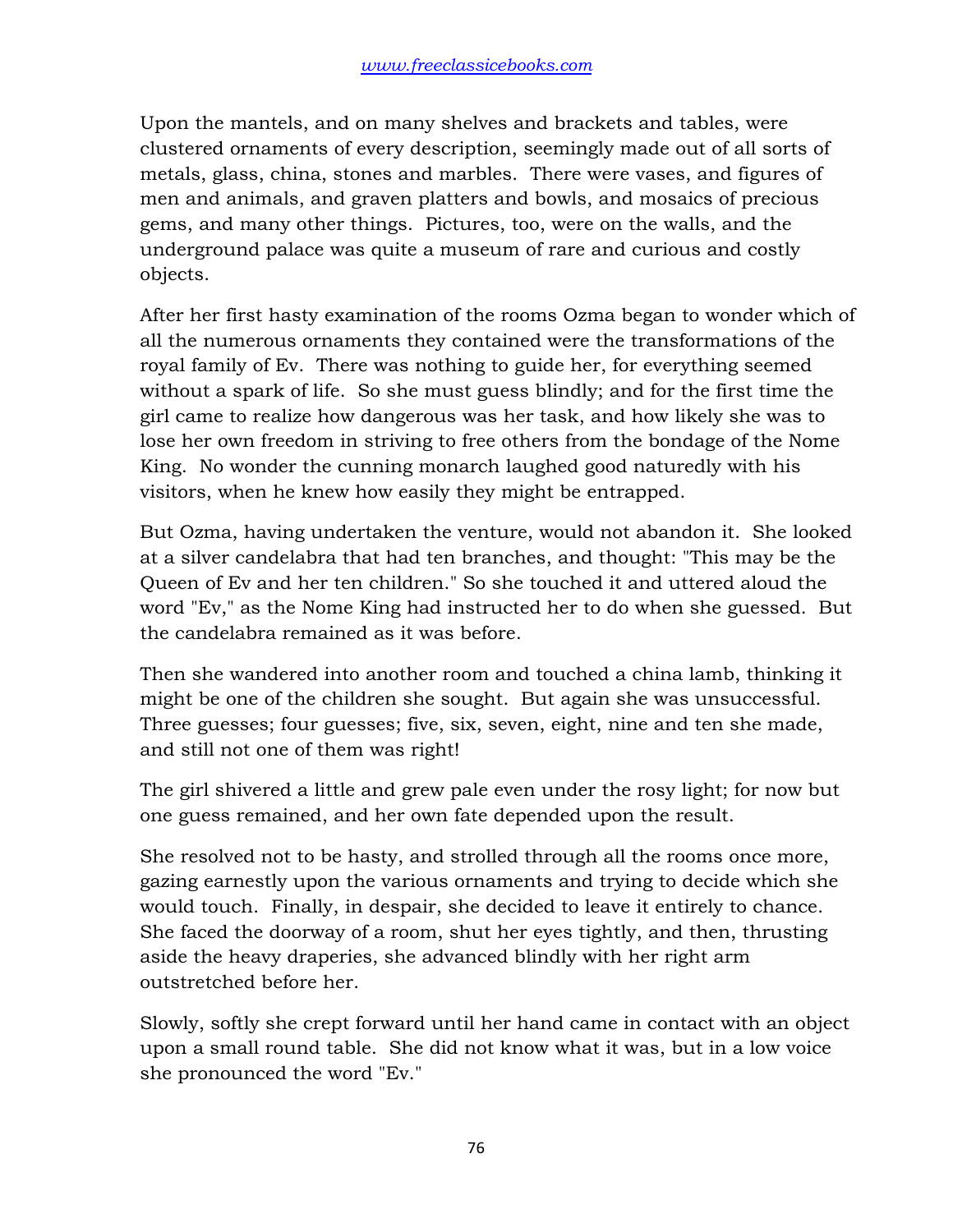The rooms were quite empty of life after that. The Nome King had gained a new ornament. For upon the edge of the table rested a pretty grasshopper, that seemed to have been formed from a single emerald. It was all that remained of Ozma of Oz.

In the throne room just beyond the palace the Nome King suddenly looked up and smiled.

"Next!" he said, in his pleasant voice.

Dorothy, the Scarecrow, and the Tin Woodman, who had been sitting in anxious silence, each gave a start of dismay and stared into one another's eyes.

"Has she failed?" asked Tiktok.

"So it seems," answered the little monarch, cheerfully. "But that is no reason one of you should not succeed. The next may have twelve guesses, instead of eleven, for there are now twelve persons transformed into ornaments. Well, well! Which of you goes next?"

"I'll go," said Dorothy.

"Not so," replied the Tin Woodman. "As commander of Ozma's army, it is my privilege to follow her and attempt her rescue."

"Away you go, then," said the Scarecrow. "But be careful, old friend."

"I will," promised the Tin Woodman; and then he followed the Nome King to the entrance to the palace and the rock closed behind him.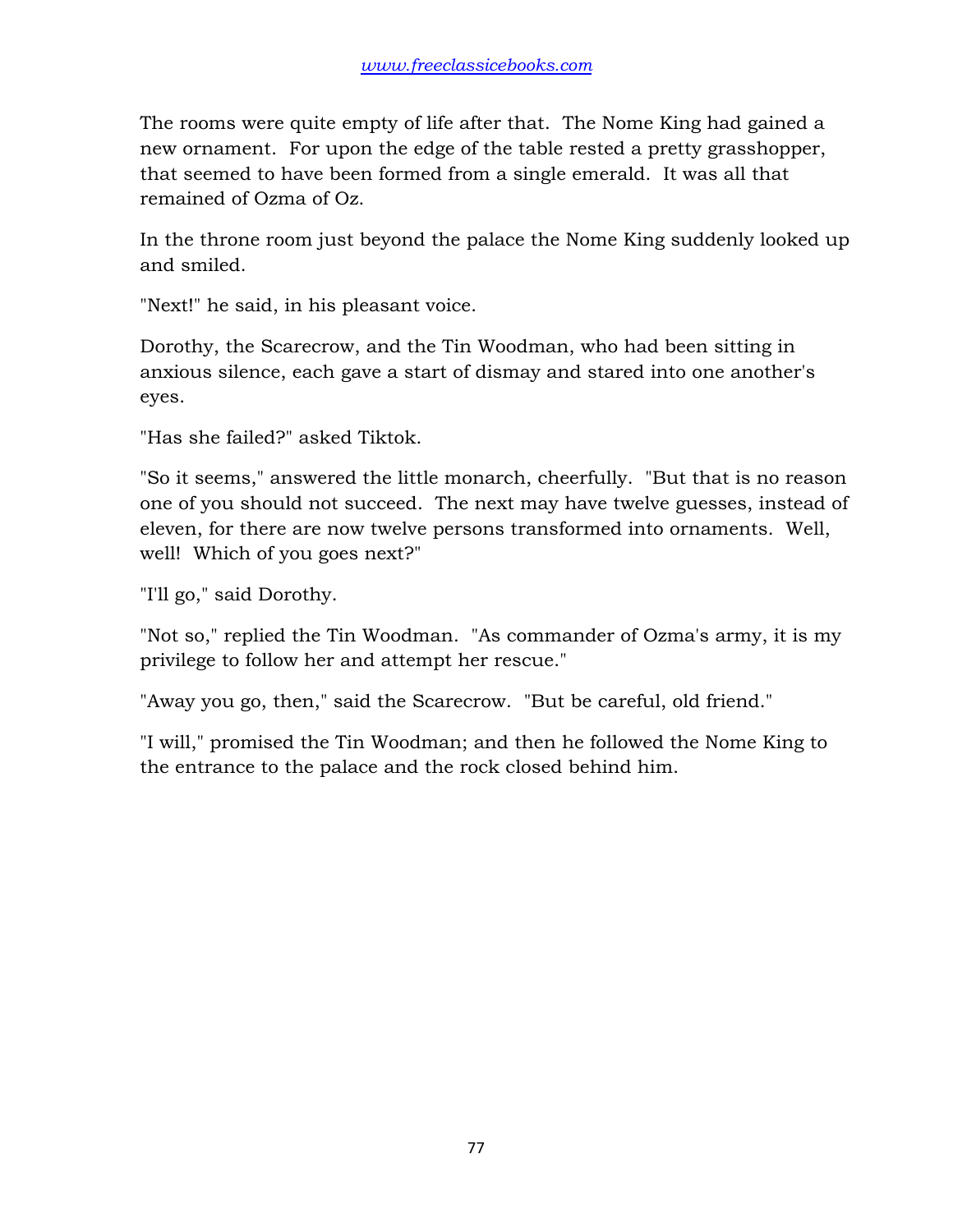## **13. The Nome King Laughs**

In a moment the King returned to his throne and relighted his pipe, and the rest of the little band of adventurers settled themselves for another long wait. They were greatly disheartened by the failure of their girl Ruler, and the knowledge that she was now an ornament in the Nome King's palace--a dreadful, creepy place in spite of all its magnificence. Without their little leader they did not know what to do next, and each one, down to the trembling private of the army, began to fear he would soon be more ornamental than useful.

Suddenly the Nome King began laughing.

"Ha, ha, ha! He, he, he! Ho, ho, ho!"

"What's happened?" asked the Scarecrow.

"Why, your friend, the Tin Woodman, has become the funniest thing you can imagine," replied the King, wiping the tears of merriment from his eyes. "No one would ever believe he could make such an amusing ornament. Next!"

They gazed at each other with sinking hearts. One of the generals began to weep dolefully.

"What are you crying for?" asked the Scarecrow, indignant at such a display of weakness.

"He owed me six weeks back pay," said the general, "and I hate to lose him."

"Then you shall go and find him," declared the Scarecrow.

"Me!" cried the general, greatly alarmed.

"Certainly. It is your duty to follow your commander. March!"

"I won't," said the general. "I'd like to, of course; but I just simply WON'T."

The Scarecrow looked enquiringly at the Nome King.

"Never mind," said the jolly monarch. "If he doesn't care to enter the palace and make his guesses I'll throw him into one of my fiery furnaces."

"I'll go!--of course I'm going," yelled the general, as quick as scat. "Where is the entrance--where is it? Let me go at once!"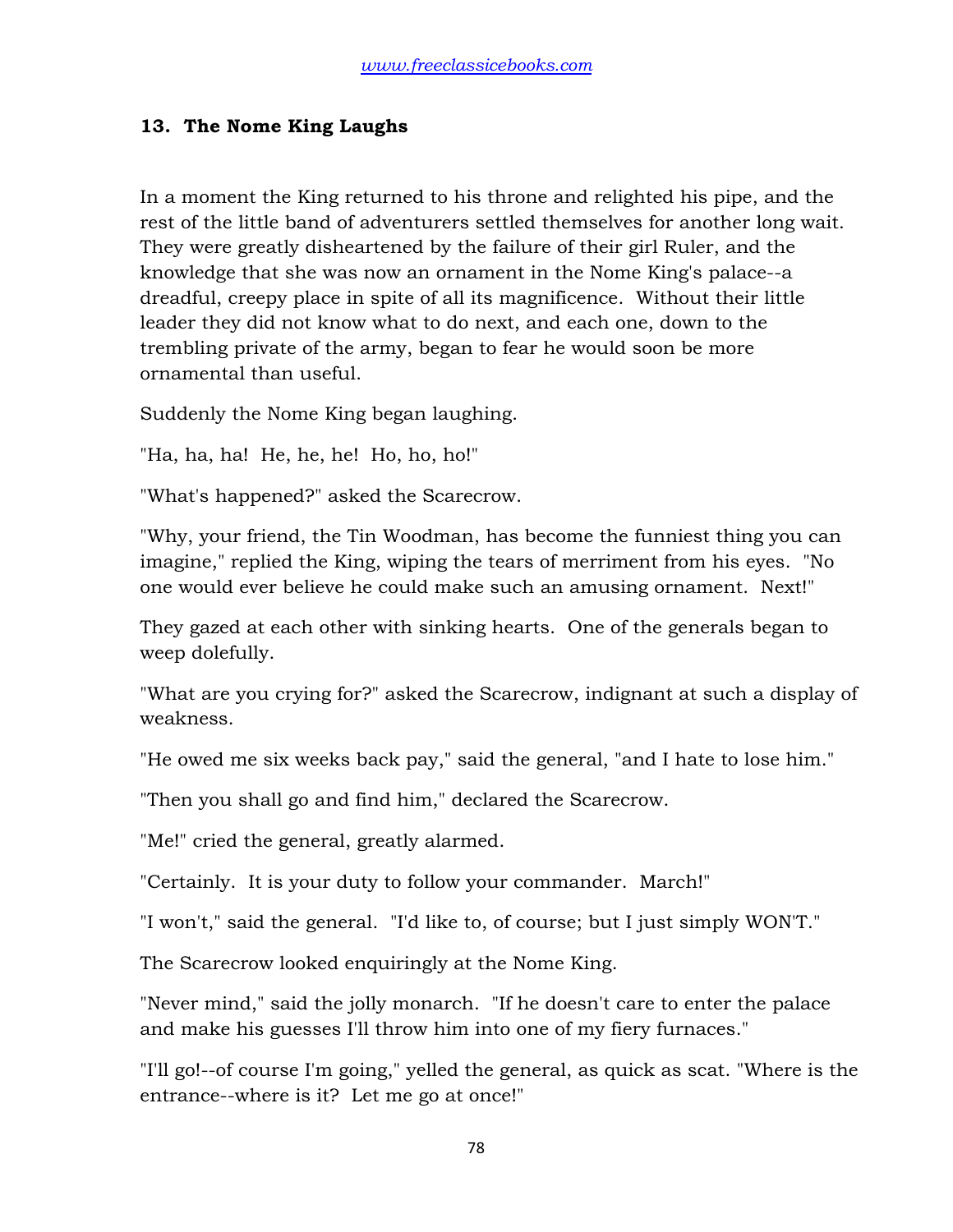So the Nome King escorted him into the palace, and again returned to await the result. What the general did, no one can tell; but it was not long before the King called for the next victim, and a colonel was forced to try his fortune.

Thus, one after another, all of the twenty-six officers filed into the palace and made their guesses--and became ornaments.

Meantime the King ordered refreshments to be served to those waiting, and at his command a rudely shaped Nome entered, bearing a tray. This Nome was not unlike the others that Dorothy had seen, but he wore a heavy gold chain around his neck to show that he was the Chief Steward of the Nome King, and he assumed an air of much importance, and even told his majesty not to eat too much cake late at night, or he would be ill.

Dorothy, however, was hungry, and she was not afraid of being ill; so she ate several cakes and found them good, and also she drank a cup of excellent coffee made of a richly flavored clay, browned in the furnaces and then ground fine, and found it most refreshing and not at all muddy.

Of all the party which had started upon this adventure, the little Kansas girl was now left alone with the Scarecrow, Tiktok, and the private for counsellors and companions. Of course the Cowardly Lion and the Hungry Tiger were still there, but they, having also eaten some of the cakes, had gone to sleep at one side of the cave, while upon the other side stood the Sawhorse, motionless and silent, as became a mere thing of wood. Billina had quietly walked around and picked up the crumbs of cake which had been scattered, and now, as it was long after bed-time, she tried to find some dark place in which to go to sleep.

Presently the hen espied a hollow underneath the King's rocky throne, and crept into it unnoticed. She could still hear the chattering of those around her, but it was almost dark underneath the throne, so that soon she had fallen fast asleep.

"Next!" called the King, and the private, whose turn it was to enter the fatal palace, shook hands with Dorothy and the Scarecrow and bade them a sorrowful good-bye, and passed through the rocky portal.

They waited a long time, for the private was in no hurry to become an ornament and made his guesses very slowly. The Nome King, who seemed to know, by some magical power, all that took place in his beautiful rooms of his palace, grew impatient finally and declared he would sit up no longer.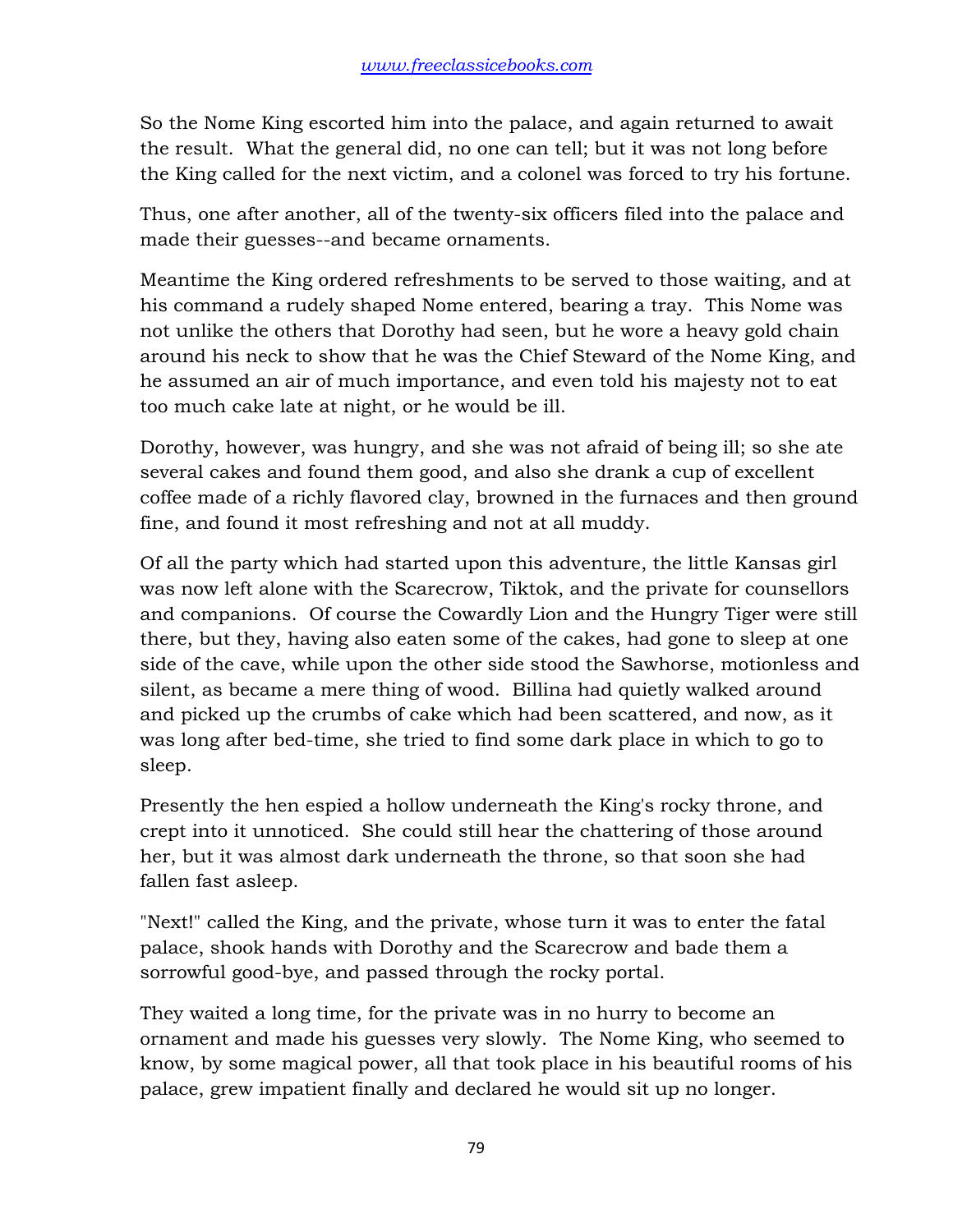"I love ornaments," said he, "but I can wait until tomorrow to get more of them; so, as soon as that stupid private is transformed, we will all go to bed and leave the job to be finished in the morning."

"Is it so very late?" asked Dorothy.

"Why, it is after midnight," said the King, "and that strikes me as being late enough. There is neither night nor day in my kingdom, because it is under the earth's surface, where the sun does not shine. But we have to sleep, just the same as the up-stairs people do, and for my part I'm going to bed in a few minutes."

Indeed, it was not long after this that the private made his last guess. Of course he guessed wrongly, and of course he at once became an ornament. So the King was greatly pleased, and clapped his hands to summon his Chief Steward.

"Show these guests to some of the sleeping apartments," he commanded, "and be quick about it, too, for I'm dreadfully sleepy myself."

"You've no business to sit up so late," replied the Steward, gruffly. "You'll be as cross as a griffin tomorrow morning."

His Majesty made no answer to this remark, and the Chief Steward led Dorothy through another doorway into a long hall, from which several plain but comfortable sleeping rooms opened. The little girl was given the first room, and the Scarecrow and Tiktok the next--although they never slept--and the Lion and the Tiger the third. The Sawhorse hobbled after the Steward into a fourth room, to stand stiffly in the center of it until morning. Each night was rather a bore to the Scarecrow, Tiktok and the Sawhorse; but they had learned from experience to pass the time patiently and quietly, since all their friends who were made of flesh had to sleep and did not like to be disturbed.

When the Chief Steward had left them alone the Scarecrow remarked, sadly:

"I am in great sorrow over the loss of my old comrade, the Tin Woodman. We have had many dangerous adventures together, and escaped them all, and now it grieves me to know he has become an ornament, and is lost to me forever."

"He was al-ways an or-na-ment to so-ci-e-ty," said Tiktok.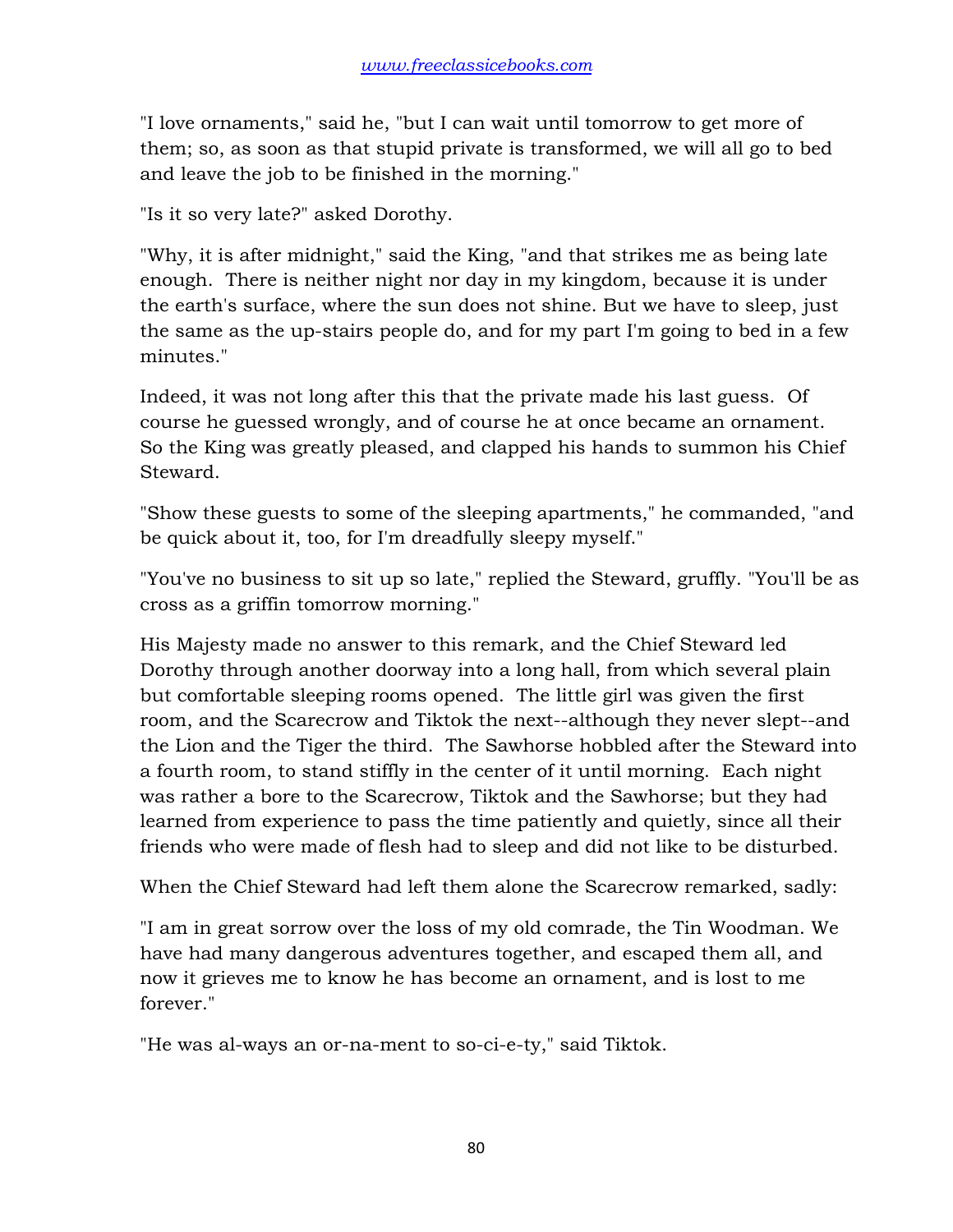"True; but now the Nome King laughs at him, and calls him the funniest ornament in all the palace. It will hurt my poor friend's pride to be laughed at," continued the Scarecrow, sadly.

"We will make rath-er ab-surd or-na-ments, our-selves, to-mor-row," observed the machine, in his monotonous voice.

Just then Dorothy ran into their room, in a state of great anxiety, crying:

"Where's Billina? Have you seen Billina? Is she here?"

"No," answered the Scarecrow.

"Then what has become of her?" asked the girl.

"Why, I thought she was with you," said the Scarecrow. "Yet I do not remember seeing the yellow hen since she picked up the crumbs of cake."

"We must have left her in the room where the King's throne is," decided Dorothy, and at once she turned and ran down the hall to the door through which they had entered. But it was fast closed and locked on the other side, and the heavy slab of rock proved to be so thick that no sound could pass through it. So Dorothy was forced to return to her chamber.

The Cowardly Lion stuck his head into her room to try to console the girl for the loss of her feathered friend.

"The yellow hen is well able to take care of herself," said he; "so don't worry about her, but try to get all the sleep you can. It has been a long and weary day, and you need rest."

"I'll prob'ly get lots of rest tomorrow, when I become an orn'ment," said Dorothy, sleepily. But she lay down upon her couch, nevertheless, and in spite of all her worries was soon in the land of dreams.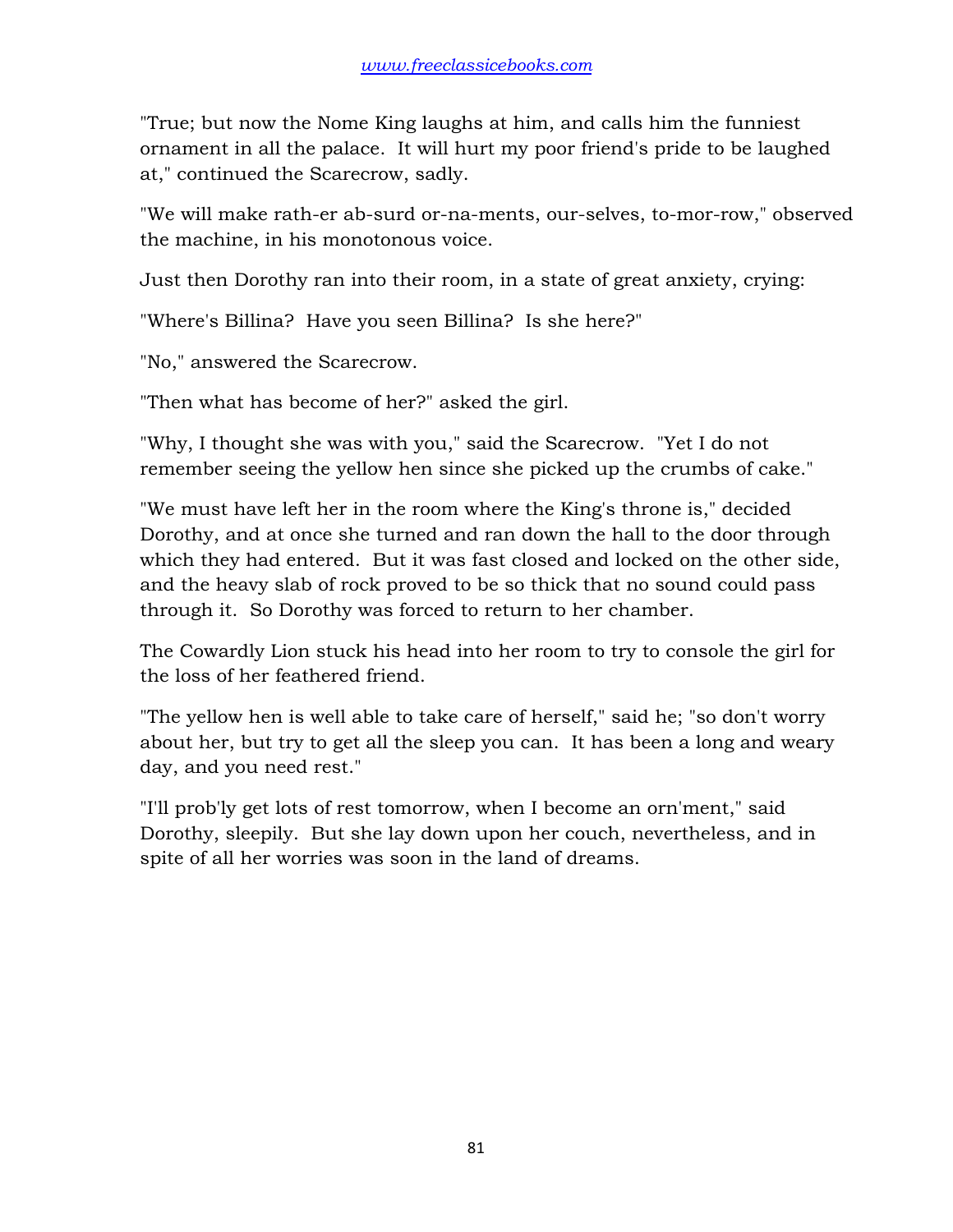### **14. Dorothy Tries to be Brave**

Meantime the Chief Steward had returned to the throne room, where he said to the King:

"You are a fool to waste so much time upon these people."

"What!" cried his Majesty, in so enraged a voice that it awoke Billina, who was asleep under his throne. "How dare you call me a fool?"

"Because I like to speak the truth," said the Steward. "Why didn't you enchant them all at once, instead of allowing them to go one by one into the palace and guess which ornaments are the Queen of Ev and her children?"

"Why, you stupid rascal, it is more fun this way," returned the King, "and it serves to keep me amused for a long time."

"But suppose some of them happen to guess aright," persisted the Steward; "then you would lose your old ornaments and these new ones, too."

"There is no chance of their guessing aright," replied the monarch, with a laugh. "How could they know that the Queen of Ev and her family are all ornaments of a royal purple color?"

"But there are no other purple ornaments in the palace," said the Steward.

"There are many other colors, however, and the purple ones are scattered throughout the rooms, and are of many different shapes and sizes. Take my word for it, Steward, they will never think of choosing the purple ornaments."

Billina, squatting under the throne, had listened carefully to all this talk, and now chuckled softly to herself as she heard the King disclose his secret.

"Still, you are acting foolishly by running the chance," continued the Steward, roughly; "and it is still more foolish of you to transform all those people from Oz into green ornaments."

"I did that because they came from the Emerald City," replied the King; "and I had no green ornaments in my collection until now. I think they will look quite pretty, mixed with the others. Don't you?"

The Steward gave an angry grunt.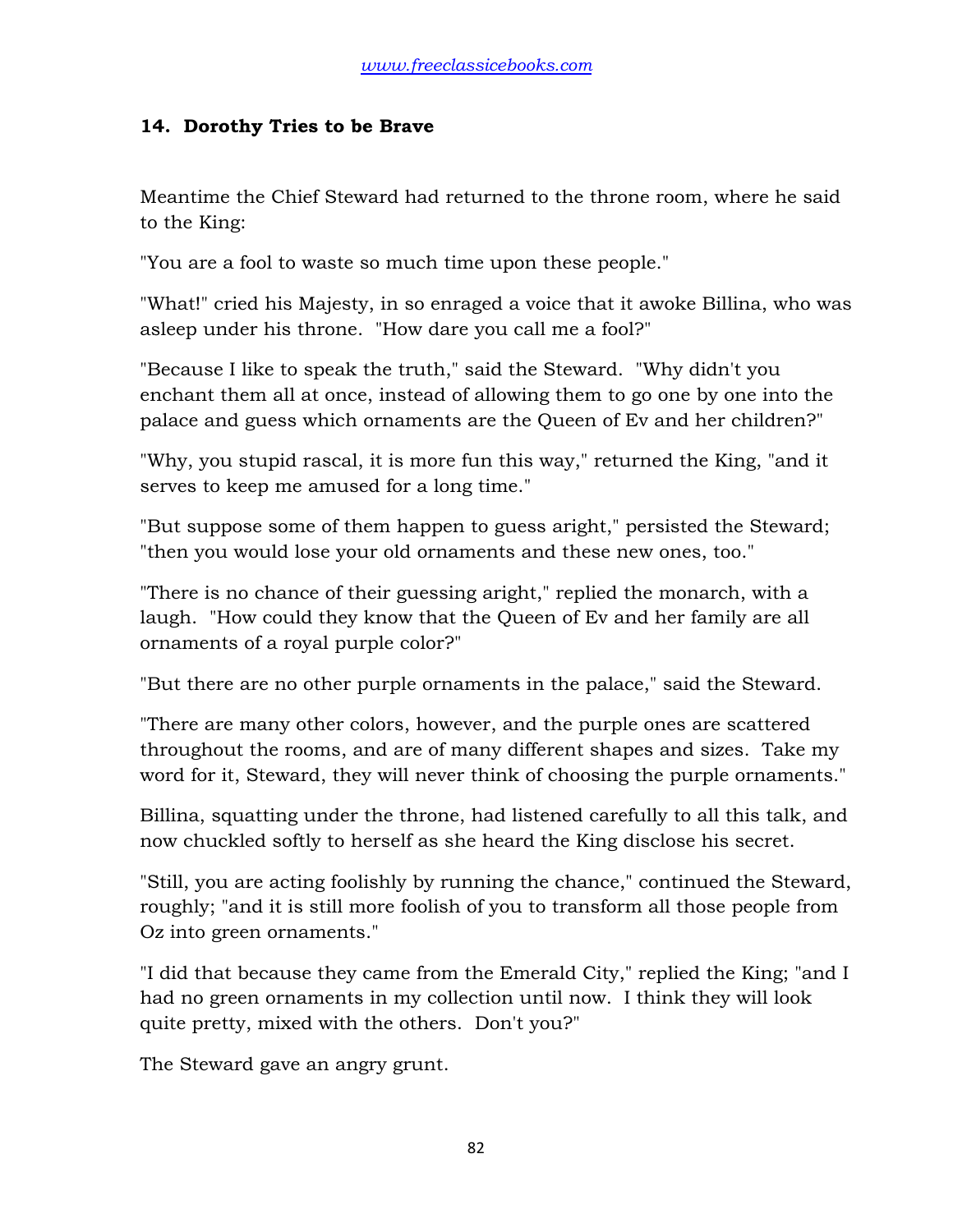"Have your own way, since you are the King," he growled. "But if you come to grief through your carelessness, remember that I told you so. If I wore the magic belt which enables you to work all your transformations, and gives you so much other power, I am sure I would make a much wiser and better King than you are."

"Oh, cease your tiresome chatter!" commanded the King, getting angry again. "Because you are my Chief Steward you have an idea you can scold me as much as you please. But the very next time you become impudent, I will send you to work in the furnaces, and get another Nome to fill your place. Now follow me to my chamber, for I am going to bed. And see that I am wakened early tomorrow morning. I want to enjoy the fun of transforming the rest of these people into ornaments."

"What color will you make the Kansas girl?" asked the Steward.

"Gray, I think," said his Majesty.

"And the Scarecrow and the machine man?"

"Oh, they shall be of solid gold, because they are so ugly in real life."

Then the voices died away, and Billina knew that the King and his Steward had left the room. She fixed up some of her tail feathers that were not straight, and then tucked her head under her wing again and went to sleep.

In the morning Dorothy and the Lion and Tiger were given their breakfast in their rooms, and afterward joined the King in his throne room. The Tiger complained bitterly that he was half starved, and begged to go into the palace and become an ornament, so that he would no longer suffer the pangs of hunger.

"Haven't you had your breakfast?" asked the Nome King.

"Oh, I had just a bite," replied the beast. "But what good is a bite, to a hungry tiger?"

"He ate seventeen bowls of porridge, a platter full of fried sausages, eleven loaves of bread and twenty-one mince pies," said the Steward.

"What more do you want?" demanded the King.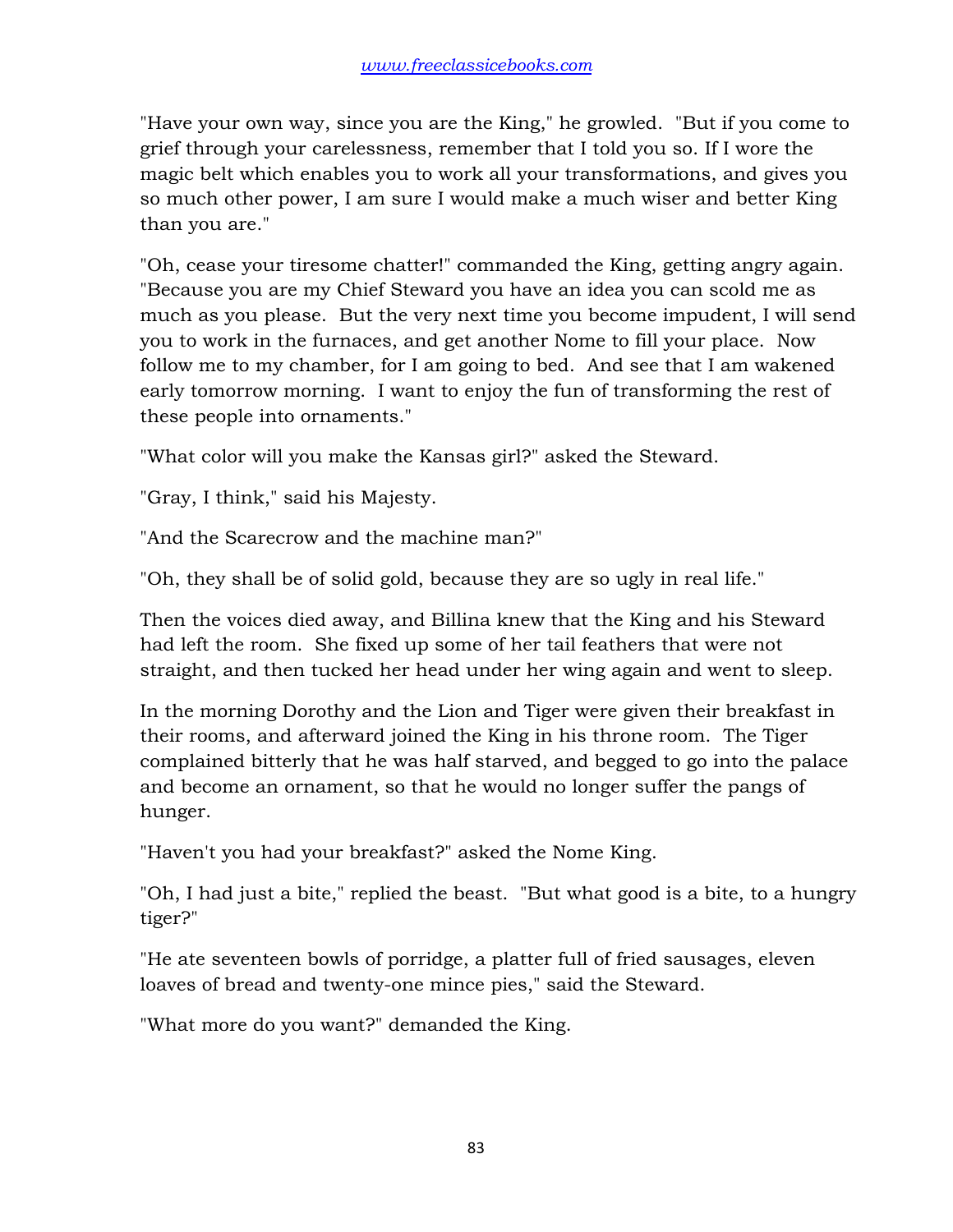"A fat baby. I want a fat baby," said the Hungry Tiger. "A nice, plump, juicy, tender, fat baby. But, of course, if I had one, my conscience would not allow me to eat it. So I'll have to be an ornament and forget my hunger."

"Impossible!" exclaimed the King. "I'll have no clumsy beasts enter my palace, to overturn and break all my pretty nick-nacks. When the rest of your friends are transformed you can return to the upper world, and go about your business."

"As for that, we have no business, when our friends are gone," said the Lion. "So we do not care much what becomes of us."

Dorothy begged to be allowed to go first into the palace, but Tiktok firmly maintained that the slave should face danger before the mistress. The Scarecrow agreed with him in that, so the Nome King opened the door for the machine man, who tramped into the palace to meet his fate. Then his Majesty returned to his throne and puffed his pipe so contentedly that a small cloud of smoke formed above his head.

Bye and bye he said:

"I'm sorry there are so few of you left. Very soon, now, my fun will be over, and then for amusement I shall have nothing to do but admire my new ornaments."

"It seems to me," said Dorothy, "that you are not so honest as you pretend to be."

"How's that?" asked the King.

"Why, you made us think it would be easy to guess what ornaments the people of Ev were changed into."

"It IS easy," declared the monarch, "if one is a good guesser. But it appears that the members of your party are all poor guessers."

"What is Tiktok doing now?" asked the girl, uneasily.

"Nothing," replied the King, with a frown. "He is standing perfectly still, in the middle of a room."

"Oh, I expect he's run down," said Dorothy. "I forgot to wind him up this morning. How many guesses has he made?"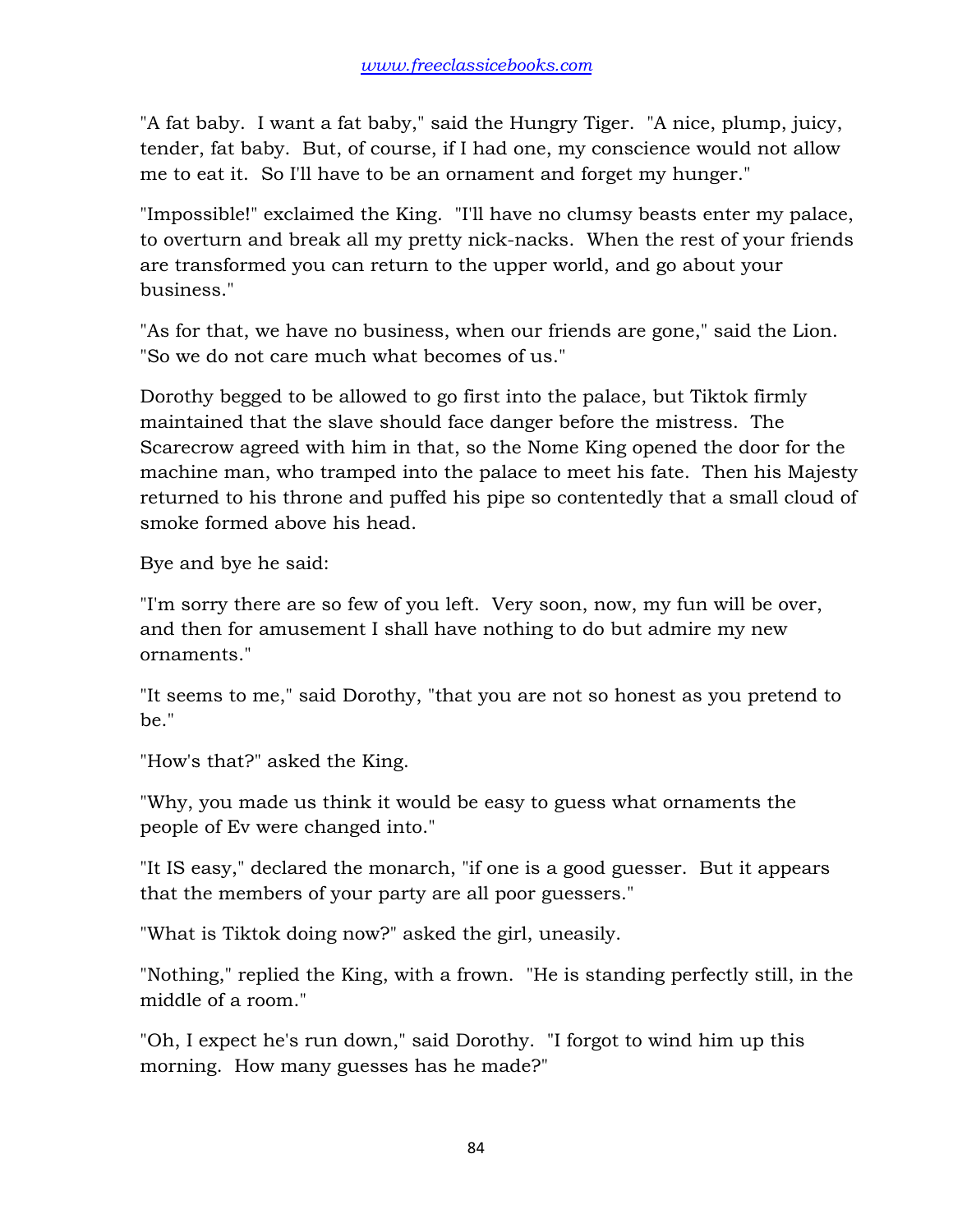"All that he is allowed except one," answered the King. "Suppose you go in and wind him up, and then you can stay there and make your own guesses."

"All right," said Dorothy.

"It is my turn next," declared the Scarecrow.

"Why, you don't want to go away and leave me all alone, do you?" asked the girl. "Besides, if I go now I can wind up Tiktok, so that he can make his last guess."

"Very well, then," said the Scarecrow, with a sigh. "Run along, little Dorothy, and may good luck go with you!"

So Dorothy, trying to be brave in spite of her fears, passed through the doorway into the gorgeous rooms of the palace. The stillness of the place awed her, at first, and the child drew short breaths, and pressed her hand to her heart, and looked all around with wondering eyes.

Yes, it was a beautiful place; but enchantments lurked in every nook and corner, and she had not yet grown accustomed to the wizardries of these fairy countries, so different from the quiet and sensible common-places of her own native land.

Slowly she passed through several rooms until she came upon Tiktok, standing motionless. It really seemed, then, that she had found a friend in this mysterious palace, so she hastened to wind up the machine man's action and speech and thoughts.

"Thank you, Dor-oth-y," were his first words. "I have now one more guess to make."

"Oh, be very careful, Tiktok; won't you?" cried the girl.

"Yes. But the Nome King has us in his power, and he has set a trap for us. I fear we are all lost." he answered.

"I fear so, too," said Dorothy, sadly.

"If Smith & Tin-ker had giv-en me a guess-ing clock-work at-tach-ment," continued Tiktok, "I might have de-fied the Nome King. But my thoughts are plain and sim-ple, and are not of much use in this case."

"Do the best you can," said Dorothy, encouragingly, "and if you fail I will watch and see what shape you are changed into."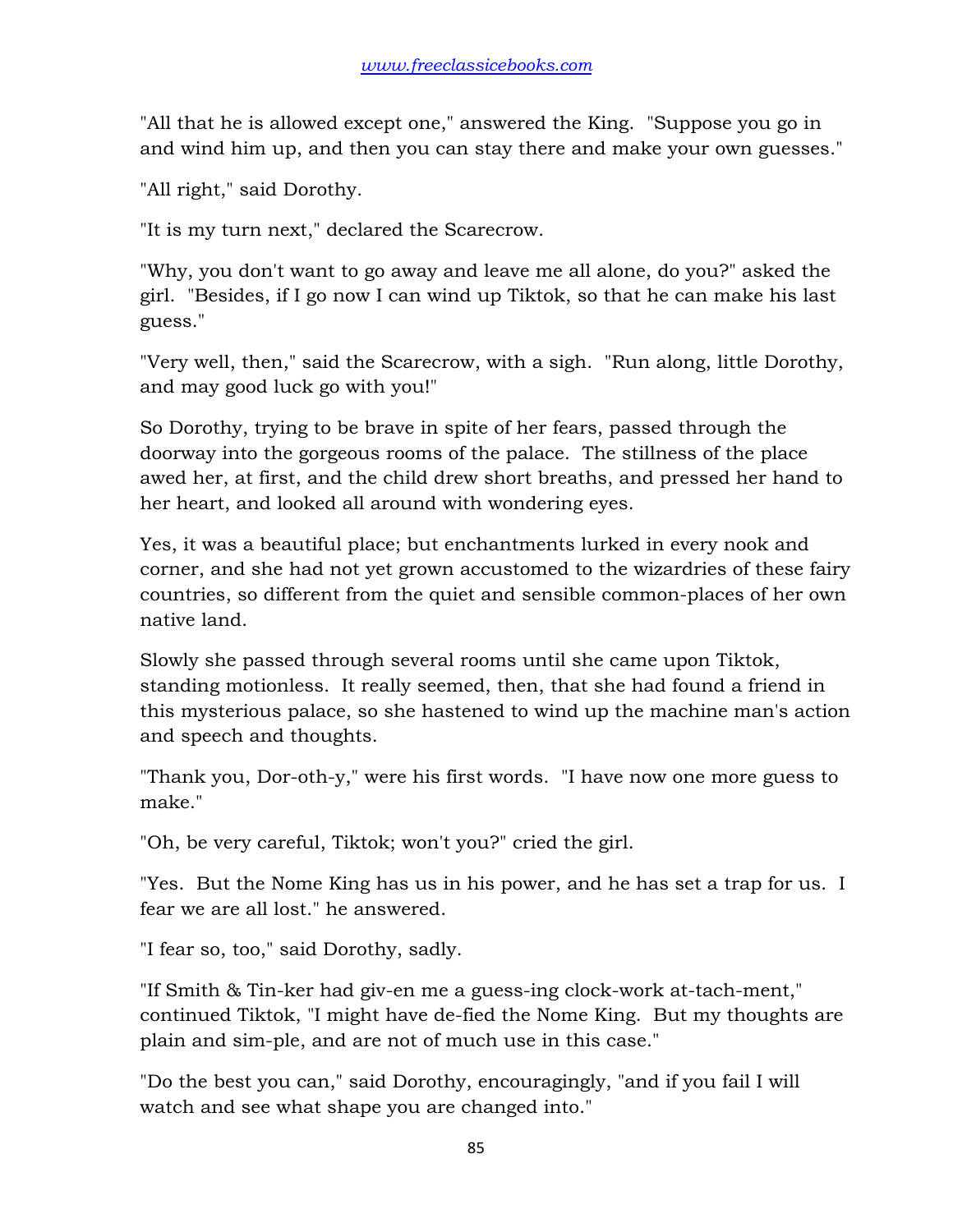So Tiktok touched a yellow glass vase that had daisies painted on one side, and he spoke at the same time the word "Ev."

In a flash the machine man had disappeared, and although the girl looked quickly in every direction, she could not tell which of the many ornaments the room contained had a moment before been her faithful friend and servant.

So all she could do was to accept the hopeless task set her, and make her guesses and abide by the result.

"It can't hurt very much," she thought, "for I haven't heard any of them scream or cry out--not even the poor officers. Dear me! I wonder if Uncle Henry or Aunt Em will ever know I have become an orn'ment in the Nome King's palace, and must stand forever and ever in one place and look pretty-- 'cept when I'm moved to be dusted. It isn't the way I thought I'd turn out, at all; but I s'pose it can't be helped."

She walked through all the rooms once more, and examined with care all the objects they contained; but there were so many, they bewildered her, and she decided, after all, as Ozma had done, that it could be only guess work at the best, and that the chances were much against her guessing aright.

Timidly she touched an alabaster bowl and said: "Ev."

"That's one failure, anyhow," she thought. "But how am I to know which thing is enchanted, and which is not?"

Next she touched the image of a purple kitten that stood on the corner of a mantel, and as she pronounced the word "Ev" the kitten disappeared, and a pretty, fair-haired boy stood beside her. At the same time a bell rang somewhere in the distance, and as Dorothy started back, partly in surprise and partly in joy, the little one exclaimed:

"Where am I? And who are you? And what has happened to me?"

"Well, I declare!" said Dorothy. "I've really done it."

"Done what?" asked the boy.

"Saved myself from being an ornament," replied the girl, with a laugh, "and saved you from being forever a purple kitten."

"A purple kitten?" he repeated. "There IS no such thing."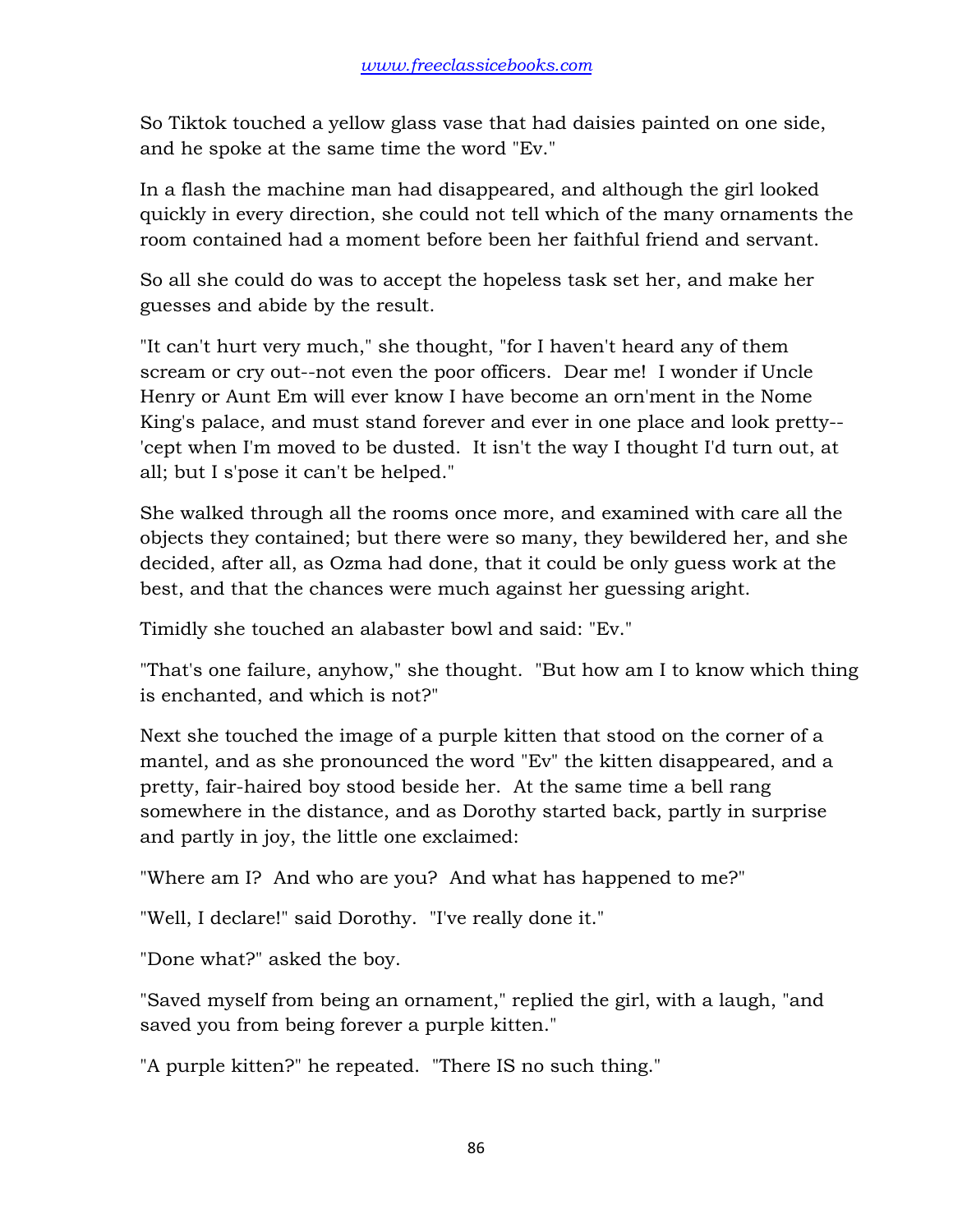"I know," she answered. "But there was, a minute ago. Don't you remember standing on a corner of the mantel?"

"Of course not. I am a Prince of Ev, and my name is Evring," the little one announced, proudly. "But my father, the King, sold my mother and all her children to the cruel ruler of the Nomes, and after that I remember nothing at all."

"A purple kitten can't be 'spected to remember, Evring," said Dorothy. "But now you are yourself again, and I'm going to try to save some of your brothers and sisters, and perhaps your mother, as well. So come with me."

She seized the child's hand and eagerly hurried here and there, trying to decide which object to choose next. The third guess was another failure, and so was the fourth and the fifth.

Little Evring could not imagine what she was doing, but he trotted along beside her very willingly, for he liked the new companion he had found.

Dorothy's further quest proved unsuccessful; but after her first disappointment was over, the little girl was filled with joy and thankfulness to think that after all she had been able to save one member of the royal family of Ev, and could restore the little Prince to his sorrowing country. Now she might return to the terrible Nome King in safety, carrying with her the prize she had won in the person of the fair-haired boy.

So she retraced her steps until she found the entrance to the palace, and as she approached, the massive doors of rock opened of their own accord, allowing both Dorothy and Evring to pass the portals and enter the throne room.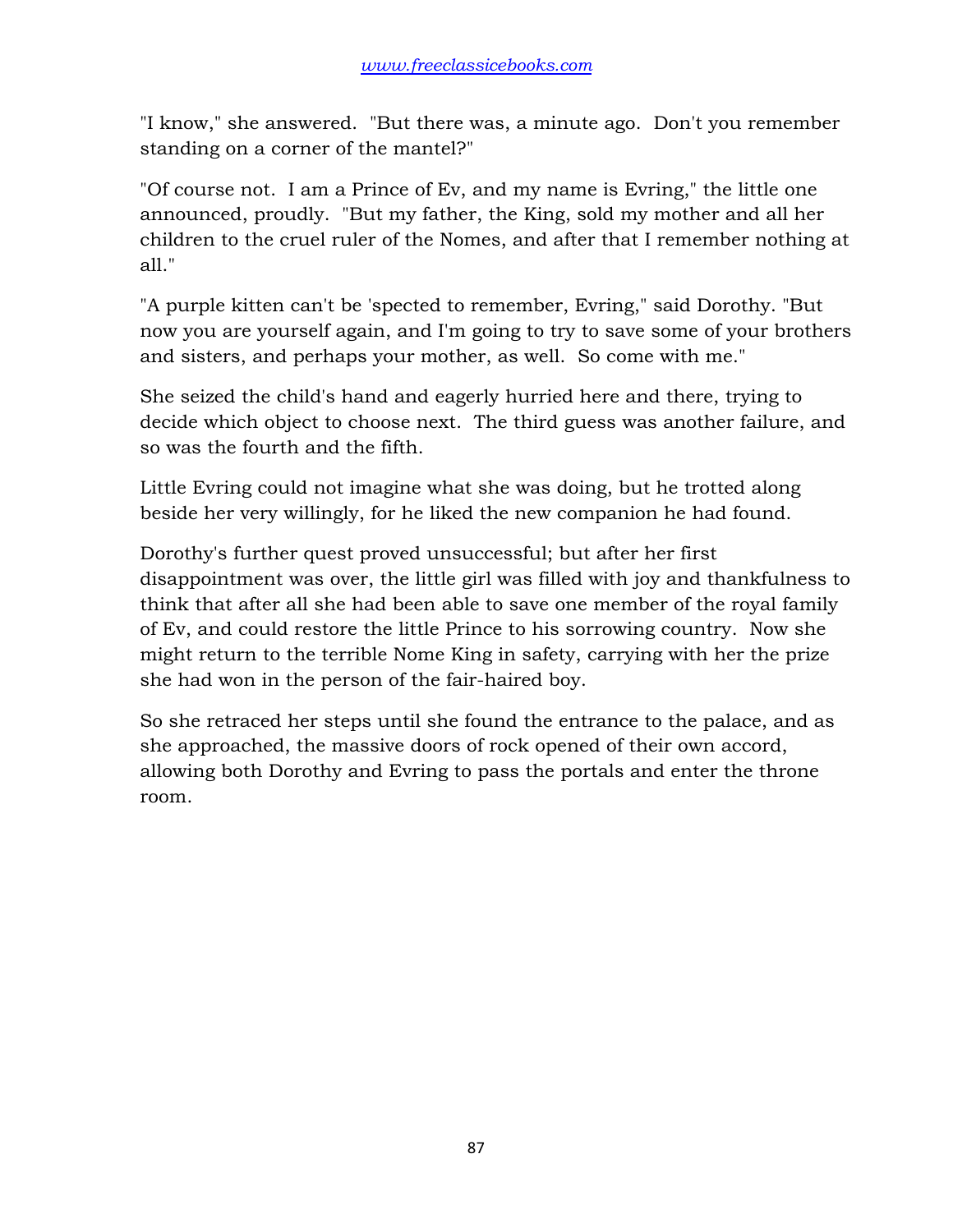### **15. Billina Frightens the Nome King**

Now when Dorothy had entered the palace to make her guesses and the Scarecrow was left with the Nome King, the two sat in moody silence for several minutes. Then the monarch exclaimed, in a tone of satisfaction:

"Very good!"

"Who is very good?" asked the Scarecrow.

"The machine man. He won't need to be wound up any more, for he has now become a very neat ornament. Very neat, indeed."

"How about Dorothy?" the Scarecrow enquired.

"Oh, she will begin to guess, pretty soon," said the King, cheerfully. "And then she will join my collection, and it will be your turn."

The good Scarecrow was much distressed by the thought that his little friend was about to suffer the fate of Ozma and the rest of their party; but while he sat in gloomy reverie a shrill voice suddenly cried:

"Kut, kut, kut--ka-daw-kutt! Kut, kut, kut--ka-daw-kutt!"

The Nome King nearly jumped off his seat, he was so startled.

"Good gracious! What's that?" he yelled.

"Why, it's Billina," said the Scarecrow.

"What do you mean by making a noise like that?" shouted the King, angrily, as the yellow hen came from under the throne and strutted proudly about the room.

"I've got a right to cackle, I guess," replied Billina. "I've just laid my egg."

"What! Laid an egg! In my throne room! How dare you do such a thing?" asked the King, in a voice of fury.

"I lay eggs wherever I happen to be," said the hen, ruffling her feathers and then shaking them into place.

"But--thunder-ation! Don't you know that eggs are poison?" roared the King, while his rock-colored eyes stuck out in great terror.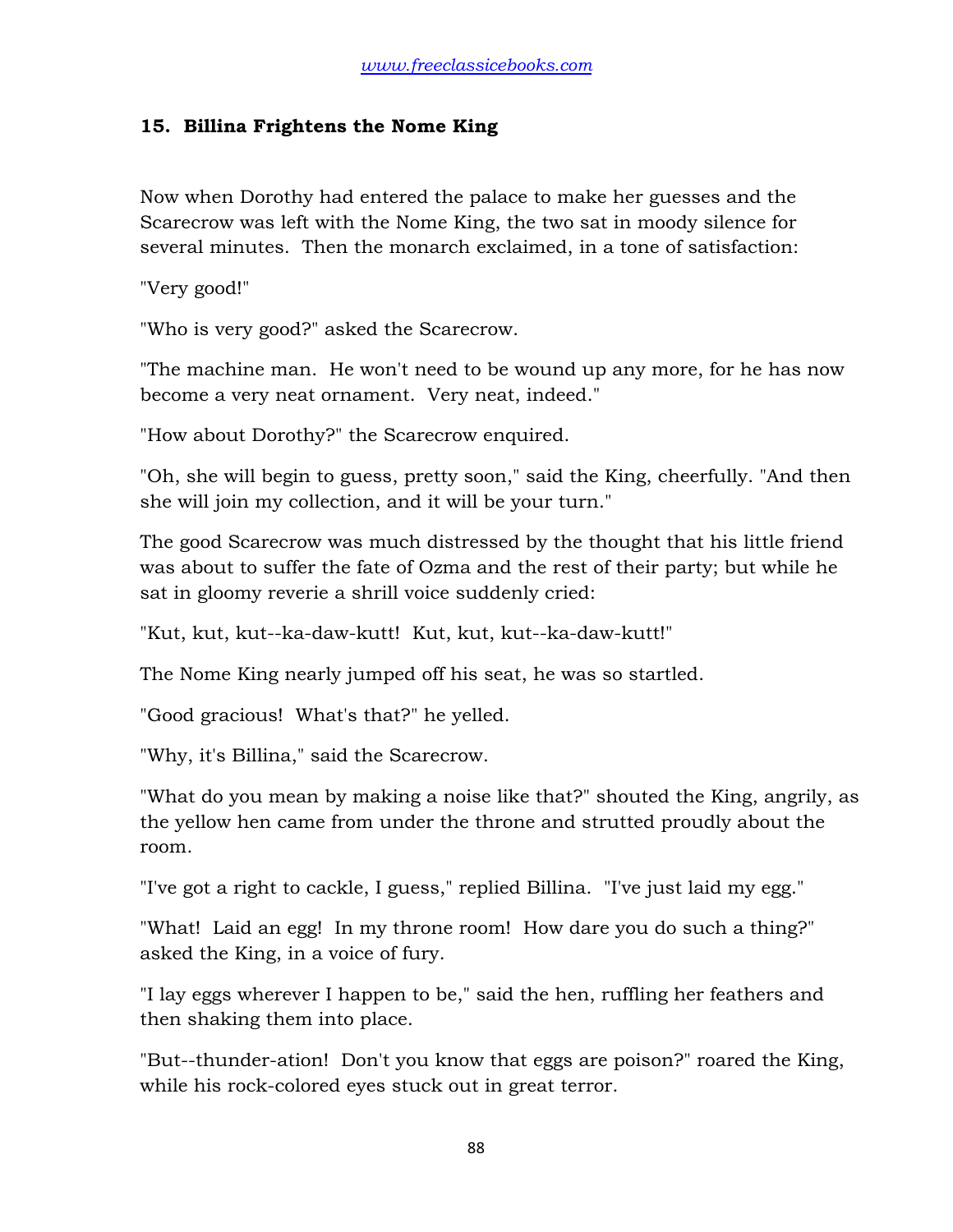"Poison! well, I declare," said Billina, indignantly. "I'll have you know all my eggs are warranted strictly fresh and up to date. Poison, indeed!"

"You don't understand," retorted the little monarch, nervously. "Eggs belong only to the outside world--to the world on the earth's surface, where you came from. Here, in my underground kingdom, they are rank poison, as I said, and we Nomes can't bear them around."

"Well, you'll have to bear this one around," declared Billina; "for I've laid it."

"Where?" asked the King.

"Under your throne," said the hen.

The King jumped three feet into the air, so anxious was he to get away from the throne.

"Take it away! Take it away at once!" he shouted.

"I can't," said Billina. "I haven't any hands."

"I'll take the egg," said the Scarecrow. "I'm making a collection of Billina's eggs. There's one in my pocket now, that she laid yesterday."

Hearing this, the monarch hastened to put a good distance between himself and the Scarecrow, who was about to reach under the throne for the egg when the hen suddenly cried:

"Stop!"

"What's wrong?" asked the Scarecrow.

"Don't take the egg unless the King will allow me to enter the palace and guess as the others have done," said Billina.

"Pshaw!" returned the King. "You're only a hen. How could you guess my enchantments?"

"I can try, I suppose," said Billina. "And, if I fail, you will have another ornament."

"A pretty ornament you'd make, wouldn't you?" growled the King. "But you shall have your way. It will properly punish you for daring to lay an egg in my presence. After the Scarecrow is enchanted you shall follow him into the palace. But how will you touch the objects?"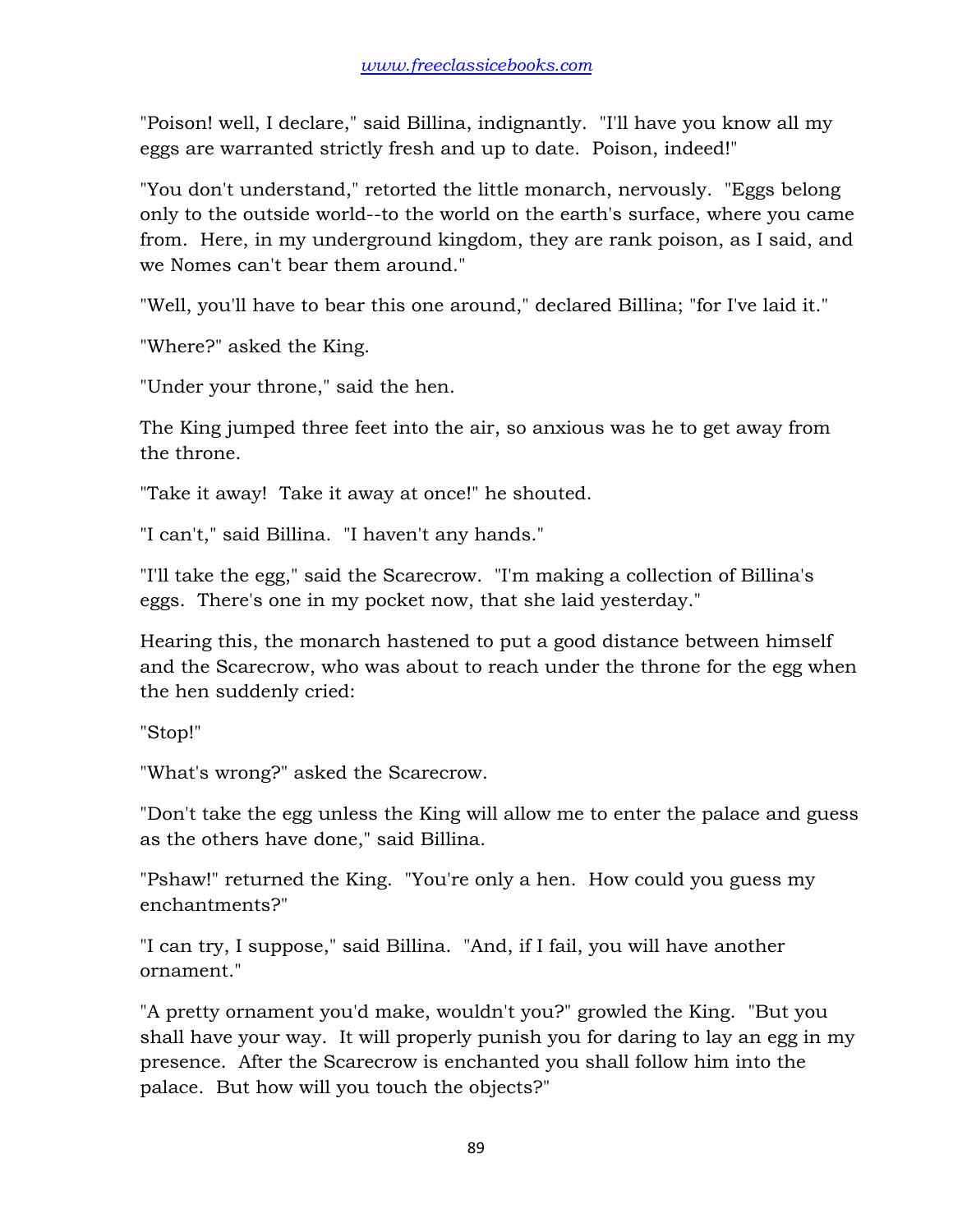"With my claws," said the hen; "and I can speak the word 'Ev' as plainly as anyone. Also I must have the right to guess the enchantments of my friends, and to release them if I succeed."

"Very well," said the King. "You have my promise."

"Then," said Billina to the Scarecrow, "you may get the egg."

He knelt down and reached underneath the throne and found the egg, which he placed in another pocket of his jacket, fearing that if both eggs were in one pocket they would knock together and get broken.

Just then a bell above the throne rang briskly, and the King gave another nervous jump.

"Well, well!" said he, with a rueful face; "the girl has actually done it."

"Done what?" asked the Scarecrow.

"She has made one guess that is right, and broken one of my neatest enchantments. By ricketty, it's too bad! I never thought she would do it."

"Do I understand that she will now return to us in safety?" enquired the Scarecrow, joyfully wrinkling his painted face into a broad smile.

"Of course," said the King, fretfully pacing up and down the room. "I always keep my promises, no matter how foolish they are. But I shall make an ornament of the yellow hen to replace the one I have just lost."

"Perhaps you will, and perhaps you won't," murmured Billina, calmly. "I may surprise you by guessing right."

"Guessing right?" snapped the King. "How could you guess right, where your betters have failed, you stupid fowl?"

Billina did not care to answer this question, and a moment later the doors flew open and Dorothy entered, leading the little Prince Evring by the hand.

The Scarecrow welcomed the girl with a close embrace, and he would have embraced Evring, too, in his delight. But the little Prince was shy, and shrank away from the painted Scarecrow because he did not yet know his many excellent qualities.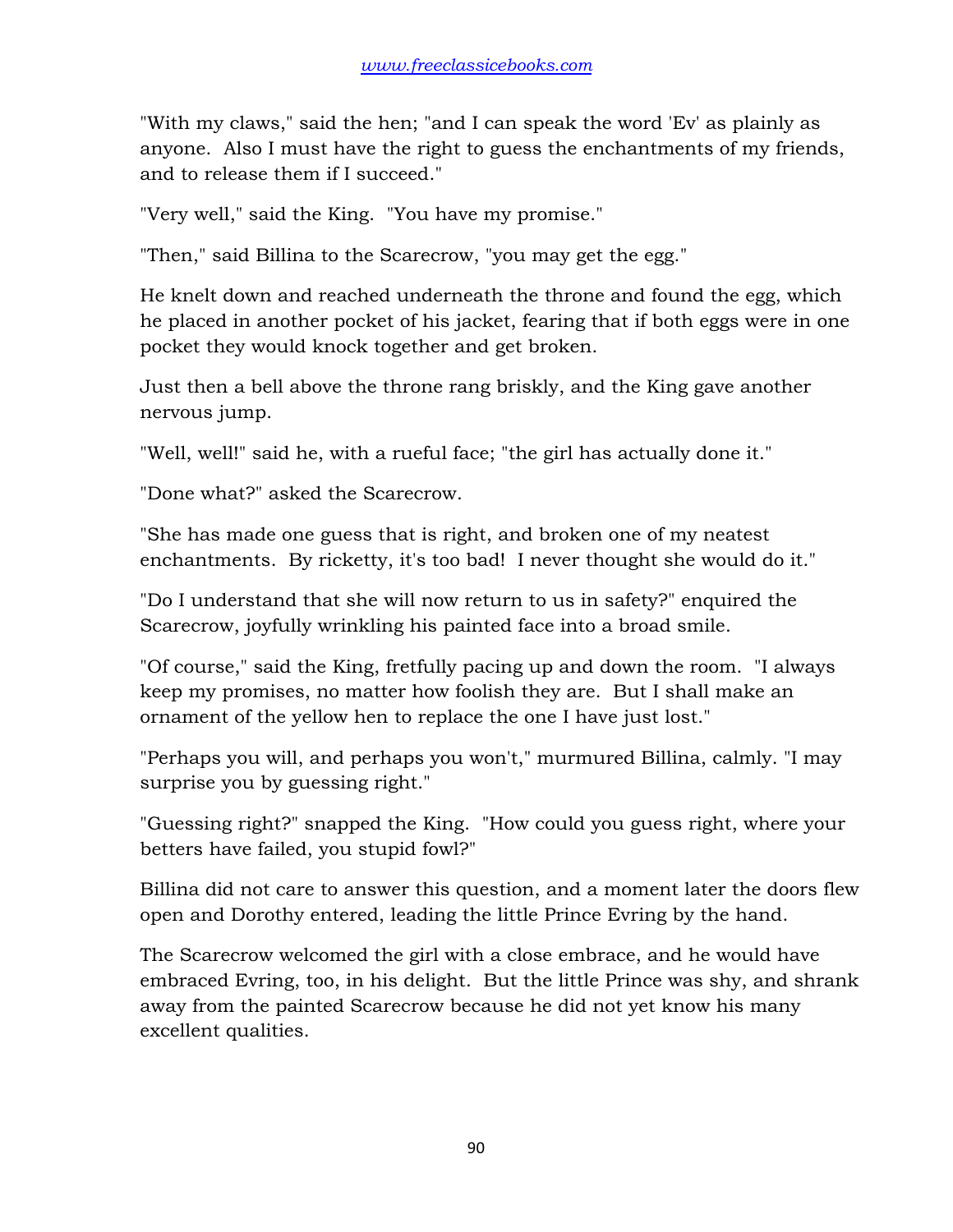But there was little time for the friends to talk, because the Scarecrow must now enter the palace. Dorothy's success had greatly encouraged him, and they both hoped he would manage to make at least one correct guess.

However, he proved as unfortunate as the others except Dorothy, and although he took a good deal of time to select his objects, not one did the poor Scarecrow guess aright.

So he became a solid gold card-receiver, and the beautiful but terrible palace awaited its next visitor.

"It's all over," remarked the King, with a sigh of satisfaction; "and it has been a very amusing performance, except for the one good guess the Kansas girl made. I am richer by a great many pretty ornaments."

"It is my turn, now," said Billina, briskly.

"Oh, I'd forgotten you," said the King. "But you needn't go if you don't wish to. I will be generous, and let you off."

"No you won't," replied the hen. "I insist upon having my guesses, as you promised."

"Then go ahead, you absurd feathered fool!" grumbled the King, and he caused the opening that led to the palace to appear once more.

"Don't go, Billina," said Dorothy, earnestly. "It isn't easy to guess those orn'ments, and only luck saved me from being one myself. Stay with me and we'll go back to the Land of Ev together. I'm sure this little Prince will give us a home."

"Indeed I will," said Evring, with much dignity.

"Don't worry, my dear," cried Billina, with a cluck that was meant for a laugh. "I may not be human, but I'm no fool, if I AM a chicken."

"Oh, Billina!" said Dorothy, "you haven't been a chicken in a long time. Not since you--you've been--grown up."

"Perhaps that's true," answered Billina, thoughtfully. "But if a Kansas farmer sold me to some one, what would he call me?--a hen or a chicken!"

"You are not a Kansas farmer, Billina," replied the girl, "and you said--"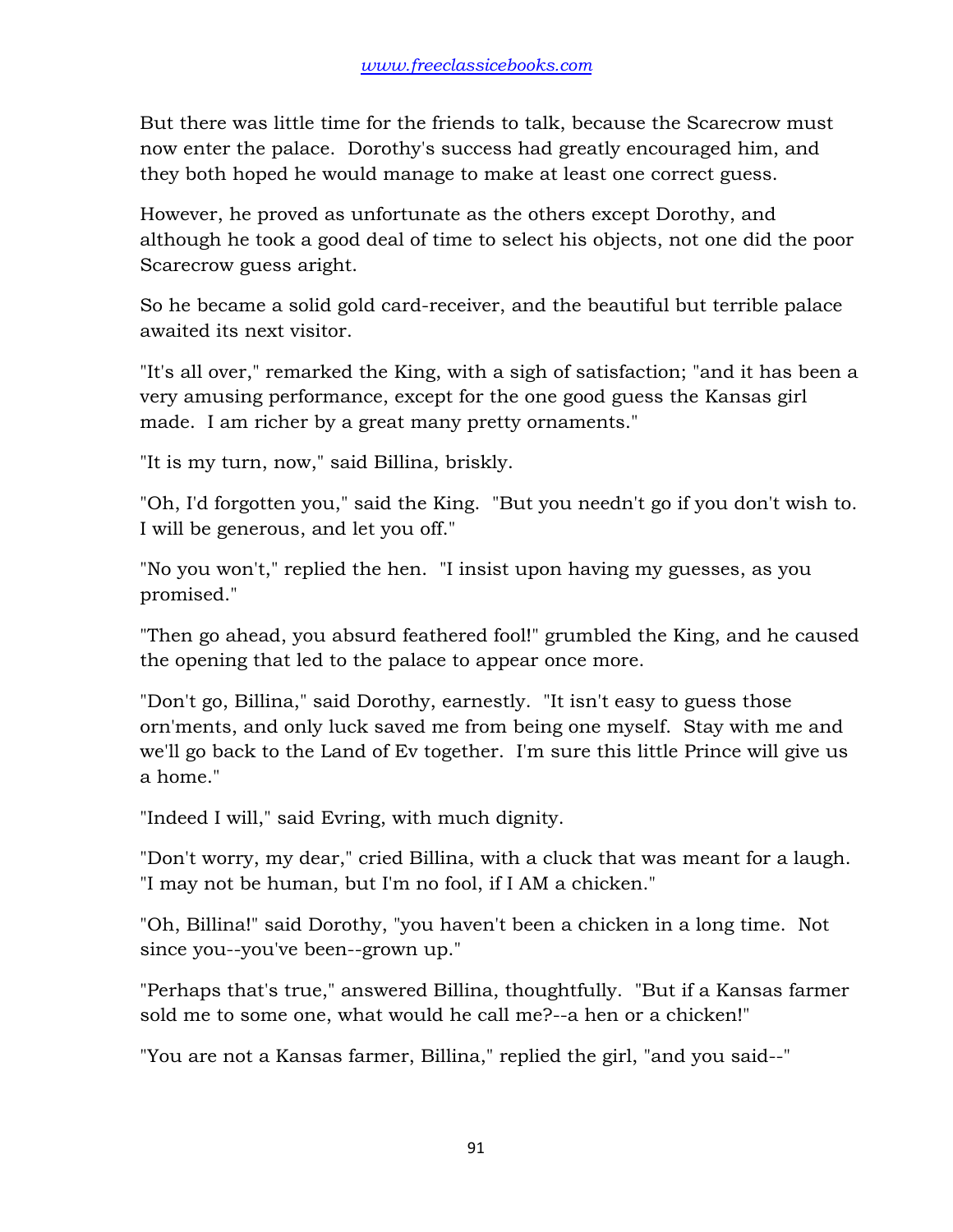"Never mind that, Dorothy. I'm going. I won't say good-bye, because I'm coming back. Keep up your courage, for I'll see you a little later."

Then Billina gave several loud "cluck-clucks" that seemed to make the fat little King MORE nervous than ever, and marched through the entrance into the enchanted palace.

"I hope I've seen the last of THAT bird," declared the monarch, seating himself again in his throne and mopping the perspiration from his forehead with his rock-colored handkerchief. "Hens are bothersome enough at their best, but when they can talk they're simply dreadful."

"Billina's my friend," said Dorothy quietly. "She may not always be 'zactly polite; but she MEANS well, I'm sure."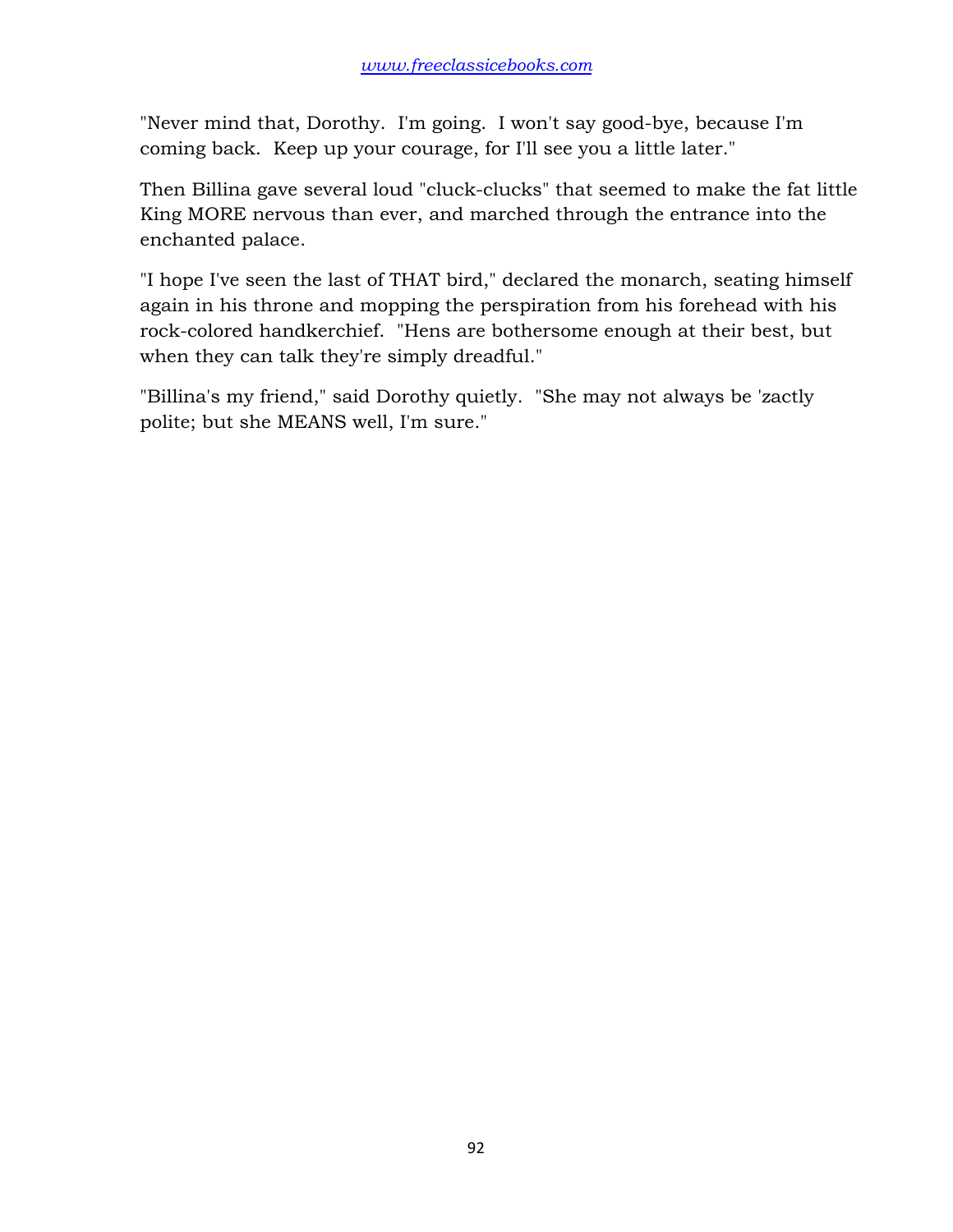## **16. Purple, Green, and Gold**

The yellow hen, stepping high and with an air of vast importance, walked slowly over the rich velvet carpets of the splendid palace, examining everything she met with her sharp little eyes.

Billina had a right to feel important; for she alone shared the Nome King's secret and knew how to tell the objects that were transformations from those that had never been alive. She was very sure that her guesses would be correct, but before she began to make them she was curious to behold all the magnificence of this underground palace, which was perhaps one of the most splendid and beautiful places in any fairyland.

As she went through the rooms she counted the purple ornaments; and although some were small and hidden in queer places, Billina spied them all, and found the entire ten scattered about the various rooms. The green ornaments she did not bother to count, for she thought she could find them all when the time came.

Finally, having made a survey of the entire palace and enjoyed its splendor, the yellow hen returned to one of the rooms where she had noticed a large purple footstool. She placed a claw upon this and said "Ev," and at once the footstool vanished and a lovely lady, tall and slender and most beautifully robed, stood before her.

The lady's eyes were round with astonishment for a moment, for she could not remember her transformation, nor imagine what had restored her to life.

"Good morning, ma'am," said Billina, in her sharp voice. "You're looking quite well, considering your age."

"Who speaks?" demanded the Queen of Ev, drawing herself up proudly.

"Why, my name's Bill, by rights," answered the hen, who was now perched upon the back of a chair; "although Dorothy has put scollops on it and made it Billina. But the name doesn't matter. I've saved you from the Nome King, and you are a slave no longer."

"Then I thank you for the gracious favor," said the Queen, with a graceful courtesy. "But, my children--tell me, I beg of you--where are my children?" and she clasped her hands in anxious entreaty.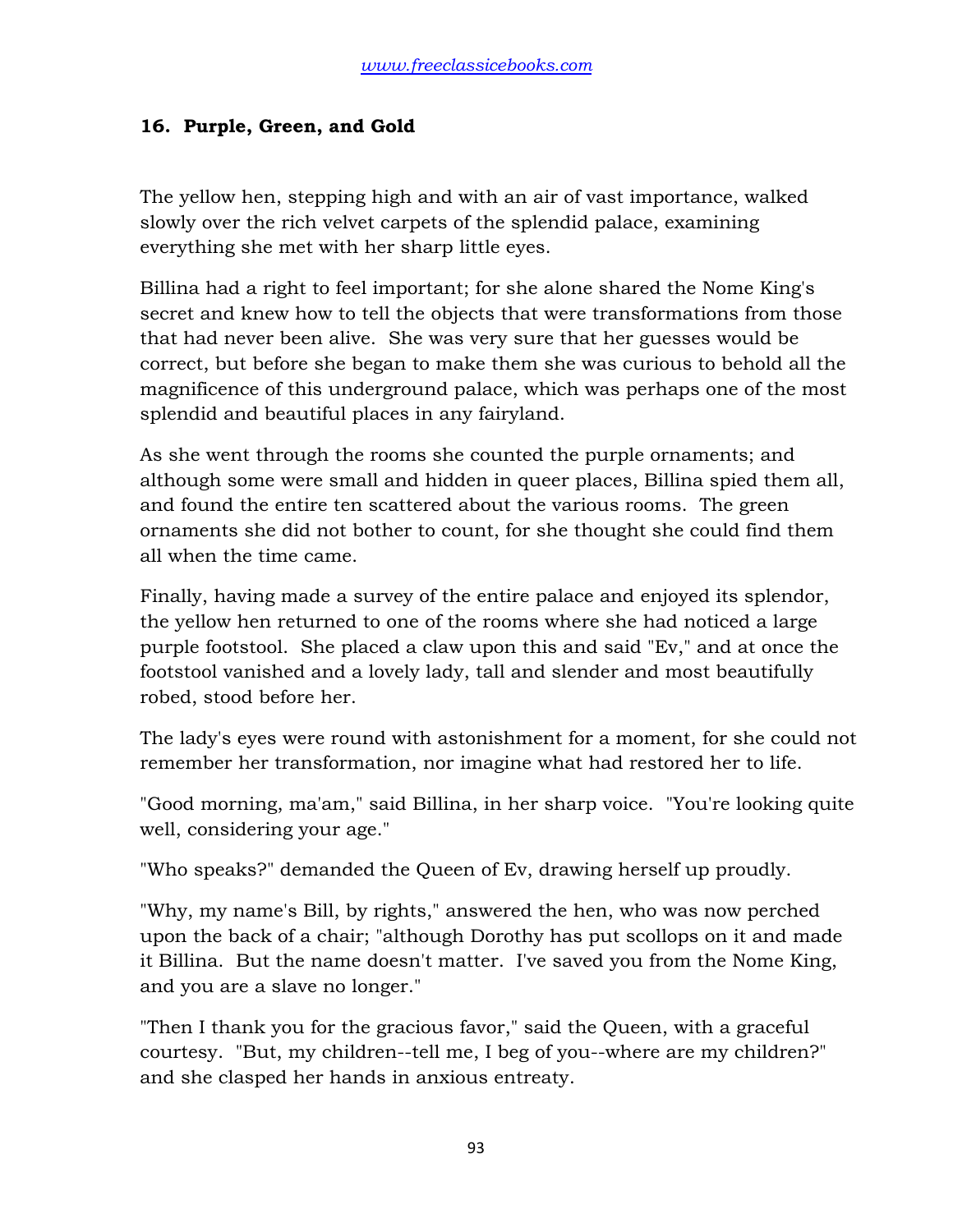"Don't worry," advised Billina, pecking at a tiny bug that was crawling over the chair back. "Just at present they are out of mischief and perfectly safe, for they can't even wiggle."

"What mean you, O kindly stranger?" asked the Queen, striving to repress her anxiety.

"They're enchanted," said Billina, "just as you have been--all, that is, except the little fellow Dorothy picked out. And the chances are that they have been good boys and girls for some time, because they couldn't help it."

"Oh, my poor darlings!" cried the Queen, with a sob of anguish.

"Not at all," returned the hen. "Don't let their condition make you unhappy, ma'am, because I'll soon have them crowding 'round to bother and worry you as naturally as ever. Come with me, if you please, and I'll show you how pretty they look."

She flew down from her perch and walked into the next room, the Queen following. As she passed a low table a small green grasshopper caught her eye, and instantly Billina pounced upon it and snapped it up in her sharp bill. For grasshoppers are a favorite food with hens, and they usually must be caught quickly, before they can hop away. It might easily have been the end of Ozma of Oz, had she been a real grasshopper instead of an emerald one. But Billina found the grasshopper hard and lifeless, and suspecting it was not good to eat she quickly dropped it instead of letting it slide down her throat.

"I might have known better," she muttered to herself, "for where there is no grass there can be no live grasshoppers. This is probably one of the King's transformations."

A moment later she approached one of the purple ornaments, and while the Queen watched her curiously the hen broke the Nome King's enchantment and a sweet-faced girl, whose golden hair fell in a cloud over her shoulders, stood beside them.

"Evanna!" cried the Queen, "my own Evanna!" and she clasped the girl to her bosom and covered her face with kisses.

"That's all right," said Billina, contentedly. "Am I a good guesser, Mr. Nome King? Well, I guess!"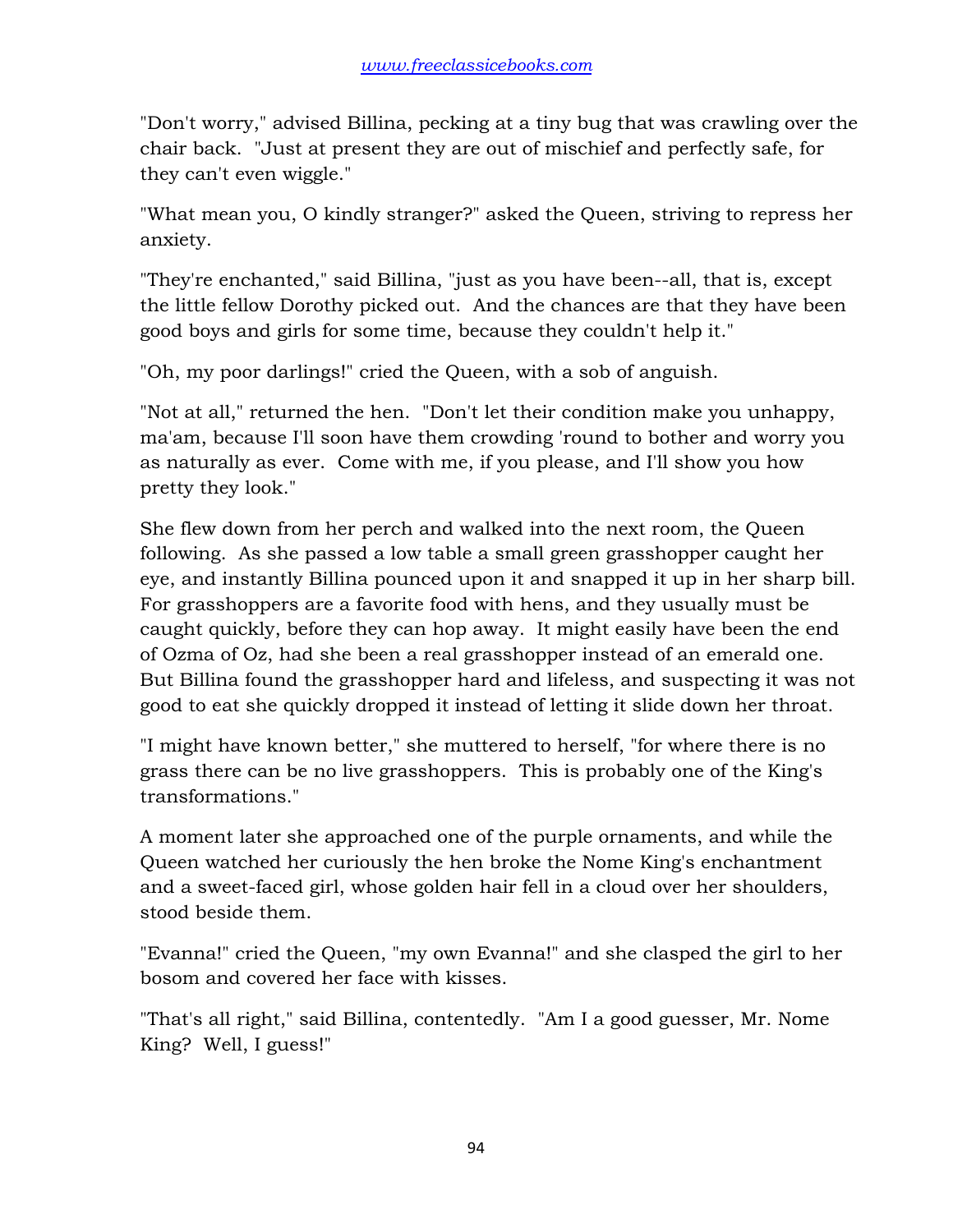Then she disenchanted another girl, whom the Queen addressed as Evrose, and afterwards a boy named Evardo, who was older than his brother Evring. Indeed, the yellow hen kept the good Queen exclaiming and embracing for some time, until five Princesses and four Princes, all looking very much alike except for the difference in size, stood in a row beside their happy mother.

The Princesses were named, Evanna, Evrose, Evella, Evirene and Evedna, while the Princes were Evrob, Evington, Evardo and Evroland. Of these Evardo was the eldest and would inherit his father's throne and be crowned King of Ev when he returned to his own country. He was a grave and quiet youth, and would doubtless rule his people wisely and with justice.

Billina, having restored all of the royal family of Ev to their proper forms, now began to select the green ornaments which were the transformations of the people of Oz. She had little trouble in finding these, and before long all the twenty-six officers, as well as the private, were gathered around the yellow hen, joyfully congratulating her upon their release. The thirty-seven people who were now alive in the rooms of the palace knew very well that they owed their freedom to the cleverness of the yellow hen, and they were earnest in thanking her for saving them from the magic of the Nome King.

"Now," said Billina, "I must find Ozma. She is sure to be here, somewhere, and of course she is green, being from Oz. So look around, you stupid soldiers, and help me in my search."

For a while, however, they could discover nothing more that was green. But the Queen, who had kissed all her nine children once more and could now find time to take an interest in what was going on, said to the hen:

"Mayhap, my gentle friend, it is the grasshopper whom you seek."

"Of course it's the grasshopper!" exclaimed Billina. "I declare, I'm nearly as stupid as these brave soldiers. Wait here for me, and I'll go back and get it."

So she went into the room where she had seen the grasshopper, and presently Ozma of Oz, as lovely and dainty as ever, entered and approached the Queen of Ev, greeting her as one high born princess greets another.

"But where are my friends, the Scarecrow and the Tin Woodman?" asked the girl Ruler, when these courtesies had been exchanged.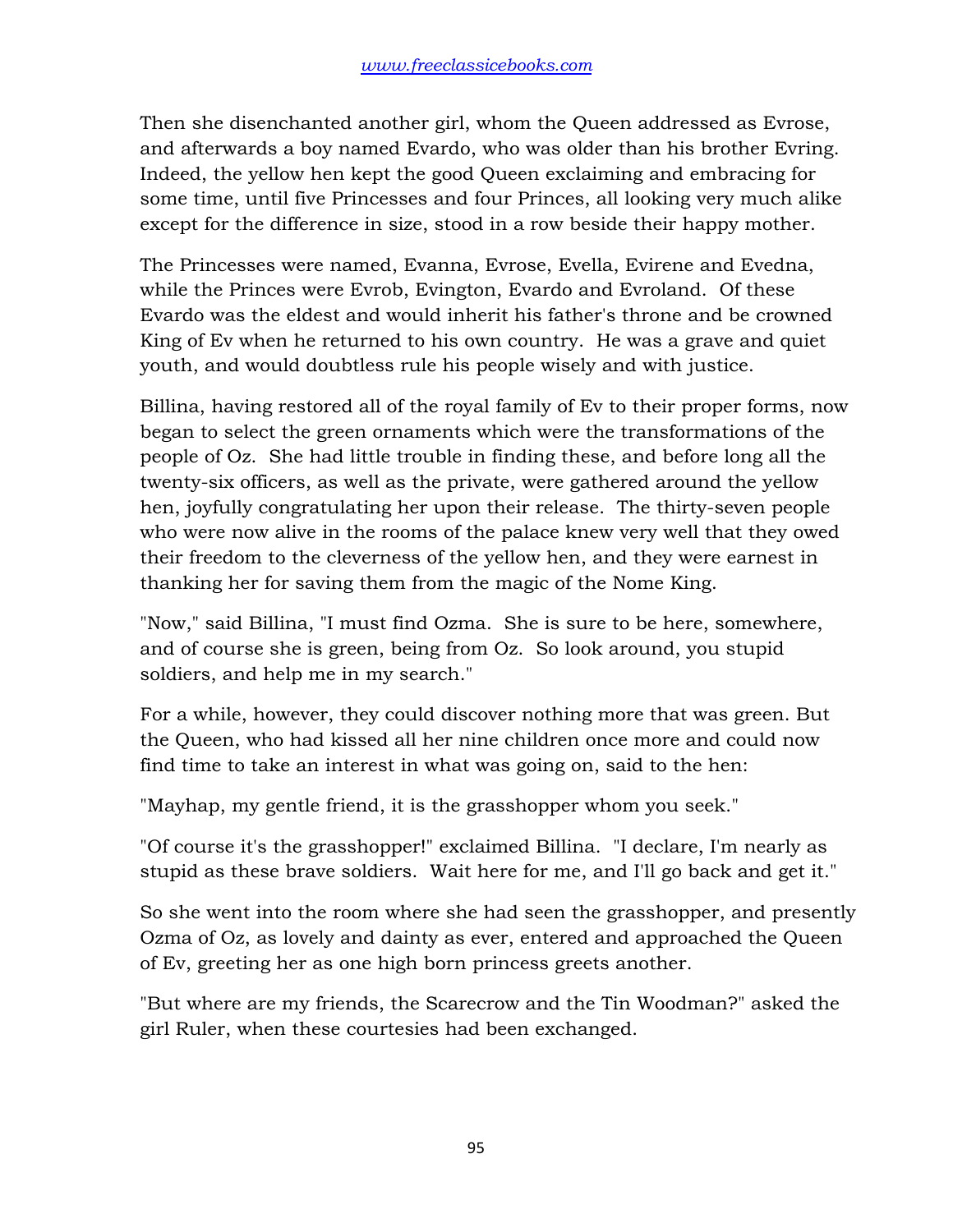"I'll hunt them up," replied Billina. "The Scarecrow is solid gold, and so is Tiktok; but I don't exactly know what the Tin Woodman is, because the Nome King said he had been transformed into something funny."

Ozma eagerly assisted the hen in her quest, and soon the Scarecrow and the machine man, being ornaments of shining gold, were discovered and restored to their accustomed forms. But, search as they might, in no place could they find a funny ornament that might be the transformation of the Tin Woodman.

"Only one thing can be done," said Ozma, at last, "and that is to return to the Nome King and oblige him to tell us what has become of our friend."

"Perhaps he won't," suggested Billina.

"He must," returned Ozma, firmly. "The King has not treated us honestly, for under the mask of fairness and good nature he entrapped us all, and we would have been forever enchanted had not our wise and clever friend, the yellow hen, found a way to save us."

"The King is a villain," declared the Scarecrow.

"His laugh is worse than another man's frown," said the private, with a shudder.

"I thought he was hon-est, but I was mis-tak-en," remarked Tiktok. "My thoughts are us-u-al-ly cor-rect, but it is Smith & Tin-ker's fault if they sometimes go wrong or do not work prop-er-ly."

"Smith & Tinker made a very good job of you," said Ozma, kindly. "I do not think they should be blamed if you are not quite perfect."

"Thank you," replied Tiktok.

"Then," said Billina, in her brisk little voice, "let us all go back to the Nome King, and see what he has to say for himself."

So they started for the entrance, Ozma going first, with the Queen and her train of little Princes and Princesses following. Then came Tiktok, and the Scarecrow with Billina perched upon his straw-stuffed shoulder. The twentyseven officers and the private brought up the rear.

As they reached the hall the doors flew open before them; but then they all stopped and stared into the domed cavern with faces of astonishment and dismay. For the room was filled with the mail-clad warriors of the Nome King,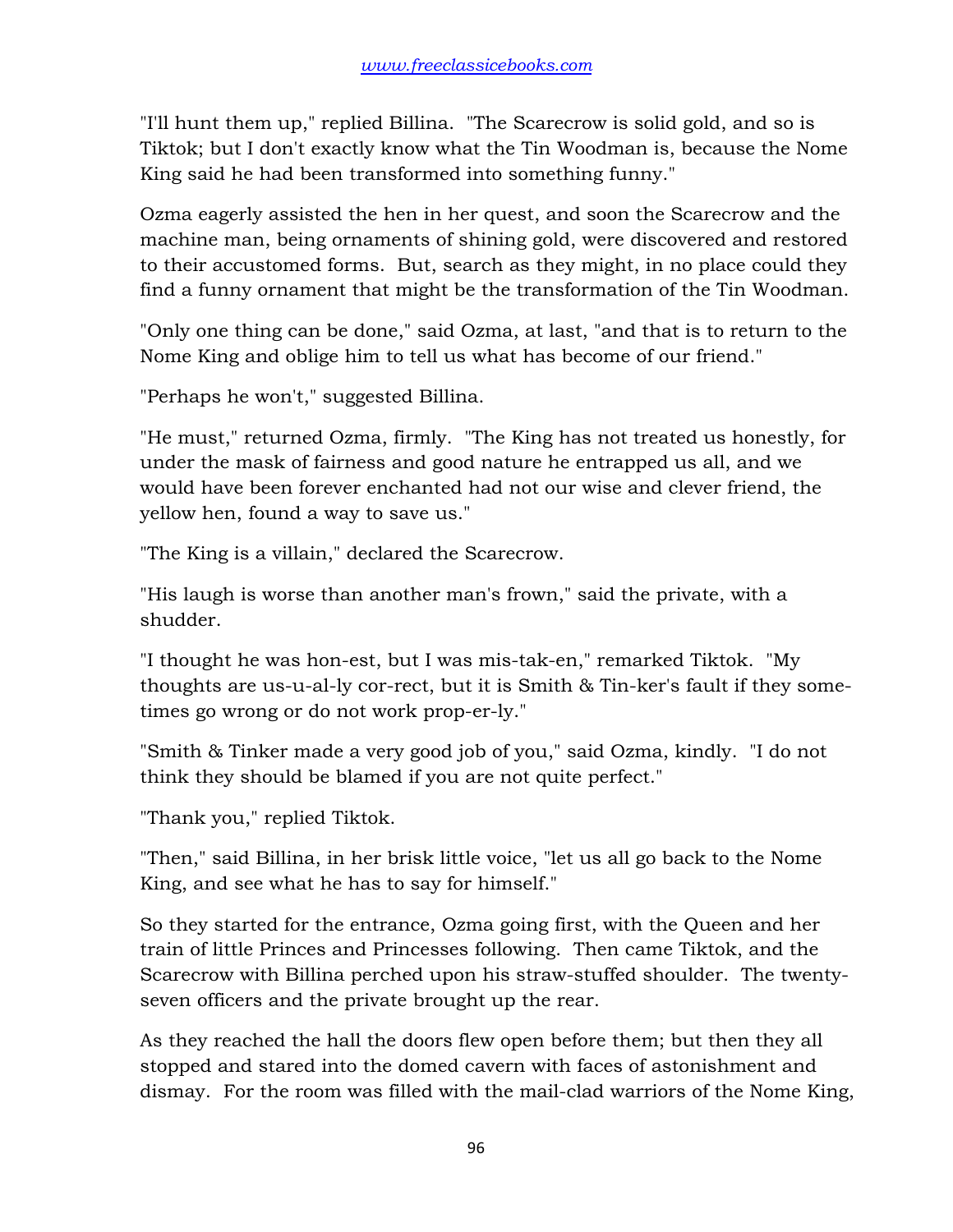rank after rank standing in orderly array. The electric lights upon their brows gleamed brightly, their battle-axes were poised as if to strike down their foes; yet they remained motionless as statues, awaiting the word of command.

And in the center of this terrible army sat the little King upon his throne of rock. But he neither smiled nor laughed. Instead, his face was distorted with rage, and most dreadful to behold.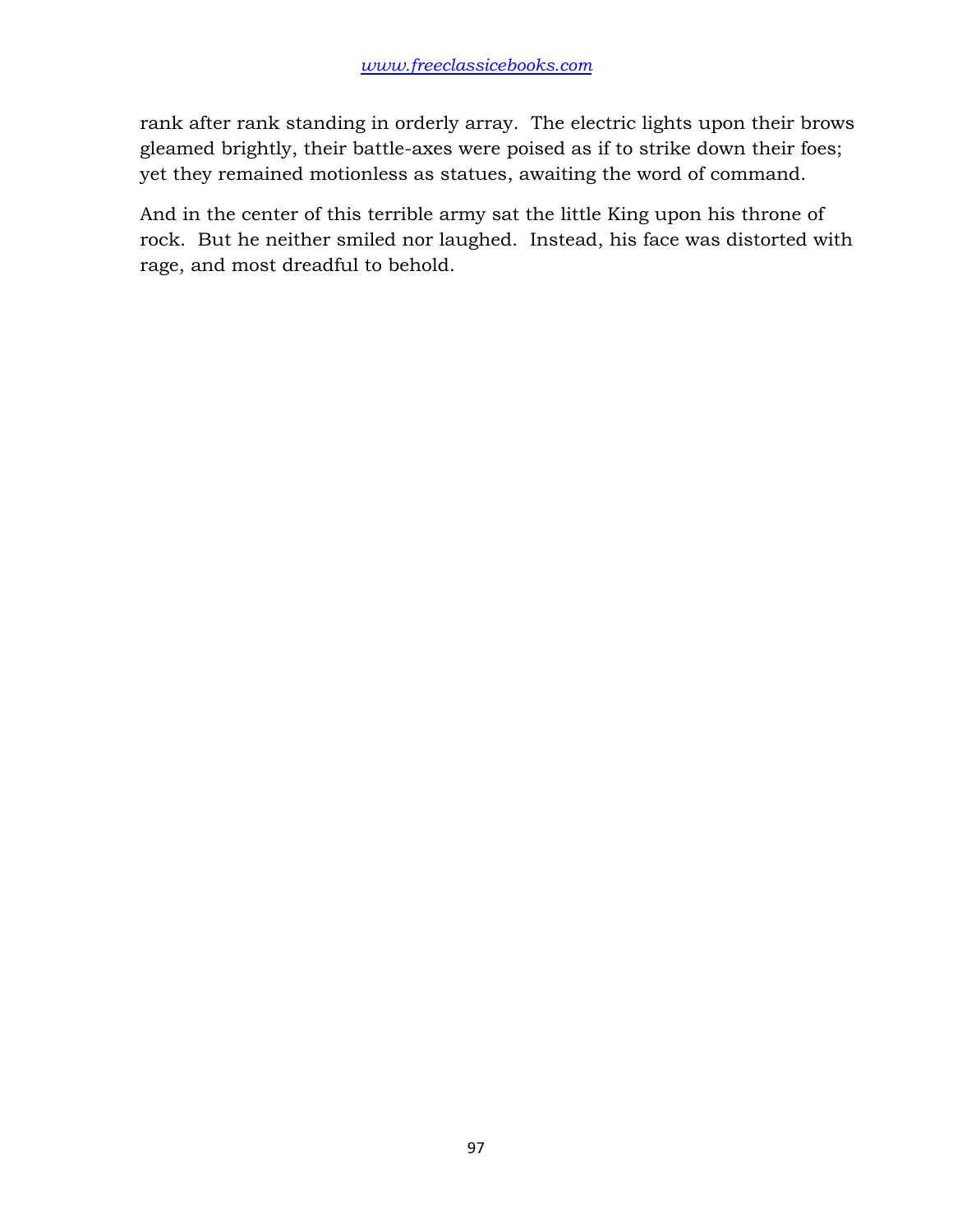### **17. The Scarecrow Wins the Fight**

After Billina had entered the palace Dorothy and Evring sat down to await the success or failure of her mission, and the Nome King occupied his throne and smoked his long pipe for a while in a cheerful and contented mood.

Then the bell above the throne, which sounded whenever an enchantment was broken, began to ring, and the King gave a start of annoyance and exclaimed, "Rocketty-ricketts!"

When the bell rang a second time the King shouted angrily, "Smudge and blazes!" and at a third ring he screamed in a fury, "Hippikaloric!" which must be a dreadful word because we don't know what it means.

After that the bell went on ringing time after time; but the King was now so violently enraged that he could not utter a word, but hopped out of his throne and all around the room in a mad frenzy, so that he reminded Dorothy of a jumping-jack.

The girl was, for her part, filled with joy at every peal of the bell, for it announced the fact that Billina had transformed one more ornament into a living person. Dorothy was also amazed at Billina's success, for she could not imagine how the yellow hen was able to guess correctly from all the bewildering number of articles clustered in the rooms of the palace. But after she had counted ten, and the bell continued to ring, she knew that not only the royal family of Ev, but Ozma and her followers also, were being restored to their natural forms, and she was so delighted that the antics of the angry King only made her laugh merrily.

Perhaps the little monarch could not be more furious than he was before, but the girl's laughter nearly drove him frantic, and he roared at her like a savage beast. Then, as he found that all his enchantments were likely to be dispelled and his victims every one set free, he suddenly ran to the little door that opened upon the balcony and gave the shrill whistle that summoned his warriors.

At once the army filed out of the gold and silver doors in great numbers, and marched up a winding stairs and into the throne room, led by a stern featured Nome who was their captain. When they had nearly filled the throne room they formed ranks in the big underground cavern below, and then stood still until they were told what to do next.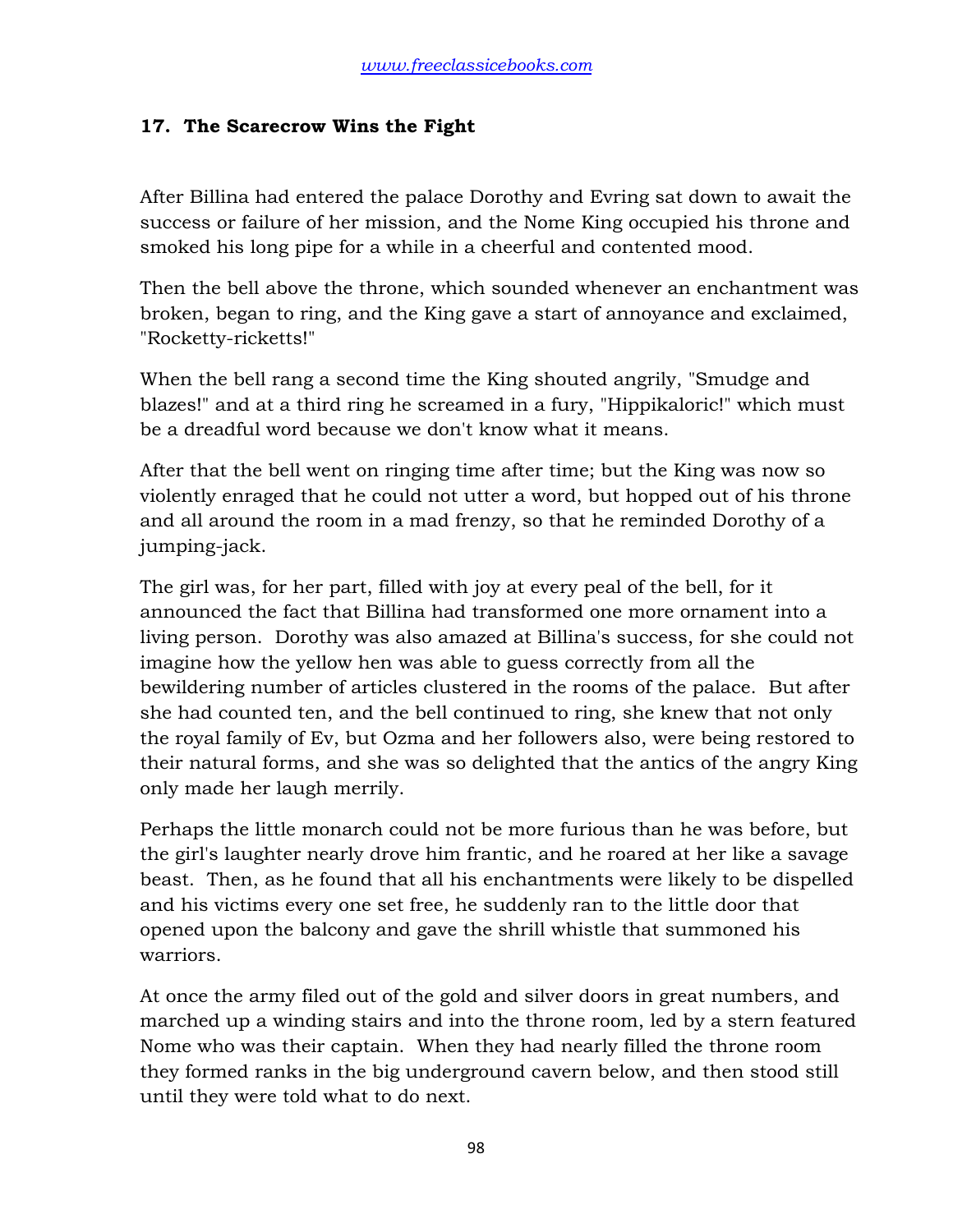Dorothy had pressed back to one side of the cavern when the warriors entered, and now she stood holding little Prince Evring's hand while the great Lion crouched upon one side and the enormous Tiger crouched on the other side.

"Seize that girl!" shouted the King to his captain, and a group of warriors sprang forward to obey. But both the Lion and Tiger snarled so fiercely and bared their strong, sharp teeth so threateningly, that the men drew back in alarm.

"Don't mind them!" cried the Nome King; "they cannot leap beyond the places where they now stand."

"But they can bite those who attempt to touch the girl," said the captain.

"I'll fix that," answered the King. "I'll enchant them again, so that they can't open their jaws."

He stepped out of the throne to do this, but just then the Sawhorse ran up behind him and gave the fat monarch a powerful kick with both his wooden hind legs.

"Ow! Murder! Treason!" yelled the King, who had been hurled against several of his warriors and was considerably bruised. "Who did that?"

"I did," growled the Sawhorse, viciously. "You let Dorothy alone, or I'll kick you again."

"We'll see about that," replied the King, and at once he waved his hand toward the Sawhorse and muttered a magical word. "Aha!" he continued; "NOW let us see you move, you wooden mule!"

But in spite of the magic the Sawhorse moved; and he moved so quickly toward the King, that the fat little man could not get out of his way. Thump-- BANG! came the wooden heels, right against his round body, and the King flew into the air and fell upon the head of his captain, who let him drop flat upon the ground.

"Well, well!" said the King, sitting up and looking surprised. "Why didn't my magic belt work, I wonder?"

"The creature is made of wood," replied the captain. "Your magic will not work on wood, you know."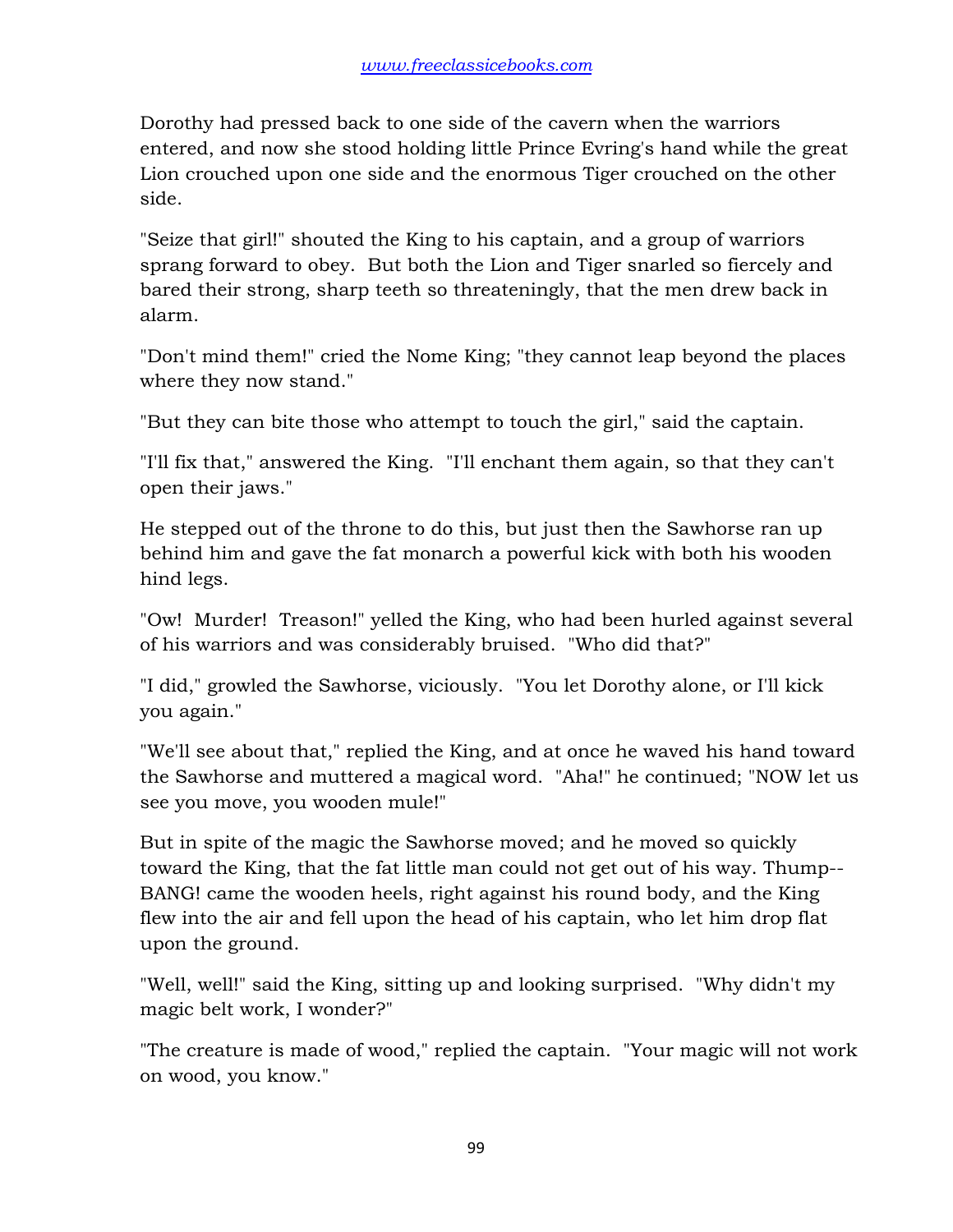"Ah, I'd forgotten that," said the King, getting up and limping to his throne. "Very well, let the girl alone. She can't escape us, anyway."

The warriors, who had been rather confused by these incidents, now formed their ranks again, and the Sawhorse pranced across the room to Dorothy and took a position beside the Hungry Tiger.

At that moment the doors that led to the palace flew open and the people of Ev and the people of Oz were disclosed to view. They paused, astonished, at sight of the warriors and the angry Nome King, seated in their midst.

"Surrender!" cried the King, in a loud voice. "You are my prisoners."

"Go 'long!" answered Billina, from the Scarecrow's shoulder. "You promised me that if I guessed correctly my friends and I might depart in safety. And you always keep your promises."

"I said you might leave the palace in safety," retorted the King; "and so you may, but you cannot leave my dominions. You are my prisoners, and I will hurl you all into my underground dungeons, where the volcanic fires glow and the molten lava flows in every direction, and the air is hotter than blue blazes."

"That will be the end of me, all right," said the Scarecrow, sorrowfully. "One small blaze, blue or green, is enough to reduce me to an ash-heap."

"Do you surrender?" demanded the King.

Billina whispered something in the Scarecrow's ear that made him smile and put his hands in his jacket pockets.

"No!" returned Ozma, boldly answering the King. Then she said to her army:

"Forward, my brave soldiers, and fight for your Ruler and yourselves, unto death!"

"Pardon me, Most Royal Ozma," replied one of her generals; "but I find that I and my brother officers all suffer from heart disease, and the slightest excitement might kill us. If we fight we may get excited. Would it not be well for us to avoid this grave danger?"

"Soldiers should not have heart disease," said Ozma.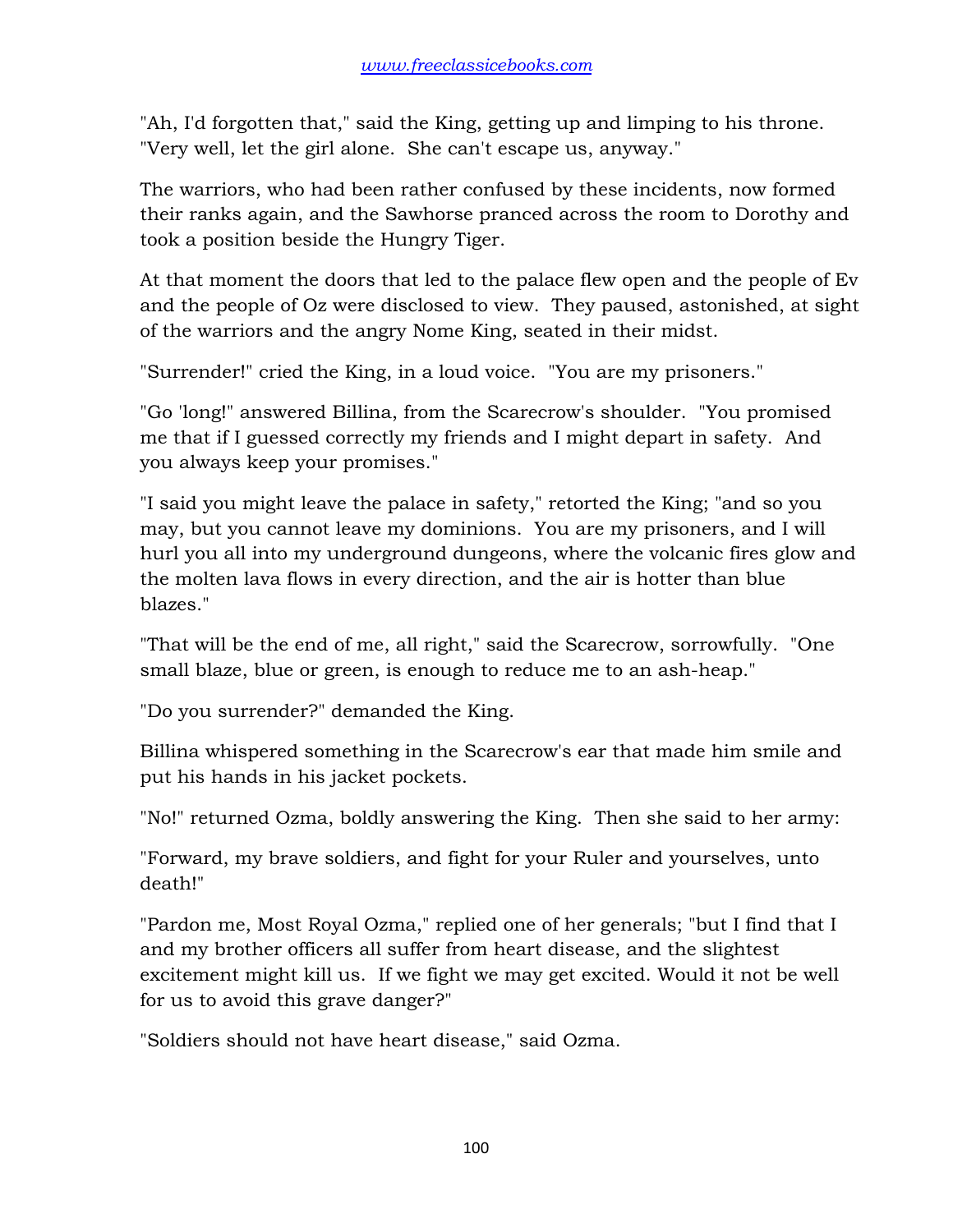"Private soldiers are not, I believe, afflicted that way," declared another general, twirling his moustache thoughtfully. "If your Royal Highness desires, we will order our private to attack yonder warriors."

"Do so," replied Ozma.

"For-ward--march!" cried all the generals, with one voice. "For-ward--march!" yelled the colonels. "For-ward--march!" shouted the majors. "For-ward- march!" commanded the captains.

And at that the private leveled his spear and dashed furiously upon the foe.

The captain of the Nomes was so surprised by this sudden onslaught that he forgot to command his warriors to fight, so that the ten men in the first row, who stood in front of the private's spear, fell over like so many toy soldiers. The spear could not go through their steel armor, however, so the warriors scrambled to their feet again, and by that time the private had knocked over another row of them.

Then the captain brought down his battle-axe with such a strong blow that the private's spear was shattered and knocked from his grasp, and he was helpless to fight any longer.

The Nome King had left his throne and pressed through his warriors to the front ranks, so he could see what was going on; but as he faced Ozma and her friends the Scarecrow, as if aroused to action by the valor of the private, drew one of Billina's eggs from his right jacket pocket and hurled it straight at the little monarch's head.

It struck him squarely in his left eye, where the egg smashed and scattered, as eggs will, and covered his face and hair and beard with its sticky contents.

"Help, help!" screamed the King, clawing with his fingers at the egg, in a struggle to remove it.

"An egg! an egg! Run for your lives!" shouted the captain of the Nomes, in a voice of horror.

And how they DID run! The warriors fairly tumbled over one another in their efforts to escape the fatal poison of that awful egg, and those who could not rush down the winding stair fell off the balcony into the great cavern beneath, knocking over those who stood below them.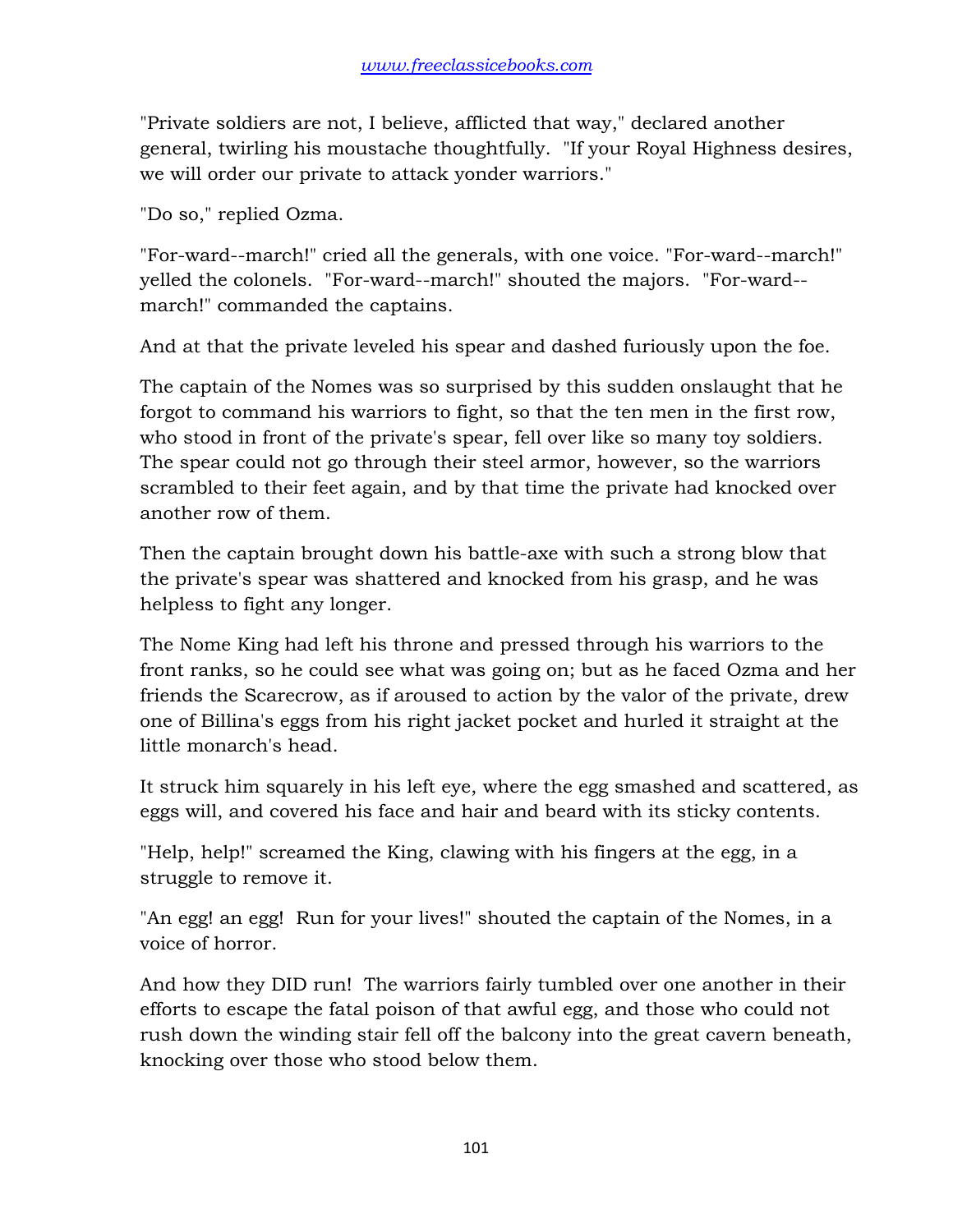Even while the King was still yelling for help his throne room became emptied of every one of his warriors, and before the monarch had managed to clear the egg away from his left eye the Scarecrow threw the second egg against his right eye, where it smashed and blinded him entirely. The King was unable to flee because he could not see which way to run; so he stood still and howled and shouted and screamed in abject fear.

While this was going on, Billina flew over to Dorothy, and perching herself upon the Lion's back the hen whispered eagerly to the girl:

"Get his belt! Get the Nome King's jeweled belt! It unbuckles in the back. Quick, Dorothy--quick!"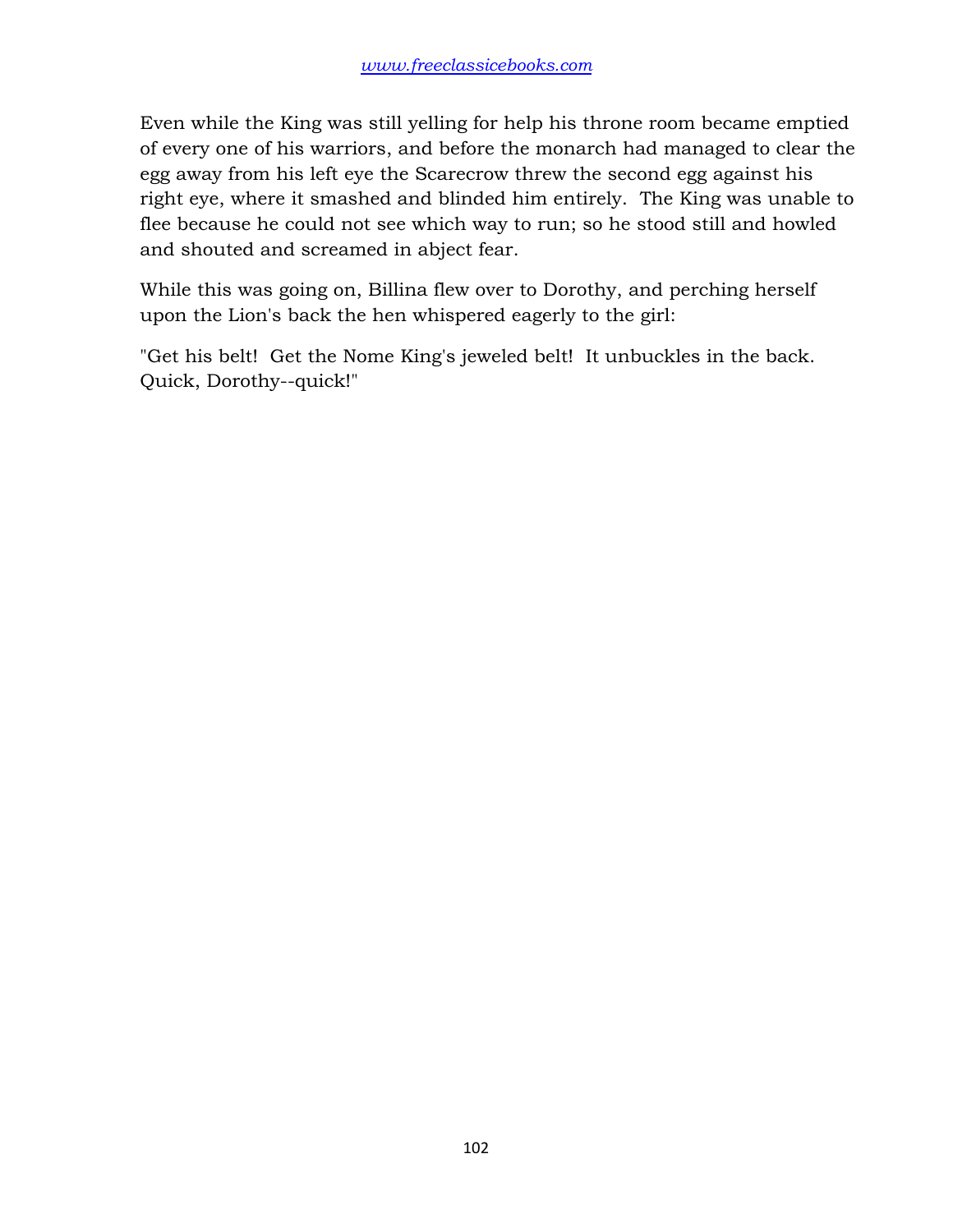#### **18. The Fate of the Tin Woodman**

Dorothy obeyed. She ran at once behind the Nome King, who was still trying to free his eyes from the egg, and in a twinkling she had unbuckled his splendid jeweled belt and carried it away with her to her place beside the Tiger and Lion, where, because she did not know what else to do with it, she fastened it around her own slim waist.

Just then the Chief Steward rushed in with a sponge and a bowl of water, and began mopping away the broken eggs from his master's face. In a few minutes, and while all the party stood looking on, the King regained the use of his eyes, and the first thing he did was to glare wickedly upon the Scarecrow and exclaim:

"I'll make you suffer for this, you hay-stuffed dummy! Don't you know eggs are poison to Nomes?"

"Really," said the Scarecrow, "they DON'T seem to agree with you, although I wonder why."

"They were strictly fresh and above suspicion," said Billina. "You ought to be glad to get them."

"I'll transform you all into scorpions!" cried the King, angrily, and began waving his arms and muttering magic words.

But none of the people became scorpions, so the King stopped and looked at them in surprise.

"What's wrong?" he asked.

"Why, you are not wearing your magic belt," replied the Chief Steward, after looking the King over carefully. "Where is it? What have you done with it?"

The Nome King clapped his hand to his waist, and his rock colored face turned white as chalk.

"It's gone," he cried, helplessly. "It's gone, and I am ruined!"

Dorothy now stepped forward and said: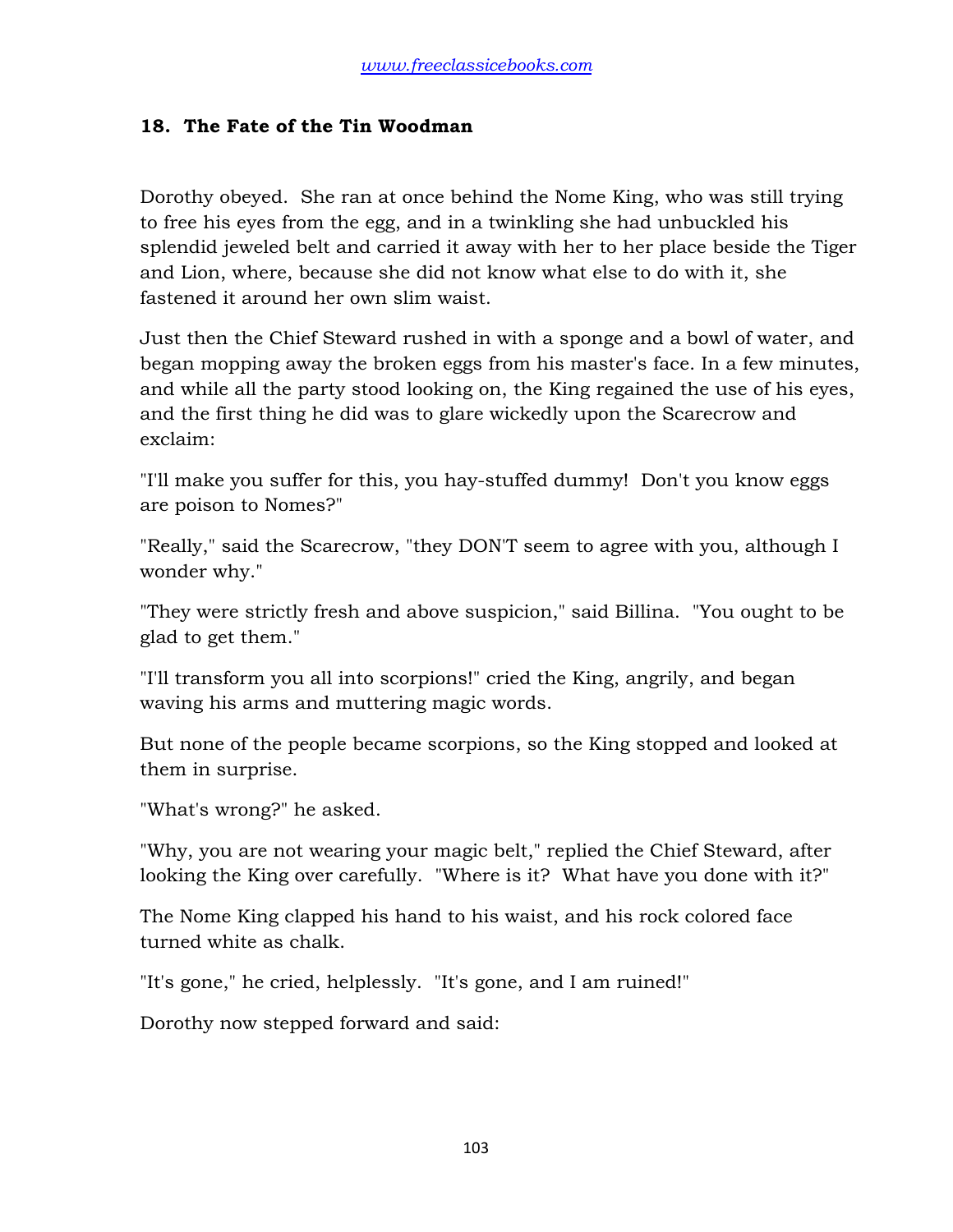"Royal Ozma, and you, Queen of Ev, I welcome you and your people back to the land of the living. Billina has saved you from your troubles, and now we will leave this drea'ful place, and return to Ev as soon as poss'ble."

While the child spoke they could all see that she wore the magic belt, and a great cheer went up from all her friends, which was led by the voices of the Scarecrow and the private. But the Nome King did not join them. He crept back onto his throne like a whipped dog, and lay there bitterly bemoaning his defeat.

"But we have not yet found my faithful follower, the Tin Woodman," said Ozma to Dorothy, "and without him I do not wish to go away."

"Nor I," replied Dorothy, quickly. "Wasn't he in the palace?"

"He must be there," said Billina; "but I had no clue to guide me in guessing the Tin Woodman, so I must have missed him."

"We will go back into the rooms," said Dorothy. "This magic belt, I am sure, will help us to find our dear old friend."

So she re-entered the palace, the doors of which still stood open, and everyone followed her except the Nome King, the Queen of Ev and Prince Evring. The mother had taken the little Prince in her lap and was fondling and kissing him lovingly, for he was her youngest born.

But the others went with Dorothy, and when she came to the middle of the first room the girl waved her hand, as she had seen the King do, and commanded the Tin Woodman, whatever form he might then have, to resume his proper shape. No result followed this attempt, so Dorothy went into another room and repeated it, and so through all the rooms of the palace. Yet the Tin Woodman did not appear to them, nor could they imagine which among the thousands of ornaments was their transformed friend.

Sadly they returned to the throne room, where the King, seeing that they had met with failure, jeered at Dorothy, saying:

"You do not know how to use my belt, so it is of no use to you. Give it back to me and I will let you go free--you and all the people who came with you. As for the royal family of Ev, they are my slaves, and shall remain here."

"I shall keep the belt," said Dorothy.

"But how can you escape, without my consent?" asked the King.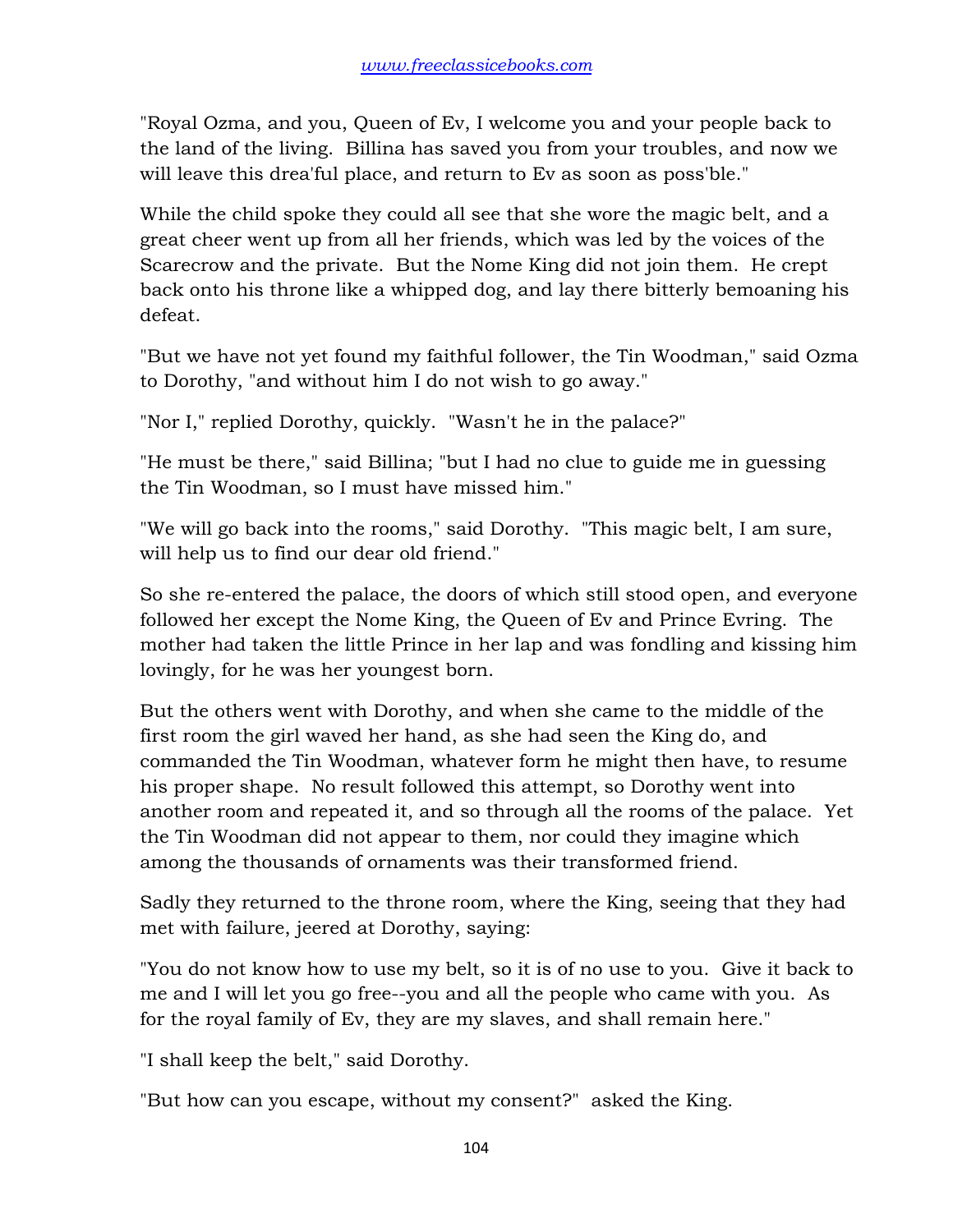"Easily enough," answered the girl. "All we need to do is to walk out the way that we came in."

"Oh, that's all, is it?" sneered the King. "Well, where is the passage through which you entered this room?"

They all looked around, but could not discover the place, for it had long since been closed. Dorothy, however, would not be dismayed. She waved her hand toward the seemingly solid wall of the cavern and said:

"I command the passage to open!"

Instantly the order was obeyed; the opening appeared and the passage lay plainly before them.

The King was amazed, and all the others overjoyed.

"Why, then, if the belt obeys you, were we unable to discover the Tin Woodman?" asked Ozma.

"I can't imagine," said Dorothy.

"See here, girl," proposed the King, eagerly; "give me the belt, and I will tell you what shape the Tin Woodman was changed into, and then you can easily find him."

Dorothy hesitated, but Billina cried out:

"Don't you do it! If the Nome King gets the belt again he will make every one of us prisoners, for we will be in his power. Only by keeping the belt, Dorothy, will you ever be able to leave this place in safety."

"I think that is true," said the Scarecrow. "But I have another idea, due to my excellent brains. Let Dorothy transform the King into a goose-egg unless he agrees to go into the palace and bring out to us the ornament which is our friend Nick Chopper, the Tin Woodman."

"A goose-egg!" echoed the horrified King. "How dreadful!"

"Well, a goose-egg you will be unless you go and fetch us the ornament we want," declared Billina, with a joyful chuckle.

"You can see for yourself that Dorothy is able to use the magic belt all right," added the Scarecrow.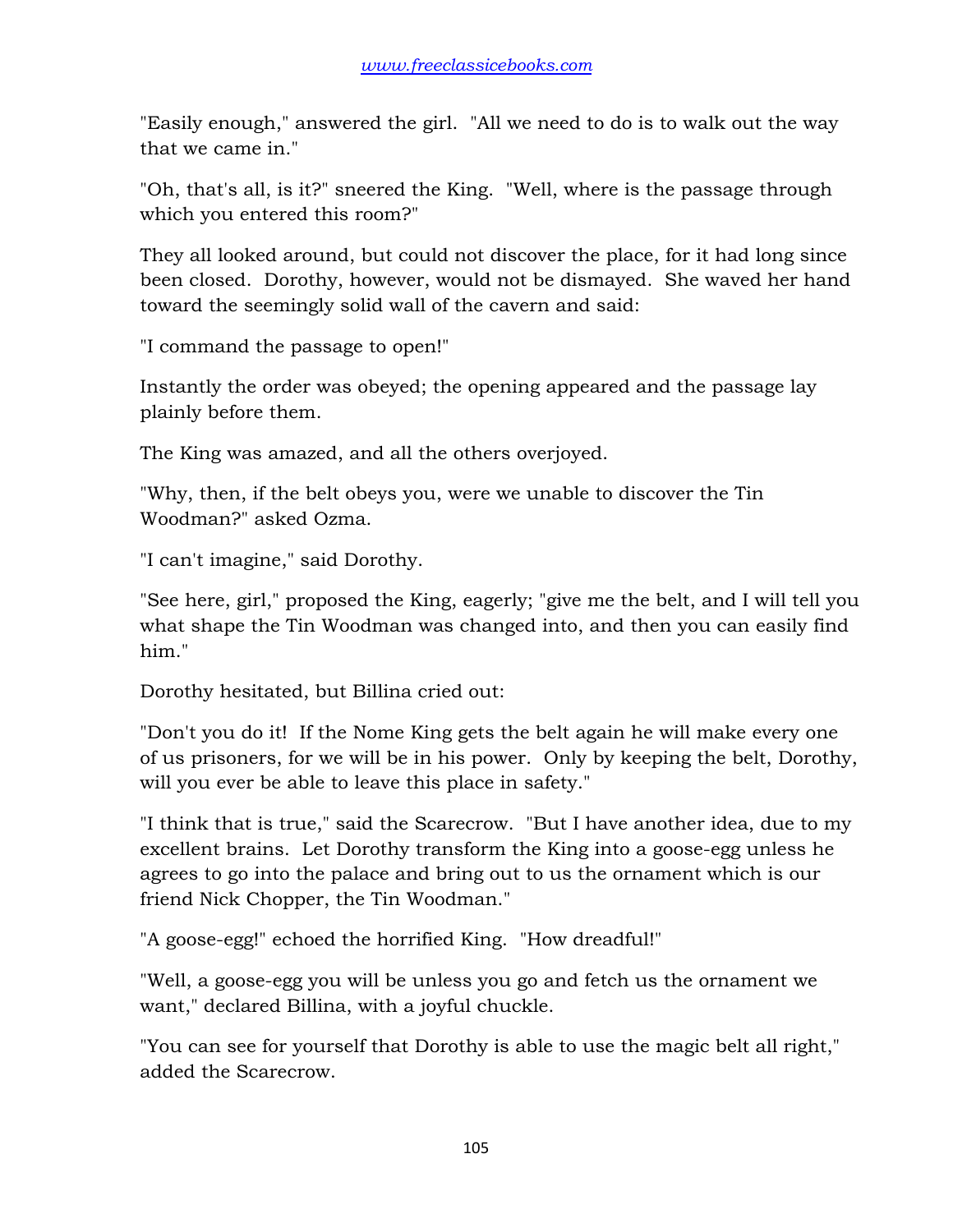The Nome King thought it over and finally consented, for he did not want to be a goose-egg. So he went into the palace to get the ornament which was the transformation of the Tin Woodman, and they all awaited his return with considerable impatience, for they were anxious to leave this underground cavern and see the sunshine once more. But when the Nome King came back he brought nothing with him except a puzzled and anxious expression upon his face.

"He's gone!" he said. "The Tin Woodman is nowhere in the palace."

"Are you sure?" asked Ozma, sternly.

"I'm very sure," answered the King, trembling, "for I know just what I transformed him into, and exactly where he stood. But he is not there, and please don't change me into a goose-egg, because I've done the best I could."

They were all silent for a time, and then Dorothy said:

"There is no use punishing the Nome King any more, and I'm 'fraid we'll have to go away without our friend."

"If he is not here, we cannot rescue him," agreed the Scarecrow, sadly. "Poor Nick! I wonder what has become of him."

"And he owed me six weeks back pay!" said one of the generals, wiping the tears from his eyes with his gold-laced coat sleeve.

Very sorrowfully they determined to return to the upper world without their former companion, and so Ozma gave the order to begin the march through the passage.

The army went first, and then the royal family of Ev, and afterward came Dorothy, Ozma, Billina, the Scarecrow and Tiktok.

They left the Nome King scowling at them from his throne, and had no thought of danger until Ozma chanced to look back and saw a large number of the warriors following them in full chase, with their swords and spears and axes raised to strike down the fugitives as soon as they drew near enough.

Evidently the Nome King had made this last attempt to prevent their escaping him; but it did him no good, for when Dorothy saw the danger they were in she stopped and waved her hand and whispered a command to the magic belt.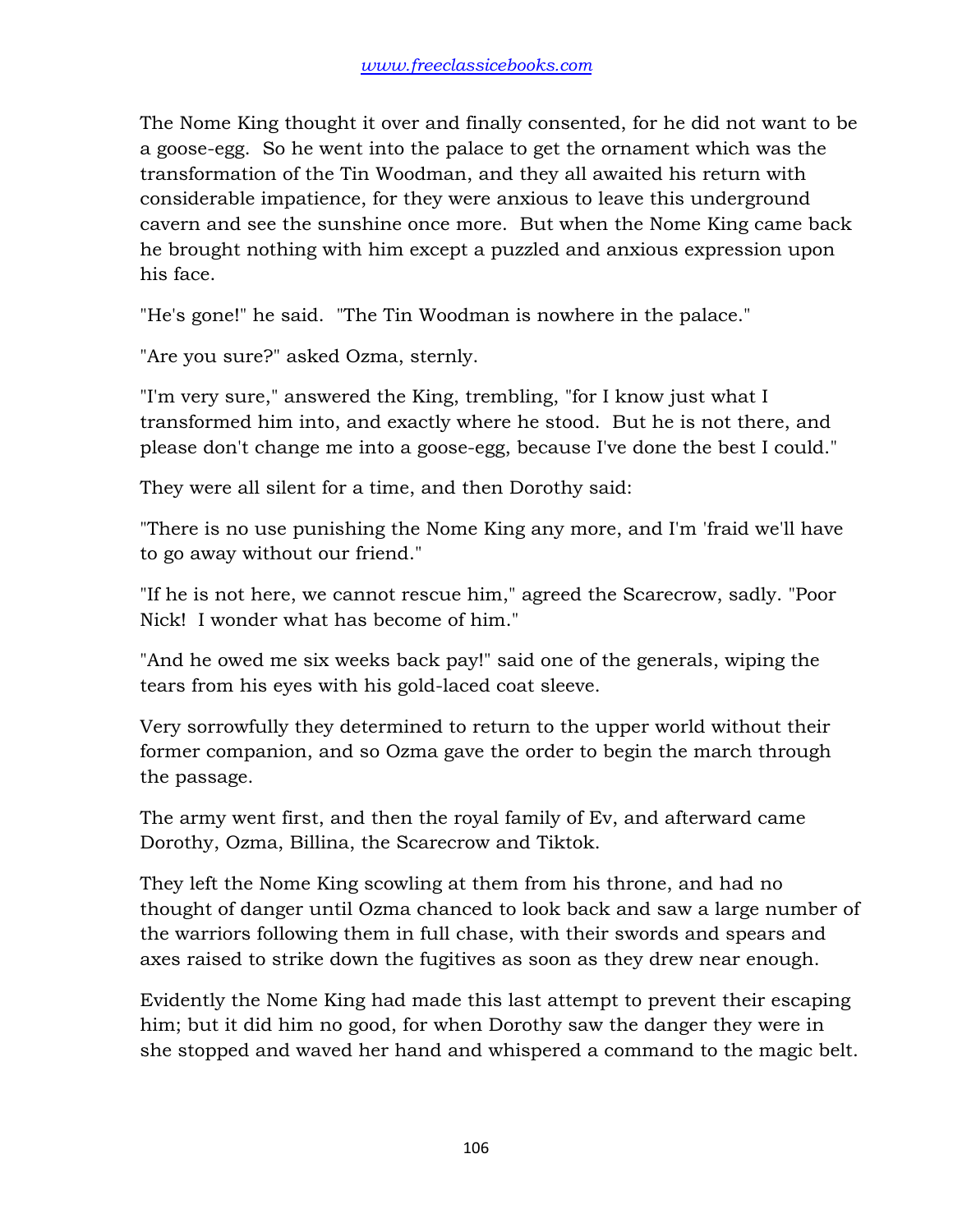Instantly the foremost warriors became eggs, which rolled upon the floor of the cavern in such numbers that those behind could not advance without stepping upon them. But, when they saw the eggs, all desire to advance departed from the warriors, and they turned and fled madly into the cavern, and refused to go back again.

Our friends had no further trouble in reaching the end of the passage, and soon were standing in the outer air upon the gloomy path between the two high mountains. But the way to Ev lay plainly before them, and they fervently hoped that they had seen the last of the Nome King and of his dreadful palace.

The cavalcade was led by Ozma, mounted on the Cowardly Lion, and the Queen of Ev, who rode upon the back of the Tiger. The children of the Queen walked behind her, hand in hand. Dorothy rode the Sawhorse, while the Scarecrow walked and commanded the army in the absence of the Tin Woodman.

Presently the way began to lighten and more of the sunshine to come in between the two mountains. And before long they heard the "thump! thump! thump!" of the giant's hammer upon the road.

"How may we pass the monstrous man of iron?" asked the Queen, anxious for the safety of her children. But Dorothy solved the problem by a word to the magic belt.

The giant paused, with his hammer held motionless in the air, thus allowing the entire party to pass between his cast-iron legs in safety.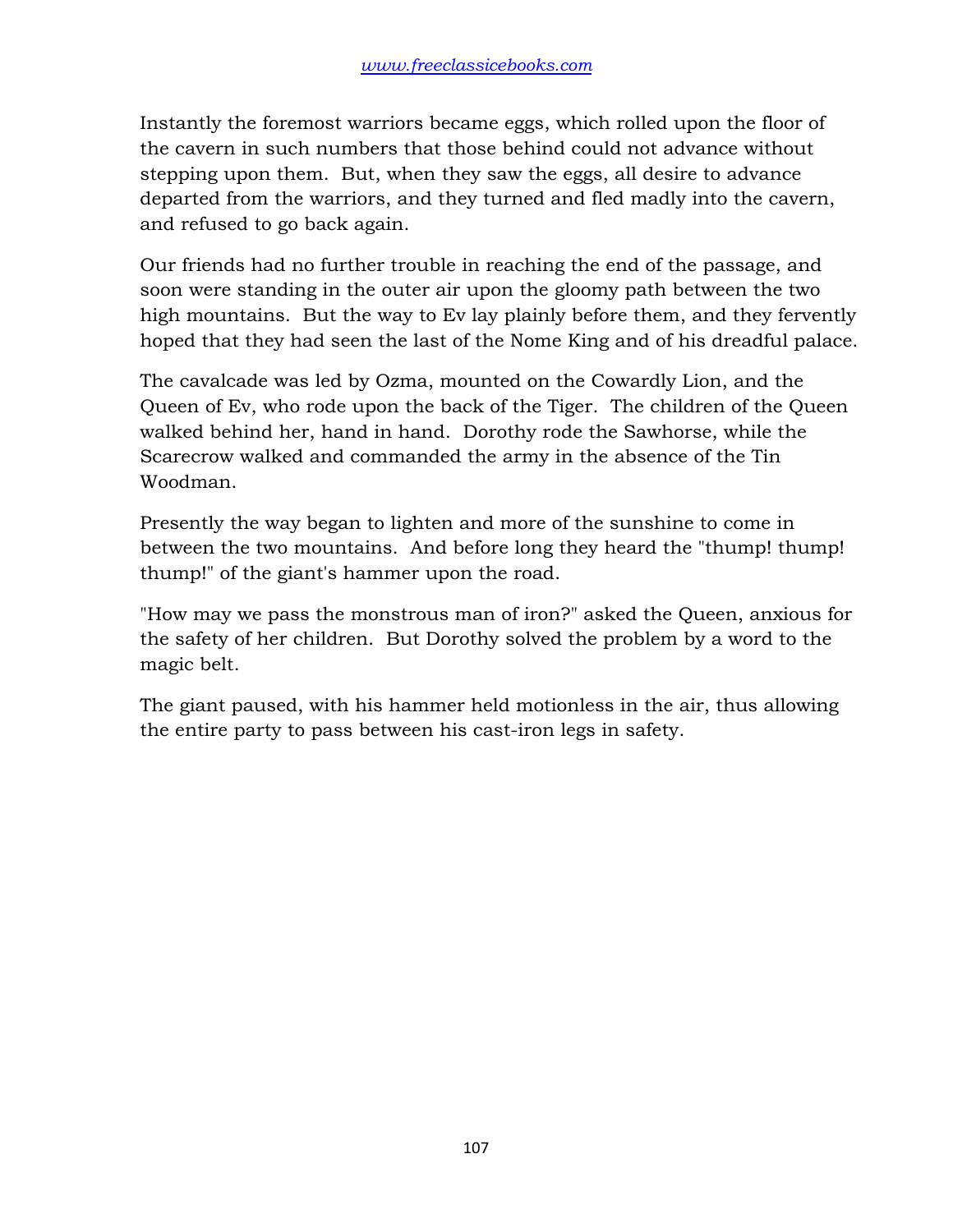# **19. The King of Ev**

If there were any shifting, rock-colored Nomes on the mountain side now, they were silent and respectful, for our adventurers were not annoyed, as before, by their impudent laughter. Really the Nomes had nothing to laugh at, since the defeat of their King.

On the other side they found Ozma's golden chariot, standing as they had left it. Soon the Lion and the Tiger were harnessed to the beautiful chariot, in which was enough room for Ozma and the Queen and six of the royal children.

Little Evring preferred to ride with Dorothy upon the Sawhorse, which had a long back. The Prince had recovered from his shyness and had become very fond of the girl who had rescued him, so they were fast friends and chatted pleasantly together as they rode along. Billina was also perched upon the head of the wooden steed, which seemed not to mind the added weight in the least, and the boy was full of wonder that a hen could talk, and say such sensible things.

When they came to the gulf, Ozma's magic carpet carried them all over in safety; and now they began to pass the trees, in which birds were singing; and the breeze that was wafted to them from the farms of Ev was spicy with flowers and new-mown hay; and the sunshine fell full upon them, to warm them and drive away from their bodies the chill and dampness of the underground kingdom of the Nomes.

"I would be quite content," said the Scarecrow to Tiktok, "were only the Tin Woodman with us. But it breaks my heart to leave him behind."

"He was a fine fel-low," replied Tiktok, "al-though his ma-ter-i-al was not ve-ry du-ra-ble."

"Oh, tin is an excellent material," the Scarecrow hastened to say; "and if anything ever happened to poor Nick Chopper he was always easily soldered. Besides, he did not have to be wound up, and was not liable to get out of order."

"I some-times wish," said Tiktok, "that I was stuffed with straw, as you are. It is hard to be made of cop-per."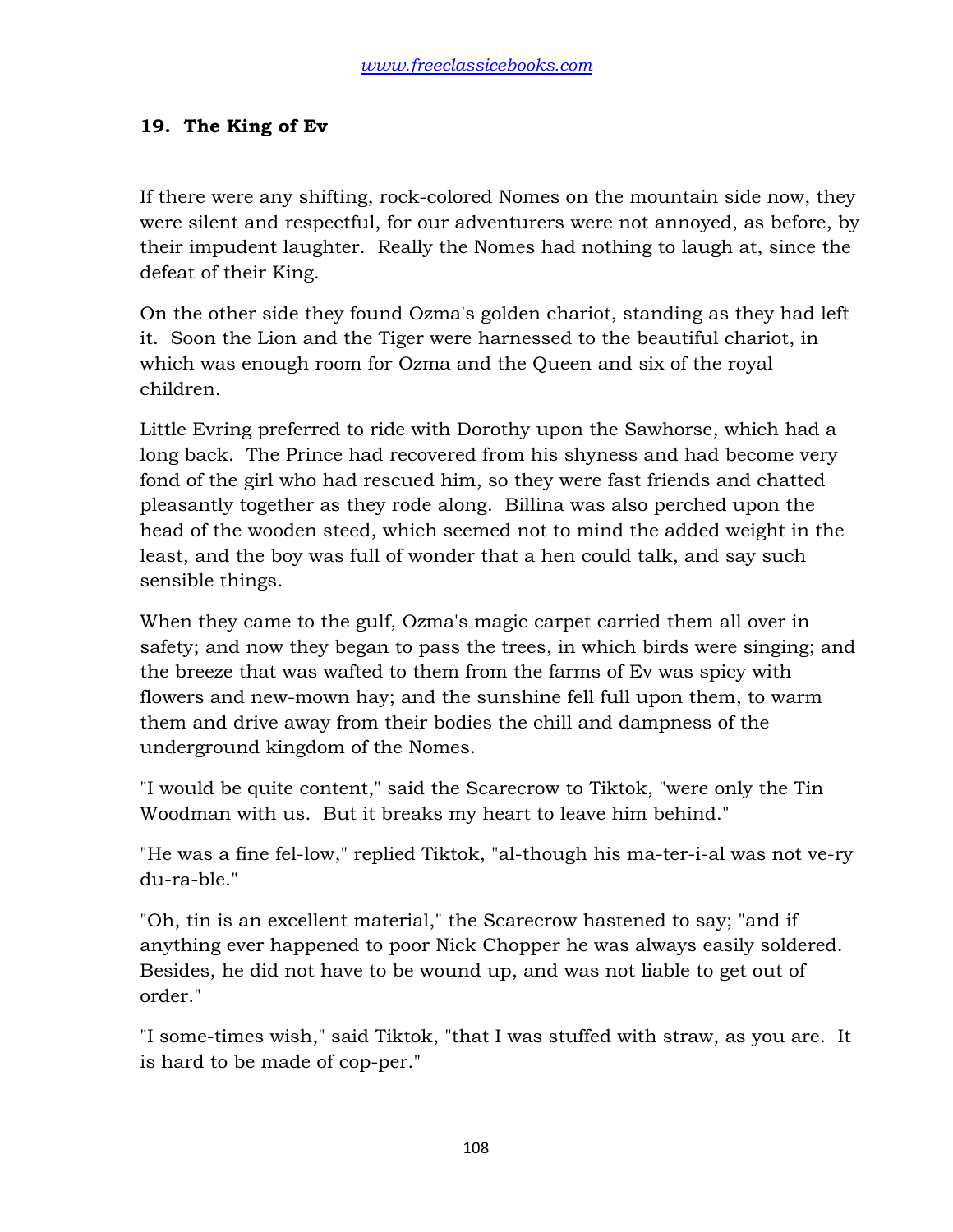"I have no reason to complain of my lot," replied the Scarecrow. "A little fresh straw, now and then, makes me as good as new. But I can never be the polished gentleman that my poor departed friend, the Tin Woodman, was."

You may be sure the royal children of Ev and their Queen mother were delighted at seeing again their beloved country; and when the towers of the palace of Ev came into view they could not forbear cheering at the sight. Little Evring, riding in front of Dorothy, was so overjoyed that he took a curious tin whistle from his pocket and blew a shrill blast that made the Sawhorse leap and prance in sudden alarm.

"What is that?" asked Billina, who had been obliged to flutter her wings in order to keep her seat upon the head of the frightened Sawhorse.

"That's my whistle," said Prince Evring, holding it out upon his hand.

It was in the shape of a little fat pig, made of tin and painted green. The whistle was in the tail of the pig.

"Where did you get it?" asked the yellow hen, closely examining the toy with her bright eyes.

"Why, I picked it up in the Nome King's palace, while Dorothy was making her guesses, and I put it in my pocket," answered the little Prince.

Billina laughed; or at least she made the peculiar cackle that served her for a laugh.

"No wonder I couldn't find the Tin Woodman," she said; "and no wonder the magic belt didn't make him appear, or the King couldn't find him, either!"

"What do you mean?" questioned Dorothy.

"Why, the Prince had him in his pocket," cried Billina, cackling again.

"I did not!" protested little Evring. "I only took the whistle."

"Well, then, watch me," returned the hen, and reaching out a claw she touched the whistle and said "Ev."

Swish!

"Good afternoon," said the Tin Woodman, taking off his funnel cap and bowing to Dorothy and the Prince. "I think I must have been asleep for the first time since I was made of tin, for I do not remember our leaving the Nome King."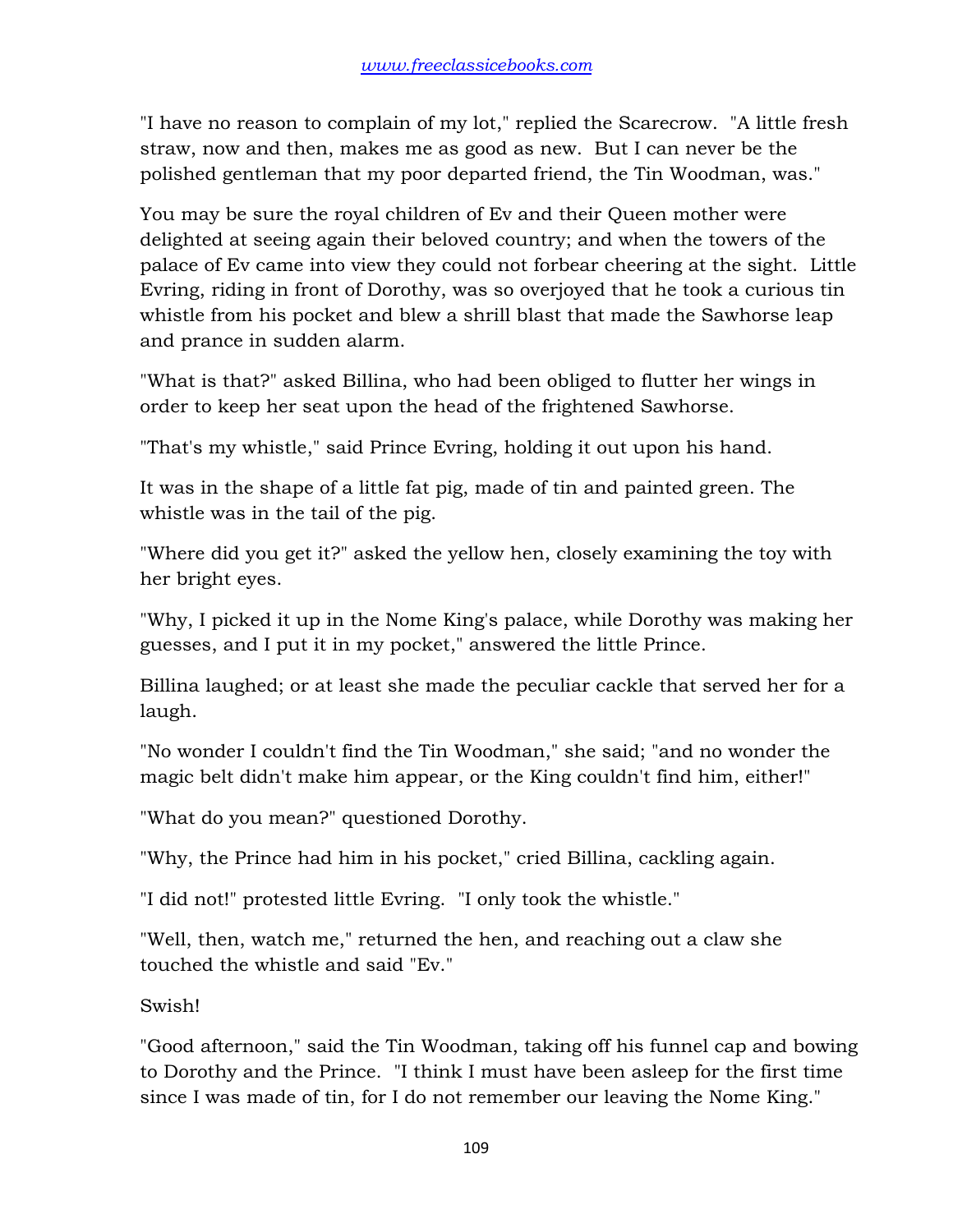"You have been enchanted," answered the girl, throwing an arm around her old friend and hugging him tight in her joy. "But it's all right, now."

"I want my whistle!" said the little Prince, beginning to cry.

"Hush!" cautioned Billina. "The whistle is lost, but you may have another when you get home."

The Scarecrow had fairly thrown himself upon the bosom of his old comrade, so surprised and delighted was he to see him again, and Tiktok squeezed the Tin Woodman's hand so earnestly that he dented some of his fingers. Then they had to make way for Ozma to welcome the tin man, and the army caught sight of him and set up a cheer, and everybody was delighted and happy.

For the Tin Woodman was a great favorite with all who knew him, and his sudden recovery after they had thought he was lost to them forever was indeed a pleasant surprise.

Before long the cavalcade arrived at the royal palace, where a great crowd of people had gathered to welcome their Queen and her ten children. There was much shouting and cheering, and the people threw flowers in their path, and every face wore a happy smile.

They found the Princess Langwidere in her mirrored chamber, where she was admiring one of her handsomest heads--one with rich chestnut hair, dreamy walnut eyes and a shapely hickorynut nose. She was very glad to be relieved of her duties to the people of Ev, and the Queen graciously permitted her to retain her rooms and her cabinet of heads as long as she lived.

Then the Queen took her eldest son out upon a balcony that overlooked the crowd of subjects gathered below, and said to them:

"Here is your future ruler, King Evardo Fifteenth. He is fifteen years of age, has fifteen silver buckles on his jacket and is the fifteenth Evardo to rule the land of Ev."

The people shouted their approval fifteen times, and even the Wheelers, some of whom were present, loudly promised to obey the new King.

So the Queen placed a big crown of gold, set with rubies, upon Evardo's head, and threw an ermine robe over his shoulders, and proclaimed him King; and he bowed gratefully to all his subjects and then went away to see if he could find any cake in the royal pantry.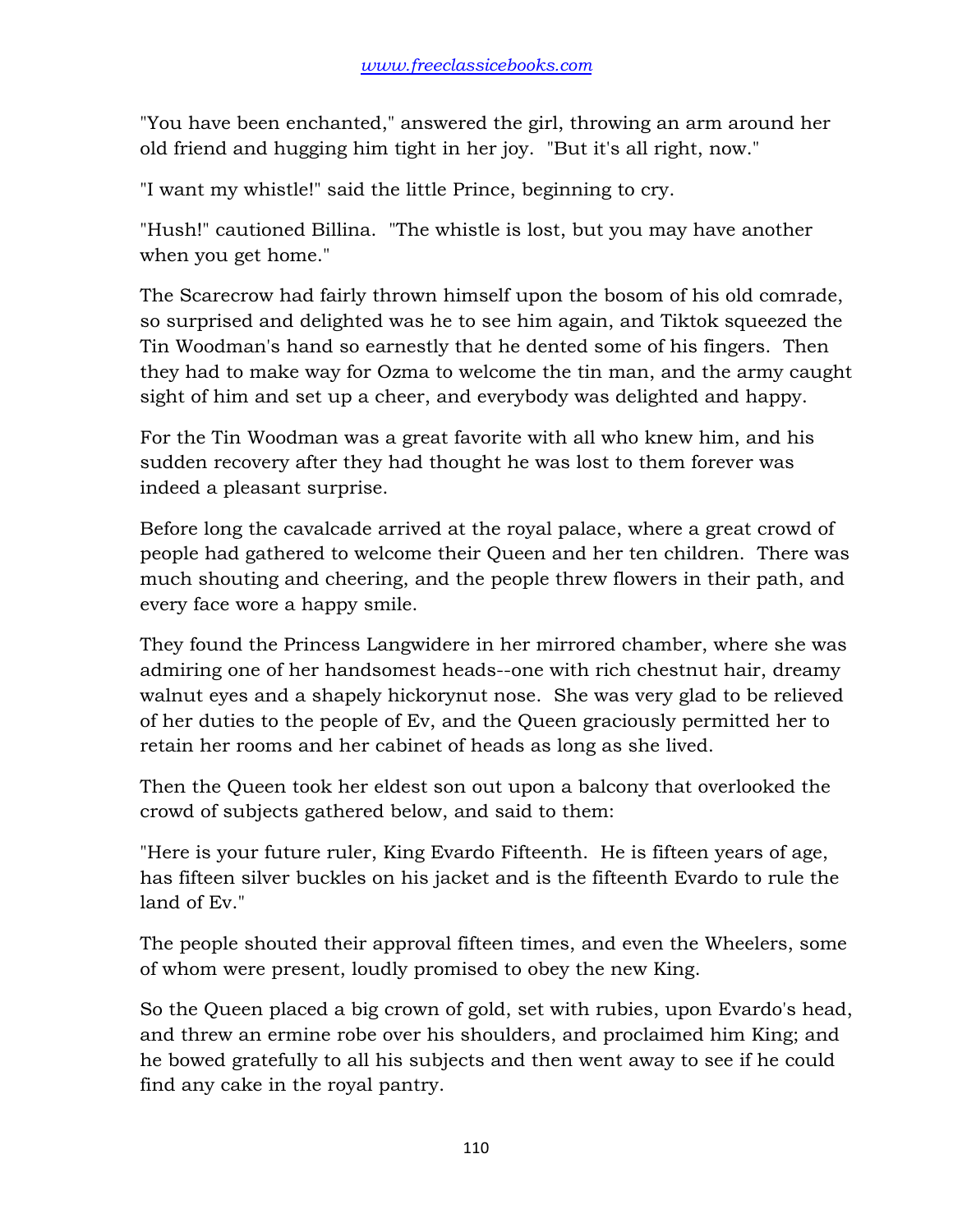Ozma of Oz and her people, as well as Dorothy, Tiktok and Billina, were splendidly entertained by the Queen mother, who owed all her happiness to their kind offices; and that evening the yellow hen was publicly presented with a beautiful necklace of pearls and sapphires, as a token of esteem from the new King.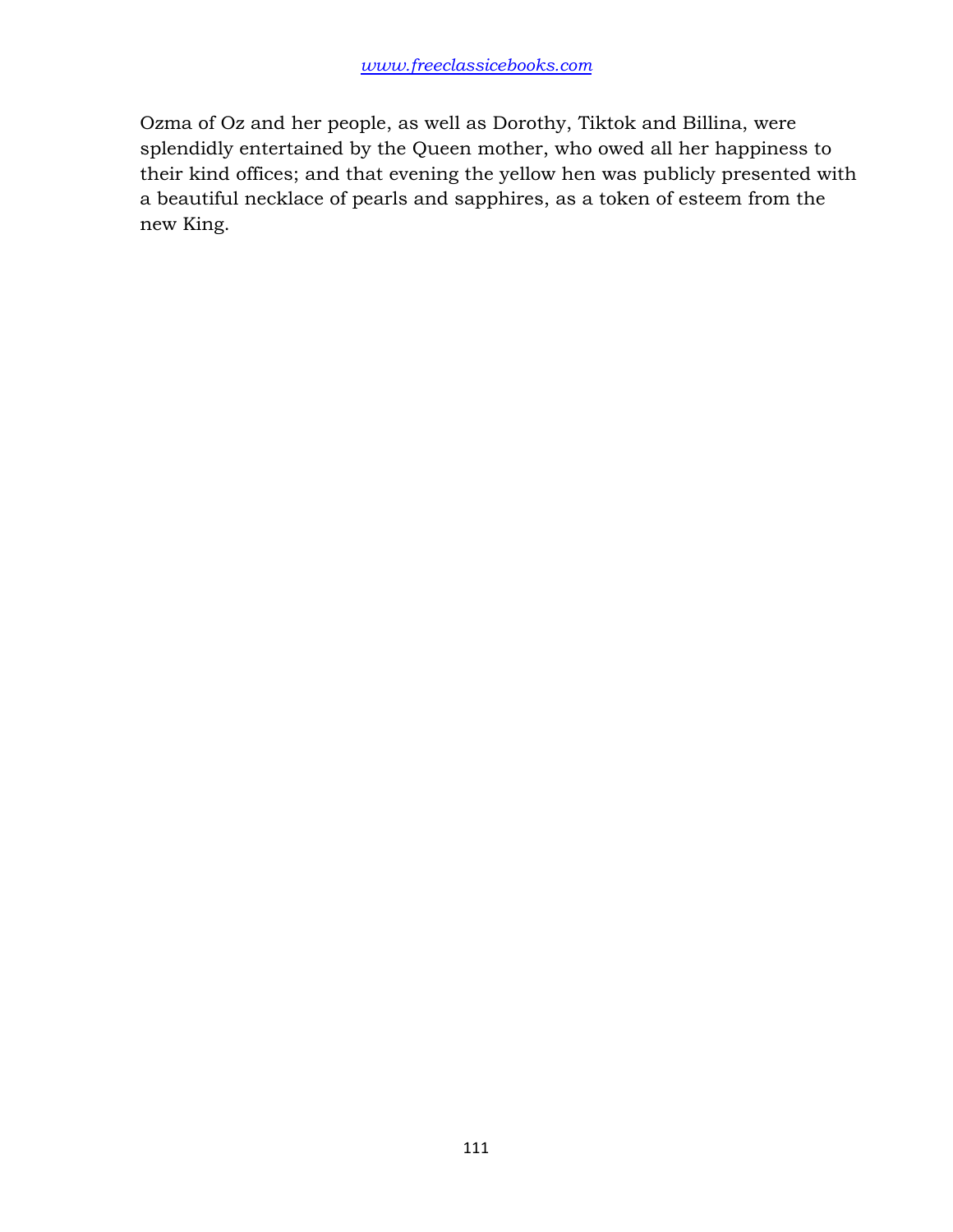## **20. The Emerald City**

Dorothy decided to accept Ozma's invitation to return with her to the Land of Oz. There was no greater chance of her getting home from Ev than from Oz, and the little girl was anxious to see once more the country where she had encountered such wonderful adventures. By this time Uncle Henry would have reached Australia in his ship, and had probably given her up for lost; so he couldn't worry any more than he did if she stayed away from him a while longer. So she would go to Oz.

They bade good-bye to the people of Ev, and the King promised Ozma that he would ever be grateful to her and render the Land of Oz any service that might lie within his power.

And then they approached the edge of the dangerous desert, and Ozma threw down the magic carpet, which at once unrolled far enough for all of them to walk upon it without being crowded.

Tiktok, claiming to be Dorothy's faithful follower because he belonged to her, had been permitted to join the party, and before they started the girl wound up his machinery as far as possible, and the copper man stepped off as briskly as any one of them.

Ozma also invited Billina to visit the Land of Oz, and the yellow hen was glad enough to go where new sights and scenes awaited her.

They began the trip across the desert early in the morning, and as they stopped only long enough for Billina to lay her daily egg, before sunset they espied the green slopes and wooded hills of the beautiful Land of Oz. They entered it in the Munchkin territory, and the King of the Munchkins met them at the border and welcomed Ozma with great respect, being very pleased by her safe return. For Ozma of Oz ruled the King of the Munchkins, the King of the Winkies, the King of the Quadlings and the King of the Gillikins just as those kings ruled their own people; and this supreme ruler of the Land of Oz lived in a great town of her own, called the Emerald City, which was in the exact center of the four kingdoms of the Land of Oz.

The Munchkin king entertained them at his palace that night, and in the morning they set out for the Emerald City, travelling over a road of yellow brick that led straight to the jewel-studded gates. Everywhere the people turned out to greet their beloved Ozma, and to hail joyfully the Scarecrow, the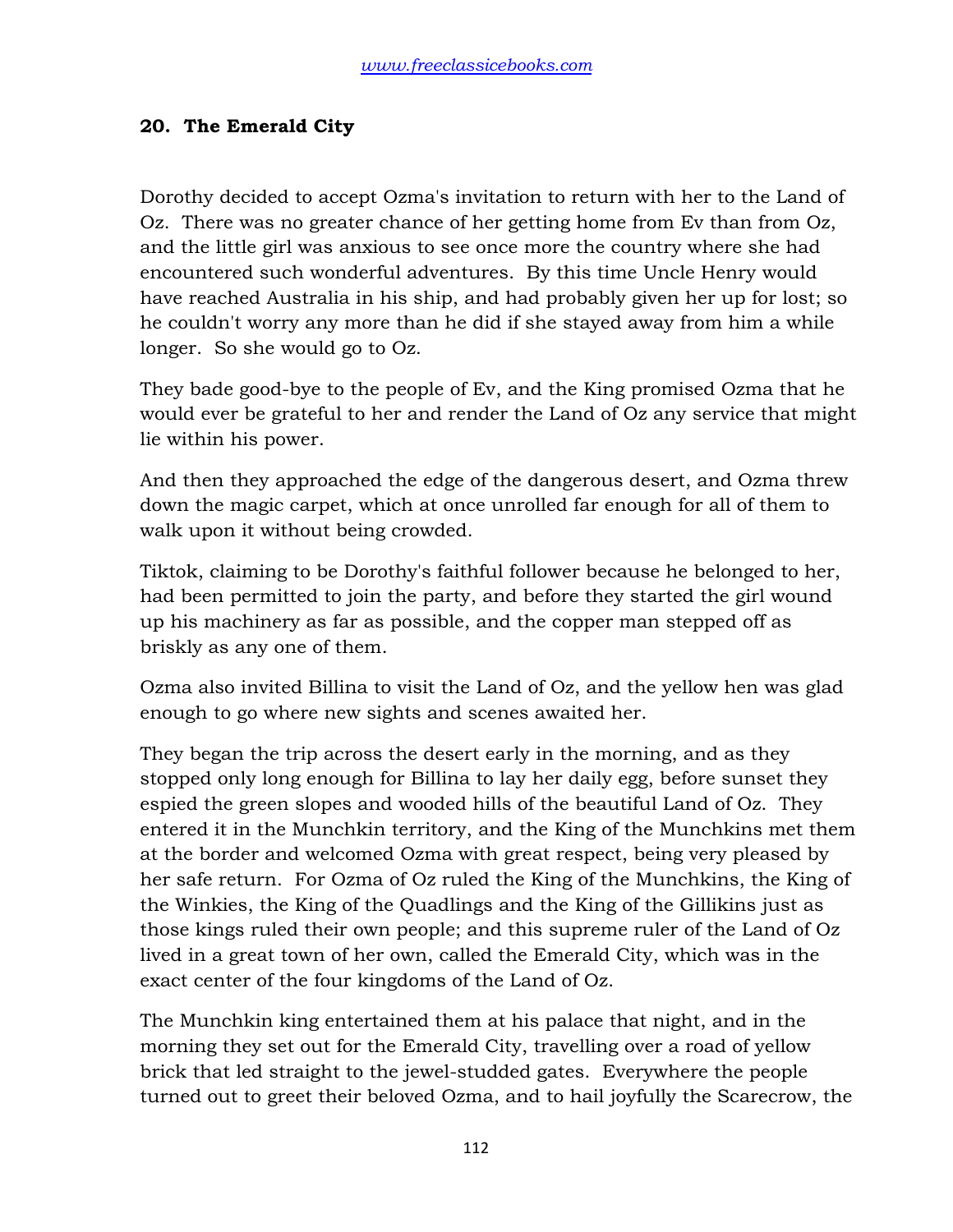Tin Woodman and the Cowardly Lion, who were popular favorites. Dorothy, too, remembered some of the people, who had befriended her on the occasion of her first visit to Oz, and they were well pleased to see the little Kansas girl again, and showered her with compliments and good wishes.

At one place, where they stopped to refresh themselves, Ozma accepted a bowl of milk from the hands of a pretty dairy-maid. Then she looked at the girl more closely, and exclaimed:

"Why, it's Jinjur--isn't it!"

"Yes, your Highness," was the reply, as Jinjur dropped a low curtsy. And Dorothy looked wonderingly at this lively appearing person, who had once assembled an army of women and driven the Scarecrow from the throne of the Emerald City, and even fought a battle with the powerful army of Glinda the Sorceress.

"I've married a man who owns nine cows," said Jinjur to Ozma, "and now I am happy and contented and willing to lead a quiet life and mind my own business."

"Where is your husband?" asked Ozma.

"He is in the house, nursing a black eye," replied Jinjur, calmly. "The foolish man would insist upon milking the red cow when I wanted him to milk the white one; but he will know better next time, I am sure."

Then the party moved on again, and after crossing a broad river on a ferry and passing many fine farm houses that were dome shaped and painted a pretty green color, they came in sight of a large building that was covered with flags and bunting.

"I don't remember that building," said Dorothy. "What is it?"

"That is the College of Art and Athletic Perfection," replied Ozma. "I had it built quite recently, and the Woggle-Bug is its president. It keeps him busy, and the young men who attend the college are no worse off than they were before. You see, in this country are a number of youths who do not like to work, and the college is an excellent place for them."

And now they came in sight of the Emerald City, and the people flocked out to greet their lovely ruler. There were several bands and many officers and officials of the realm, and a crowd of citizens in their holiday attire.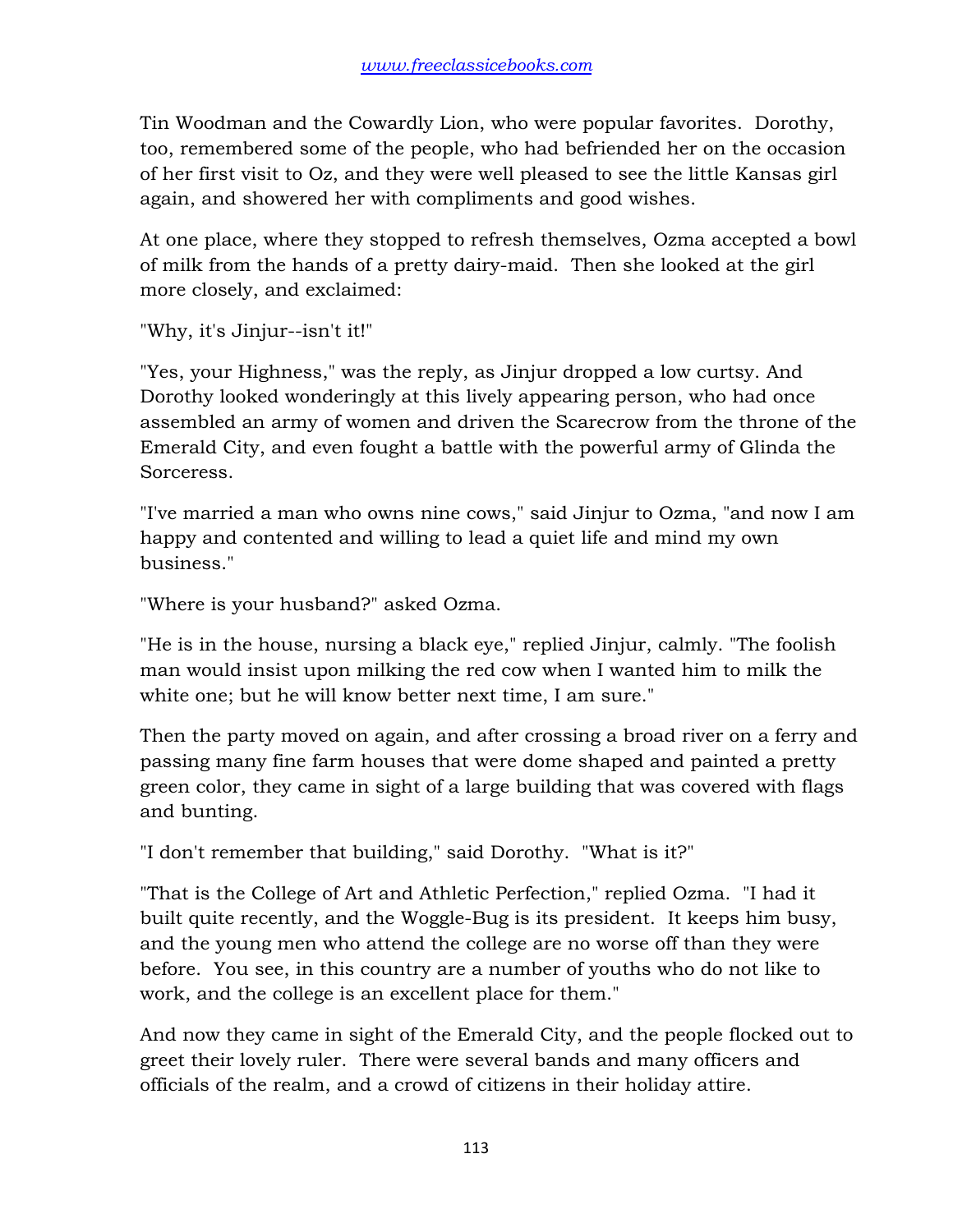Thus the beautiful Ozma was escorted by a brilliant procession to her royal city, and so great was the cheering that she was obliged to constantly bow to the right and left to acknowledge the greetings of her subjects.

That evening there was a grand reception in the royal palace, attended by the most important persons of Oz, and Jack Pumpkinhead, who was a little overripe but still active, read an address congratulating Ozma of Oz upon the success of her generous mission to rescue the royal family of a neighboring kingdom.

Then magnificent gold medals set with precious stones were presented to each of the twenty-six officers; and the Tin Woodman was given a new axe studded with diamonds; and the Scarecrow received a silver jar of complexion powder. Dorothy was presented with a pretty coronet and made a Princess of Oz, and Tiktok received two bracelets set with eight rows of very clear and sparkling emeralds.

Afterward they sat down to a splendid feast, and Ozma put Dorothy at her right and Billina at her left, where the hen sat upon a golden roost and ate from a jeweled platter. Then were placed the Scarecrow, the Tin Woodman and Tiktok, with baskets of lovely flowers before them, because they did not require food. The twenty-six officers were at the lower end of the table, and the Lion and the Tiger also had seats, and were served on golden platters, that held a half a bushel at one time.

The wealthiest and most important citizens of the Emerald City were proud to wait upon these famous adventurers, and they were assisted by a sprightly little maid named Jellia Jamb, whom the Scarecrow pinched upon her rosy cheeks and seemed to know very well.

During the feast Ozma grew thoughtful, and suddenly she asked:

"Where is the private?"

"Oh, he is sweeping out the barracks," replied one of the generals, who was busy eating a leg of a turkey. "But I have ordered him a dish of bread and molasses to eat when his work is done."

"Let him be sent for," said the girl ruler.

While they waited for this command to be obeyed, she enquired:

"Have we any other privates in the armies?"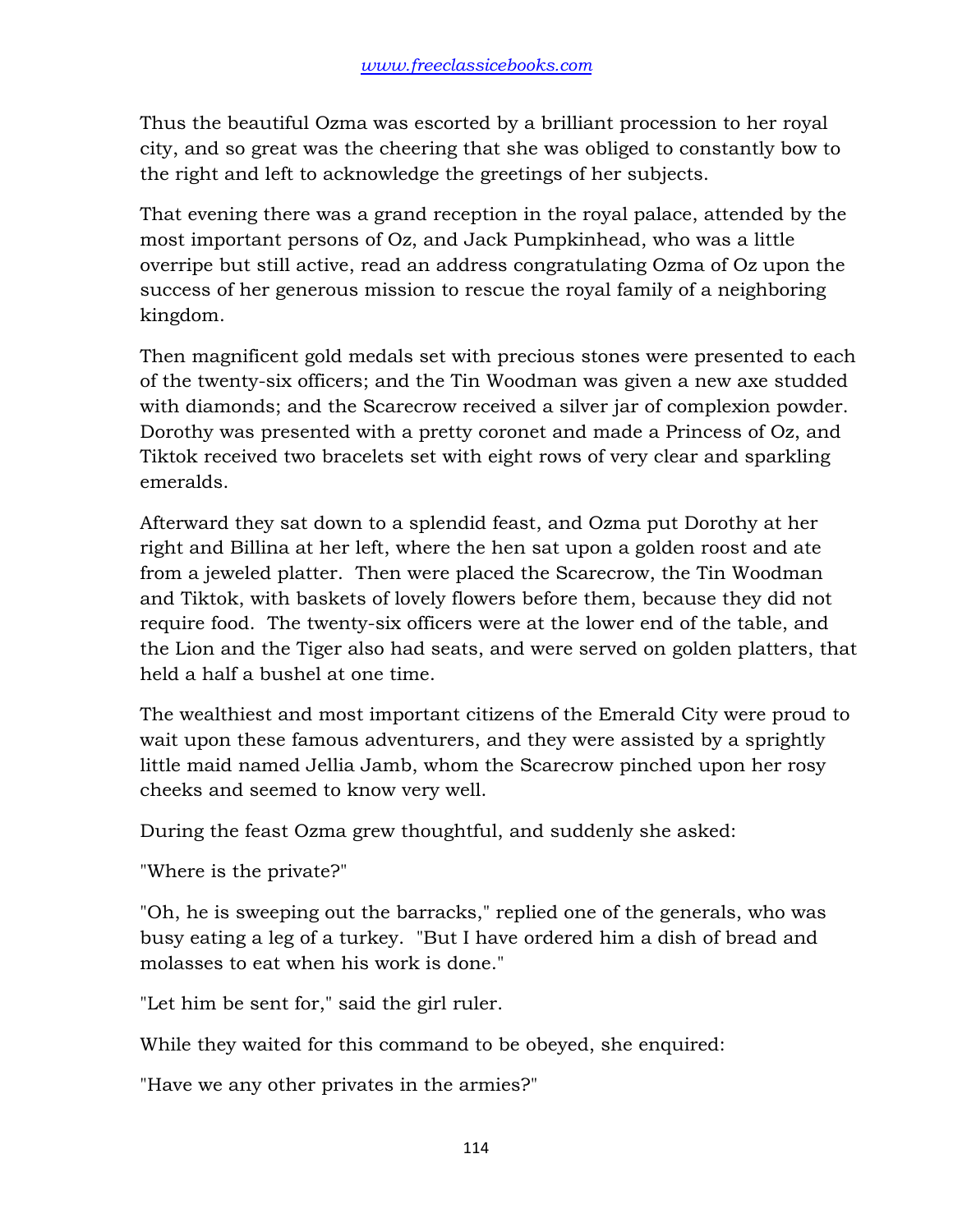"Oh, yes," replied the Tin Woodman, "I believe there are three, altogether."

The private now entered, saluting his officers and the royal Ozma very respectfully.

"What is your name, my man?" asked the girl.

"Omby Amby," answered the private.

"Then, Omby Amby," said she, "I promote you to be Captain General of all the armies of my kingdom, and especially to be Commander of my Body Guard at the royal palace."

"It is very expensive to hold so many offices," said the private, hesitating. "I have no money with which to buy uniforms."

"You shall be supplied from the royal treasury," said Ozma.

Then the private was given a seat at the table, where the other officers welcomed him cordially, and the feasting and merriment were resumed.

Suddenly Jellia Jamb exclaimed:

"There is nothing more to eat! The Hungry Tiger has consumed everything!"

"But that is not the worst of it," declared the Tiger, mournfully. "Somewhere or somehow, I've actually lost my appetite!"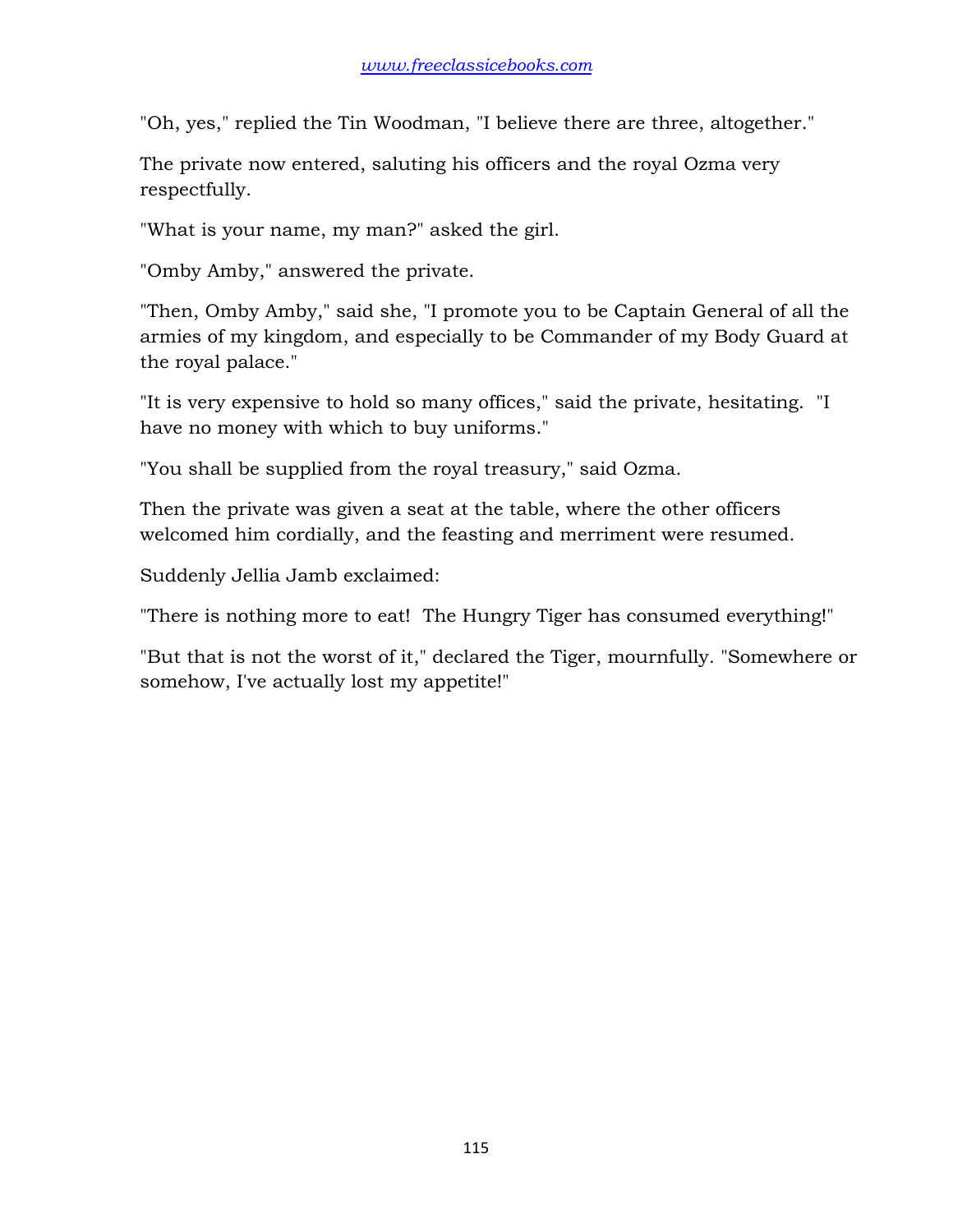## **21. Dorothy's Magic Belt**

Dorothy passed several very happy weeks in the Land of Oz as the guest of the royal Ozma, who delighted to please and interest the little Kansas girl. Many new acquaintances were formed and many old ones renewed, and wherever she went Dorothy found herself among friends.

One day, however, as she sat in Ozma's private room, she noticed hanging upon the wall a picture which constantly changed in appearance, at one time showing a meadow and at another time a forest, a lake or a village.

"How curious!" she exclaimed, after watching the shifting scenes for a few moments.

"Yes," said Ozma, "that is really a wonderful invention in magic. If I wish to see any part of the world or any person living, I need only express the wish and it is shown in the picture."

"May I use it?" asked Dorothy, eagerly.

"Of course, my dear."

"Then I'd like to see the old Kansas farm, and Aunt Em," said the girl.

Instantly the well remembered farmhouse appeared in the picture, and Aunt Em could be seen quite plainly. She was engaged in washing dishes by the kitchen window and seemed quite well and contented. The hired men and the teams were in the harvest fields behind the house, and the corn and wheat seemed to the child to be in prime condition. On the side porch Dorothy's pet dog, Toto, was lying fast asleep in the sun, and to her surprise old Speckles was running around with a brood of twelve new chickens trailing after her.

"Everything seems all right at home," said Dorothy, with a sigh of relief. "Now I wonder what Uncle Henry is doing."

The scene in the picture at once shifted to Australia, where, in a pleasant room in Sydney, Uncle Henry was seated in an easy chair, solemnly smoking his briar pipe. He looked sad and lonely, and his hair was now quite white and his hands and face thin and wasted.

"Oh!" cried Dorothy, in an anxious voice, "I'm sure Uncle Henry isn't getting any better, and it's because he is worried about me. Ozma, dear, I must go to him at once!"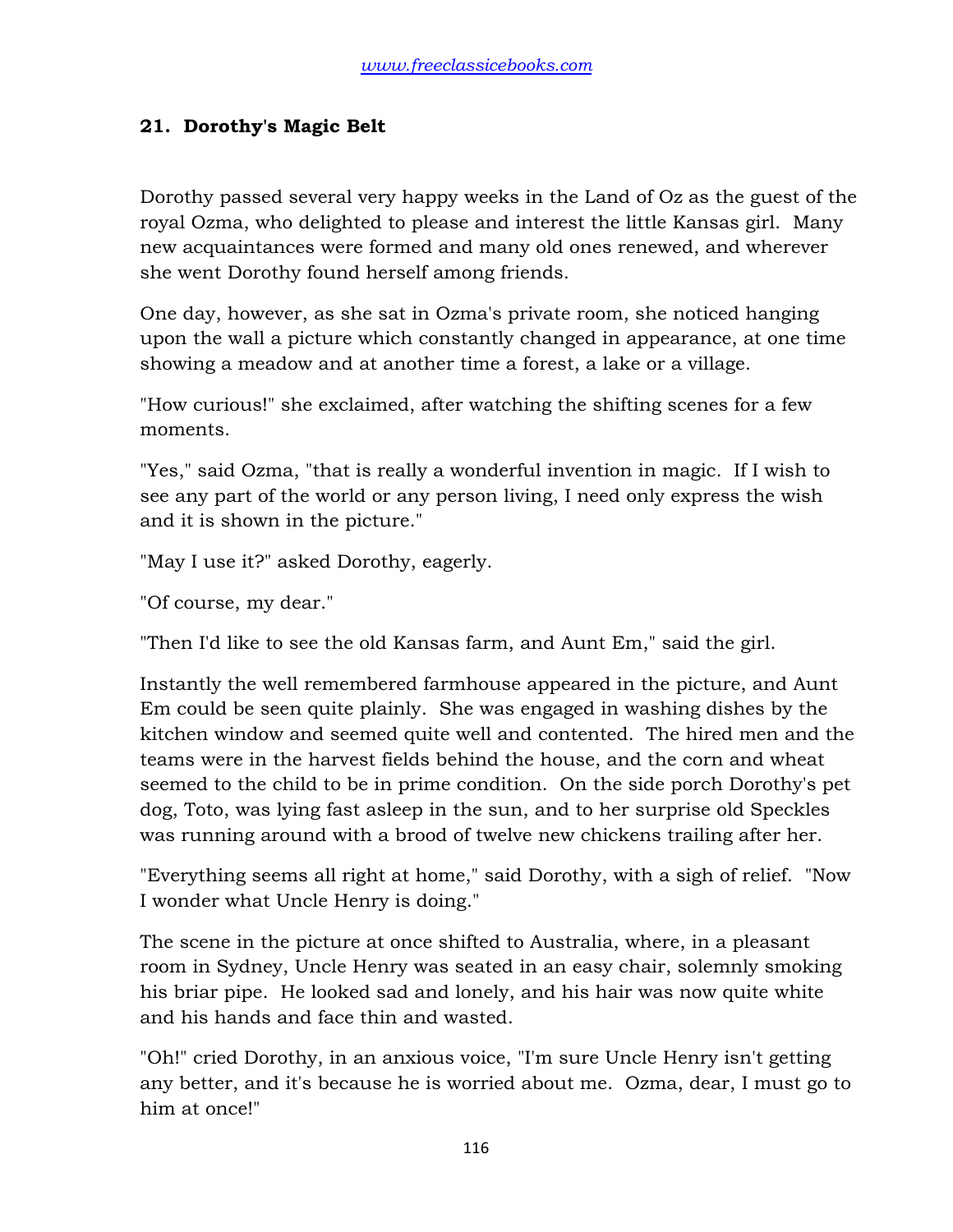"How can you?" asked Ozma.

"I don't know," replied Dorothy; "but let us go to Glinda the Good. I'm sure she will help me, and advise me how to get to Uncle Henry."

Ozma readily agreed to this plan and caused the Sawhorse to be harnessed to a pretty green and pink phaeton, and the two girls rode away to visit the famous sorceress.

Glinda received them graciously, and listened to Dorothy's story with attention.

"I have the magic belt, you know," said the little girl. "If I buckled it around my waist and commanded it to take me to Uncle Henry, wouldn't it do it?"

"I think so," replied Glinda, with a smile.

"And then," continued Dorothy, "if I ever wanted to come back here again, the belt would bring me."

"In that you are wrong," said the sorceress. "The belt has magical powers only while it is in some fairy country, such as the Land of Oz, or the Land of Ev. Indeed, my little friend, were you to wear it and wish yourself in Australia, with your uncle, the wish would doubtless be fulfilled, because it was made in fairyland. But you would not find the magic belt around you when you arrived at your destination."

"What would become of it?" asked the girl.

"It would be lost, as were your silver shoes when you visited Oz before, and no one would ever see it again. It seems too bad to destroy the use of the magic belt in that way, doesn't it?"

"Then," said Dorothy, after a moment's thought, "I will give the magic belt to Ozma, for she can use it in her own country. And she can wish me transported to Uncle Henry without losing the belt."

"That is a wise plan," replied Glinda.

So they rode back to the Emerald City, and on the way it was arranged that every Saturday morning Ozma would look at Dorothy in her magic picture, wherever the little girl might chance to be. And, if she saw Dorothy make a certain signal, then Ozma would know that the little Kansas girl wanted to